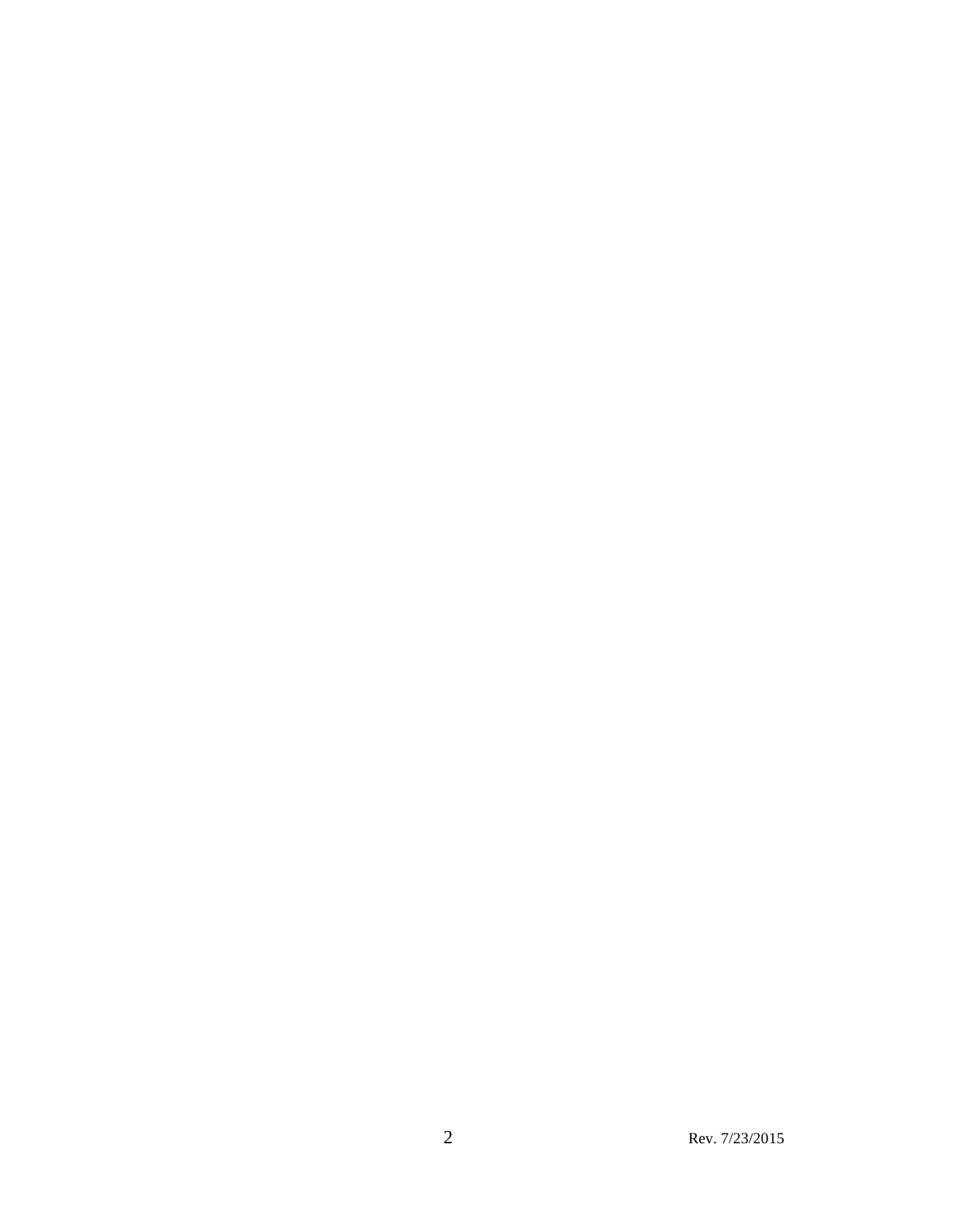# TABLE of CONTENTS

### 1. Information

### 2. Orientation

### 3. Curriculum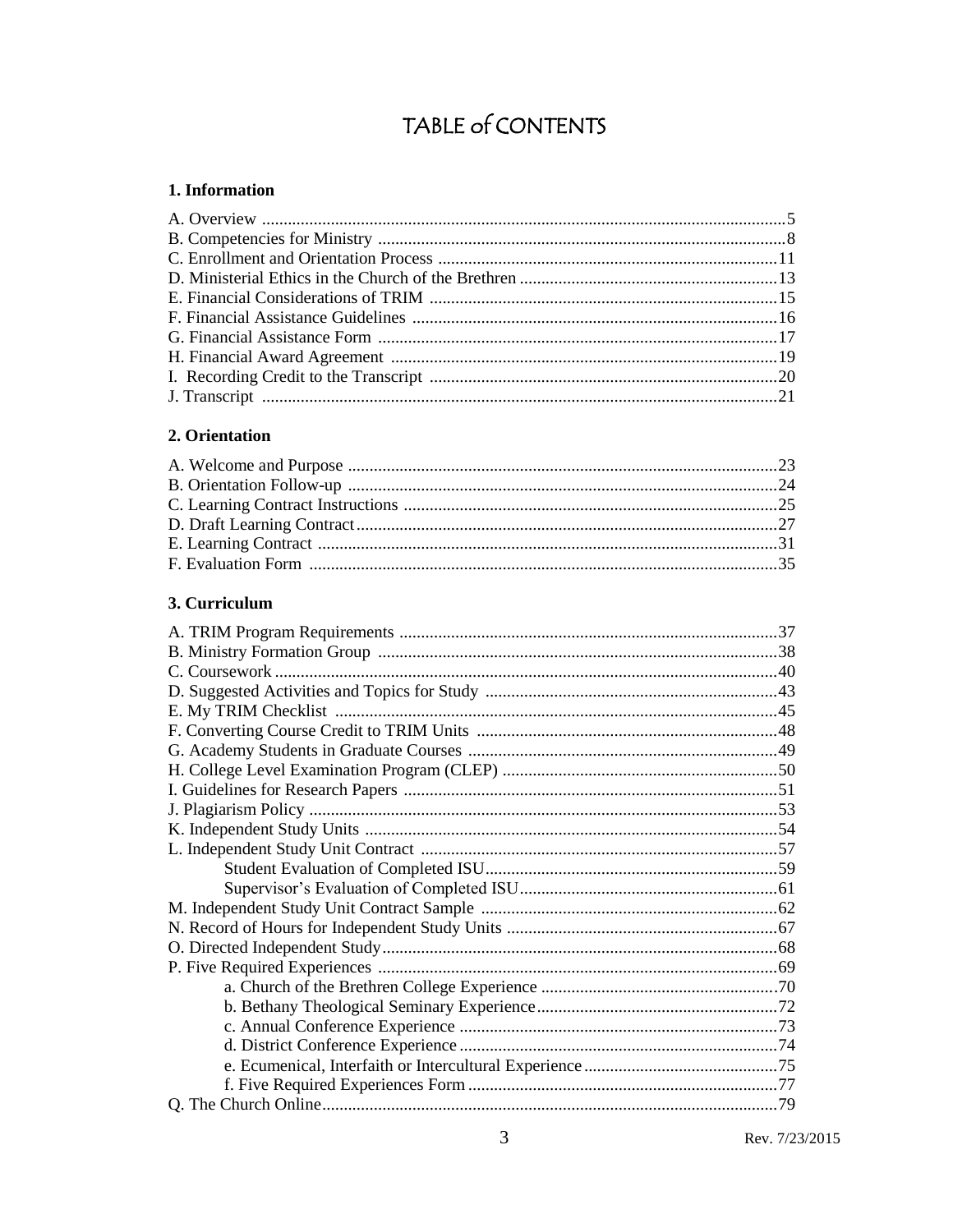### **4. Ministry Internship**

### **5. Graduation**

**NOTE: As an attendee of a Brethren Academy event, you may be included in still photos, videotapes, news articles, informational brochures, or other media used to interpret the mission and purpose of Bethany Theological Seminary, the Church of the Brethren, Inc., and the Brethren Academy.**

#### **IF YOU ARE UNWILLING TO HAVE YOUR PHOTO USED FOR THESE PURPOSES, PLEASE CONTACT FRAN MASSIE SO THAT YOU ARE NOT INCLUDED IN ANY OF THESE MEDIA.**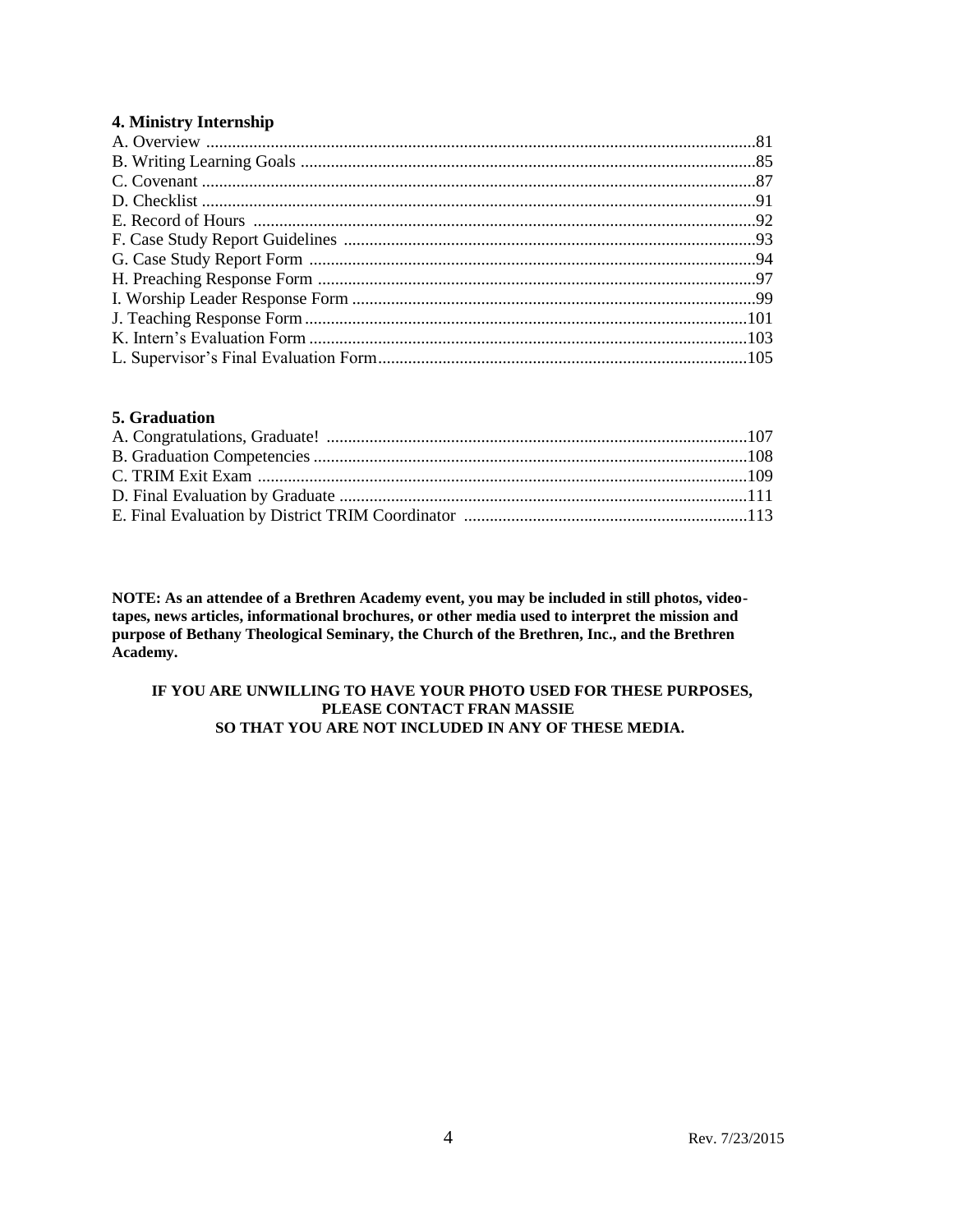## $1 - A$

### AN OVERVIEW

*Then I heard the voice of the Lord saying, "Whom shall I send, and who will go for us?" And I said, "Here am I, send me!"* Isaiah 6:8

### **What is TRIM?**

TRIM is an approved ministry training program for the Church of the Brethren that provides the educational component required for ordination. TRIM is offered by the denomination, but districts make all decisions regarding ordination of people for ministry.

Ministry training in the Church of the Brethren has assumed a variety of forms across the years. In the historical "free ministry," which is still the practice in a small number of congregations, the mode of training is basically an apprenticeship. Those called to ministry take their place in an existing body of ministers in a congregation and learn to minister as they serve alongside and under the guidance of elders. It is more common, however, to find other modes of training for ministry. This is a result of the move in many congregations from an unsalaried, free ministry to a professional ministry, which may be full-time or bi-vocational.

The recommended route of training today, authorized by Annual Conference, is to attend four years of college and three years of graduate-level training at the denominational seminary. At the same time, there is an increasing need for other ways of training ministers. On one hand, a growing number of congregations are finding it difficult, if not impossible, to provide compensation for a full-time pastor. On the other hand, a growing number of people who have gifts for ministry find it difficult to become full-time students for seven years in order to pursue an undergraduate and graduate degree. Given this situation, the church has responded by providing alternative ways of training for ministry.

TRIM, short for Training in Ministry, is a program authorized by Annual Conference. It is one alternative program of training that

- 1. offers the same scope of training as a seminary education, but
- 2. offers it in a more abbreviated and more flexible version, so that
- 3. the training can be completed closer to home and, depending on the extent of prior educational experience, in as few as three to four years.

Like the recommended professional training route of college and seminary, TRIM consists of a combination of 1) general education, 2) biblical and theological studies, and 3) practical training in ministry. It is a compact program that allows students to design their own package of courses and other learning experiences within a balanced structure of activities.

### **TRIM Is Accredited**

If students wish to be ordained or certified for many professional positions, they must earn degrees or certification from universities, seminaries, and training programs that are "accredited," that is, they are recognized by an authorized accrediting agency, such as the North Central Association of Colleges and Schools or the Association of Theological Schools (ATS). All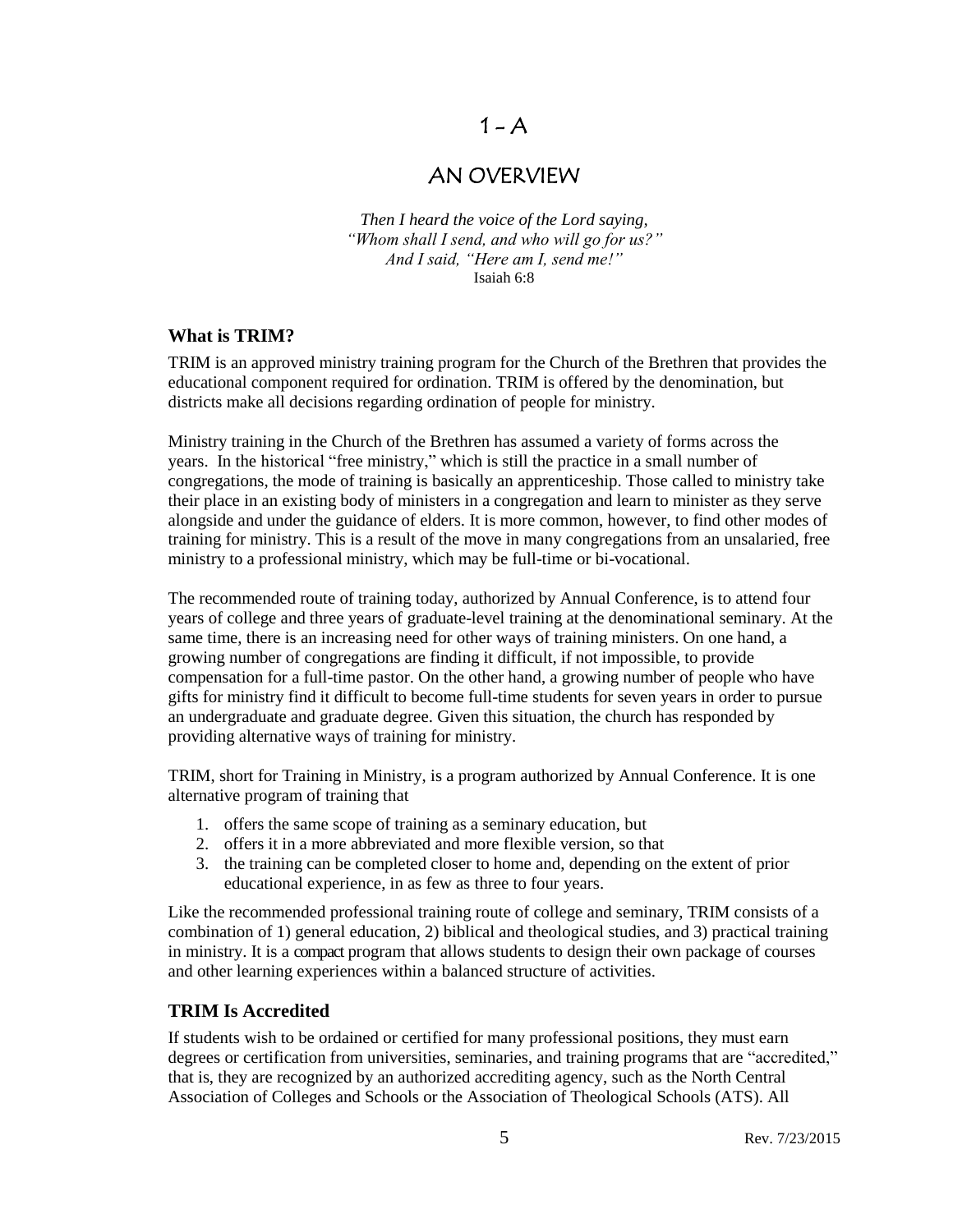accredited institutions, such as Bethany Theological Seminary, are periodically reviewed and subsequently listed in the Higher Education Directory published annually.

### **Who Offers the TRIM Program?**

Four Church of the Brethren partners have joined together to co-sponsor TRIM:

- Bethany Theological Seminary
- Church of the Brethren, Inc.
- The 24 districts of the Church of the Brethren
- The six Brethren colleges

Representatives of these partners meet as a denominational Ministry Advisory Council to review policy for several special training programs, including TRIM. Direct funding for TRIM comes from the Church of the Brethren and Bethany Theological Seminary.

All students enter TRIM with the approval and support of their district. Students who move to a new district while enrolled in TRIM shall notify the Brethren Academy Office, the district coordinator from the previous district and the district coordinator of the new district. In order to continue in TRIM, a student must have the approval and support of the new district.

### **The Brethren Academy for Ministerial Leadership**

The Brethren Academy for Ministerial Leadership, a partnership between Bethany and the Church of the Brethren administers a variety of ministry training programs including TRIM, Education for a Shared Ministry (EFSM), Academy Certified Training Systems (ACTS), and Seminario Anabautista Hispano (SeBAH-COB). The Brethren Academy offers the Sustaining Ministerial Excellence Advanced Seminar, a continuing education program, and reviews and grants continuing education units (CEUs) for opportunities offered by the denomination, agencies and districts. A staff team implements the programs of the Brethren Academy. The Executive Director of the Brethren Academy for Ministerial Leadership oversees all work of the BAML. Additional staff includes the Coordinator of the TRIM & EFSM Ministry Training Programs, the Coordinator of Spanish-Language Ministry Training Programs and the Administrative Assistant.

A network of district-appointed district TRIM coordinators oversee the program in each district, providing guidance and support to students enrolled in many parts of the country. As in any ministry training program, district executive ministers, district ministry coordinating teams and local congregations also play a necessary and vital role in the lives of participants.

### **Who Can Participate?**

Those committed to Jesus Christ and the church who

- sense a call to set-apart ministry in the Church of the Brethren and are willing to test that call.
- need to fulfill the basic education requirements for ordination or to upgrade previous training.
- show gifts for ministry, which the person, the congregation and the district have all discerned and affirmed.
- are eager to grow and have the self-motivation to pursue a disciplined course of study for ministry.
- come into the Church of the Brethren from other church backgrounds.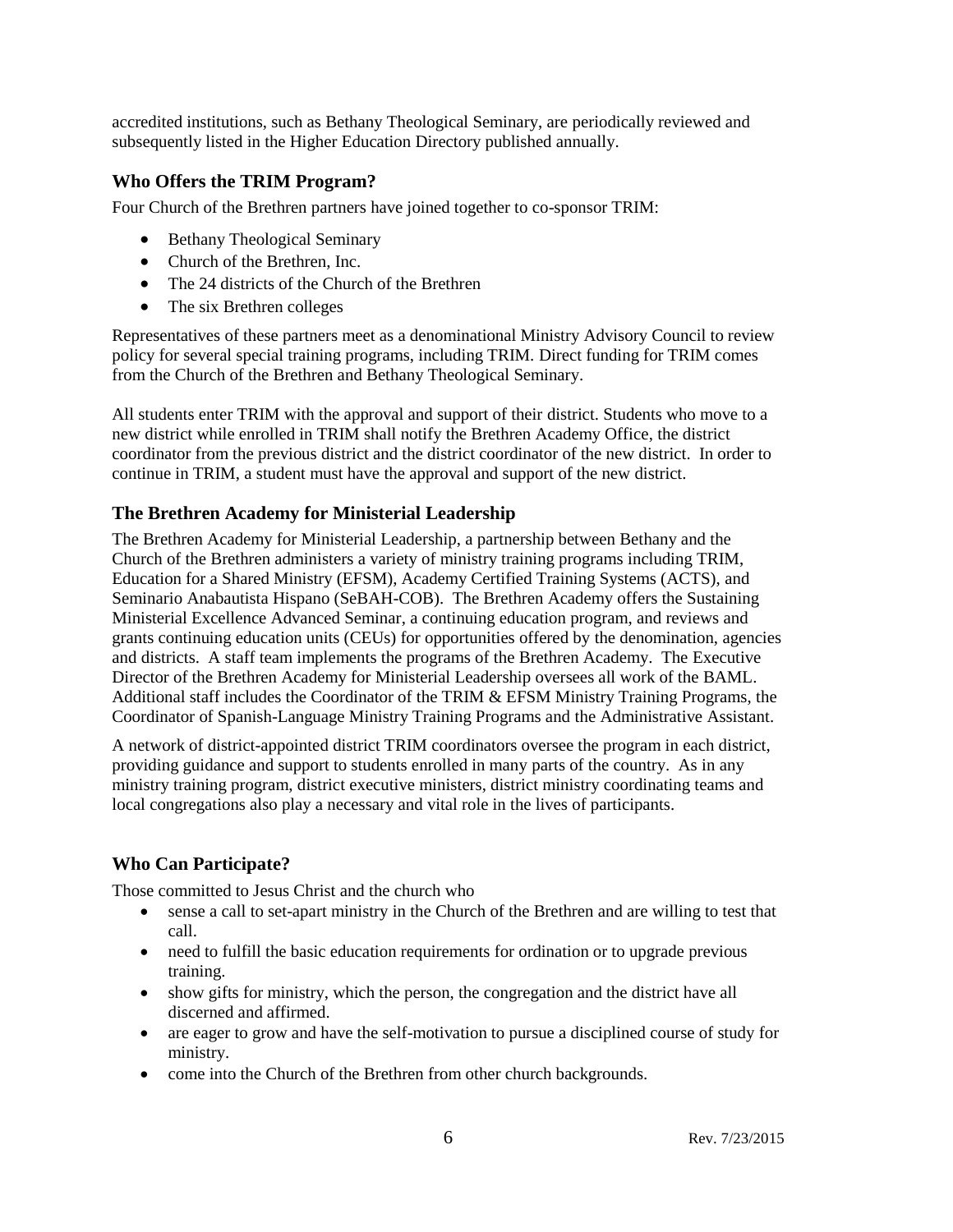### **District TRIM Coordinators**

Each district with students enrolled in the TRIM program appoints a district TRIM coordinator who will be the "on-site" supervisor and mentor for TRIM students. These individuals are a source of information and encouragement for students as they proceed through the TRIM program.

The activities of a district TRIM coordinator vary somewhat from district to district but generally include:

- Advising students on coursework and other TRIM requirements
- Approving completed work (ministry internship forms, Independent Study Units, etc.)
- Contacting students occasionally to maintain a good relationship
- Sending paperwork to the Brethren Academy office in a timely manner
- Arranging and/or facilitating a ministry formation group meeting with students on a regular basis (determined by coordinator and students)
- Keeping the district leadership up-to-date on the progress of students
- Conferring with the Coordinator or TRIM/EFSM as needed
- Attending periodic district TRIM coordinator gatherings, which may be in person or by other forms of communication (phone, Skype, etc.)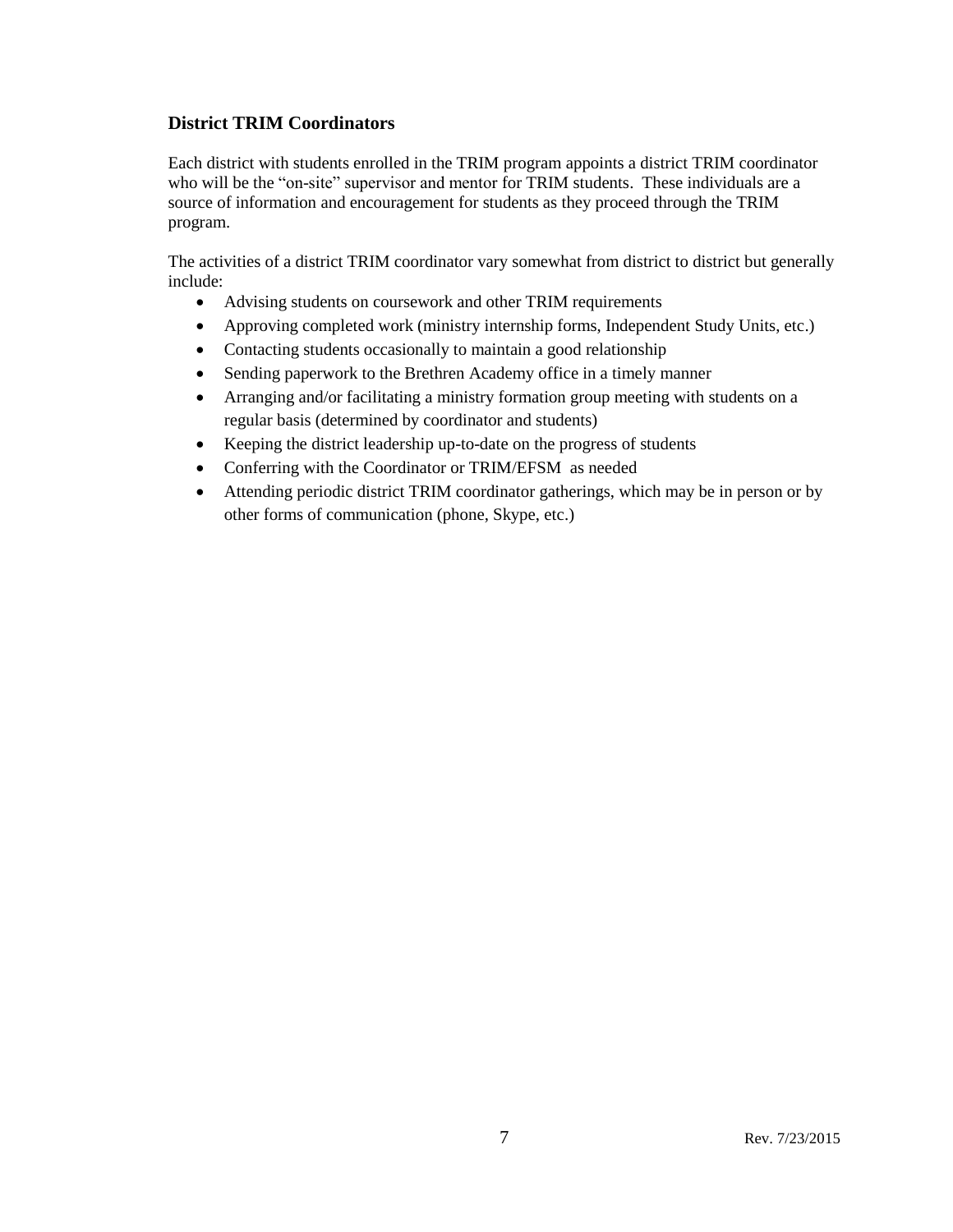## Competencies for Ministry: A User's Commentary

The TRIM program has as its goal the preparation of individuals called to ministry. While no program can completely prepare one for the complexities that ministry involves, it should be the goal of every TRIM student to obtain a wide range of emerging and developed skills that will be a resource in the years ahead.

Below is a list of ministerial competencies as suggested by the Church of the Brethren Ministry Office in its Ministerial Leadership Manual. District TRIM coordinators and students are expected to observe these competencies as a guide for considering areas of study as well as a source of discussion in determining whether a well-balanced education program is being constructed and carried out that will provide a strong base for future learnings and solid ministry in the name of Jesus Christ.

### **1. Familiarity with the biblical sources of the Christian community and competency in interpreting those sources:**

*The Bible bears witness to God's deeds and guides the church in its quest to live as God's people.* It is thus important for ministerial leaders to know the writings that comprise the Bible and the story of the people of God out of which these writings arose. It is also important that they acquire skills in interpreting scripture more effectively, and that they understand how and why Christians interpret the Bible differently. It is especially important that they be able to use scripture appropriately in the various ministries of the church, and that they be able to facilitate the study and discernment of the biblical message on the part of the congregation as a whole.

### **2. Familiarity with and ability to reflect theologically on the history and social context of Christianity.**

*The story of God's people that begins in scripture continues on in the life and history of the church across the centuries.* It is thus important for ministerial leaders to be familiar with significant people, events, and issues in the ongoing story of the Christian community. It is also important that they understand how the church's story relates to and intersects with the wider world in which it develops. In addition to knowing the story, ministerial leaders need to be able to reflect on the story from the vantage point of faith: Where and how do we see God active in the church's story? Where and how do we see the church responding faithfully or unfaithfully as the people of God?

### **3. Awareness of the contextual character of particular Christian traditions, especially as found in the North American setting and in global settings of developing Christianity.**

*Christians have one Lord, one faith, one baptism, but the way they confess and practice their faith differs widely from age to age, from place to place, and from one society to another.* It is thus important that ministerial leaders understand the way in which the language, symbols, and practices of various Christian groups bear the imprint of their cultural context. It is important that they be familiar with significant features of the North American setting of most Brethren communities, including the growing cultural diversity in our midst. It is also important that they appreciate how and why believers elsewhere in the world may experience life differently and express their faith differently.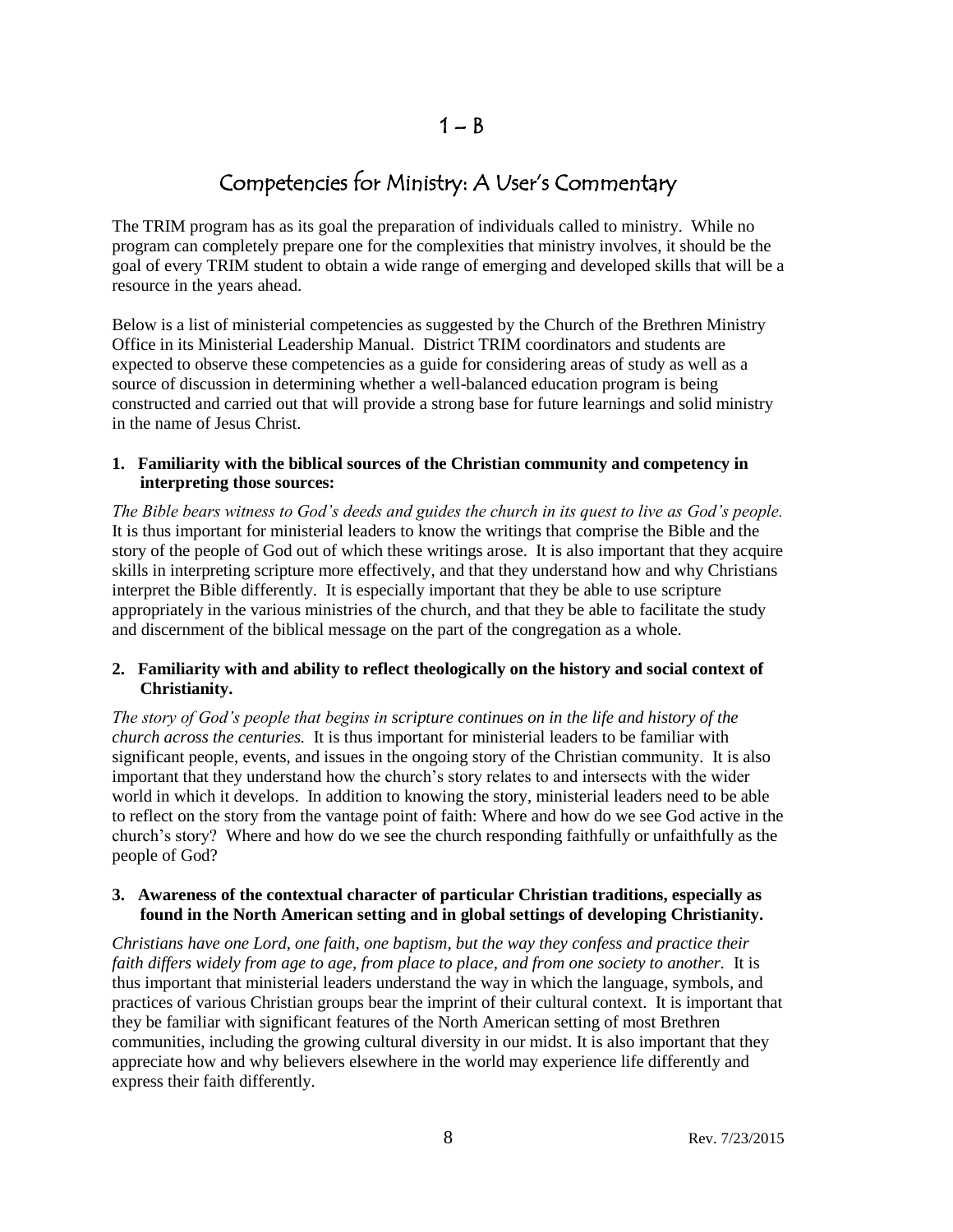### **4. Familiarity with and ability to reflect theologically on the heritage of the Believers' Church tradition:**

*Within the wider Christian story, Brethren are one of several groups that share a heritage known as the Believers' Church tradition.* It is thus important that ministerial leaders be conversant with this historic movement, the movements out of which the Brethren and other Believers' Church groups emerged. It is important that they understand some of the characteristic themes and emphases of the Believers' Church, such as believer baptism and discipleship. It is also important that they be familiar with some of the particular people and events that shaped the history of the Brethren. And it is important that they be able to interpret the beliefs, practices, and polity of the Brethren in terms of their biblical basis, historical development, and significance for the church today.

### **5. Ability to articulate faith in language that is theologically informed and culturally persuasive.**

*As Christians, we celebrate the good news of God's love for us in Jesus Christ. All too often, however, we are unable to communicate that good news in a clear and convincing manner.* It is thus important that ministerial leaders acquire and demonstrate skills in theological reflection. It is important that they be able to demonstrate how the convictions they hold relate to the Bible, the shared heritage of the wider church, and the beliefs and practices of the Brethren. It is also important that they be able to show how the Christian message engages and challenges the values of the dominant culture. And it is important that they be able to communicate the good news with clarity and credibility in a variety of settings, within and beyond the church.

### **6. An understanding of the congregation informed by both theological heritage and learnings from the human sciences:**

*The life of faith is a life in community, and the place where we experience community with other believers on an ongoing basis is the congregation.* It is thus important that ministerial leaders be familiar with biblical images and models of the church as the people of God. It is important that they are able to describe key features of the Believers' Church view of the faith community and how they may be embodied in the life of a congregation. It is also important that they acquire a systemic understanding of the congregation and so be better able to deal with the dynamics at work in congregational life. And it is important that they be able to reflect critically on significant issues affecting the life and health of congregations at the present time.

### **7. Ability to articulate a vision of ministry congruent with one's sense of vocation and appropriate to the ministry context in which that vocation will be practiced:**

*Central to our understanding of ministry is the belief that ministry is not simply an occupation, but rather a vocation.* It is thus important that ministerial leaders be able to describe the nature and development of their sense of calling. It is important that they be able to discuss how their sense of vocation relates to biblical models of ministry and to the understanding of ministry in the Church of the Brethren. It is also important that they be familiar with significant features of the ministry setting in which they are or will be serving, whether a congregation or other placement. And it is important that they be able to distinguish helpful and unhelpful understandings of the role of the ministerial leader.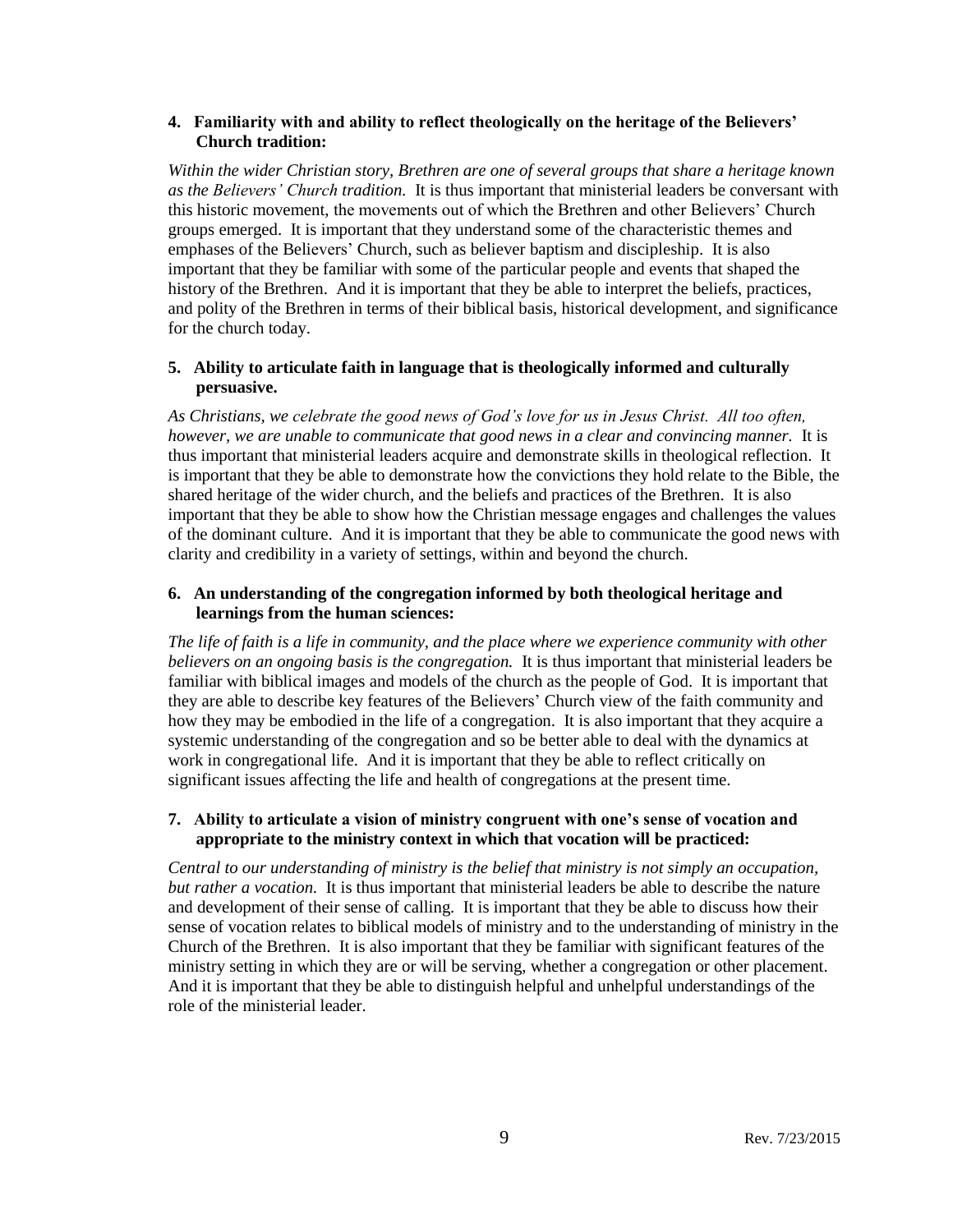### **8. Ability to nurture and reflect critically on the spiritual formation of self and others, including ethics for ministry and life in community:**

*The life of faith is more than believing and doing; it is an unending process of spiritual formation and transformation.* It is thus important that ministerial leaders be able to articulate their own spiritual autobiography and identify critical issues for continuing development. It is important that they be familiar with some of the classical disciplines for spiritual growth, including prayer and Bible study. It is also important that they be familiar with several contemporary models for understanding moral or faith development in individuals and groups. And it is important that they are aware of key issues in ministerial and congregational ethics as addressed by Annual Conference, and exhibit skills in processing concrete cases related to these issues.

### **9. Skills in interpersonal relationships, in mediating conflict, and in building community:**

*Healthy congregations are places where people know how to relate to one another in constructive ways, even in the midst of conflict and controversy.* It is thus important that ministerial leaders understand how differing personality types and styles of interaction affect the life of a group. It is important that they have developed skills in listening and cultivating communication. It is important that they be familiar with resources from scripture, Brethren heritage, and conflict theory that can help persons deal with conflict in constructive ways. And it is important that they be able to apply conflict mediation skills to concrete situations, as demonstrated through role plays, case studies, etc.

### **10. Ability to provide effective leadership in congregational and other church-related arenas of ministry:**

*The quality of leadership frequently determines whether a group will be able to carry out its mission.* It is thus important that ministerial leaders be able to articulate an understanding of leadership informed by biblical, theological, and sociological perspectives. It is important that they be able to identify their own leadership style and assess the particular strengths and weaknesses of that style. It is also important that they be able to demonstrate skills in the various arenas of ministry related to their vocation, skills in preaching, worship, pastoral care, teaching, and administration. And it is important that they be able to identify ways of calling forth and nurturing others' gifts for ministry.

### **11. Ability to integrate biblical and theological understandings with the practice of ministry:**

*Understanding that is not embodied in practice is worthless. Practice that is not guided by understanding is shallow.* The overarching competency therefore that ministry education seeks to achieve is the ability to practice ministry in a biblically and theologically informed manner. One of the marks of this competency is an ability to bring biblical and theological understandings to bear on concrete ministry situations, whether in actual practice or in case studies. Another is the ability to respond in discerning ways to the questions of peers and teachers regarding the meaning and practice of ministry. However assessed, integration of understanding and practice is the crucial test of competency for ministry.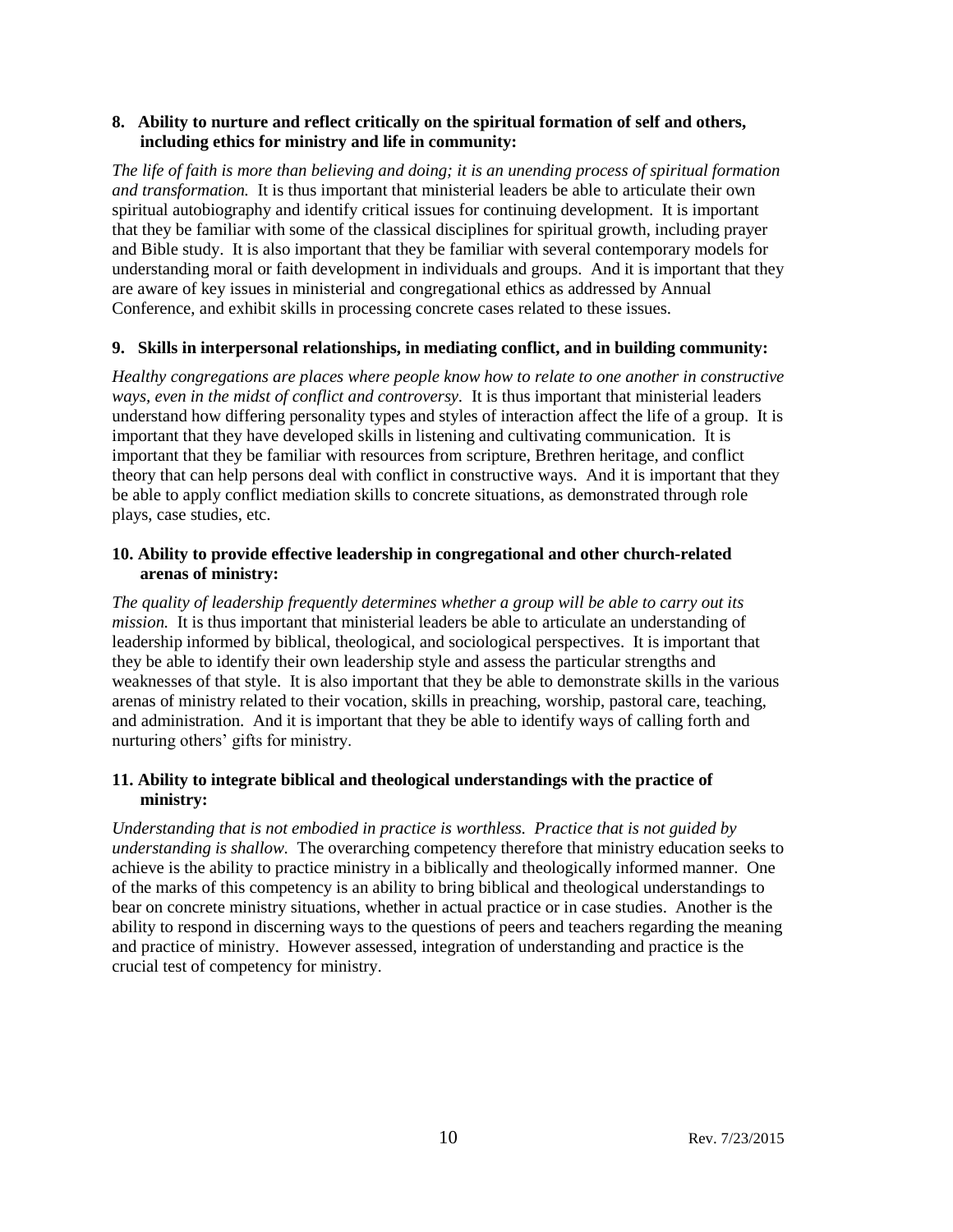## STUDENT ENROLLMENT and ORIENTATION

If you are enrolling in TRIM, you are doing so by invitation of your district. A district executive minister determines whether to recommend a person for TRIM, preferably in consultation with the district TRIM coordinator, so someone has already identified you as a person with gifts for ministry and affirmed your own sense of calling to serve the church as a minister. First, however, you must meet the requirements for enrollment.

A high school diploma or GED is a prerequisite for entrance into the TRIM program. The application and acceptance processes into TRIM are as follows:

- The district executive minister must complete the "Profile on Prospective Student" form, sign the form, and mail it to the Brethren Academy office. Districts must also secure a criminal background check on prospective students.
- When the Academy office receives a profile on a prospective student, the executive director mails or emails a TRIM application and the TRIM fact sheet.
- The student completes the TRIM application and mails it to the Academy office with the current enrollment fee, presently established at \$350. Districts differ in their determination of who pays this enrollment fee. As a courtesy, the Academy office mails a copy of the completed application form to the district.
- As an application is considered, Academy staff may wish to interview the student by telephone.
- A letter will be sent from the Coordinator of TRIM and EFSM Ministry Training Programs (hereafter in this section referred to as Coordinator of TRIM/EFSM) to the student and districts regarding the acceptance of the student.

Students who are accepted into the TRIM program are required to attend a four-day orientation program at Bethany Theological Seminary in Richmond, Indiana. All expenses during orientation are paid for by the Academy, but students are responsible for travel expenses to and from Richmond, Indiana, and for the books required for an online course. Orientation registration deadlines are strictly observed. Please contact the Brethren Academy for upcoming orientation dates.

Prior to orientation, students must request transcripts from all previous educational institutions and have them sent to the Brethren Academy office. These transcripts need not be official and may be copies. This is an essential resource for determining the trajectory of the student's program, and will determine the number and types of courses needed to complete the program.

At the orientation, new students will

- Have completed required reading prior to arrival for the course "Servant Leadership." A complimentary copy of this book or books is sent to each enrolling student. Students will write a paper about the book(s) following orientation.
- Attend the first session of an eight week, online course called "Introduction to Biblical Studies."
- Receive a detailed explanation of the TRIM program.
- Take the Biblical Theological Awareness Inventory, a required exam for all students entering the program.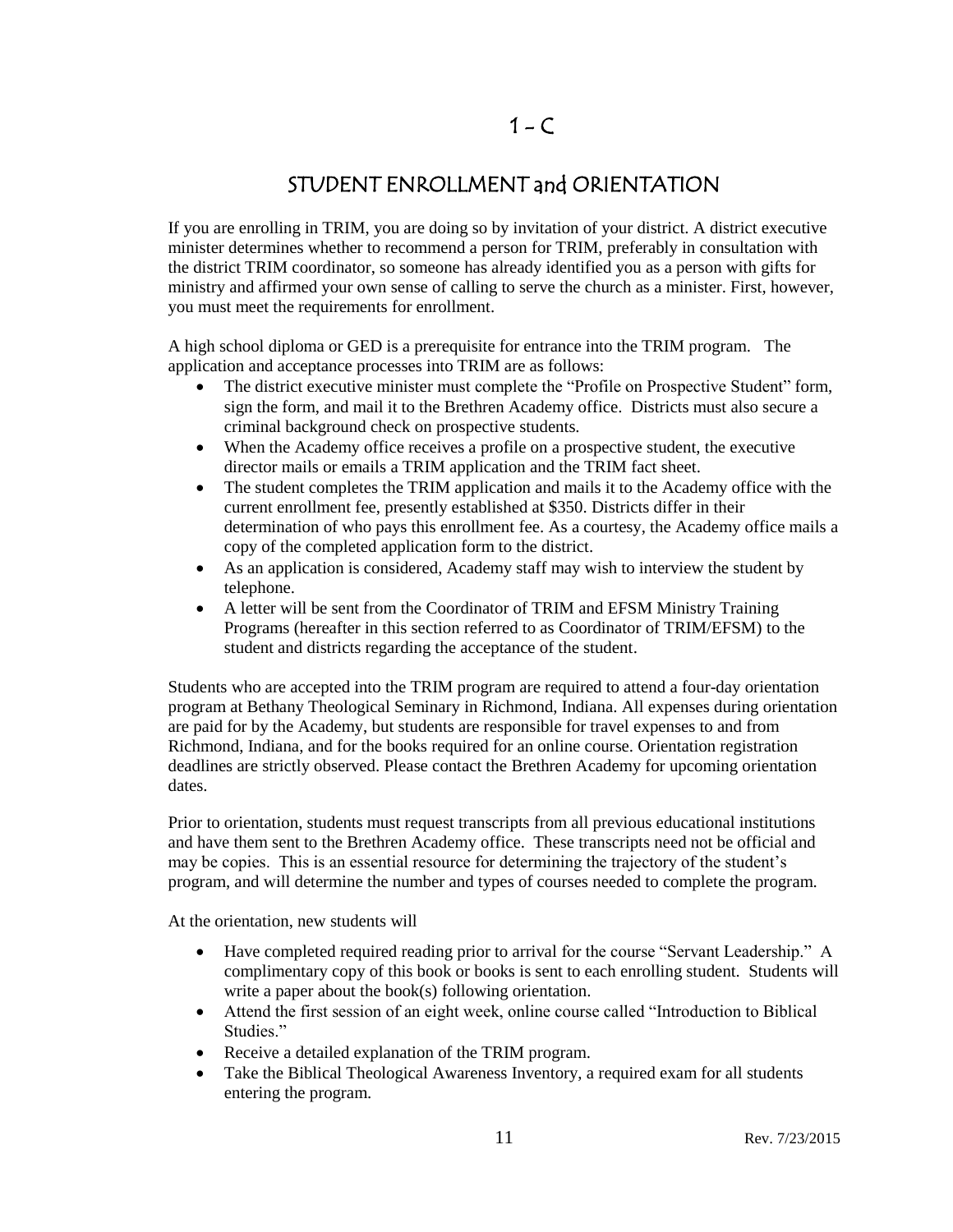Have opportunities to meet other students and church leaders for worship and conversation.

Immediately following the on-campus orientation, new students will meet with their district TRIM coordinator (face-to-face or by phone) to complete the learning contract. The learning contract must be signed by the district TRIM coordinator and sent to the Coordinator of TRIM/EFSM for approval within six weeks following the on-campus orientation.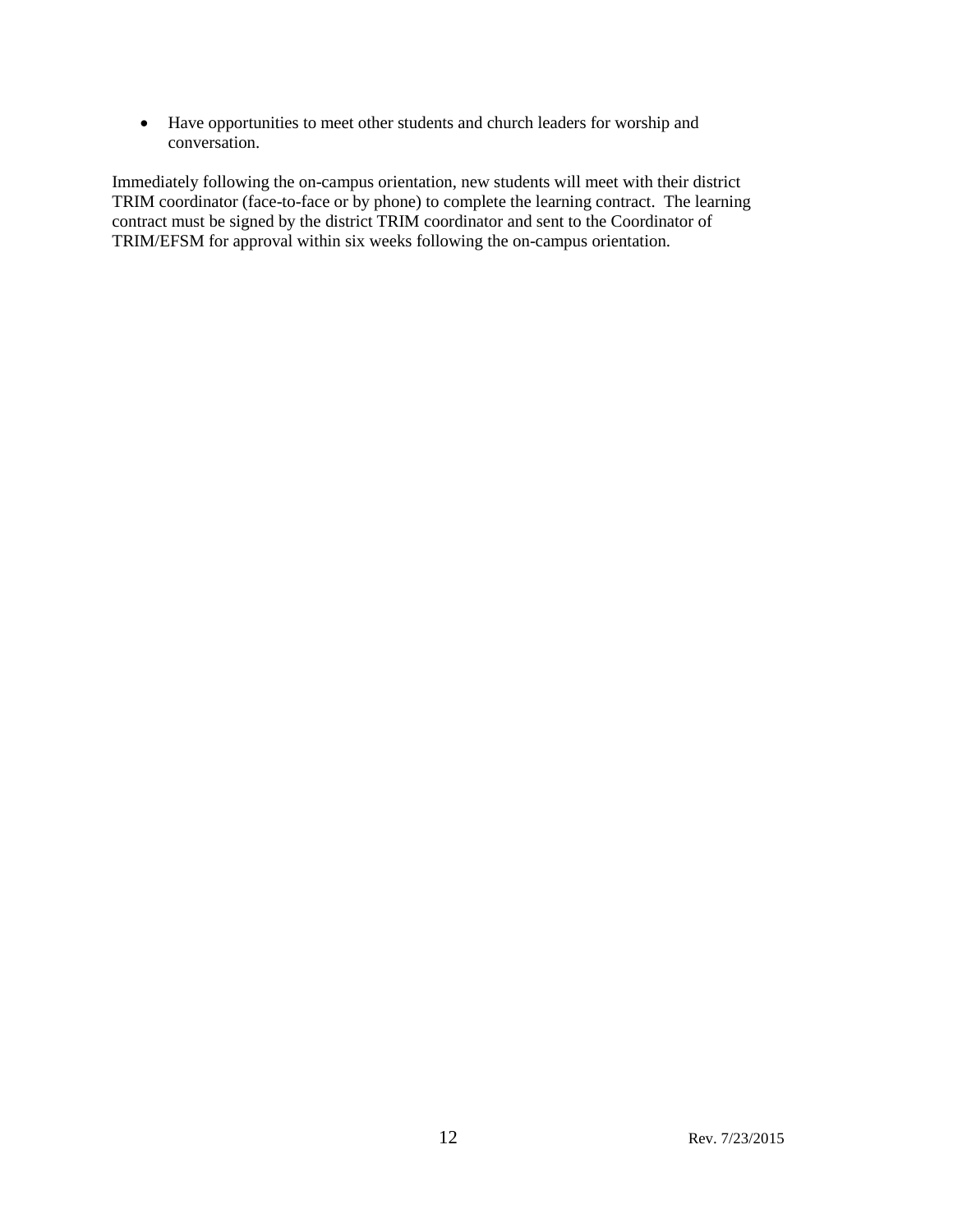### $I - D$

## MINISTERIAL ETHICS in the CHURCH of the BRETHREN

We live in a time when the wider church has been greatly damaged by those in leadership who have not taken their role as ethical leaders seriously. While we are all humans who make mistakes, those called to ministry need to be very aware of the visible and honorable place they occupy in the church.

To be clear about ethical boundaries for ministers, included in your TRIM manual is a section of the code of ethics from the current Church of the Brethren Ethics in Ministry Relations paper that was adopted by Annual Conference in 2008 (For the complete document, please see "Ministerial Ethics," [http://www.brethren.org/ac/ac\\_statements/\)](http://www.brethren.org/ac/ac_statements/). In addition, each of the Church of the Brethren districts provides ethics training on a regular basis which pastors are required to take periodically.

### **CODE OF ETHICS FOR MINISTERIAL LEADERS**

We believe that we have been called by God, through the church, to the set-apart ministry in the Church of the Brethren. It is our calling and our function to lead and facilitate the church in its mission to obey and serve Christ and to witness to the good news of the gospel. We are committed to fulfilling the trust the church has placed in us by maintaining a high standard of Christian conviction, by sincerity of purpose, by nurturing and sharing our gifts, and by integrity of our character. We are dedicated to upholding the dignity and worth of every person who seeks or is reached by our care and proclamation. In order to uphold our standards we, as ministers in the Church of the Brethren, together and individually covenant to live out the following:

### **Integrity of the Ministerial Life**

- A. I will be true to the Judeo-Christian scriptures in my preaching, teaching, and manner of living.
- B. I will be true to Christian convictions as revealed in the Bible and interpreted, taught to, and nurtured in me by the church under the guidance of the Holy Spirit.
- C. I will live with integrity, upholding my commitments to God, to others, and to the church.
- D. I will exercise a lifestyle consistent with the teachings of Jesus, giving serious attention to Annual Conference statements.
- E. I will assume responsibility for my physical and emotional health and for my spiritual growth and enrichment. I will strive to maintain reasonable expectations for myself and not allow others' unreasonable expectations to endanger my well-being.
- F. I will treat members of my family with Christian love and respect.
- G. I will treat my congregation and parishioners with Christian love and respect.
- H. I will be a good steward of all of my resources, managing them to live within my income.

### **Integrity of the Ministerial Call**

I. I will support the basic beliefs and practices of the Church of the Brethren as determined by Annual Conference.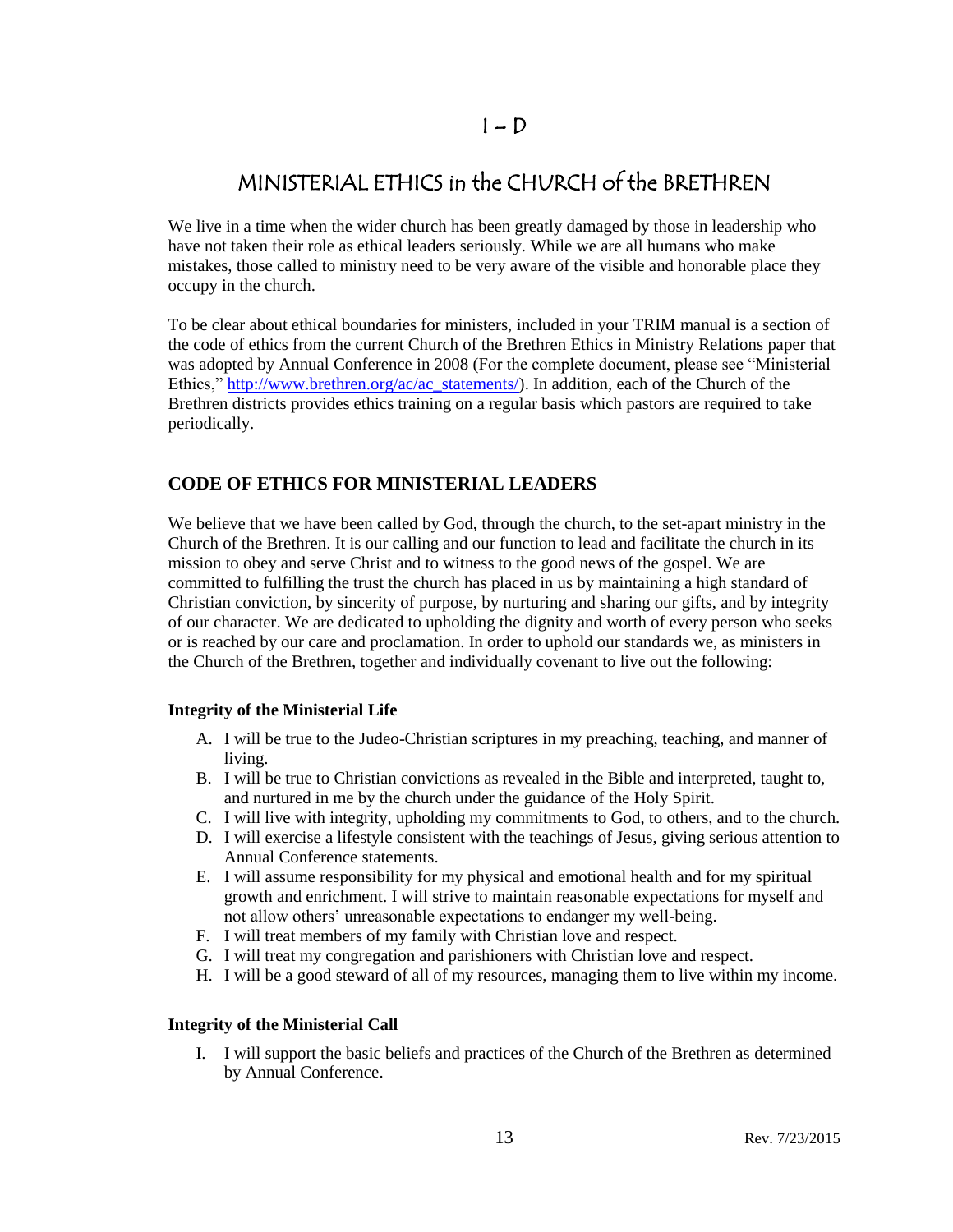- J. I will respect the privacy of individuals and will not divulge information obtained in confidence without expressed permission. When an individual is a danger to self or others, however, I will take appropriate action, even when this breaks confidentiality.
- K. I will report all cases of suspected child abuse. I will be knowledgeable of and act in accordance with the mandated reporting requirements of professionals within my state.
- L. I will not exchange or tolerate scandalous, malicious, or inaccurate information concerning others.
- M. I will give credit for all sources quoted or extensively paraphrased in sermons and prepared papers. I will honor all copyrights.
- N. I acknowledge that education is a lifelong process, and will seek out opportunities to continue to grow spiritually and in ministry skills.
- O. I will honor the ministry of clergy colleagues in our denomination and in the larger Christian community, striving to work with them in a collegial manner. I will not proselytize people from other churches. I will only perform ministerial services, such as weddings, funerals, baptisms, anointings, pastoral counseling, and critical pastoral care, in another congregation at the request of the current pastor and that build up the ministry and mission of the body of Christ in that place.
- P. I will honor the ministry of pastors in my former parishes. It is inappropriate to be involved in the pastoral ministry of a congregation after leaving it or upon retirement, or to perform ministerial services, or to cultivate such relationships with former parishioners, if it hinders the ministry of the congregation and pastor. I will only perform ministerial services, such as weddings, funerals, baptisms, anointing, pastoral counseling, and critical pastoral care, in a former congregation at the request of the current pastor.
- Q. Whenever serving in another category of ministerial leadership (i.e., chaplain, professor, denominational leader, retired, etc.) than pastoral/congregational ministry, I will honor the ministry of my pastor and congregation by being aware of my informal authority. I will not exert undue influence in the internal workings of my congregation.
- R. In the event of a complaint against me, I will participate in the denominational process for dealing with complaints of ministerial misconduct.

### **Integrity of the Ministerial Relationship (Fiduciary Responsibility)**

- S. I will not misuse the trust placed in me and the unique power inherent in my role by exploiting in any way those who seek my help or care.
- T. I will not use my office or authority to apply influence upon a parishioner or others in order to secure bequests, gifts, loans, or financial gain that would personally benefit me.
- U. I will not expect nor seek financial favors or gratuities because of my position.
- V. I will be responsible and honest in the management of all resources and funds entrusted to my care in the course of my employment.
- W. I will not enter into "dual relationships" with parishioners that result in a "conflict of interest" that could personally benefit me.
- X. I will not engage in pastoral counseling that extends beyond the limits of my training and experience. I will use appropriate consulting and referral services.
- Y. It is unethical to take advantage of the vulnerability of any person by causing that person to engage in sexual activity or conduct with me. I will not engage in sexual activity with any person other than my spouse. Such behavior would be especially egregious within the church or ministry agency I serve.
- Z. I will not engage in any form of child abuse—sexual, physical, or emotional.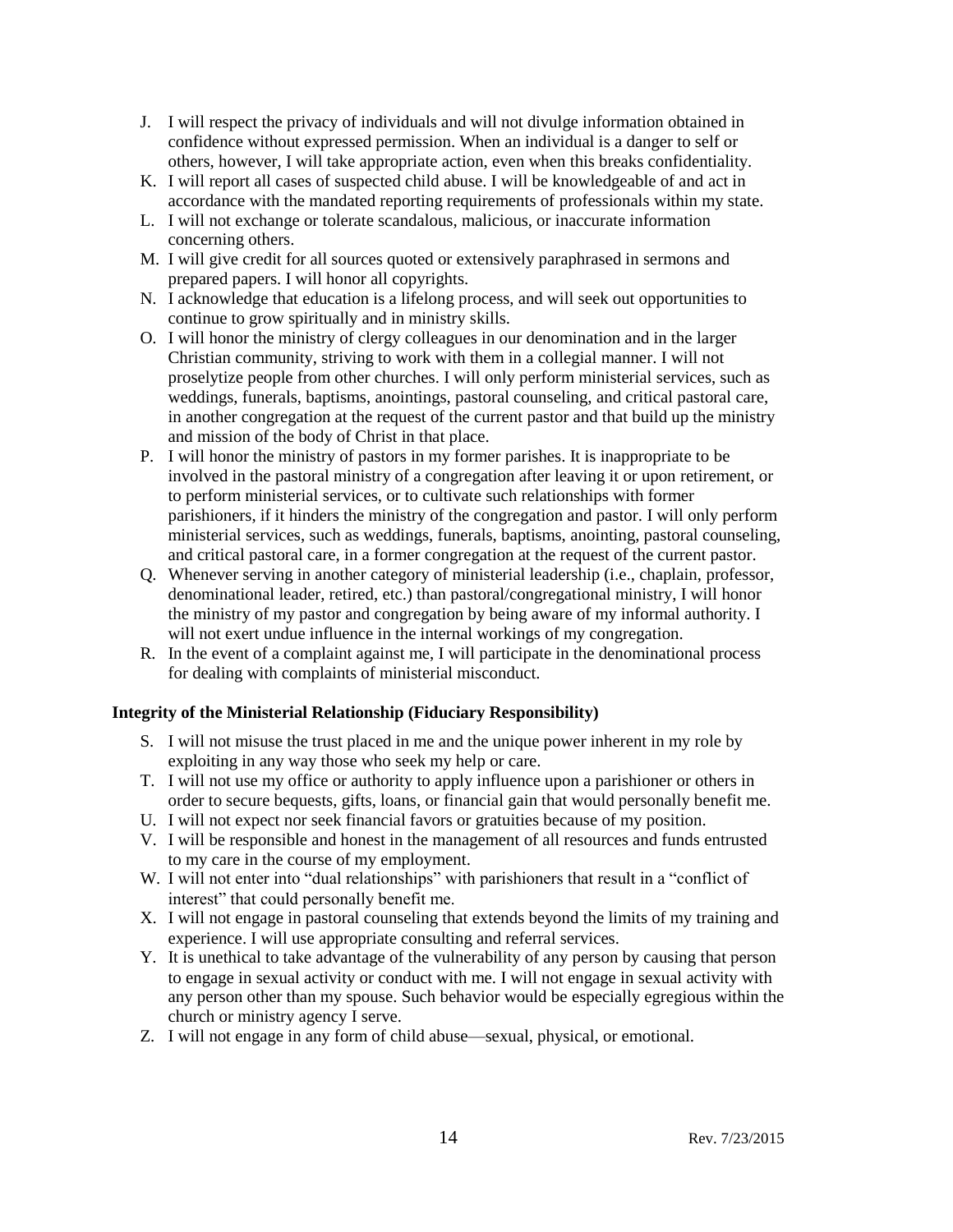## FINANCIAL CONSIDERATIONS of TRIM

*"Count well the cost," Christ Jesus says, "when you lay the foundation."* So begins the hymn whose translated words were written by the first leader of the Church of the Brethren, Alexander Mack. Entering TRIM students are encouraged to take these words to heart, for a ministry training program requires time, thought, and a strong commitment of one's life to Jesus Christ. In addition, there are financial costs whenever one embarks on an educational venture. While God does provide in miraculous ways, TRIM students often have many financial responsibilities in their lives, and so this financial aspect of enrolling in the program is one to consider carefully.

**Application and enrollment fees:** TRIM calls for a substantial investment of resources, some of which come from supporting agencies and some of which come from the students themselves. The direct payments a student makes to the Academy include a one-time enrollment fee and a yearly participation fee, invoiced each January. Call the Brethren Academy for current rates.

**Costs for Units of Study:** Students themselves pay for courses and other units of study. In the end, costs will vary by student because the cost of units varies widely. Students will pay less overall if they enter TRIM having already earned academic credit or completed units of study at another institution that count toward TRIM certification. While enrolled in TRIM, some students will pay more for credits earned at outside institutions and applied to the TRIM program. Also, full-time enrollment is more costly than part-time, but full-time students are eligible for more financial assistance than part-time students. In the end, the total net cost could end up being less for full time students.

**Financial Assistance:** All participants in TRIM are eligible to apply for financial assistance in the form of covenantal grants. TRIM grants do not have to be repaid. In accepting grants, however, applicants commit themselves to supporting the Church of the Brethren in the future through their ministries, contributions to the Church of the Brethren and Bethany Theological Seminary (which supports the Brethren Academy), and their total stewardship of life and resources. The amount of the grant for which a student is eligible is contingent on the number of units the student is enrolling for the year. The maximum annual grant is currently \$1,140. Some additional scholarship funds may be available for those students who take courses through Bethany Seminary. All scholarship funds awarded are to be used for tuition, fees, and books only.

**Funding Alternatives:** District TRIM coordinators work with each entering student to determine costs and funding alternatives to help cover expenses. Some districts and individual congregations are also willing to provide funding for ministry training programs. Students should have a conversation with the appropriate person in the district and congregation about this matter.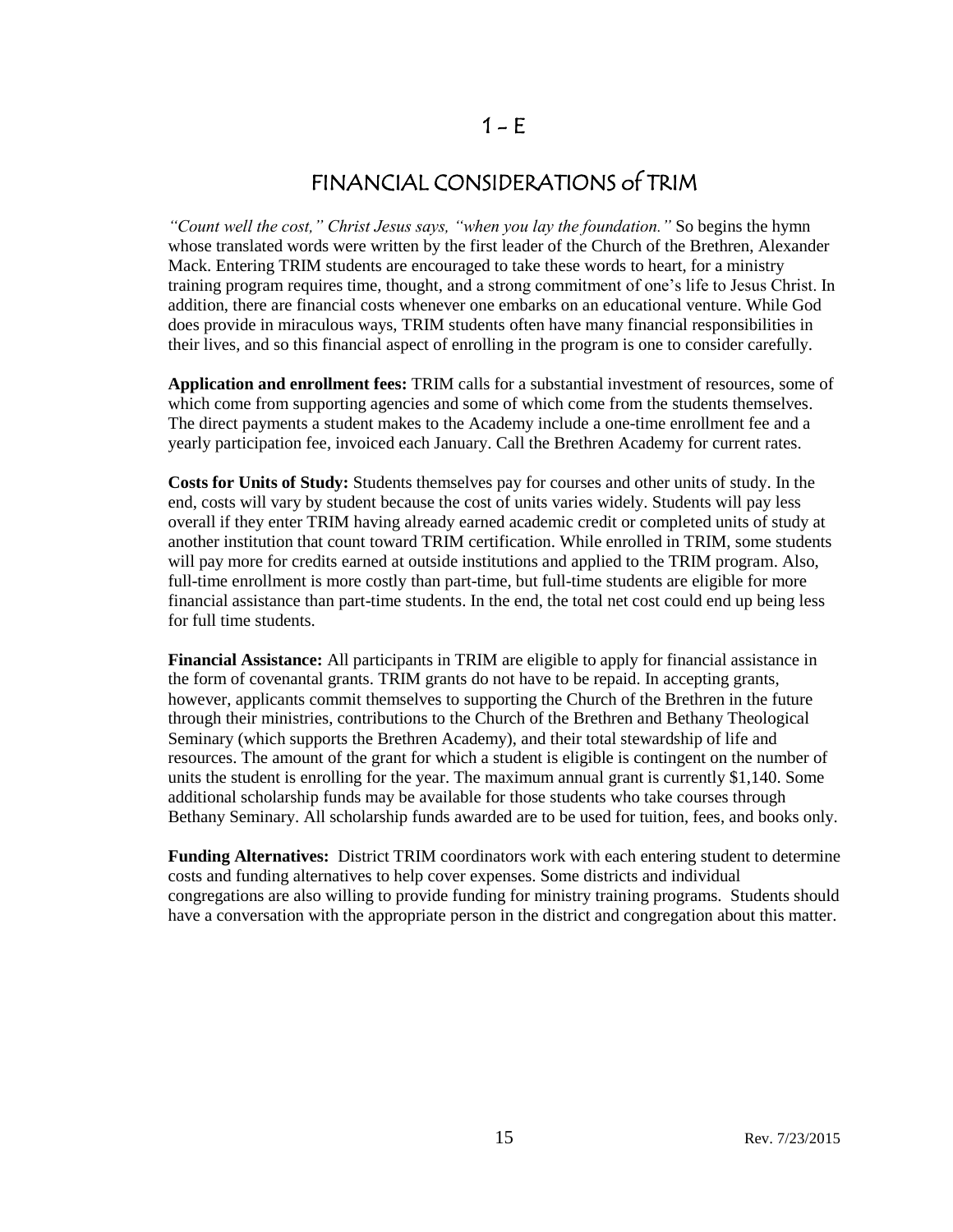## GUIDELINES for REQUESTING FINANCIAL ASSISTANCE through TRIM

- 1. TRIM students may request and receive one award in the fall semester and one award in the spring semester, totaling no more than two awards for the academic year in which the student is enrolled. The fall semester is July 1-December 30; December 1 is the deadline for applying for financial assistance. The spring Semester is January 1-June 30; June 15 is the deadline for applying for financial assistance. Awards are reported as taxable income
- 2. The amount of an award is determined by the number of units the student plans to complete during that semester to fulfill TRIM credits and by the estimated expense of those units:
	- A. Students enrolling for the minimum required 2 units per semester (on-site, online, or DISU courses) are eligible for an award of up to \$285, or current cost of one course.
	- B. Students enrolling for 3 or more units per semester (on-site, online, or DISU courses) are eligible for an award of up to \$570, or the current cost of two courses.
	- C. Since "Orientation/Servant Leadership" and "Introduction to Biblical Studies" are units of study funded by the Brethren Academy, they cannot count toward total enrolled courses.
	- D. Since students are not charged for Independent Study Units, they cannot count toward total enrolled courses.
- 3. TRIM financial assistance awards may only be used for tuition.
- 4. Requests for financial assistance will be submitted on the appropriate TRIM form to the district TRIM coordinator, who in turn will submit the form with his or her recommendation. Submission must take place before the semester ends. The fall semester deadline is December 1; the spring semester deadline is June 15. These deadlines will be strictly observed.
- 5. Each time after the first time that a student requests financial assistance, the student's transcript will be examined to verify that coursework funded by a grant in the previous period was completed.
- 6. The Coordinator of the TRIM & EFSM Ministry Training Programs of the Brethren Academy will notify the applicant after approving the assistance request.
- 7. Once the applicant has returned the financial assistance form to the Brethren Academy Office funds will be distributed.
- 8. The applicant is responsible for all accounting of awards received for tax purposes. Awards received are taxable income.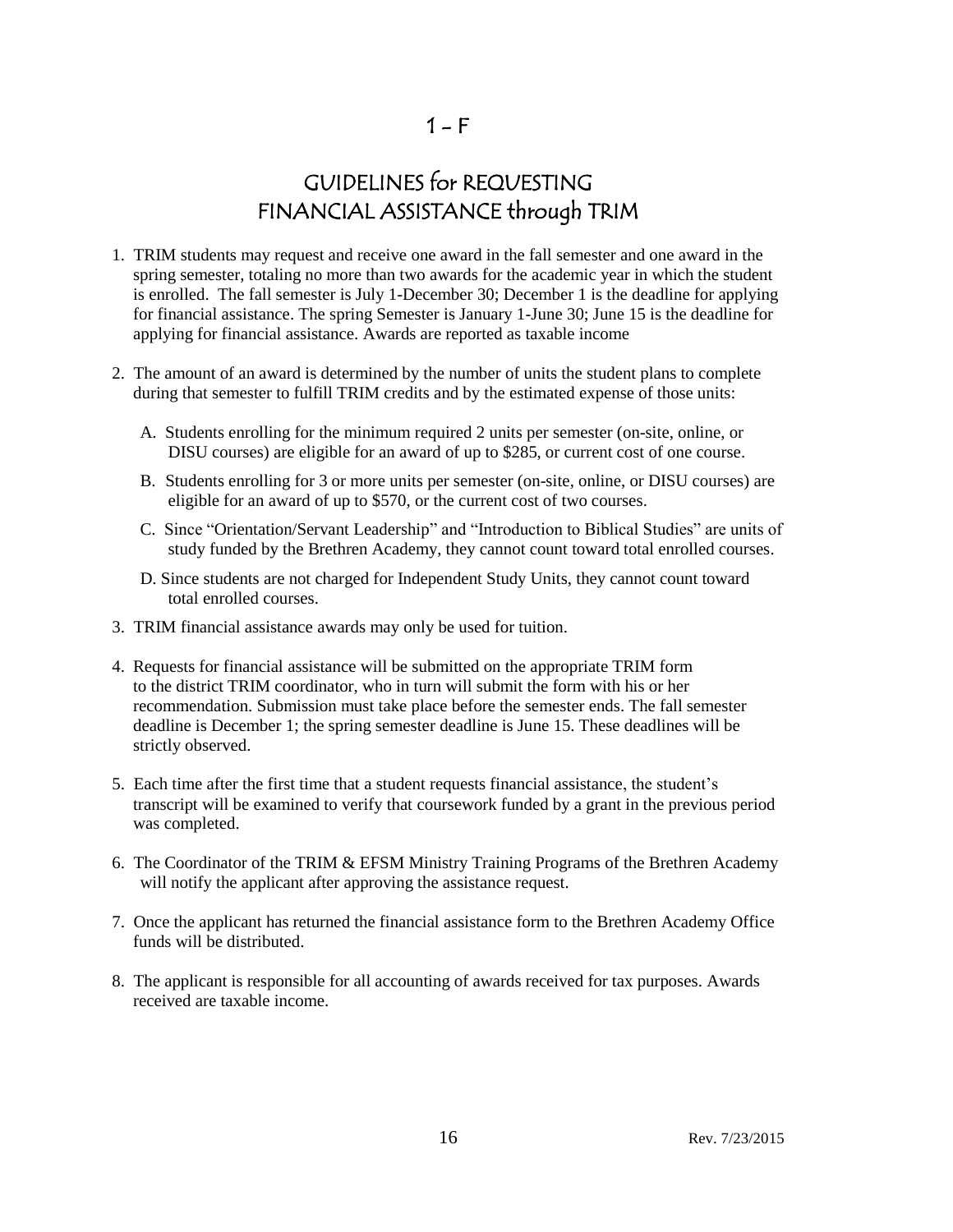| $1 - G$                                     |
|---------------------------------------------|
| Brethren Academy for Ministerial Leadership |
| REQUEST FOR FINANCIAL ASSISTANCE            |

| Fall Semester: July 1-December 31, 20<br>Deadline for application: December 1 of current year                                                                                                                                                                                                                                                                                                                                                                                                                                                |              |             |                    |
|----------------------------------------------------------------------------------------------------------------------------------------------------------------------------------------------------------------------------------------------------------------------------------------------------------------------------------------------------------------------------------------------------------------------------------------------------------------------------------------------------------------------------------------------|--------------|-------------|--------------------|
| <b>Spring Semester: January 1—June 30, 20_</b><br>Deadline for application: June 15 of current year                                                                                                                                                                                                                                                                                                                                                                                                                                          |              |             |                    |
|                                                                                                                                                                                                                                                                                                                                                                                                                                                                                                                                              |              |             |                    |
| <b>Address</b><br><u> 1980 - Johann Barn, mars an t-Amerikaansk politiker (</u>                                                                                                                                                                                                                                                                                                                                                                                                                                                              |              |             |                    |
| <b>Anticipated Study Program:</b><br>Space is provided below for you to list event(s), course(s) and Directed Independent<br>$\Box$<br>Study Units you expect to do during the year for which financial assistance is<br>requested.<br>List courses or other units by name.<br>$\Box$<br>Enter the dates that each unit of study will take place.<br>$\Box$<br>Enter the TRIM unit value of each course (One 3-hour semester or one 4-hour<br>П<br>quarter course = one TRIM unit).<br><b>College/Seminary Courses</b><br><b>Hours Units</b> | <b>Place</b> | <b>Date</b> | <b>TRIM</b>        |
| <b>Academy Level Courses</b><br>*Since "Orientation" and "Introduction to Biblical Studies" are funded by the Brethren Academy, they<br>may not be included in requests for financial assistance.                                                                                                                                                                                                                                                                                                                                            | <b>Place</b> | Date        | <b>TRIM Units*</b> |
| <b>Directed Independent Study Units</b>                                                                                                                                                                                                                                                                                                                                                                                                                                                                                                      | <b>Place</b> | Date        | <b>TRIM Units</b>  |
|                                                                                                                                                                                                                                                                                                                                                                                                                                                                                                                                              |              |             |                    |
|                                                                                                                                                                                                                                                                                                                                                                                                                                                                                                                                              |              |             |                    |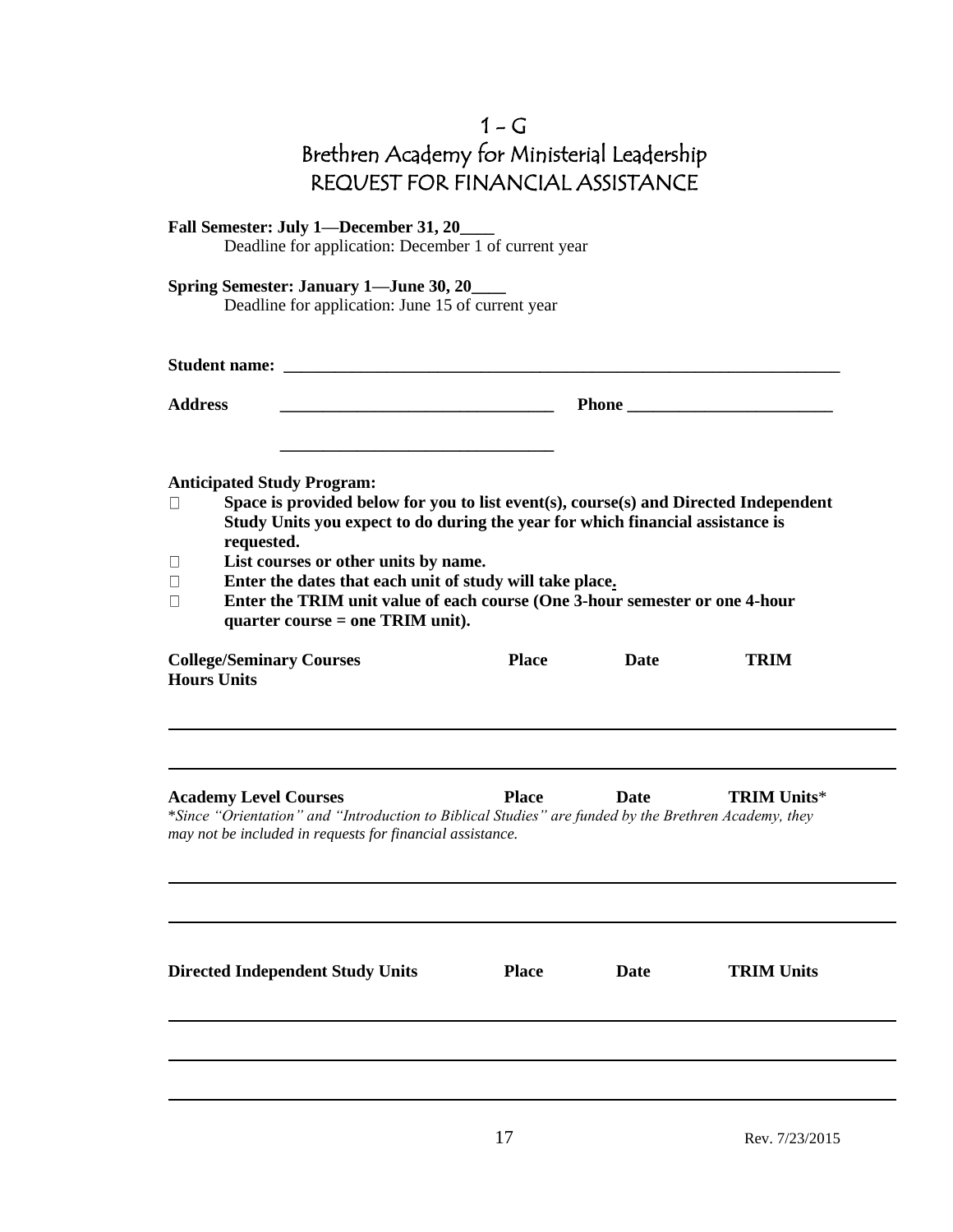### **Total Estimated Cost for course(s)/event(s) listed:**

Note: Financial assistance can only be given for tuition, fees and books.

| <b>Tuition</b><br><b>Registration Fees</b>                                                                                                                                                  |                                                                                                                                                                                                                                                               |
|---------------------------------------------------------------------------------------------------------------------------------------------------------------------------------------------|---------------------------------------------------------------------------------------------------------------------------------------------------------------------------------------------------------------------------------------------------------------|
| <b>Total</b>                                                                                                                                                                                | \$                                                                                                                                                                                                                                                            |
| <b>TRIM PROGRAM ONLY:</b>                                                                                                                                                                   |                                                                                                                                                                                                                                                               |
| <b>TOTAL Course Units Listed</b><br><b>TRIM Covenant Grant Guidelines:</b><br>Up to \$285 per semester requested for the minimum 2 units<br>$\Box$<br>$\Box$<br>recommend a Covenant Grant. | Up to \$570 per semester may be requested if you are completing 3 or more units<br>Statement by district TRIM coordinator: I have worked with the student in preparing this<br>Covenant Grant request, concur with the information included on this form, and |
| Signature of district TRIM coordinator                                                                                                                                                      |                                                                                                                                                                                                                                                               |
| registration.                                                                                                                                                                               | Financial Assistance is given directly to an educational institution or for an event                                                                                                                                                                          |
| Make check out to:<br>Mail check to this address:                                                                                                                                           | Amount: \$                                                                                                                                                                                                                                                    |
| Make check out to:<br>Mail check to this address:                                                                                                                                           | Amount: \$                                                                                                                                                                                                                                                    |
| as possible, and there is financial need for the financial assistance requested.                                                                                                            | Statement by Student: The information provided on this form is as accurate and complete                                                                                                                                                                       |

Signature of Student

### **SEND COMPLETED REQUEST TO:**

**\_\_\_\_\_\_\_\_\_\_\_\_\_\_\_\_\_\_\_\_\_\_\_\_\_\_\_\_\_\_\_\_\_\_\_\_\_\_\_\_\_\_**

Brethren Academy for Ministerial Leadership 615 National Road West Richmond, IN 47374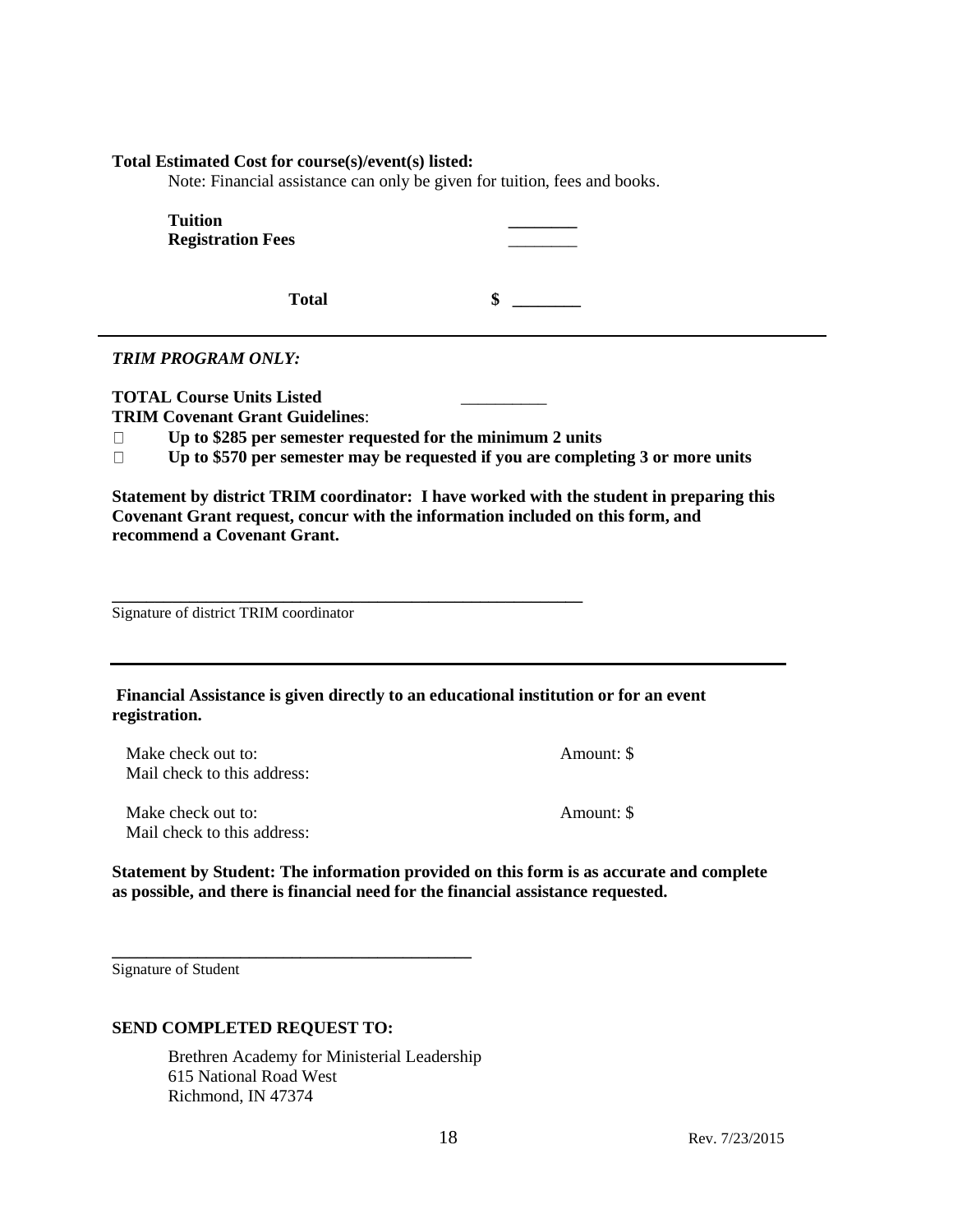## $1 - H$

## TRIM FINANCIAL ASSISTANCE AWARD AGREEMENT

TO:

Having reviewed your financial assistance request and your anticipated program of study, we are pleased to offer you financial assistance from the TRIM program budget for the academic semester \_\_\_\_\_\_\_\_\_\_\_\_\_\_\_\_\_\_\_\_\_\_\_\_\_ in the amount of \_\_\_\_\_\_\_\_\_\_\_\_\_\_. This money is available to you as needed during the semester for tuition.

This financial assistance is in the form of a covenantal award and as such does not have to be repaid. In accepting the financial assistance award, however, you commit yourself to future support of the Church of the Brethren agencies sponsoring TRIM through the ministries in which you will serve, through financial contributions in support of the Brethren Academy, and through your total stewardship of life and resources.

\_\_\_\_\_\_\_\_\_\_\_\_\_\_\_\_\_\_\_\_\_\_\_\_\_\_\_\_\_\_\_\_\_\_\_\_\_\_\_\_\_\_\_\_\_\_\_\_\_ \_\_\_\_\_\_\_\_\_\_\_\_\_\_\_\_\_\_\_\_\_\_\_\_\_

Signature of Coordinator of the TRIM & EFSM Date Ministry Training Programs, Brethren Academy

### **STATEMENT OF ACCEPTANCE:**

I hereby accept the financial assistance offered in this award and agree to the terms of the grant outlined above.

Signature of TRIM Student Date

\_\_\_\_\_\_\_\_\_\_\_\_\_\_\_\_\_\_\_\_\_\_\_\_\_\_\_\_\_\_\_\_\_\_\_\_\_\_\_\_\_\_\_\_\_\_\_\_\_\_\_\_\_\_ \_\_\_\_\_\_\_\_\_\_\_\_\_\_\_\_\_\_\_\_\_\_\_\_\_\_\_\_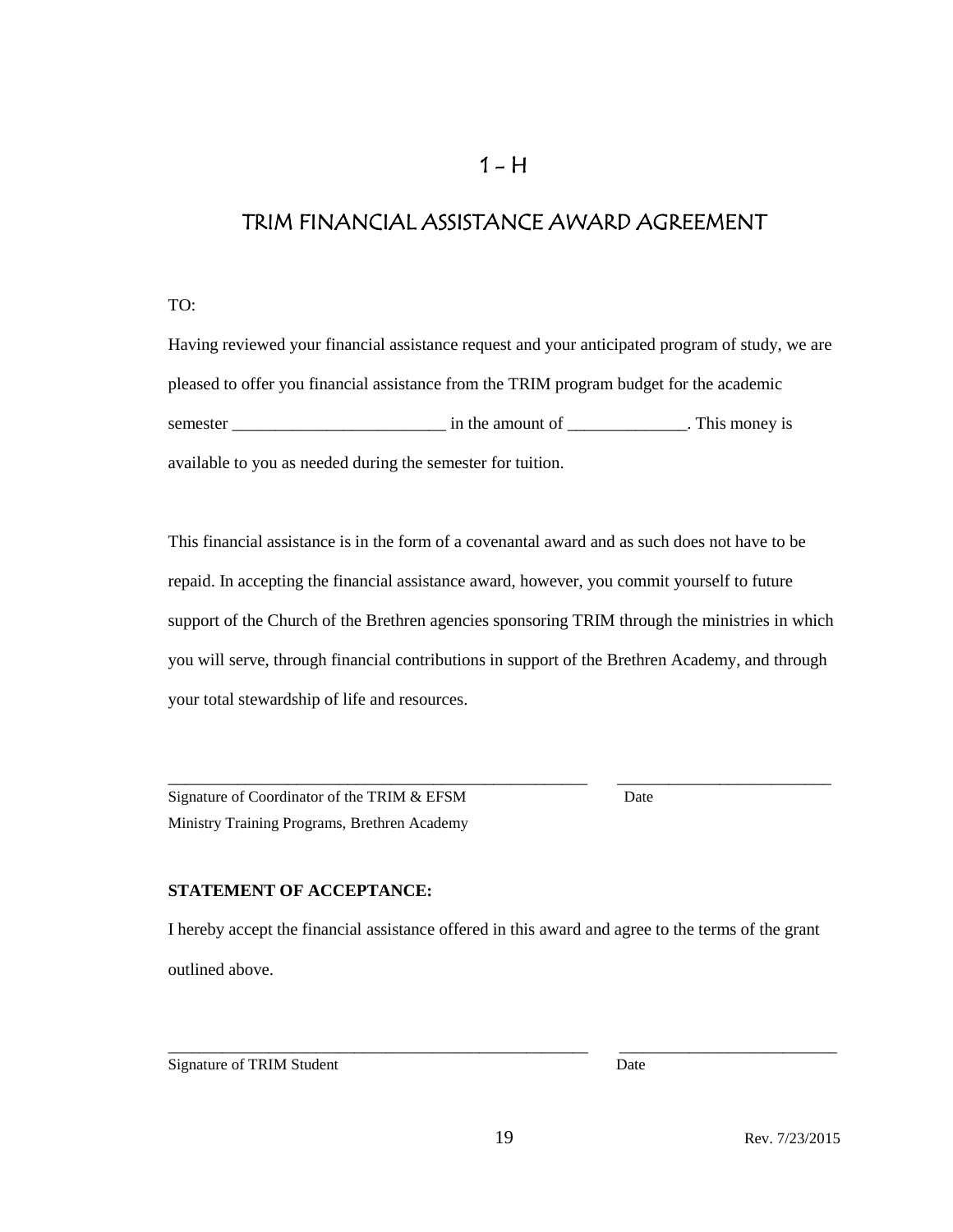## $1 - 1$

## RECORDING CREDIT to the TRANSCRIPT

Courses and activities for TRIM credit may be earned at other institutions; however, files for all active students are housed at the Brethren Academy office in Richmond, Indiana. Therefore, reports of all completed work must be sent to:

Brethren Academy for Ministerial Leadership 615 National Road West Richmond, IN 47374-4019

Student transcripts are updated twice each year and sent to students and district TRIM coordinators in the fall and in the spring.

For TRIM credit, a grace of "C" or better is required in accredited coursework. Either a grade report or a transcript from the college or seminary where the coursework has been completed is needed for documentation. This includes classes taken at Bethany Seminary.

The instructor of the course reports work completed in Brethren Academy-sponsored courses directly to the Brethren Academy office. Evaluations and papers are returned to students.

To record Independent Study Units on the transcript, a completed contract (page 54), signed by the district TRIM coordinator and Coordinator of TRIM/EFSM must be received in the Brethren Academy office. Any work sent electronically from a district TRIM coordinator to the Brethren Academy office is considered "signed."

### **Program Expectations**

The TRIM program is designed to be completed in two to five years. In special cases permission to extend a program of study an additional year will be granted by the Brethren Academy staff upon request of the student and recommendation of the district TRIM coordinator. Such requests and recommendations will provide an adequate rationale for the extension.

In any given academic year, a student must complete a minimum of two units (or one unit plus supervised ministry experience) to remain in good standing. Each fall a summary report is sent from the Academy office to each participating district for their use to determine student progress in TRIM. If a student fails to make adequate progress, the District may decide to remove a student from the program. This is to be done in consultation with the district TRIM coordinator, the student, and at times the Coordinator of the TRIM & EFSM Ministry Training Programs of the Brethren Academy.

If a student finds that TRIM is not appropriate ministry training for him- or herself and chooses to withdraw, the student must notify his or her district and report the decision to the Brethren Academy Office.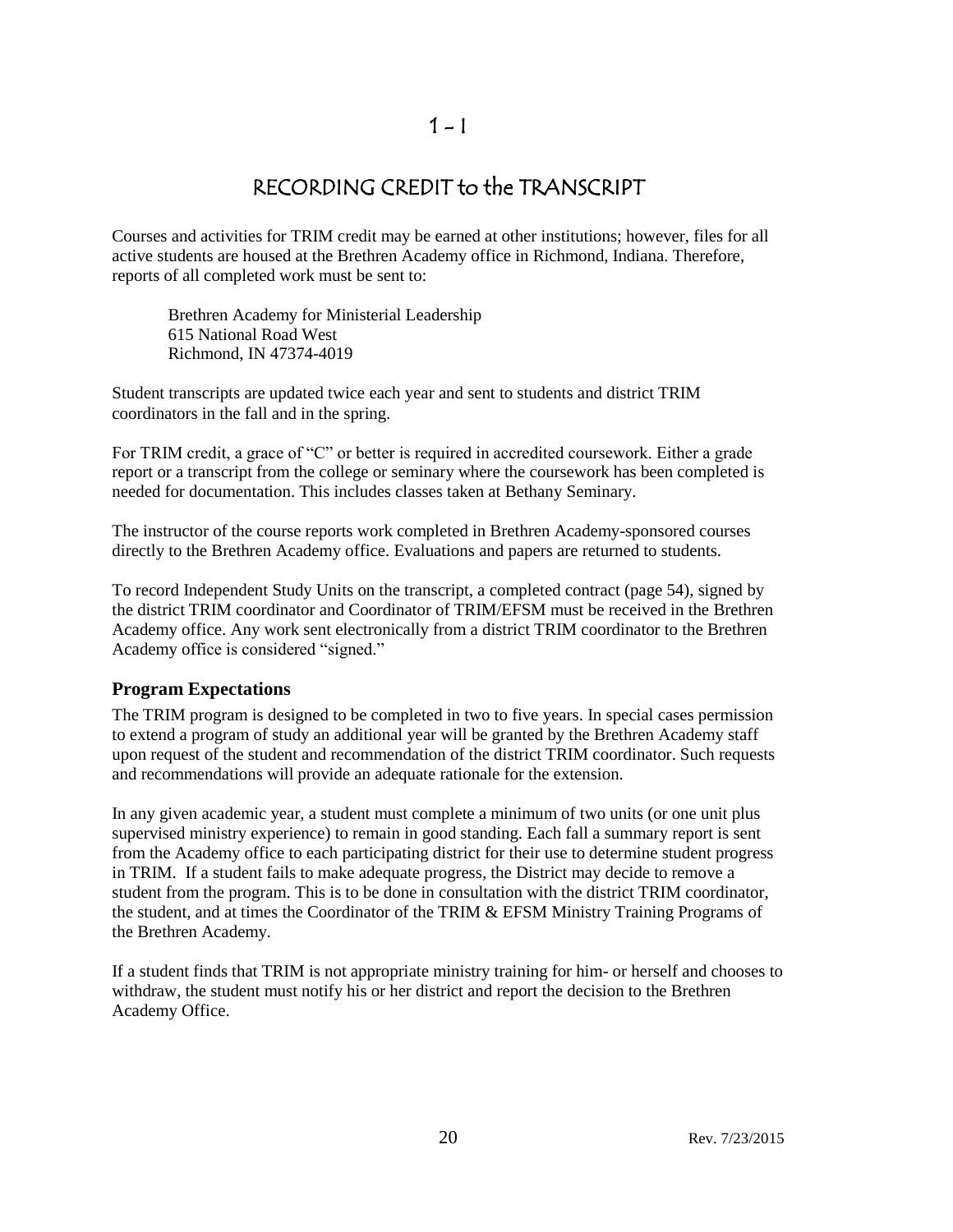### **06/25/15 Training in Ministry (TRIM) A Ministry Training Program of the Church of the Brethren Student Transcript**

|  |  |  | Date of the Last Addition to Transcript: |  |
|--|--|--|------------------------------------------|--|
|  |  |  |                                          |  |

| <b>Student Information</b>                                                                                        |                                                                   |                           |                                                                                                                                                                                                                                        |                                     |  |  |
|-------------------------------------------------------------------------------------------------------------------|-------------------------------------------------------------------|---------------------------|----------------------------------------------------------------------------------------------------------------------------------------------------------------------------------------------------------------------------------------|-------------------------------------|--|--|
| Name:                                                                                                             |                                                                   |                           |                                                                                                                                                                                                                                        | District: <u>__________</u> _____   |  |  |
| Congregation                                                                                                      |                                                                   | Coordinator:              |                                                                                                                                                                                                                                        |                                     |  |  |
|                                                                                                                   |                                                                   |                           |                                                                                                                                                                                                                                        |                                     |  |  |
| <b>Enrollment Record</b>                                                                                          | <b>Date</b>                                                       |                           |                                                                                                                                                                                                                                        | <b>Date</b>                         |  |  |
| Application Rec'd & Approved:                                                                                     |                                                                   |                           | <b>Transcript Received:</b>                                                                                                                                                                                                            |                                     |  |  |
| Enrollment Fee Rec'd:                                                                                             |                                                                   |                           | Learning Contract Rec'd & Appr'd:                                                                                                                                                                                                      |                                     |  |  |
| <b>Orientation Date</b>                                                                                           |                                                                   |                           |                                                                                                                                                                                                                                        |                                     |  |  |
|                                                                                                                   |                                                                   |                           |                                                                                                                                                                                                                                        |                                     |  |  |
|                                                                                                                   | Assessment of Previous Training and Training Requirements in TRIM |                           |                                                                                                                                                                                                                                        |                                     |  |  |
|                                                                                                                   | <b>General Education</b>                                          | Bible/<br><b>Theology</b> | Ministry/<br><b>Ministry Skills</b>                                                                                                                                                                                                    | <b>Total</b>                        |  |  |
| Minimum Units Req'd by TRIM                                                                                       | 10                                                                | 10                        | 10                                                                                                                                                                                                                                     | 30                                  |  |  |
| Unit Value Previous College Courses                                                                               | 0.00                                                              | 0.00                      | 0.00                                                                                                                                                                                                                                   | 0.00                                |  |  |
| Unit Value of Previous ALCs                                                                                       | 0.00                                                              | 0.00                      | 0.00                                                                                                                                                                                                                                   | 0.00                                |  |  |
| Unit Value of Previous ISUs                                                                                       | 0.00                                                              | 0.00                      | 0.00                                                                                                                                                                                                                                   | 0.00                                |  |  |
| Units To Be Done In TRIM                                                                                          | 10.00                                                             | 10.00                     | 10.00                                                                                                                                                                                                                                  | 30.00                               |  |  |
| Note: At least 10 of the 30 units required by TRIM must be Academy Level courses.<br>Therefore, at least<br>10.00 | of the                                                            | 30.00                     | units need to be Academy Level courses.                                                                                                                                                                                                |                                     |  |  |
| <b>TEST RESULTS:</b><br><b>BTAI Entrance:</b>                                                                     | out of 125.00                                                     |                           | <b>BTAI Exit:</b><br>out of 125.00                                                                                                                                                                                                     |                                     |  |  |
| <b>Program Requirements:</b>                                                                                      |                                                                   |                           |                                                                                                                                                                                                                                        |                                     |  |  |
|                                                                                                                   | <b>Date</b>                                                       |                           |                                                                                                                                                                                                                                        | <b>Date</b>                         |  |  |
| <b>General Education Units Completed:</b>                                                                         |                                                                   |                           | CoB College/Connection Experience:                                                                                                                                                                                                     |                                     |  |  |
| <b>Bible/Theology Units Completed:</b>                                                                            |                                                                   |                           | <b>Bethany Seminary Experience:</b>                                                                                                                                                                                                    |                                     |  |  |
| Ministry Skills Units Completed:                                                                                  |                                                                   |                           |                                                                                                                                                                                                                                        |                                     |  |  |
| Five Required Experiences Completed:                                                                              |                                                                   |                           | Annual Conference: <u>Conserverse</u>                                                                                                                                                                                                  |                                     |  |  |
| Exit BTAI Completed:<br>Ministry Internship Completed:                                                            |                                                                   |                           |                                                                                                                                                                                                                                        |                                     |  |  |
| Recognized at Bethany Luncheon:                                                                                   |                                                                   |                           |                                                                                                                                                                                                                                        |                                     |  |  |
|                                                                                                                   |                                                                   |                           | District Graduation Event:                                                                                                                                                                                                             |                                     |  |  |
| Intro B.S.                                                                                                        |                                                                   |                           |                                                                                                                                                                                                                                        |                                     |  |  |
| Orientation                                                                                                       | Intro O.T.                                                        |                           |                                                                                                                                                                                                                                        |                                     |  |  |
| Intro N.T.                                                                                                        | <b>Brethren Studies</b>                                           |                           |                                                                                                                                                                                                                                        |                                     |  |  |
|                                                                                                                   |                                                                   |                           | <b>Ministry Internship</b>                                                                                                                                                                                                             |                                     |  |  |
|                                                                                                                   |                                                                   |                           |                                                                                                                                                                                                                                        |                                     |  |  |
| <b>Ministry Formation Group</b>                                                                                   |                                                                   |                           |                                                                                                                                                                                                                                        | Location: $\qquad \qquad \qquad$    |  |  |
|                                                                                                                   |                                                                   |                           |                                                                                                                                                                                                                                        | Supervisor: <u>________________</u> |  |  |
|                                                                                                                   |                                                                   |                           |                                                                                                                                                                                                                                        |                                     |  |  |
|                                                                                                                   |                                                                   |                           |                                                                                                                                                                                                                                        |                                     |  |  |
|                                                                                                                   |                                                                   |                           | Final Supervisor Report:<br><u> Letter and the substitute of the substitute of the substitute of the substitute of the substitute of the substitute of the substitute of the substitute of the substitute of the substitute of the</u> |                                     |  |  |
|                                                                                                                   |                                                                   |                           |                                                                                                                                                                                                                                        |                                     |  |  |

 $\blacksquare$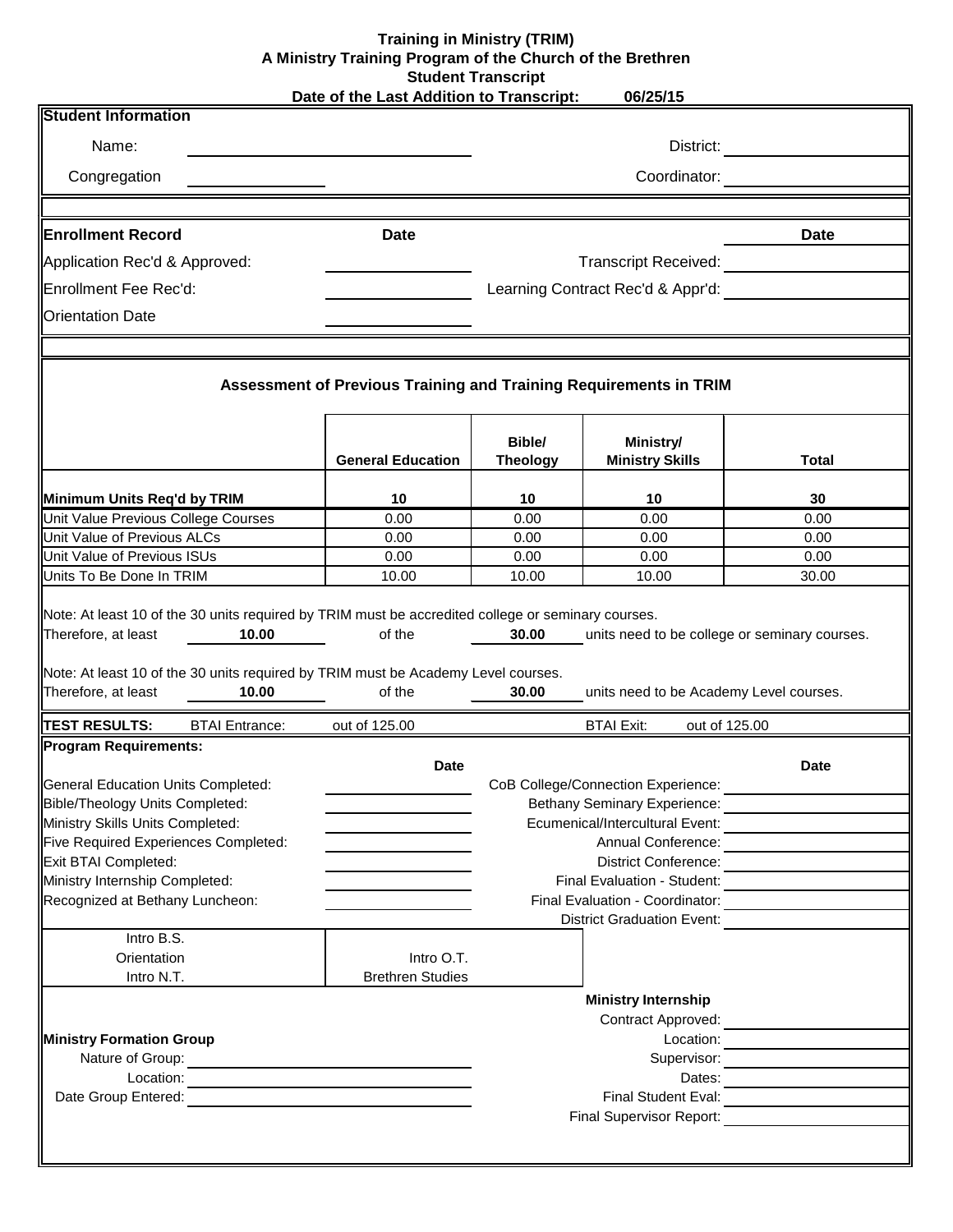### **TRIM Student Name: Date: Date:**  $06/25/15$  **Page 2**

#### Date: 06/25/15

### **Curricular Units to Be Completed in TRIM**

| General Education                                                                                                                         | <b>Total Units Req'd:</b> | 10.00       |                                                                                                           |                    |                 |                                |                    |                 |              |
|-------------------------------------------------------------------------------------------------------------------------------------------|---------------------------|-------------|-----------------------------------------------------------------------------------------------------------|--------------------|-----------------|--------------------------------|--------------------|-----------------|--------------|
|                                                                                                                                           |                           |             | <b>Previous Training Units</b><br><b>Units Completed in TRIM</b>                                          |                    |                 |                                |                    |                 |              |
| <b>Title of Course</b>                                                                                                                    | <b>College/Seminary</b>   | <b>Date</b> | <b>ALC</b><br><b>ALC</b><br>College<br><b>College Course</b><br>Unit<br><b>ISU Unit</b><br>Course<br>Unit |                    |                 |                                |                    | <b>ISU Unit</b> | <b>Notes</b> |
|                                                                                                                                           |                           |             |                                                                                                           |                    |                 |                                |                    |                 |              |
|                                                                                                                                           |                           |             |                                                                                                           |                    |                 |                                |                    |                 |              |
|                                                                                                                                           |                           |             |                                                                                                           |                    |                 |                                |                    |                 |              |
|                                                                                                                                           |                           |             |                                                                                                           |                    |                 |                                |                    |                 |              |
|                                                                                                                                           |                           |             |                                                                                                           |                    |                 |                                |                    |                 |              |
|                                                                                                                                           |                           |             |                                                                                                           |                    |                 |                                |                    |                 |              |
|                                                                                                                                           |                           |             |                                                                                                           |                    |                 |                                |                    |                 |              |
|                                                                                                                                           |                           |             |                                                                                                           |                    |                 |                                |                    |                 |              |
|                                                                                                                                           |                           |             |                                                                                                           |                    |                 |                                |                    |                 |              |
| <b>Total G.E. Units Still Needed:</b>                                                                                                     | 10.00                     |             | 0.00                                                                                                      | 0.00               | 0.00            | 0.00                           | 0.00               | 0.00            |              |
|                                                                                                                                           |                           |             |                                                                                                           |                    |                 |                                |                    |                 |              |
| <b>Bible &amp; Theology Study</b>                                                                                                         | <b>Total Units Req'd:</b> | 10.00       |                                                                                                           |                    |                 |                                |                    |                 |              |
|                                                                                                                                           |                           |             | <b>Previous Training Units</b>                                                                            |                    |                 | <b>Units Completed in TRIM</b> |                    |                 |              |
| <b>Title of Course</b>                                                                                                                    | <b>College/Seminary</b>   | <b>Date</b> | <b>College Course</b>                                                                                     | <b>ALC</b><br>Unit | <b>ISU Unit</b> | College<br>Course              | <b>ALC</b><br>Unit | <b>ISU Unit</b> | <b>Notes</b> |
|                                                                                                                                           |                           |             |                                                                                                           |                    |                 |                                |                    |                 |              |
|                                                                                                                                           |                           |             |                                                                                                           |                    |                 |                                |                    |                 |              |
|                                                                                                                                           |                           |             |                                                                                                           |                    |                 |                                |                    |                 |              |
|                                                                                                                                           |                           |             |                                                                                                           |                    |                 |                                |                    |                 |              |
|                                                                                                                                           |                           |             |                                                                                                           |                    |                 |                                |                    |                 |              |
|                                                                                                                                           |                           |             |                                                                                                           |                    |                 |                                |                    |                 |              |
|                                                                                                                                           |                           |             |                                                                                                           |                    |                 |                                |                    |                 |              |
|                                                                                                                                           |                           |             |                                                                                                           |                    |                 |                                |                    |                 |              |
|                                                                                                                                           |                           |             |                                                                                                           |                    |                 |                                |                    |                 |              |
| Total B/T Units Still Needed: 10.00                                                                                                       |                           |             | 0.00                                                                                                      | 0.00               | 0.00            | 0.00                           | 0.00               | 0.00            |              |
| <b>Ministry/Ministry Skills</b>                                                                                                           | <b>Total Units Req'd:</b> | 10.00       |                                                                                                           |                    |                 |                                |                    |                 |              |
|                                                                                                                                           |                           |             | <b>Units Completed in TRIM</b>                                                                            |                    |                 |                                |                    |                 |              |
|                                                                                                                                           |                           |             | <b>Previous Training Units</b><br><b>ALC</b><br>College                                                   |                    |                 | <b>ALC</b>                     |                    |                 |              |
| <b>Title of Course</b>                                                                                                                    | <b>College/Seminary</b>   | <b>Date</b> | <b>College Course</b>                                                                                     | Unit               | <b>ISU Unit</b> | Course                         | Unit               | <b>ISU Unit</b> | <b>Notes</b> |
|                                                                                                                                           |                           |             |                                                                                                           |                    |                 |                                |                    |                 |              |
|                                                                                                                                           |                           |             |                                                                                                           |                    |                 |                                |                    |                 |              |
|                                                                                                                                           |                           |             |                                                                                                           |                    |                 |                                |                    |                 |              |
|                                                                                                                                           |                           |             |                                                                                                           |                    |                 |                                |                    |                 |              |
|                                                                                                                                           |                           |             |                                                                                                           |                    |                 |                                |                    |                 |              |
|                                                                                                                                           |                           |             |                                                                                                           |                    |                 |                                |                    |                 |              |
|                                                                                                                                           |                           |             |                                                                                                           |                    |                 |                                |                    |                 |              |
|                                                                                                                                           |                           |             |                                                                                                           |                    |                 |                                |                    |                 |              |
|                                                                                                                                           |                           |             |                                                                                                           |                    |                 |                                |                    |                 |              |
| Total M.S. Units Still Needed: 10.00                                                                                                      |                           |             | 0.00                                                                                                      | 0.00               | 0.00            | 0.00                           | 0.00               | 0.00            |              |
| Minimum College Courses Required:                                                                                                         | 10.00                     |             | General Education Units Still Needed:                                                                     |                    |                 | 10.00                          |                    |                 |              |
| Total College Courses Still Needed:                                                                                                       | 10.00                     |             | Bible/Theology Units Still Needed:                                                                        |                    |                 | 10.00                          |                    |                 |              |
| Minimum Academy Level Courses Required:                                                                                                   | 10.00                     |             | Ministry Sklls Units Still Needed:                                                                        |                    |                 | 10.00                          |                    |                 |              |
| Total Academy Level Courses Still Needed:                                                                                                 | 10.00                     |             | <b>Total Units Required:</b>                                                                              |                    |                 | 30.00                          |                    |                 |              |
|                                                                                                                                           |                           |             | Total Units Still Needed:                                                                                 |                    |                 | 30.00                          |                    |                 |              |
| Please note: In some cases, more than the minimum number of units may be essential to cover the subject areas in which TRIM students must |                           |             |                                                                                                           |                    |                 |                                |                    |                 |              |

the minimum number of units may be essential to cover the subject areas in which TRIM stu achieve competency.  $\blacksquare$ 

| <b>FINANCIAL ASSISTANCE RECORD</b> |  |  |  |  |  |
|------------------------------------|--|--|--|--|--|
| Datel                              |  |  |  |  |  |
|                                    |  |  |  |  |  |
| Units Projected:                   |  |  |  |  |  |
| Assistance Eligibility:            |  |  |  |  |  |
| Assistance Allotted:               |  |  |  |  |  |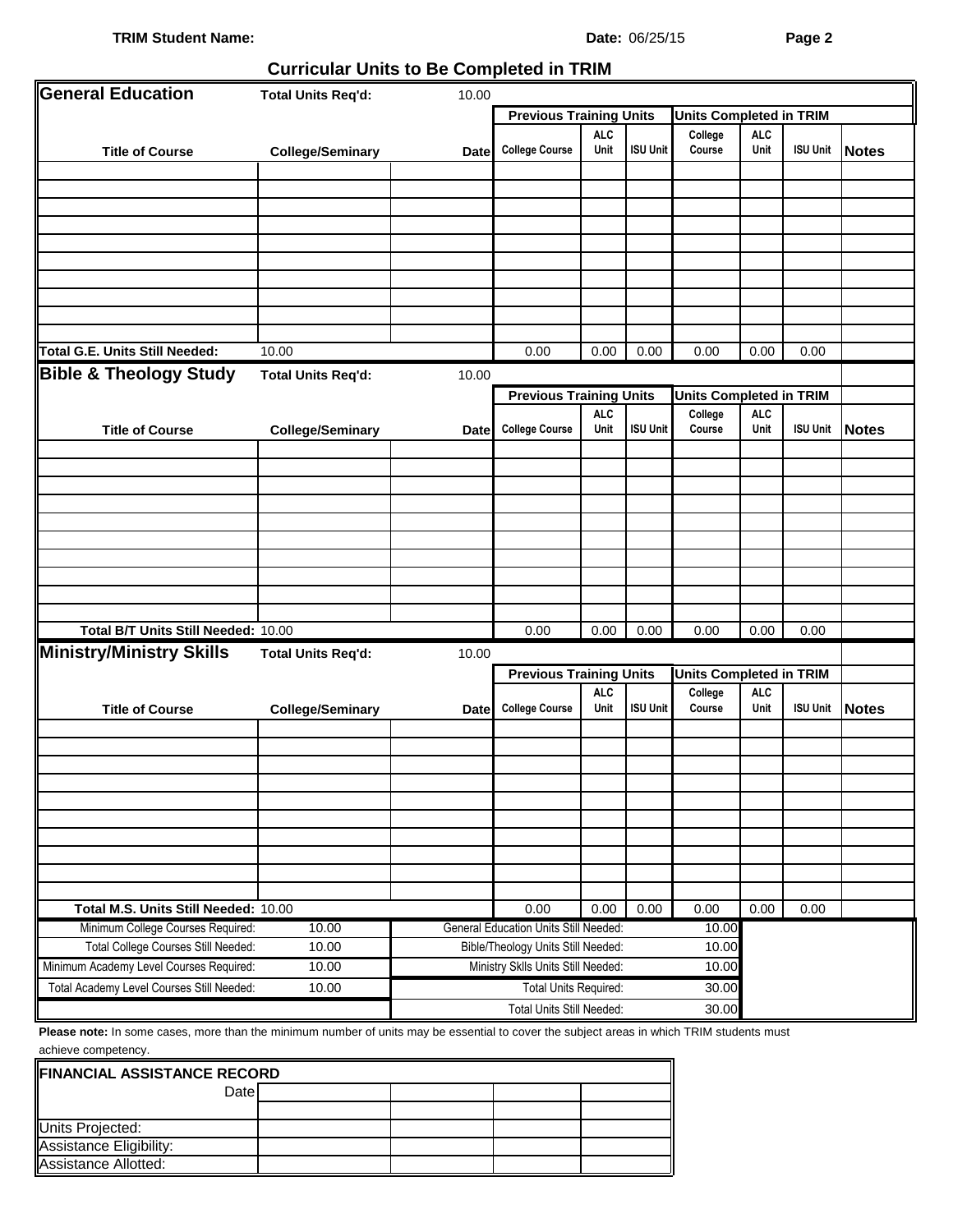## $2 - A$

## ORIENTATION

Welcome to Bethany Theological Seminary and the central offices of the Brethren Academy for Ministerial Leadership. There is also a satellite office at the Church of the Brethren General Offices in Elgin, Illinois. It is the prayer of the staff of the Academy that you will find this orientation both inspirational and challenging. May you feel God's presence in a special way during these beginning days of your TRIM program.

The staff of the Academy is here to support you as you learn about the program in detail and get started on your path to ministry. At the end of orientation, you will fill out an evaluation form. We value your thoughts about this experience and do consider your comments as we plan future orientation sessions.

### **The Purpose of Orientation**

The basic purpose of orientation is to help you understand the details of TRIM. During these sessions we will discuss the process, the requirements, and the expectations of the program. Much of the information covered in orientation is also contained in this TRIM manual. It will become a valuable resource to you as you proceed through your program of study

In addition to the "nuts and bolts" of the TRIM program, we hope you will find rich fellowship and support among your student peers who are entering this program with you. You will also learn about the role of the district TRIM coordinator and the guidance he or she will provide for you. At orientation, you will meet the some of the staff and faculty of Bethany Theological Seminary and be introduced to the possibilities for training through Bethany that might be open to you. You will also begin a Ministry/Ministry Skills course about servant leadership and begin a Bible/Theology course called "Introduction to Biblical Studies" that will develop your confidence in online learning as well as give you a taste of professional training in set-apart ministry.

Finally, it is the hope of those planning this orientation that in many respects you will find your time here to be a retreat. By coming to orientation you have placed yourself apart from your busy life, allowing for the possibility that God may speak to you in a new way. As you leave this orientation, may you be filled with anticipation and enthusiasm about the possibilities that lie ahead and sense even more deeply than you have in the past that God walks with you on this journey.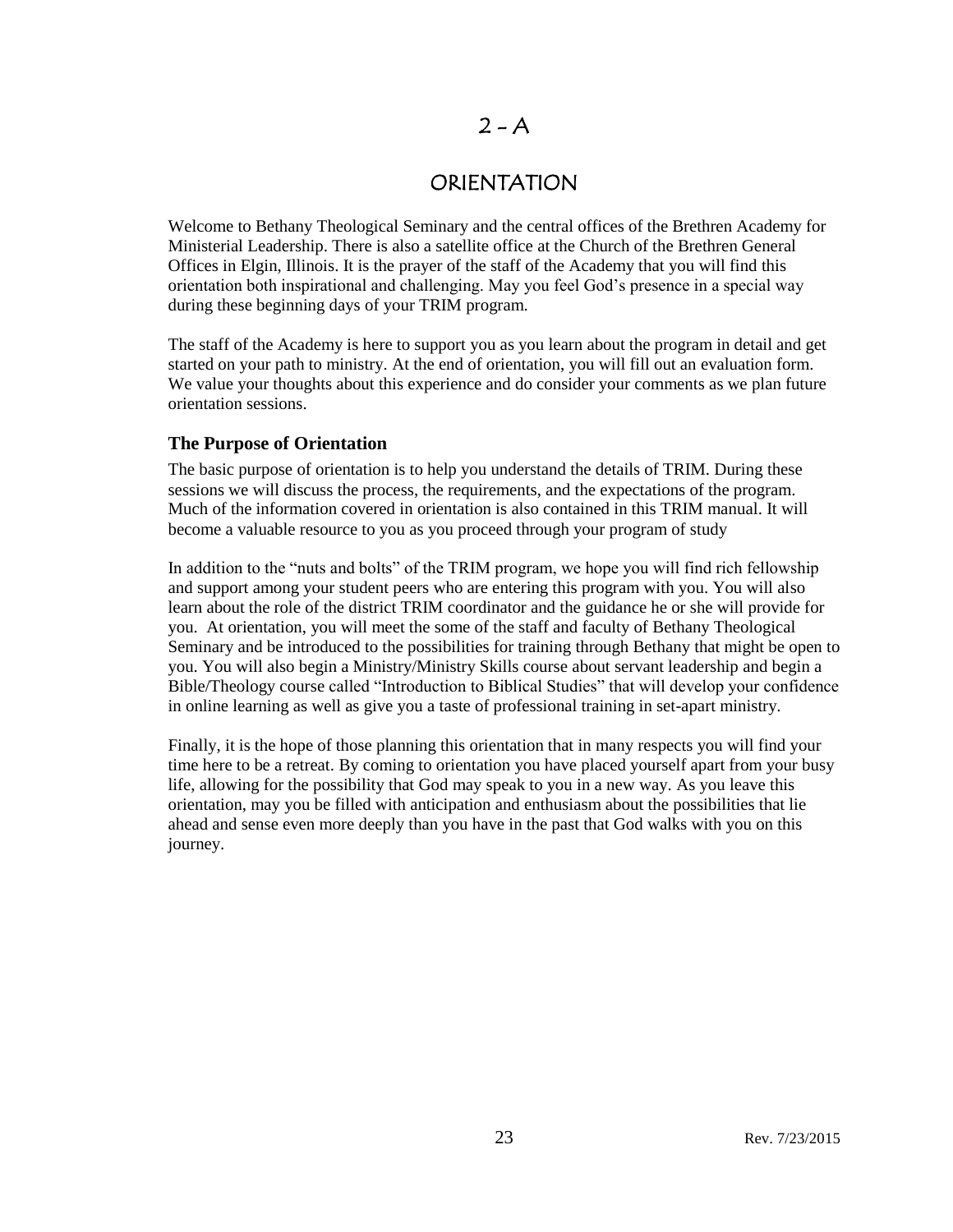## $2 - B$

## ORIENTATION FOLLOW UP

When orientation ends, some people feel a sense of let down or a sense of being overwhelmed by all that needs to be done. The following list will set some direction for the weeks following orientation and help you get started.

- 1. Allow for some down time upon returning home. Be gentle with yourself. One important aspect of any ministry is balance, so while training is vital, rest is also important. You have been exposed to many new ideas and lots of information during this time. Take some time to think about the orientation experience before plowing into the work.
- 2. Meet with your district TRIM coordinator within one month following orientation either face-to-face or in a phone conversation. This time together should include:
	- A review of your orientation experience.
	- A discussion of a ministry formation group.
	- Completion of the learning contract due six weeks following on-campus orientation. Once it is complete and signed by your district TRIM coordinator, mail it to the Brethren Academy Office.
- 3. Make a time management plan. You will be more successful in any class you take if you set aside some time each week for study. Once you get behind, it is very difficult to catch up. Learn to pace yourself with "Introduction to Biblical Studies."
- 4. Complete assigned work. You will receive credit toward completion of TRIM for the orientation experience once you have completed the written assignment(s) for the class on servant leadership. Please e-mail or mail that paper to the instructor on or before the due date you were given.
- 5. Return your completed learning contract to the Brethren Academy office within six weeks. Students may not register for additional courses until a signed learning contract is on file.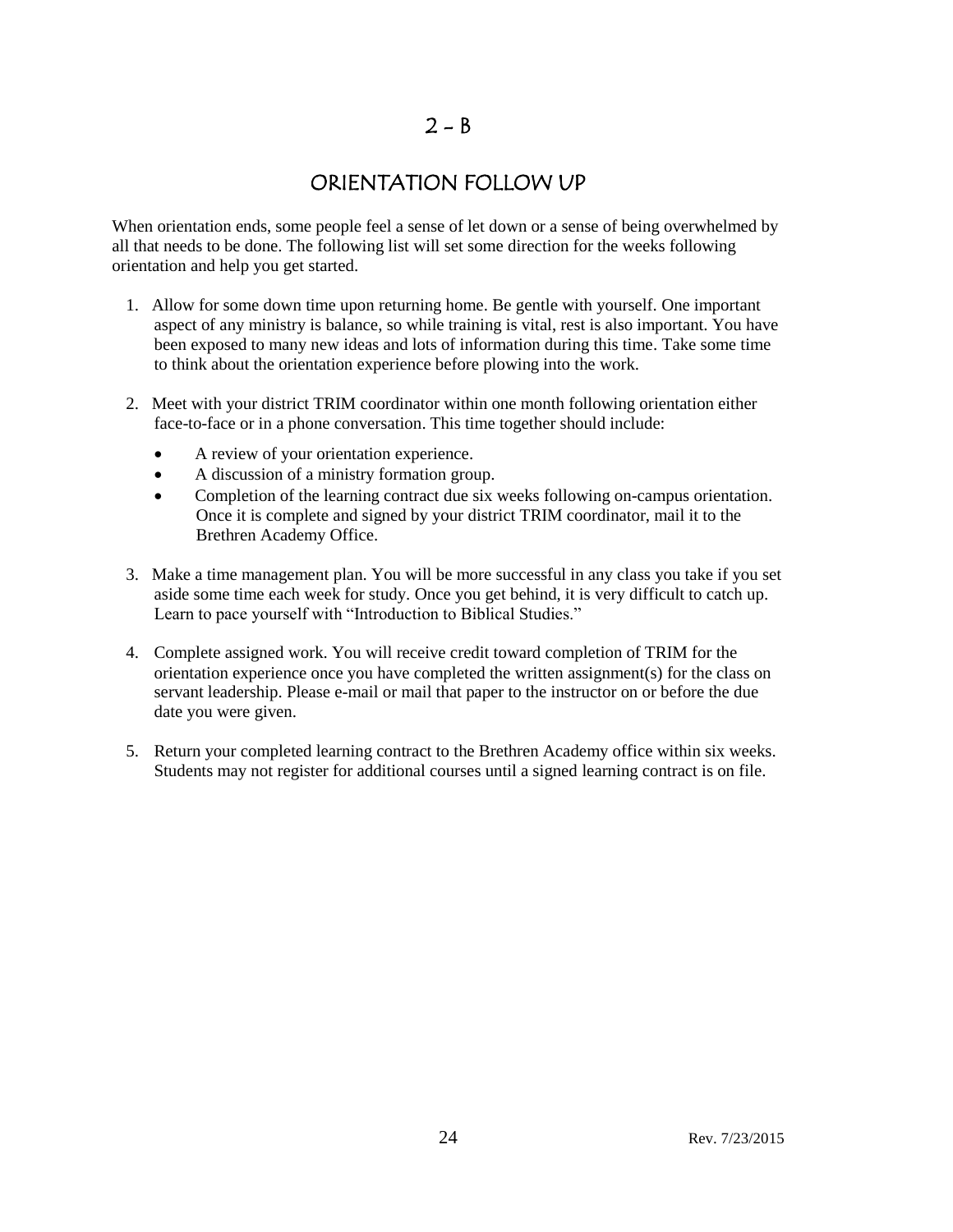## TRIM LEARNING CONTRACT INSTRUCTIONS

The purpose of the TRIM learning contract is to

- 1. document any coursework you have completed previously.
- 2. set a direction for the work you will complete while in TRIM.

Although you have the option to change items listed on your learning contract at a later date (with the approval of your district TRIM coordinator), the process of setting up a plan gives you an opportunity to dream, to consider what kind of training you need, and to think about areas of study you are particularly interested in. The list of "Competencies for Ministry" (1-C) in the information section of this notebook, as well as ideas listed on the page entitled "Coursework" (3- C) will help you plan your program.

### **Instructions**

- 1. Prior to orientation, have transcripts from all your previous academic institutions sent to the Brethren Academy office. This includes all undergraduate and graduate work you may have completed. These do not need to be official transcripts. Having these ahead of time helps expedite the process of planning your training program. For more information on how credit is granted, see "Accumulating Course Credit" p.40.
- 2. **Fill out all the basic information** on the first page of your learning contract and sign the bottom statement.
- 3. **Fill out every line of the TRIM coursework sections**. Review the coursework that the Coordinator of TRIM and EFSM Ministry Training (hereafter in this section referred to as Coordinator of TRIM/EFSM) has granted you for previous credit. List courses you have already completed with a completion date and the name of the institution where you did the work. Be sure the Brethren Academy office has official documentation for this work.
- 4. **List types of courses you will need in the future.** You do not need to write exact titles for courses. Simply record the general areas of study and projected dates for this work. With your district TRIM coordinator's approval, you may change these projected classes as you move through your TRIM program, but each line must be filled with either completed work that you are transferring to your TRIM transcript from other institutions or projecting ideas for future study based on the roster of past courses and those outlined for the upcoming years.
- 5. **Calculate the course credit totals** for your TRIM program in the section called "Training Requirements Summary."
- 6. **Consult with your district TRIM coordinator about your ministry internship experience.** Although this is completed toward the end of your TRIM program, consider now how and where that experience might take place. It will help you shape the coursework you do in preparation for that culminating experience.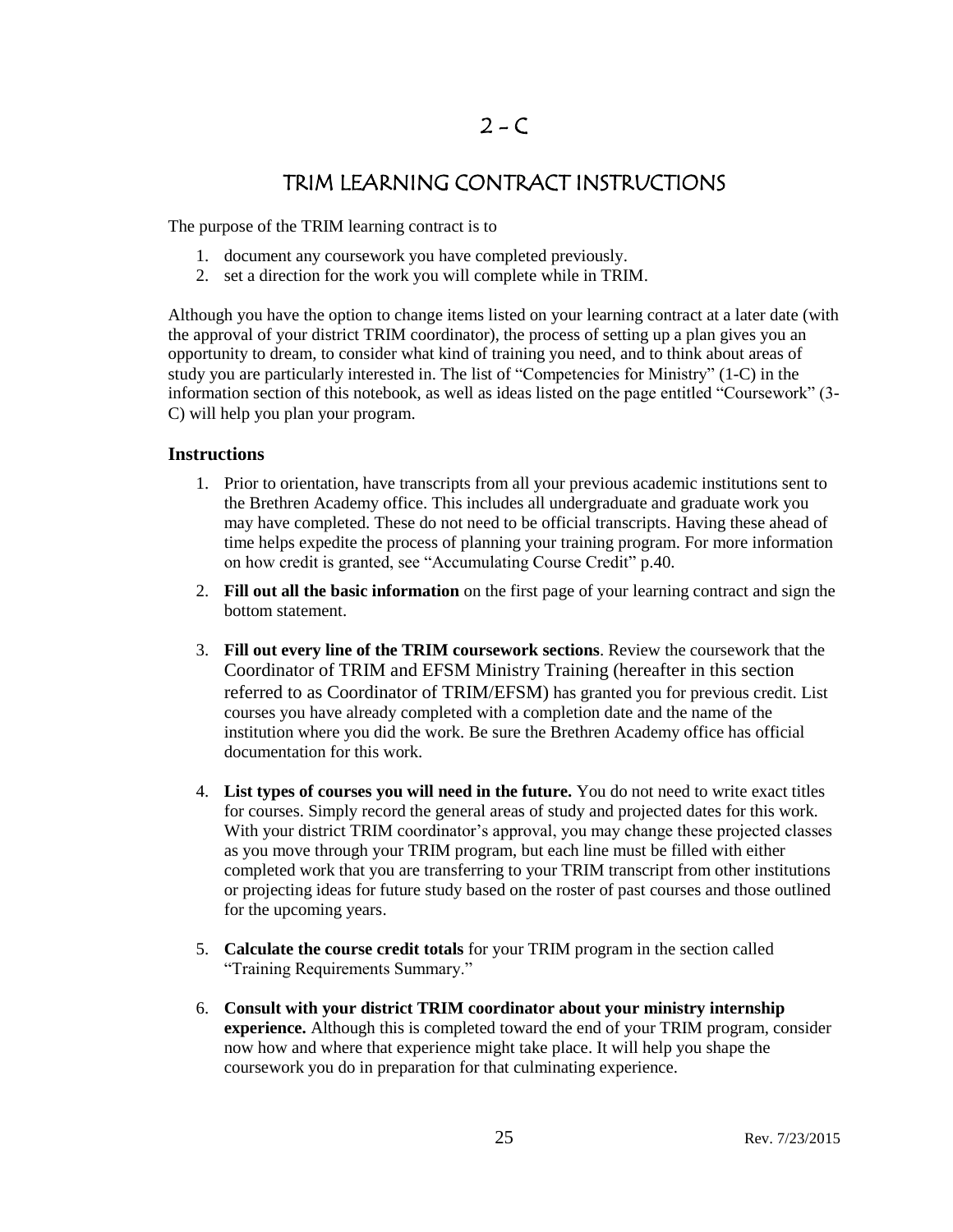7. **Give your learning contract to your district TRIM coordinator for his/her signature**. Your district TRIM coordinator will send a copy of your contract to the Brethren Academy office for approval. If your district TRIM coordinator lives at a distance, you may complete this procedure by email. We consider any work emailed to us by a district TRIM coordinator as "signed."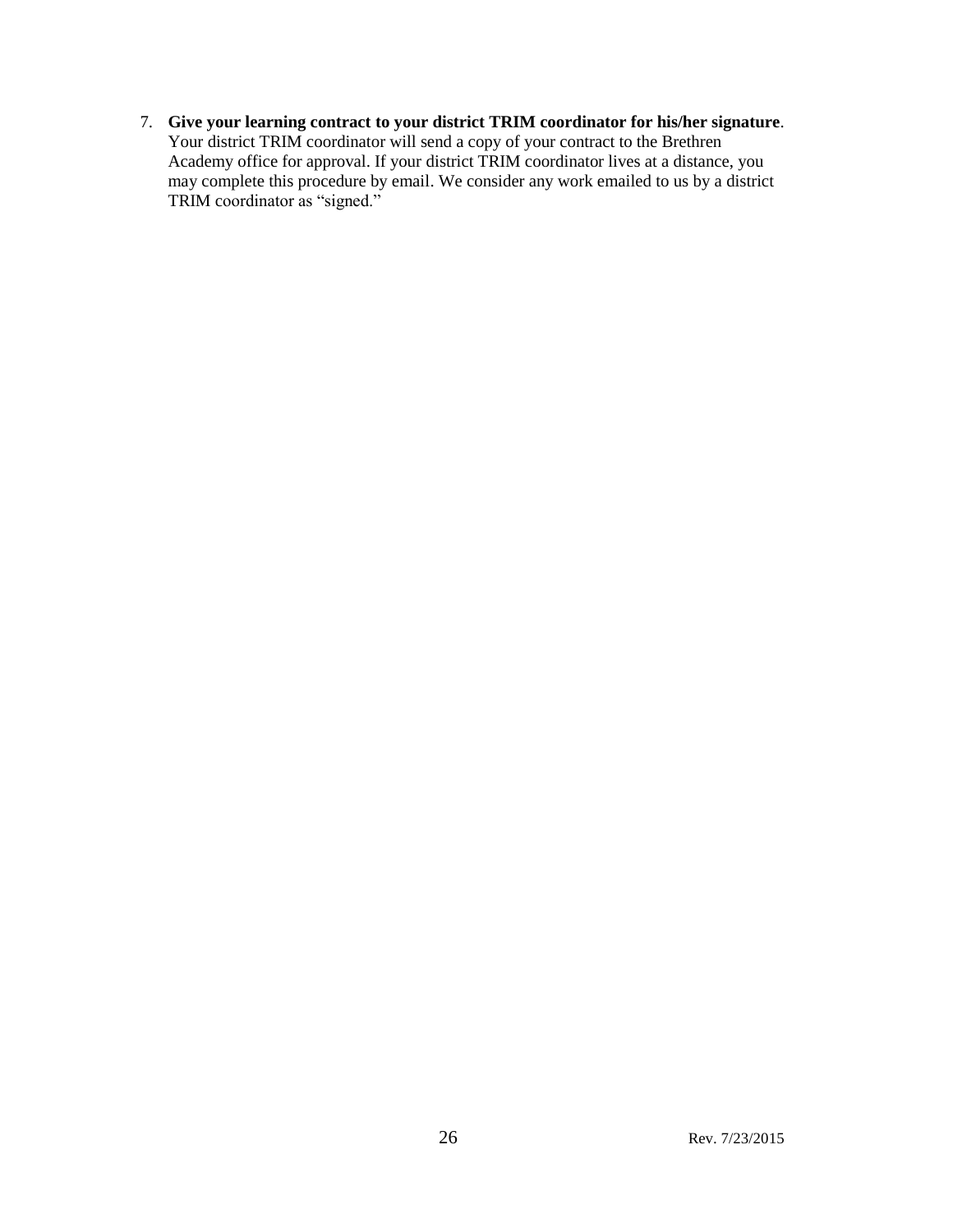## TRIM LEARNING CONTRACT (Draft)

| District: the contract of the contract of the contract of the contract of the contract of the contract of the contract of the contract of the contract of the contract of the contract of the contract of the contract of the |
|-------------------------------------------------------------------------------------------------------------------------------------------------------------------------------------------------------------------------------|
|                                                                                                                                                                                                                               |
| <b>Educational Goal in TRIM</b>                                                                                                                                                                                               |
| Fulfill minimal requirement of ten units of college level work, plus additional<br>training in theology and ministry                                                                                                          |
| Earn an Associate's degree and complete additional training in theology and ministry                                                                                                                                          |
| Earn a Bachelor's degree and complete additional training in theology and ministry                                                                                                                                            |
| Build on college degree by pursuing additional training in theology and ministry                                                                                                                                              |
| Earn credits toward possible future completion of a Masters of Divinity degree                                                                                                                                                |
| Other (describe)                                                                                                                                                                                                              |

\_\_\_\_\_\_\_\_\_\_\_\_\_\_\_\_\_\_\_\_\_\_\_\_\_\_\_\_\_\_\_\_\_\_\_\_\_\_\_\_\_\_\_\_\_\_\_\_\_\_\_\_\_\_\_\_\_\_\_\_\_\_\_\_\_\_\_\_\_\_\_\_\_\_\_\_\_\_

### **Time Projected for TRIM Program**

Length of time projected for total program: \_\_\_\_\_\_\_\_\_\_\_\_\_\_\_\_\_\_\_\_\_\_\_\_\_\_\_\_\_\_\_\_\_\_\_\_\_\_

Pace at which studies will be pursued:

- More than halftime (six or more units per year)
- \_\_\_ Less than halftime (five or fewer units per year)

### **Statement on Confidentiality:**

I hereby agree that the following people may have access to my grades, test results, and other confidential program material, with the understanding that they will not share this data with others without my permission, except as a part of statistical summaries for evaluative purposes: Executive Director of the Brethren Academy, Coordinator of the TRIM & EFSM Ministry Training Programs of the Brethren Academy, district TRIM coordinator, College Academic Advisor, and Brethren Academy Administrative Assistant.

\_\_\_\_\_\_\_\_\_\_\_\_\_\_\_\_\_\_\_\_\_\_\_\_\_\_\_\_\_\_\_\_\_\_\_\_\_\_\_\_\_\_\_\_\_\_\_\_\_\_ \_\_\_\_\_\_\_\_\_\_\_\_\_\_\_\_\_

Student Signature Date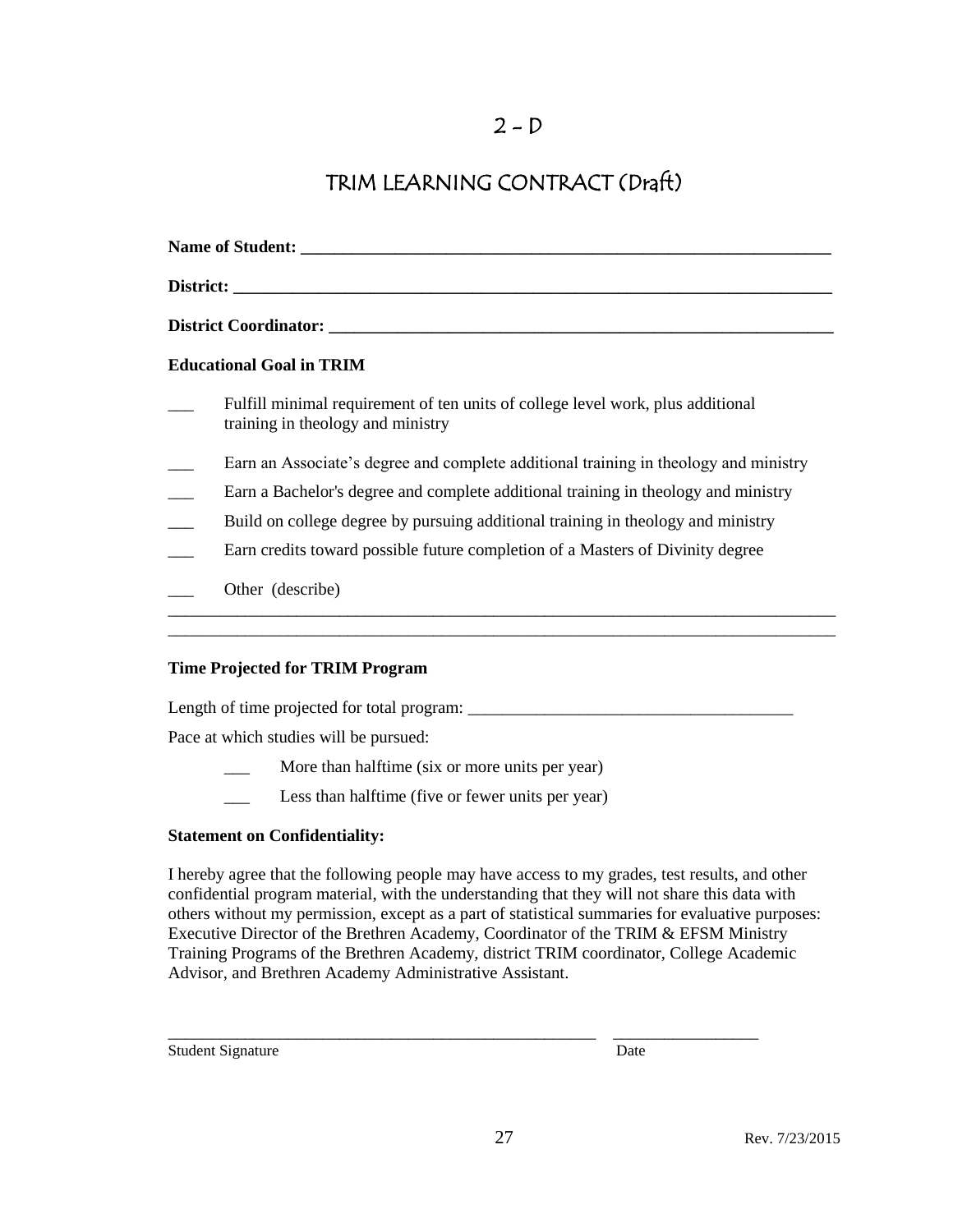### **General Education (10 units of study required)**

|     | <b>Course Title</b> | School | Date Completed<br>(if applicable) | <b>Unit Value</b> |
|-----|---------------------|--------|-----------------------------------|-------------------|
| 1.  |                     |        |                                   |                   |
| 2.  |                     |        |                                   |                   |
| 3.  |                     |        |                                   |                   |
| 4.  |                     |        |                                   |                   |
| 5.  |                     |        |                                   |                   |
| 6.  |                     |        |                                   |                   |
| 7.  |                     |        |                                   |                   |
| 8.  |                     |        |                                   |                   |
| 9.  |                     |        |                                   |                   |
| 10. |                     |        |                                   |                   |

### **Biblical and Theological Studies (10 units of study required)**

| <b>Course Title</b>                                   | School                  | Date Completed<br>(if applicable) | <b>Unit Value</b> |
|-------------------------------------------------------|-------------------------|-----------------------------------|-------------------|
| <b>Required Units</b><br>1. Intro to Biblical Studies | <b>Brethren Academy</b> |                                   |                   |
| 2. Intro to Old Testament                             |                         |                                   |                   |
| 3. Intro to New Testament                             |                         |                                   |                   |
| 4. (Brethren Studies-history or theology*)            |                         |                                   |                   |
| <b>Elective Units</b><br>5.                           |                         |                                   |                   |
| 6.                                                    |                         |                                   |                   |
| 7.                                                    |                         |                                   |                   |
| 8.                                                    |                         |                                   |                   |
| 9.                                                    |                         |                                   |                   |
| 10.                                                   |                         |                                   |                   |
|                                                       |                         |                                   |                   |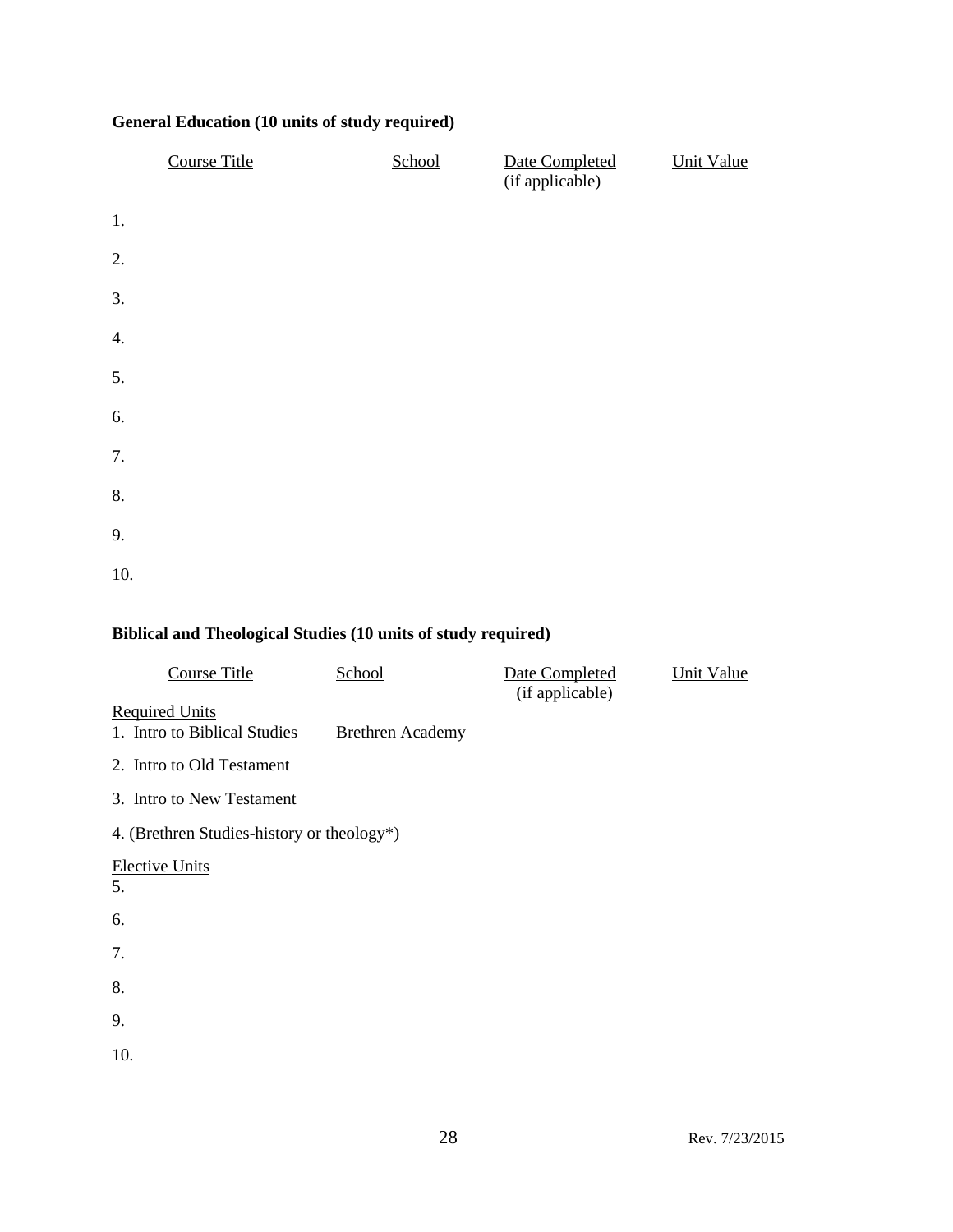#### **Ministry and Ministry Skills (10 units of study required)**

| <b>Course Title</b>                                          | School      | Date Completed<br>(if applicable) | <b>Unit Value</b> |
|--------------------------------------------------------------|-------------|-----------------------------------|-------------------|
| <b>Required Units</b><br>1. Orientation (Servant Leadership) | <b>BAML</b> |                                   |                   |
| 2. (Brethren Polity and Practice*)                           |             |                                   |                   |
| <b>Elective Units</b><br>3.<br>4.                            |             |                                   |                   |
| 5.                                                           |             |                                   |                   |
| 6.                                                           |             |                                   |                   |
| 7.                                                           |             |                                   |                   |
| 8.                                                           |             |                                   |                   |
| 9.                                                           |             |                                   |                   |
| 10.                                                          |             |                                   |                   |

\* TRIM students are required to take one Brethren Studies course.

If student takes Church of the Brethren History or Church of the Brethren Theology, it will count as a Bible/Theology course.

If student takes Church of the Brethren Polity and Practice, it will count as a Ministry/Ministry Skills course.

\_\_\_\_\_\_\_\_\_\_\_\_\_\_\_\_\_\_\_\_\_\_\_\_\_\_\_\_\_\_\_\_\_\_\_\_\_\_\_\_\_\_\_\_\_\_\_\_\_\_\_\_\_\_\_\_\_\_\_\_\_\_\_\_\_\_\_\_\_\_\_\_

### **Be in consultation with your district office to determine what is required for credentialing in your district.**

Proposed ministry internship setting: \_\_\_\_\_\_\_\_\_\_\_\_\_\_\_\_\_\_\_\_\_\_\_\_\_\_\_\_\_\_\_\_\_\_\_\_\_\_\_\_\_\_\_

I have reviewed and approved this TRIM learning contract and now submit it to the Brethren Academy for Ministerial Leadership for approval.

*\_\_\_\_\_\_\_\_\_\_\_\_\_\_\_\_\_\_\_\_\_\_\_\_\_\_\_\_\_\_\_\_\_\_\_\_\_\_\_\_\_\_\_\_\_\_\_\_\_\_ \_\_\_\_\_\_\_\_\_\_\_\_\_\_\_\_\_\_\_\_\_\_\_\_\_\_*

District TRIM Coordinator Signature Date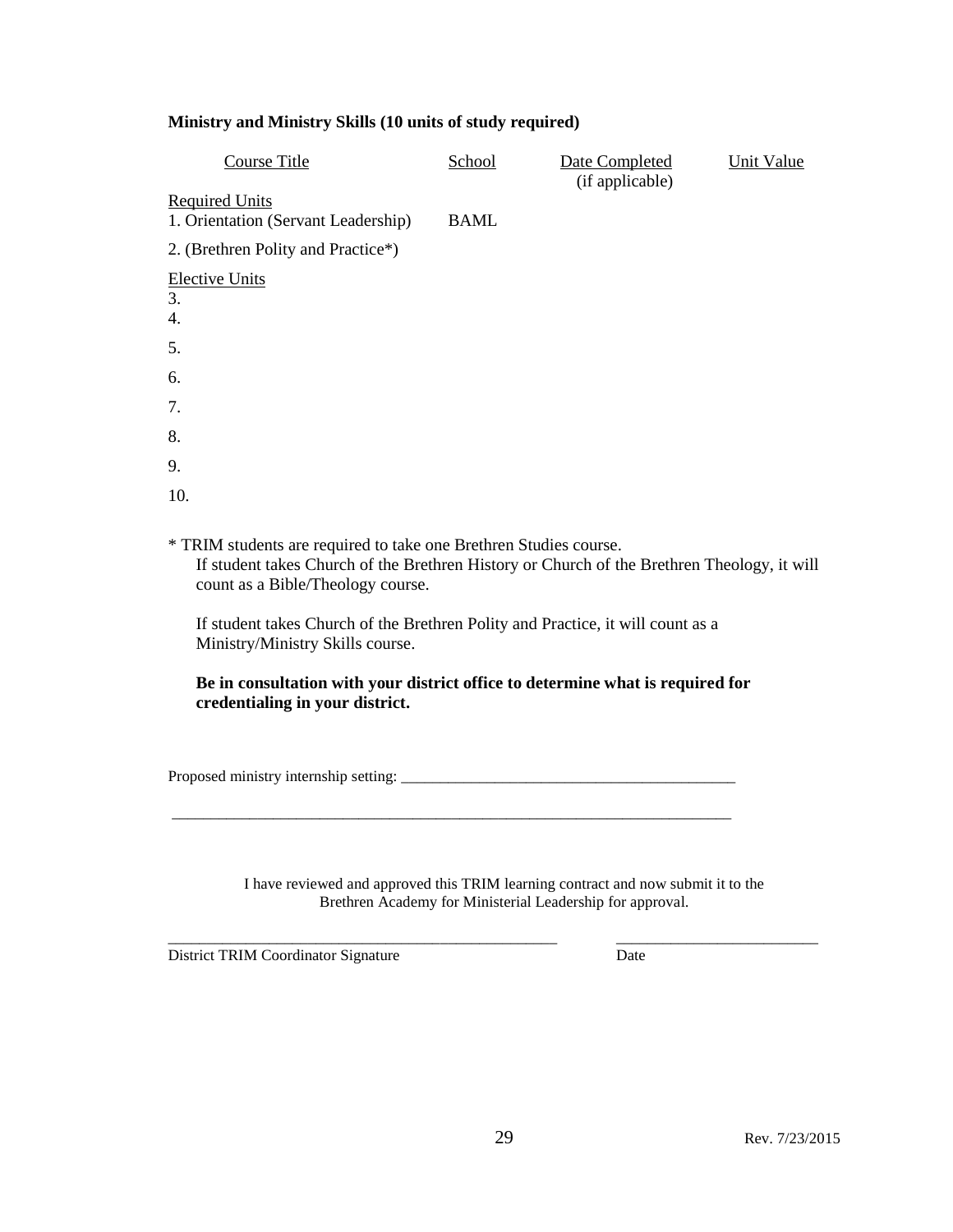### **Training Requirements Summary – For Office Use Only**

|    | <b>Bible/</b><br><b>Theology</b>                     | <b>Ministry</b><br><b>Skills</b> | <b>Total</b> |
|----|------------------------------------------------------|----------------------------------|--------------|
| 10 | 10                                                   | 10                               | 30           |
|    |                                                      |                                  |              |
|    |                                                      |                                  |              |
|    |                                                      |                                  |              |
|    |                                                      |                                  |              |
|    | <b>General Ed.</b><br>UNIT VALUE OF PREVIOUS COURSES |                                  |              |

#### **Note:**

\*At least 10 of the 30 units required by TRIM must be accredited college or seminary courses; therefore, at least \_\_\_\_\_ of the \_\_\_\_\_\_ units I will complete in TRIM will be college or seminary courses.

\*At least 10 of the 30 units required by TRIM must be Academy level classes or above; therefore, in addition to my college/seminary courses, at least \_\_\_\_ of the \_\_\_\_ units I will complete in TRIM will be Academy level classes or above.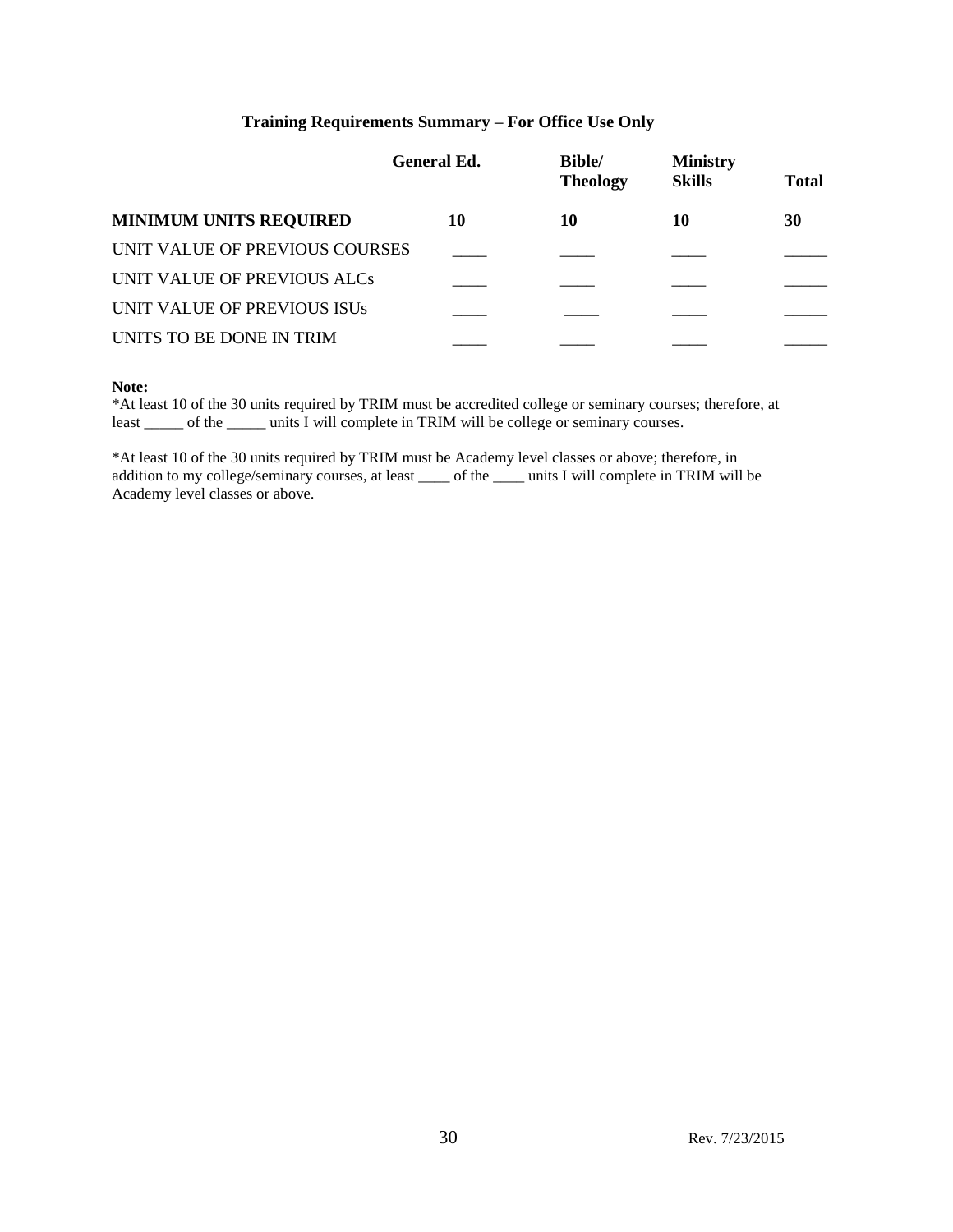## TRIM LEARNING CONTRACT

| Name of Student:                                                                                                                                                                                                              |
|-------------------------------------------------------------------------------------------------------------------------------------------------------------------------------------------------------------------------------|
| District: the contract of the contract of the contract of the contract of the contract of the contract of the contract of the contract of the contract of the contract of the contract of the contract of the contract of the |
|                                                                                                                                                                                                                               |
| <b>Educational Goal in TRIM</b>                                                                                                                                                                                               |
| Fulfill minimal requirement of ten units of college level work, plus additional<br>training in theology and ministry                                                                                                          |
| Earn an Associate's degree and complete additional training in theology and ministry                                                                                                                                          |
| Earn a Bachelor's degree and complete additional training in theology and ministry                                                                                                                                            |
| Build on college degree by pursuing additional training in theology and ministry                                                                                                                                              |
| Earn credits toward possible future completion of a Masters of Divinity degree                                                                                                                                                |
| Other (describe)                                                                                                                                                                                                              |

\_\_\_\_\_\_\_\_\_\_\_\_\_\_\_\_\_\_\_\_\_\_\_\_\_\_\_\_\_\_\_\_\_\_\_\_\_\_\_\_\_\_\_\_\_\_\_\_\_\_\_\_\_\_\_\_\_\_\_\_\_\_\_\_\_\_\_\_\_\_\_\_\_\_\_\_\_\_

### **Time Projected for TRIM Program**

Length of time projected for total program: \_\_\_\_\_\_\_\_\_\_\_\_\_\_\_\_\_\_\_\_\_\_\_\_\_\_\_\_\_\_\_\_\_\_\_\_\_\_

Pace at which studies will be pursued:

- More than halftime (six or more units per year)
- Less than halftime (five or fewer units per year)

### **Statement on Confidentiality:**

I hereby agree that the following people may have access to my grades, test results, and other confidential program material, with the understanding that they will not share this data with others without my permission, except as a part of statistical summaries for evaluative purposes: Executive Director of the Brethren Academy, Coordinator of the TRIM & EFSM Ministry Training Programs of the Brethren Academy, district TRIM coordinator, College Academic Advisor, and Brethren Academy Administrative Assistant.

\_\_\_\_\_\_\_\_\_\_\_\_\_\_\_\_\_\_\_\_\_\_\_\_\_\_\_\_\_\_\_\_\_\_\_\_\_\_\_\_\_\_\_\_\_\_\_\_\_\_ \_\_\_\_\_\_\_\_\_\_\_\_\_\_\_\_\_

Student Signature Date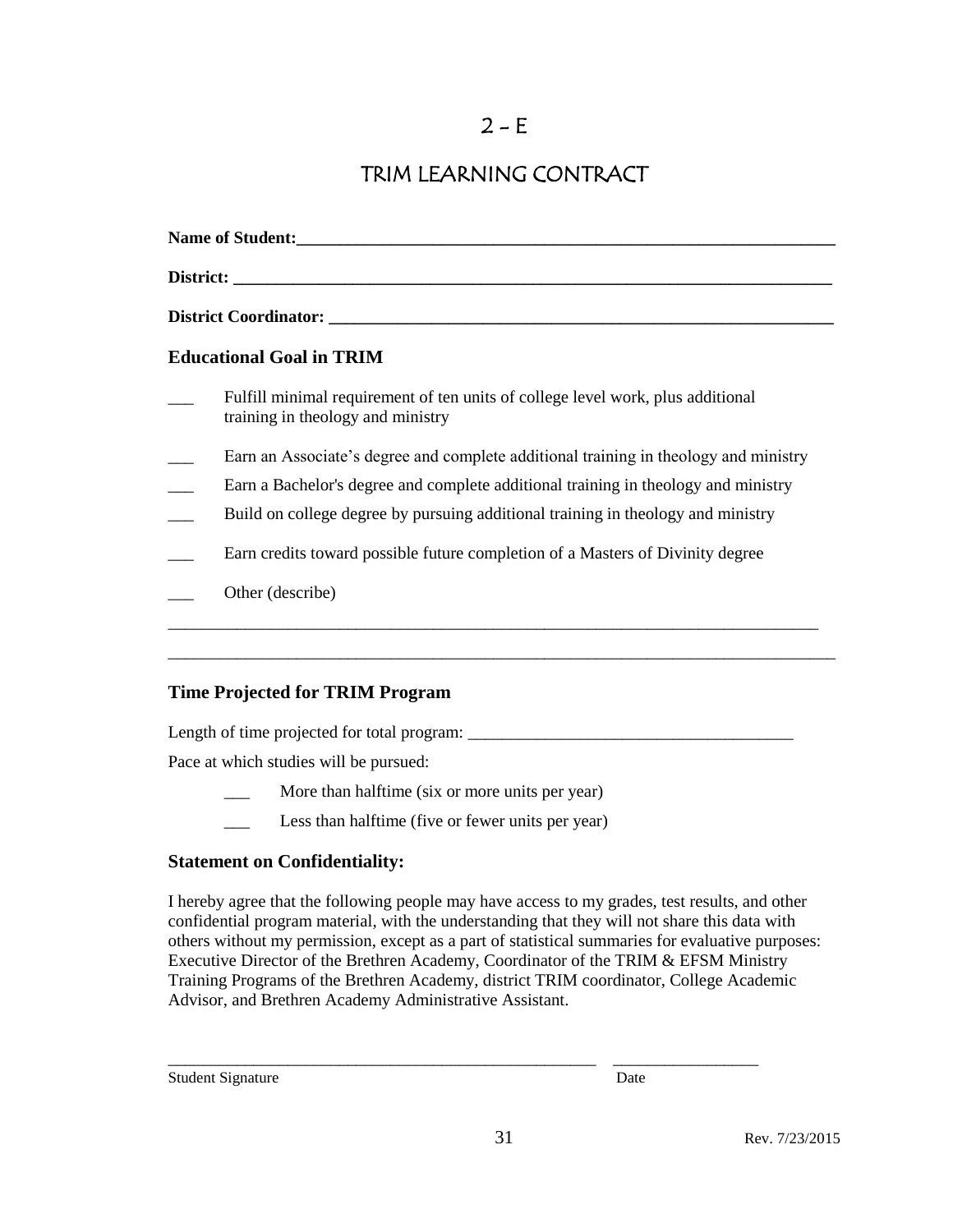### **General Education (10 units of study required)**

|     | <b>Course Title</b> | School | Date Completed<br>(if applicable) | <b>Unit Value</b> |
|-----|---------------------|--------|-----------------------------------|-------------------|
| 1.  |                     |        |                                   |                   |
| 2.  |                     |        |                                   |                   |
| 3.  |                     |        |                                   |                   |
| 4.  |                     |        |                                   |                   |
| 5.  |                     |        |                                   |                   |
| 6.  |                     |        |                                   |                   |
| 7.  |                     |        |                                   |                   |
| 8.  |                     |        |                                   |                   |
| 9.  |                     |        |                                   |                   |
| 10. |                     |        |                                   |                   |

### **Biblical and Theological Studies (10 units of study required)**

| <b>Course Title</b>                                   | School                  | Date Completed<br>(if applicable) | <b>Unit Value</b> |
|-------------------------------------------------------|-------------------------|-----------------------------------|-------------------|
| <b>Required Units</b><br>1. Intro to Biblical Studies | <b>Brethren Academy</b> |                                   |                   |
| 2. Intro to Old Testament                             |                         |                                   |                   |
| 3. Intro to New Testament                             |                         |                                   |                   |
| 4. (Brethren Studies-history or theology*)            |                         |                                   |                   |
| <b>Elective Units</b><br>5.                           |                         |                                   |                   |
| 6.                                                    |                         |                                   |                   |
| 7.                                                    |                         |                                   |                   |
| 8.                                                    |                         |                                   |                   |
| 9.                                                    |                         |                                   |                   |
| 10.                                                   |                         |                                   |                   |
|                                                       |                         |                                   |                   |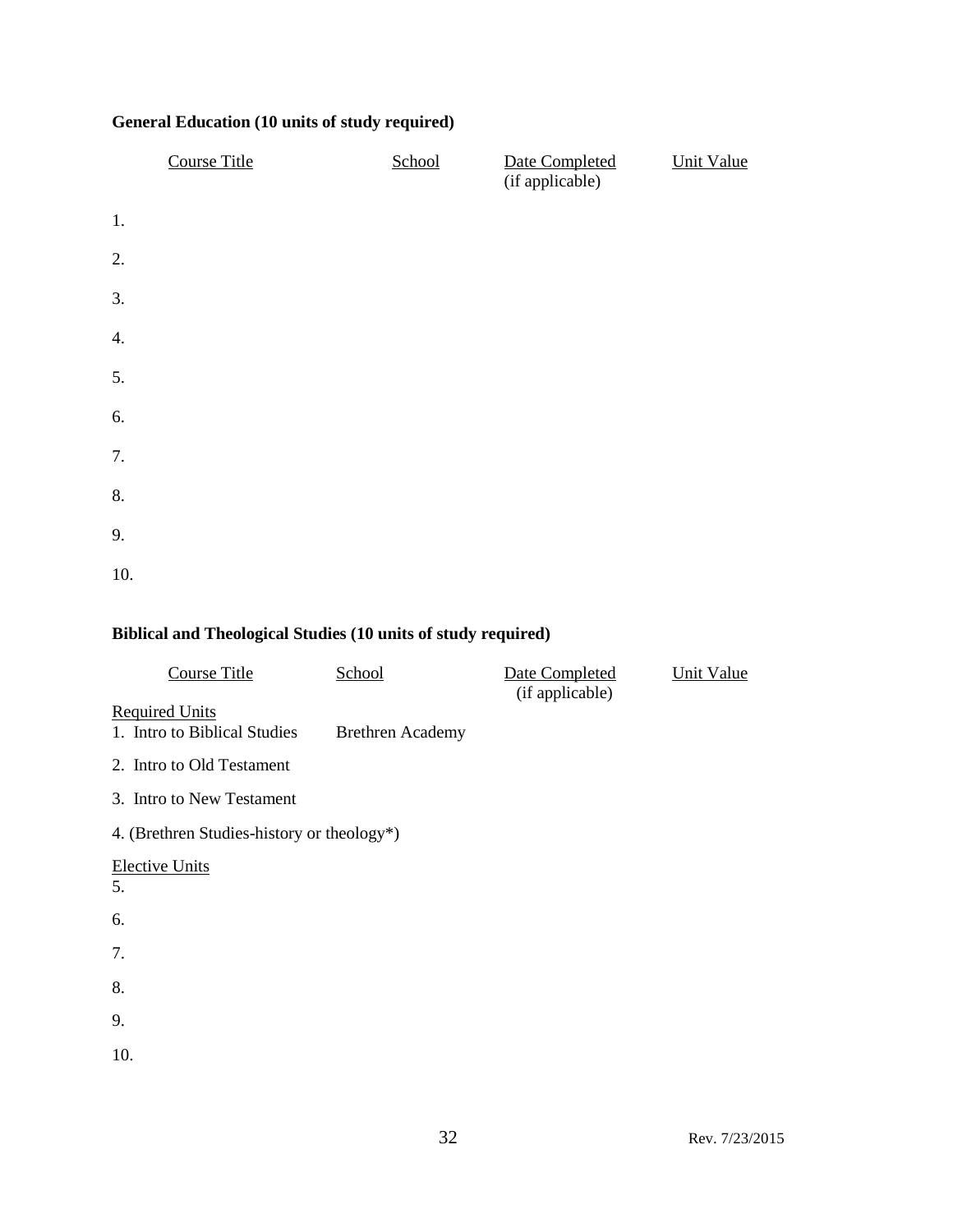#### **Ministry and Ministry Skills (10 units of study required)**

| Course Title                                                | School      | Date Completed<br>(if applicable) | Unit Value |
|-------------------------------------------------------------|-------------|-----------------------------------|------------|
| <b>Required Unit</b><br>1. Orientation (Servant Leadership) | <b>BAML</b> |                                   |            |
| 2. (Brethren Polity and Practice*)                          |             |                                   |            |
| <b>Elective Units</b><br>3.<br>4.                           |             |                                   |            |
| 5.                                                          |             |                                   |            |
| 6.                                                          |             |                                   |            |
| 7.                                                          |             |                                   |            |
| 8.                                                          |             |                                   |            |
| 9.                                                          |             |                                   |            |
| 10.                                                         |             |                                   |            |

\* TRIM students are required to take one Brethren Studies course.

If student takes Church of the Brethren History or Church of the Brethren Theology, it will count as a Bible/Theology course.

If student takes Church of the Brethren Polity and Practice, it will count as a Ministry/Ministry Skills course.

\_\_\_\_\_\_\_\_\_\_\_\_\_\_\_\_\_\_\_\_\_\_\_\_\_\_\_\_\_\_\_\_\_\_\_\_\_\_\_\_\_\_\_\_\_\_\_\_\_\_\_\_\_\_\_\_\_\_\_\_\_\_\_\_\_\_\_\_\_\_\_\_

**Be in consultation with your district office to determine what is required for credentialing in your district.**

Proposed ministry internship setting: \_\_\_\_\_\_\_\_\_\_\_\_\_\_\_\_\_\_\_\_\_\_\_\_\_\_\_\_\_\_\_\_\_\_\_\_\_\_\_\_\_\_\_

I have reviewed and approved this TRIM learning contract and now submit it to the Brethren Academy for Ministerial Leadership for approval.

*\_\_\_\_\_\_\_\_\_\_\_\_\_\_\_\_\_\_\_\_\_\_\_\_\_\_\_\_\_\_\_\_\_\_\_\_\_\_\_\_\_\_\_\_\_\_\_\_\_\_ \_\_\_\_\_\_\_\_\_\_\_\_\_\_\_\_\_\_\_\_\_\_\_\_\_\_*

District TRIM coordinator Signature Date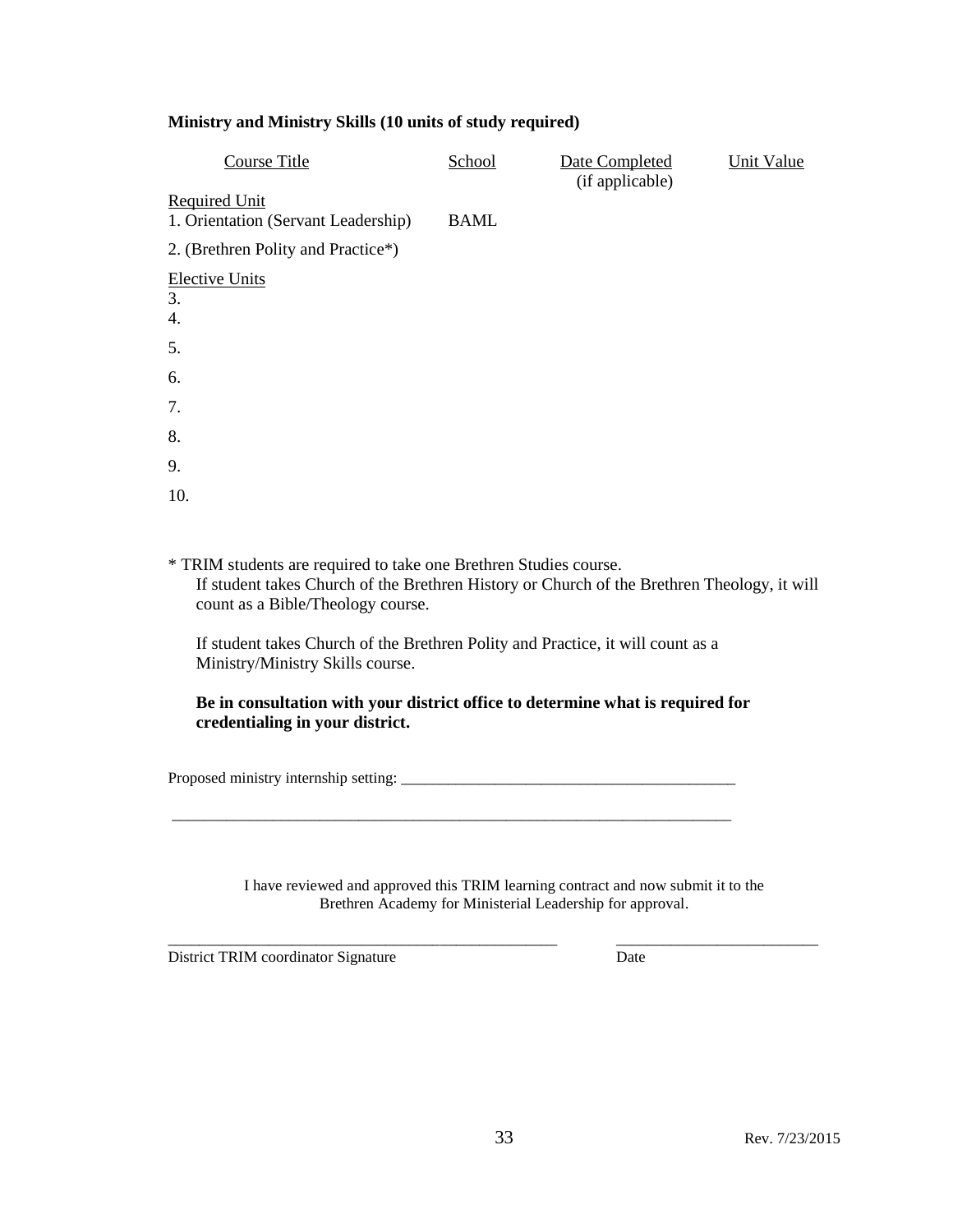### **Training Requirements Summary – For Office Use Only**

|                                | <b>General Ed.</b> | <b>Bible/</b><br><b>Theology</b> | <b>Ministry</b><br><b>Skills</b> | <b>Total</b> |
|--------------------------------|--------------------|----------------------------------|----------------------------------|--------------|
| <b>MINIMUM UNITS REQUIRED</b>  | 10                 | 10                               | 10                               | 30           |
| UNIT VALUE OF PREVIOUS COURSES |                    |                                  |                                  |              |
| UNIT VALUE OF PREVIOUS ALCs    |                    |                                  |                                  |              |
| UNIT VALUE OF PREVIOUS ISUS    |                    |                                  |                                  |              |
| UNITS TO BE DONE IN TRIM       |                    |                                  |                                  |              |
|                                |                    |                                  |                                  |              |

#### **Note:**

\*At least 10 of the 30 units required by TRIM must be accredited college or seminary courses; therefore, at least \_\_\_\_\_ of the \_\_\_\_\_\_ units I will complete in TRIM will be college or seminary courses.

\*At least 10 of the 30 units required by TRIM must be Academy level classes or above; therefore, in addition to my college/seminary courses, at least \_\_\_\_ of the \_\_\_\_ units I will complete in TRIM will be Academy level classes or above.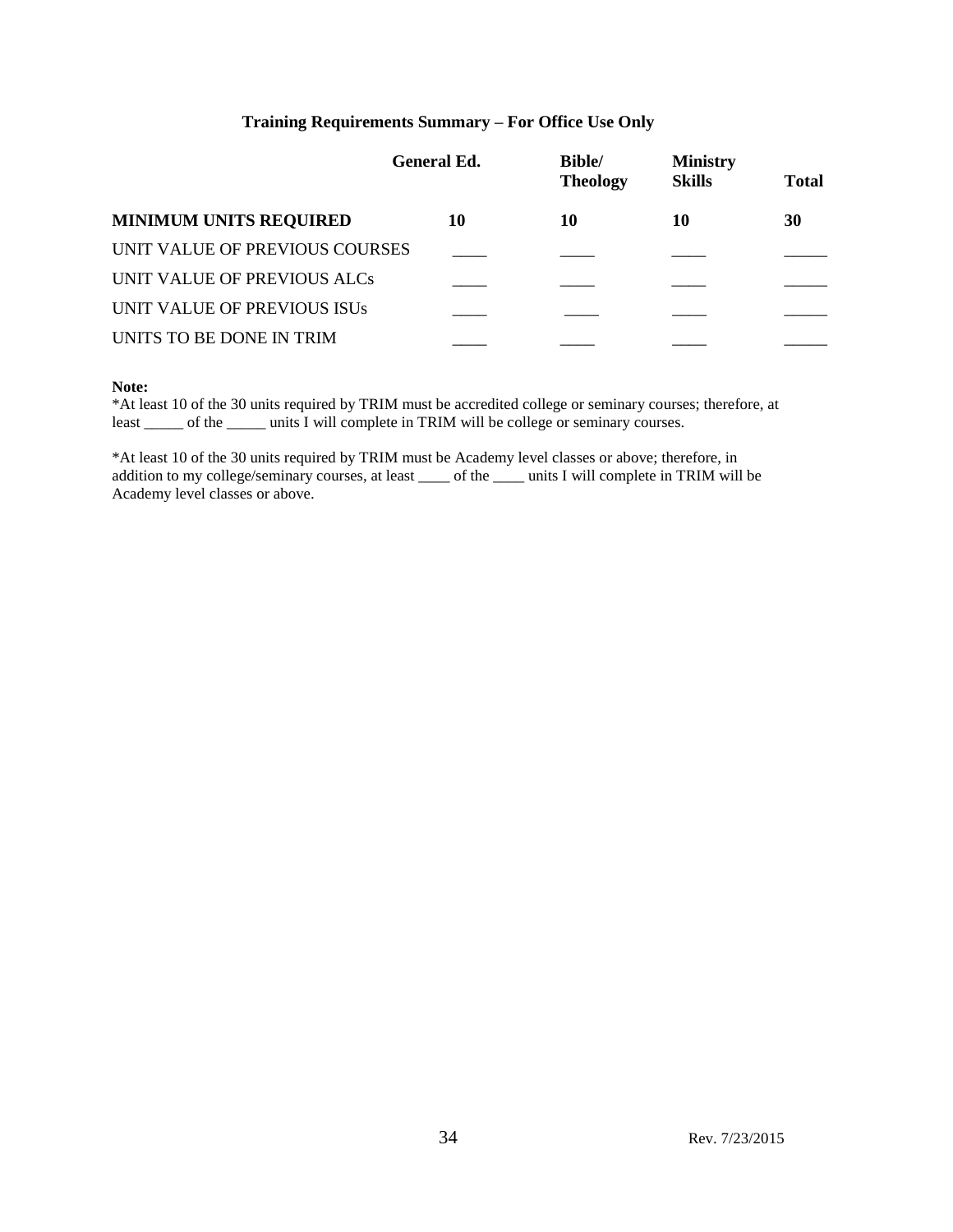### $2-F$

## TRIM/EFSM Orientation Evaluation Form

As the staff of the Brethren Academy, we hope this time of orientation has been helpful to you in a number of ways. To help us continually refine the orientation for maximum usefulness, please fill out this evaluation as frankly as you possibly can. Circle a number on the continuum for each of the items below (5 is a superior rating, 1 is a poor rating). Space is provided after each question for written comments.

#### **1. Design/Organization of the week**

**5 4 3 2 1 Comment**: What did you wish there was more time for? What could have been eliminated or emphasized less? **2. Advance Information and Arrangements 5 4 3 2 1 Comment**: Did this experience meet your expectations? If not, how could we have prepared you better?

### **3. Worship/Devotions/Prayer Session**

**5 4 3 2 1**

**Comment**: We weave a variety of worship/devotions/prayer times through the days. In the context of an orientation geared toward your education, how would you rate this aspect of the orientation?

#### **4. TRIM/EFSM Training Sessions**

**5 4 3 2 1**

**Comment**: This experience is meant to be a springboard for your work with your district TRIM coordinator/EFSM Supervisor. While you will not leave with all the answers to questions that will arise, do you feel you have received enough information to move ahead? If not, what are you uneasy about?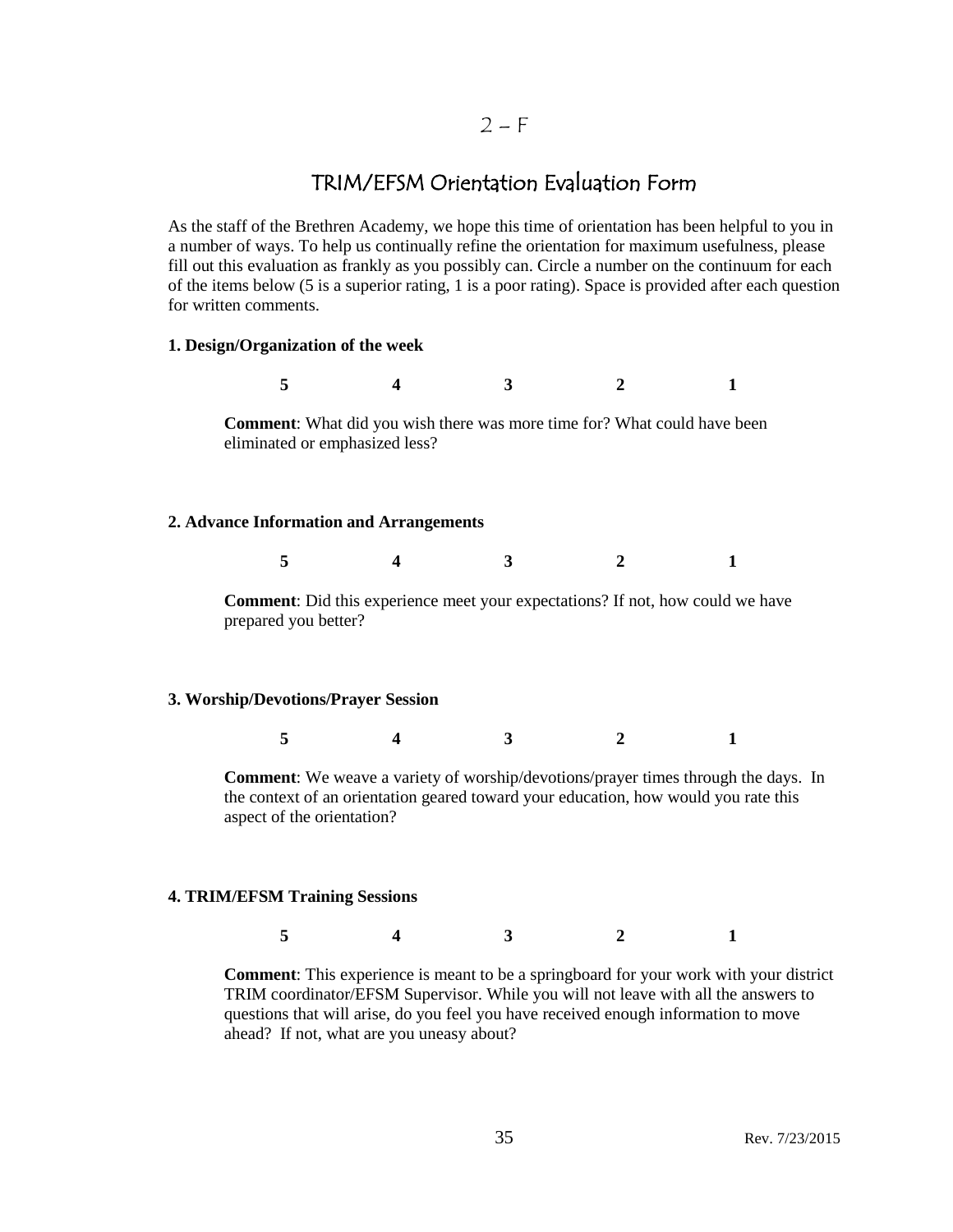#### **5. Other Group Sessions**

| <b>Comment:</b> To prime the pump for learning in the area of ministry, we have included a<br>you anticipated or wished would have been planned? |  | variety of sessions lead by various individuals addressing a range of topics in ministry.<br>Which session(s) were particularly intriguing to you? Was there something missing that |  |
|--------------------------------------------------------------------------------------------------------------------------------------------------|--|-------------------------------------------------------------------------------------------------------------------------------------------------------------------------------------|--|

### **6. Servant Leadership Class**

**5 4 3 2 1**

**Comment:** The Church of the Brethren expects a different style of leadership from its ministers than many other denominations. Do you feel you have a good basic understanding of this expectation?

### **7. Academy Staff Leadership**

|--|--|

**Comment:** We want you to get to know our staff through Orientation. How well did that happen for you?

#### **8. Accommodations and Meals**

**5 4 3 2 1**

**Comment:** We hope you were comfortable in a "retreat" setting. Our intent is to give you time away from your normal activities. Do you have observations that would help us plan for other groups?

**9. General comments.** Thank you for your time not only to be with us at orientation, but also to give us your feedback. Are there other areas that you would like to comment on?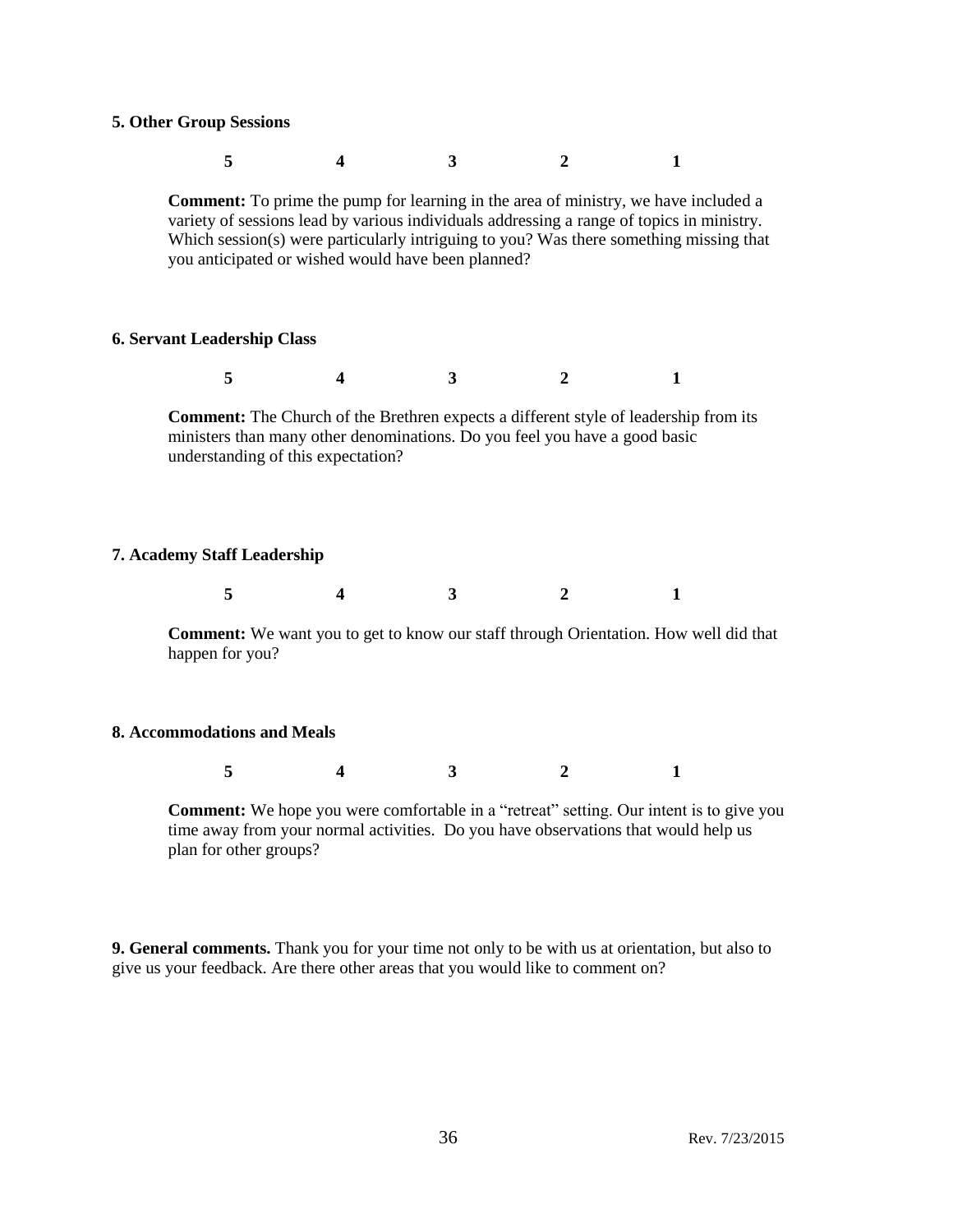## TRIM PROGRAM REQUIREMENTS

TRIM training features a flexible design; however, each student will complete a common set of requirements. These common elements include both coursework and practical training experiences as summarized below:

#### **A.** M**inistry formation group** participation

**B. 30 units of coursework**, at least 10 of which must be completed while in TRIM:

10 units of Biblical or Theological Studies, including: Introduction to Old Testament Introduction to New Testament Church of the Brethren Studies (history or theology) 10 units of Ministry Skills 10 General Education Units

Note: In the completion of these 30 hours, *students are expected to work at their next level of academic achievement*.

#### **C. Five Required Experiences**

Ecumenical, Intercultural, or Interfaith Experience Church of the Brethren College Experience or Brethren Connection Experience Bethany Theological Seminary Experience in addition to Orientation Annual Conference Experience District Conference Experience

**D. Ministry Internship (**Pre-requisite): Completion of at least 20 units of TRIM credit, five units of which must be completed while in TRIM. A plan for this 400 hour requirement must be submitted to the Academy for approval one month before beginning the internship.

#### **E. Graduation Preparation**

Final Biblical/Theological Awareness Inventory Exit Exam Final Student and District Coordinator evaluations

*\*All work is planned and completed in consultation with District Coordinator.*

\*\*Students pay an annual participation fee to the Brethren Academy each year they are registered in the program and are billed each January beginning the January following attendance at orientation.

\*\*\*TRIM transcripts are mailed twice each year to the student and his or her district TRIM coordinator. A copy of the fall report is mailed to the student's sponsoring district and includes a summary report of the student's progress.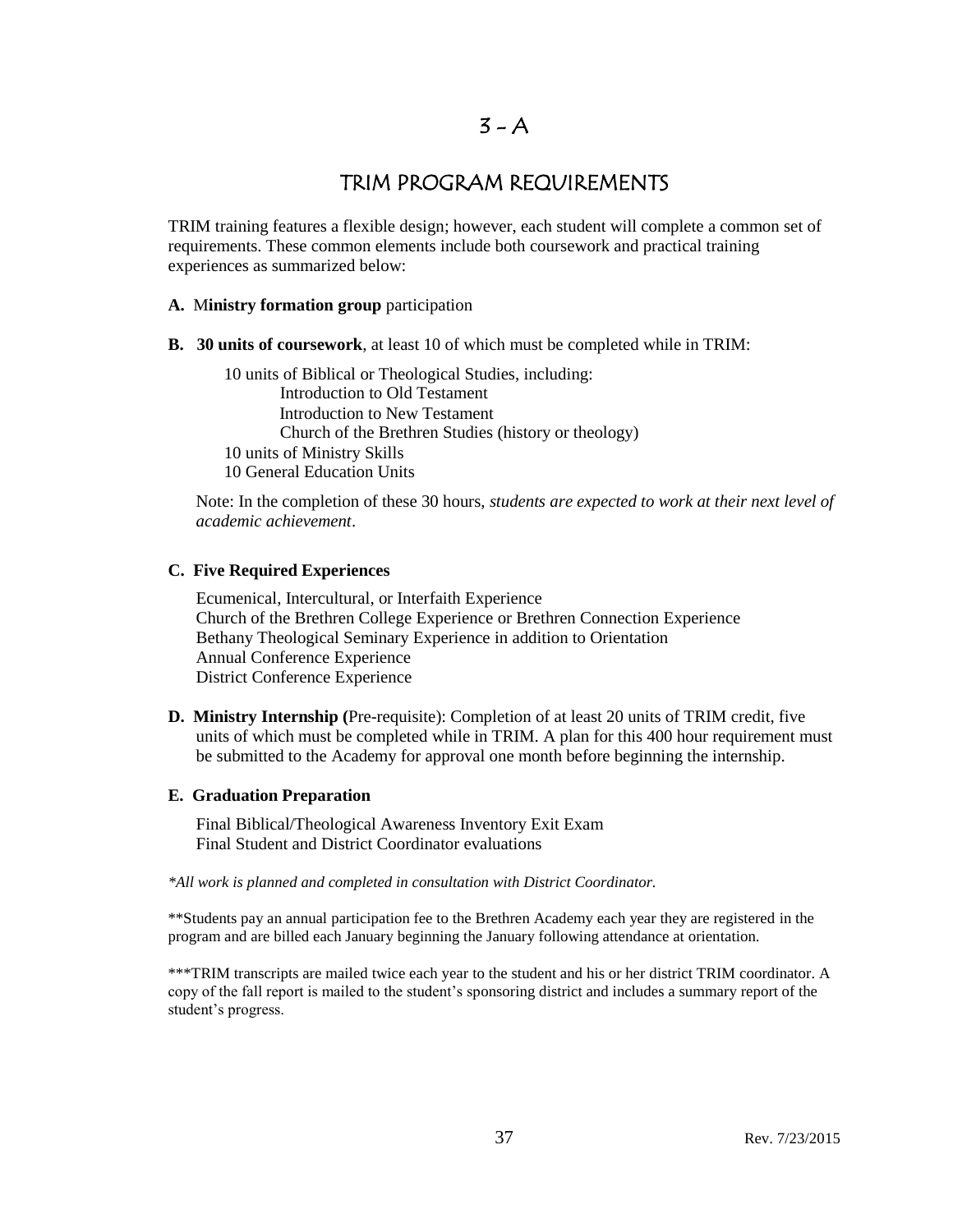## PARTICIPATION in a MINISTRY FORMATION GROUP

From our early history as a church, Brethren have believed in the importance of "calling." A call in the Church of the Brethren is not simply a personal inclination; it is an individual urge that is also recognized and affirmed by the church community. An authentic calling combines a strong personal sense with the strong corroboration of the congregation. You are already enrolled in TRIM because you and the church recognize your talent for ministry. However, to formalize this process of calling, TRIM requires that each student work with a ministry formation group whose purpose is to provide opportunities for shared reflection on, evaluation of, and support of the student's faith journey, to discuss issues arising out of study, ministry experience, and topics important to growth as persons and as leaders.

Apart from coursework, all TRIM students will participate regularly in a supervised group experience called a "ministry formation group." Ministry formation groups may be organized in two ways: a calling cohort as outlined in the 2014 Ministerial Leadership Paper or with a district group of TRIM students. The structure of the group is dependent on the district.

Ministry formation groups provide an excellent setting in which to reflect on every facet of training in TRIM.

Most often the ministry formation group is led by the district TRIM coordinator. It is also possible for a pastor appointed by the district to lead the group. This person will report to the district TRIM coordinator.

The agenda of a typical group meeting might consist of several of the following:

- Informal sharing of significant experiences in members' lives
- Cultivation of personal and spiritual disciplines and practices
- Discussion of a book the group has agreed to study as a common discipline
- Review of a case study or verbatim from a specific ministry experience prepared by one of the group members.
- Review of progress on current TRIM units and discussion of issues or topics growing out of those units.
- Role plays of ministry situations, real or hypothetical, with group reflection on the process.
- Exploration of a specific topic the group has agreed to focus on for one or more meetings.
- Bible study, conducted either for its own sake or as an occasion for reflecting together on how we approach and use the Bible.
- Use of tests and other inventories (e.g., Myers-Briggs) that help us understand ourselves and what we bring to ministry.
- Sharing and reflecting together on statements of faith that members of the group develop.
- "How to" sessions, including how to write learning objectives, how to use journaling effectively, how to develop a position description for pastoral ministry, how to fill out financial assistance forms, how to plan one's supervised ministry experience, and how to write evaluations for course-equivalent units.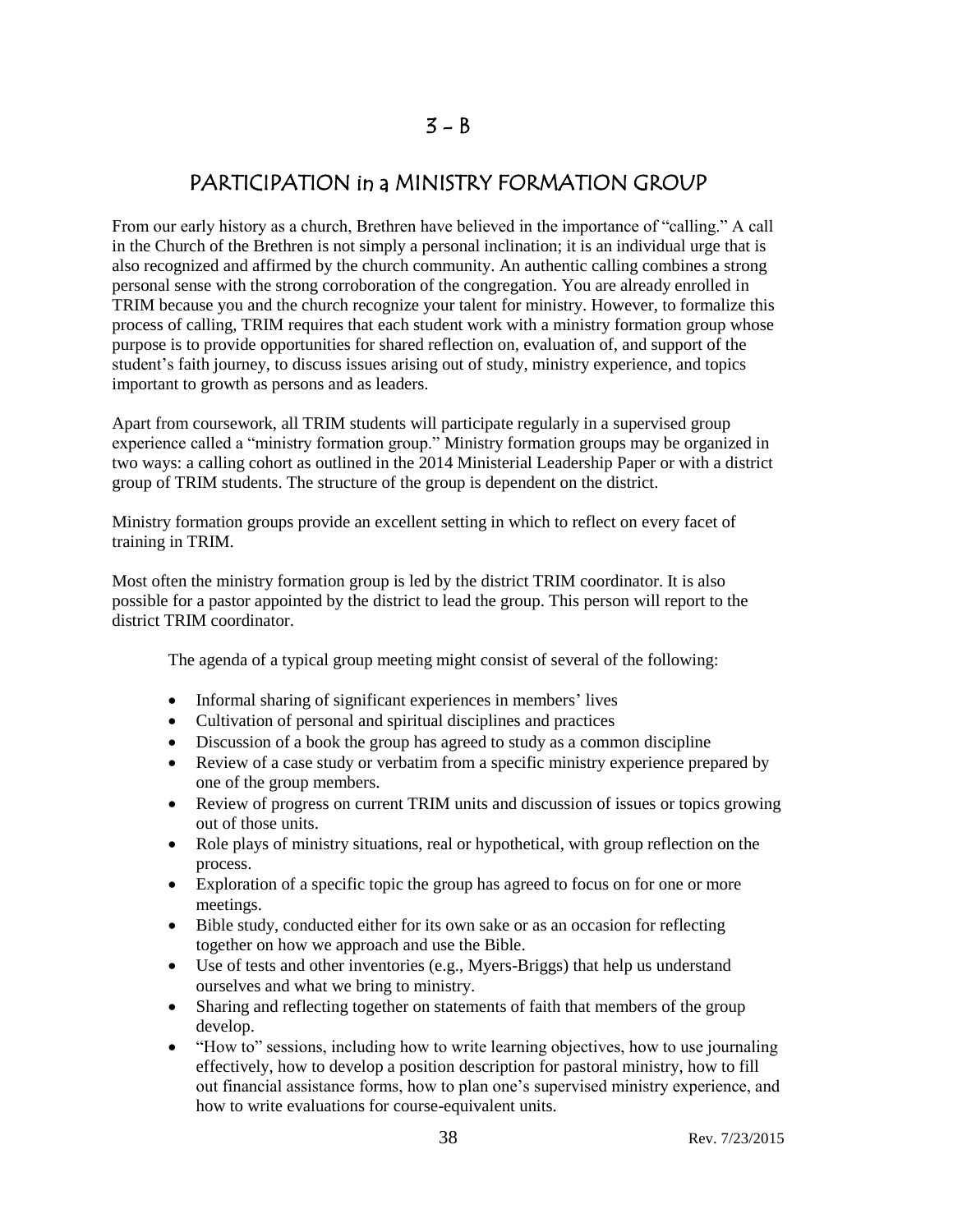These are suggestions, not restrictions. The important thing is that groups structure their time together in a way that proves helpful to all participants. Where the formation group includes people other than TRIM students, questions related specifically to the TRIM program will need to be cared for in another setting.

The district TRIM coordinator, the district ministry coordinating team, and the student will plan this important aspect of the program. The recommended length and frequency of meetings is monthly for 90 minutes to two hours. Where geography makes monthly meetings impossible, a group may decide to gather every other month for a three-hour session. If face-to-face meetings are not possible due to geographic distance, a conference call or video conference must take place in lieu of meeting in person. Whatever mode the meeting is held, it should be convenient to the participants and suited for the work the group will be doing.

No matter who actually leads the formation group, it is the responsibility of the district TRIM coordinator to see that the group is launched, to clarify the purpose and agenda of the group, to ensure that new trainees are warmly incorporated into the group, and to monitor the group's work. Where a limited number of students or geographical distances make it impossible to set up a district group, the Coordinator will solicit the counsel of the district ministry coordinating team, district executive minister, and Coordinator of the TRIM & EFSM Ministry Training Programs to explore alternatives.

It is the responsibility of the district TRIM coordinator to make progress reports on the development of the ministry formation group in his or her district. If questions arise that are not covered by the guidelines above, the district TRIM coordinator should contact the Coordinator of TRIM/EFSM.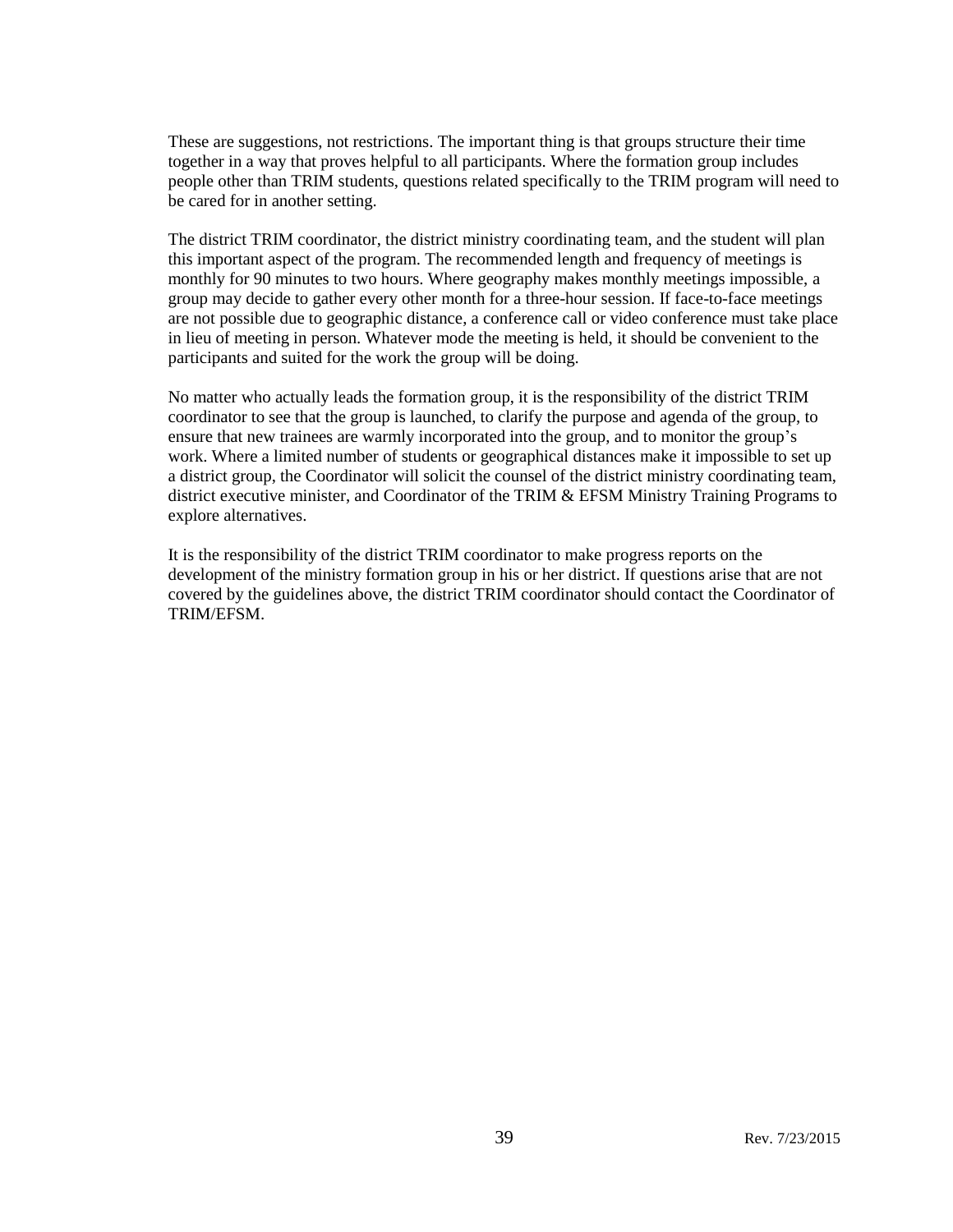# $3 - C$ **COURSEWORK**

Participants in TRIM take college-level or seminary-level courses in three basic subject areas: general education, biblical and theological studies, and ministry skills.

## **A. General Education**

The basic objective of *general education* is to become more familiar with the broad areas of knowledge important for understanding ourselves and the world in which we live. Specific units of recommended study in this area include language and communication skills, computer skills, literature, the arts (including music), philosophy, history, economics, psychology, sociology, and natural science. Other fields of general education are possible, depending on the interest of the student. Substitutions may be made with the approval of the Coordinator of the TRIM and EFSM Ministry Training Programs.

## **B. Biblical and Theological Studies**

The purpose of *biblical and theological studies* is to become more familiar with the biblical foundations of the Christian faith and with the church's reflection on and response to the biblical message throughout its history. All students are required to take a minimum of one unit in each of three areas:

- 1. Introduction to Biblical Studies (taken at orientation)
- 2. Introduction to Old Testament
- 3. Introduction to New Testament
- 4. Church of the Brethren studies (such as Brethren history and Brethren theology) *Be aware that requirements vary by district regarding which type of courses are mandatory for ordination. Check with your district office for requirements.*

Other recommended units of study in this area include biblical interpretation; study of particular sections of scripture; basic Christian beliefs; theology; church history; Christian ethics; and peace studies.

## **C. Ministry Skills**

In the study of *ministry and ministry skills*, the goal is to become familiar with the nature and scope of the church's ministry, to articulate how one's calling relates to that ministry, and to exhibit increased competency in the various skills for ministry.

Specific units of recommended study in this area include spiritual formation, prayer; conflict resolution; the congregation as a context for ministry; specific types of preaching and worship; church administration; COB polity and practices (perhaps a district requirement); pastoral leadership; pastoral care; teaching and nurturing; evangelism and church growth; missions; church music; cross cultural ministry; campus ministries; camping ministry; work with particular populations; communication in the church; group dynamics study; and sociological issues affecting ministry.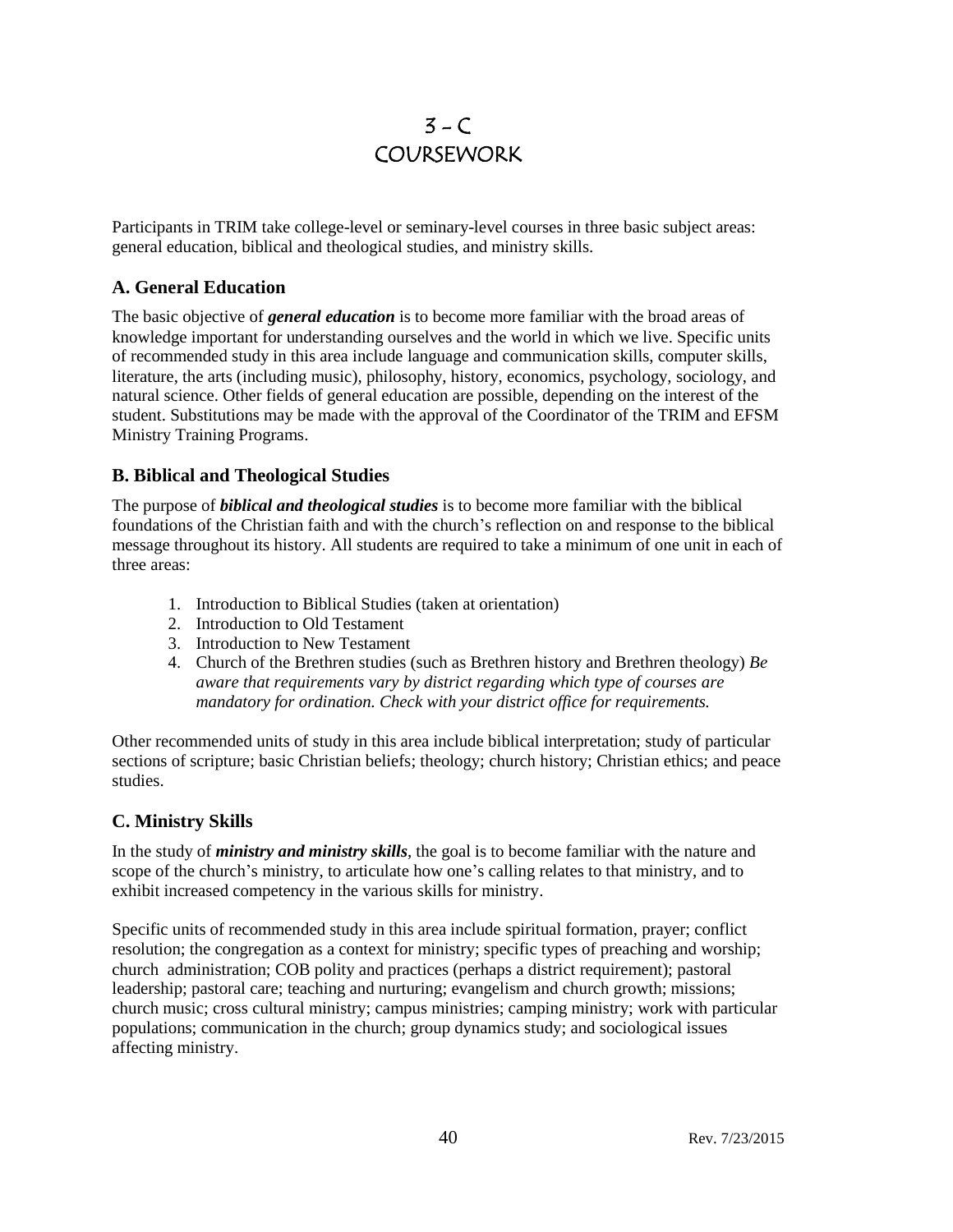## **Accumulating Course Credit**

Every student will complete a total of **30 curricular units.** A curricular unit is defined as:

- One TRIM course offered by the Brethren Academy for Ministerial Leadership or Susquehanna Valley Ministry Center
- One Directed Independent Study Unit (DISU) offered by the Brethren Academy for Ministerial Leadership or Susquehanna Valley Ministry Center
- A **3-hour course in a fourteen-week semester or a 4-hour course in a ten-week quarter** at the college or seminary level
- One Independent Study Unit (ISU), which is a combination of learning experiences, each broadly equivalent to a 3 semester-hour course (75-90 class hours total). "See Independent Study Unit page 54". No more than one-sixth of units taken while in TRIM can be fulfilled by ISUs.
- An Academy Certified Training Systems (ACTS) course may be taken for TRIM credit with approval of the Coordinator of TRIM/EFSM with additional work completed under the supervision of the instructor

Credit may be granted for units of study completed prior to participation in TRIM **if the student can provide acceptable certification for this work**. For work at accredited colleges or seminaries a copy of the student's final transcripts or grade reports are required. A minimum of half of the remaining credits required for completion of TRIM must be completed through Brethren Academy classes or Bethany Theological Seminary courses.

The number of curricular units that may be transferred to TRIM from other structured academic settings that are not accredited must be negotiated with the Coordinator of TRIM/EFSM. This negotiation is based on a fair assessment of the actual hours invested in the course. One course at an unaccredited institution may be worth one quarter, one third, or one half of a TRIM unit, but no more than half a unit. Or the coordinator may award one unit of credit for several courses in the same area of the curriculum, such as Biblical and Theological Studies.

Up to half of the credits needed to complete the TRIM program may be transferred in from other institutions (that is, institutions other than the Brethren Academy or Bethany) **while in TRIM.**  This does not affect the number of credits that can be transferred into TRIM when beginning the program.

## **Distribution of 30 Curricular Units**

**A minimum ten units** will be acquired through courses offered by a college accredited by a regional agency of the U.S. Department of Education or a seminary accredited by the Association of Theological Schools.

**A minimum ten units** will be acquired through academy-level (or higher) courses. The Brethren Academy is authorized by Annual Conference but is *not* accredited.

Up to, but not exceeding, half of the credits needed to complete the program **while in TRIM** can be obtained by a combination of units from ISUs and/or outside institutions. (Note: No more than one-sixth of units taken while in TRIM can be fulfilled by ISUs)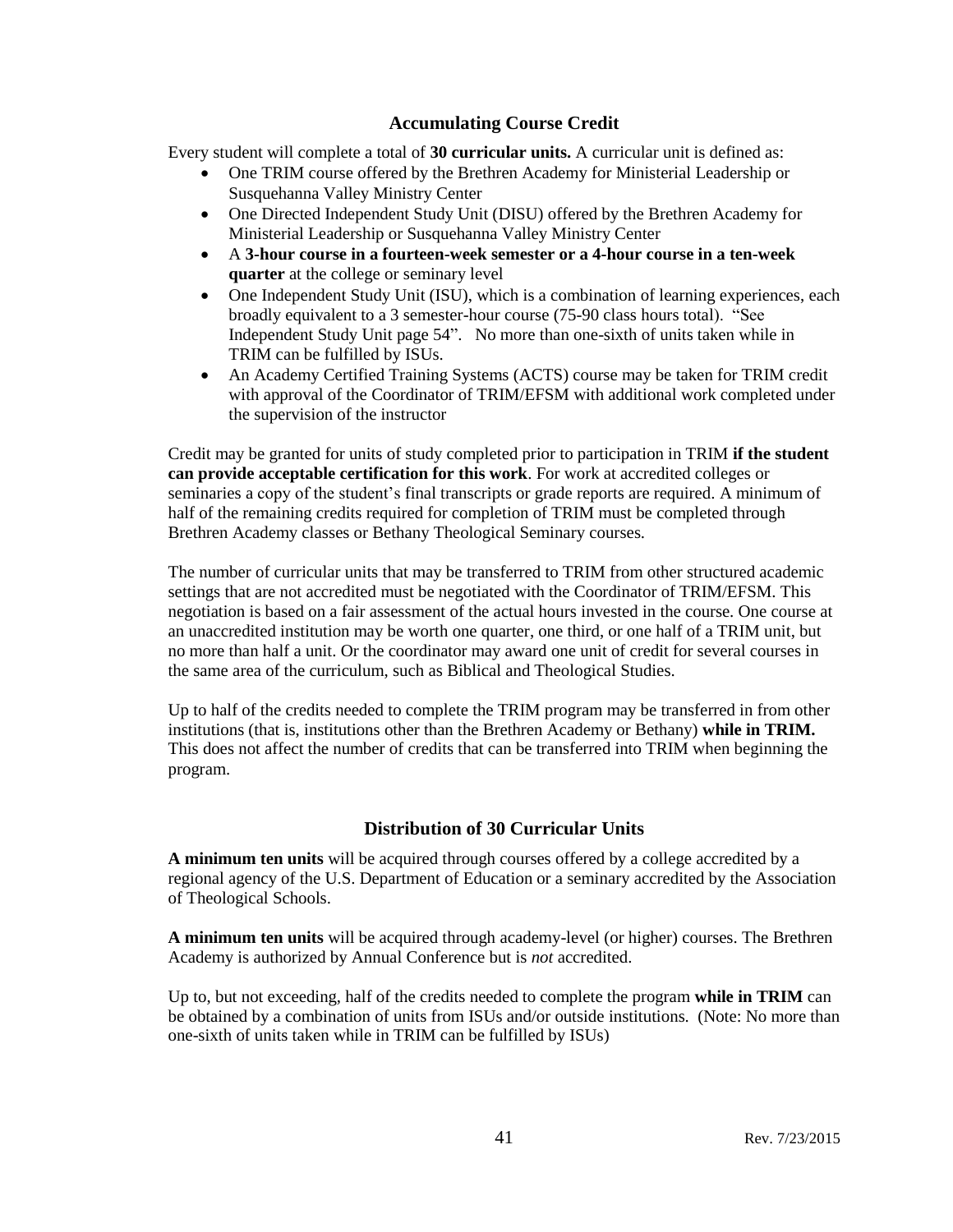## **Residency Requirement**

To earn a graduation certificate from TRIM, every student must complete **at least ten curricular units** while in the program. No more than 20 credits may be transferred to the program from other institutions. While in the program, TRIM students must also

- Participate in the five required events
- Successfully complete a ministry internship
- Receive an acceptable score on the Biblical Theological Awareness Inventory
- Complete the required paperwork for all of the above, working in consultation with the district TRIM coordinator
- Be in good financial standing with the Brethren Academy
- Participate in a ministry formation group

## **Transcripts**

TRIM transcripts are sent to students and coordinators two times each year, in the fall and in the spring. The work shown on the transcript reflects all work completed through the Academy or received by transfer at the Brethren Academy Office as of that time.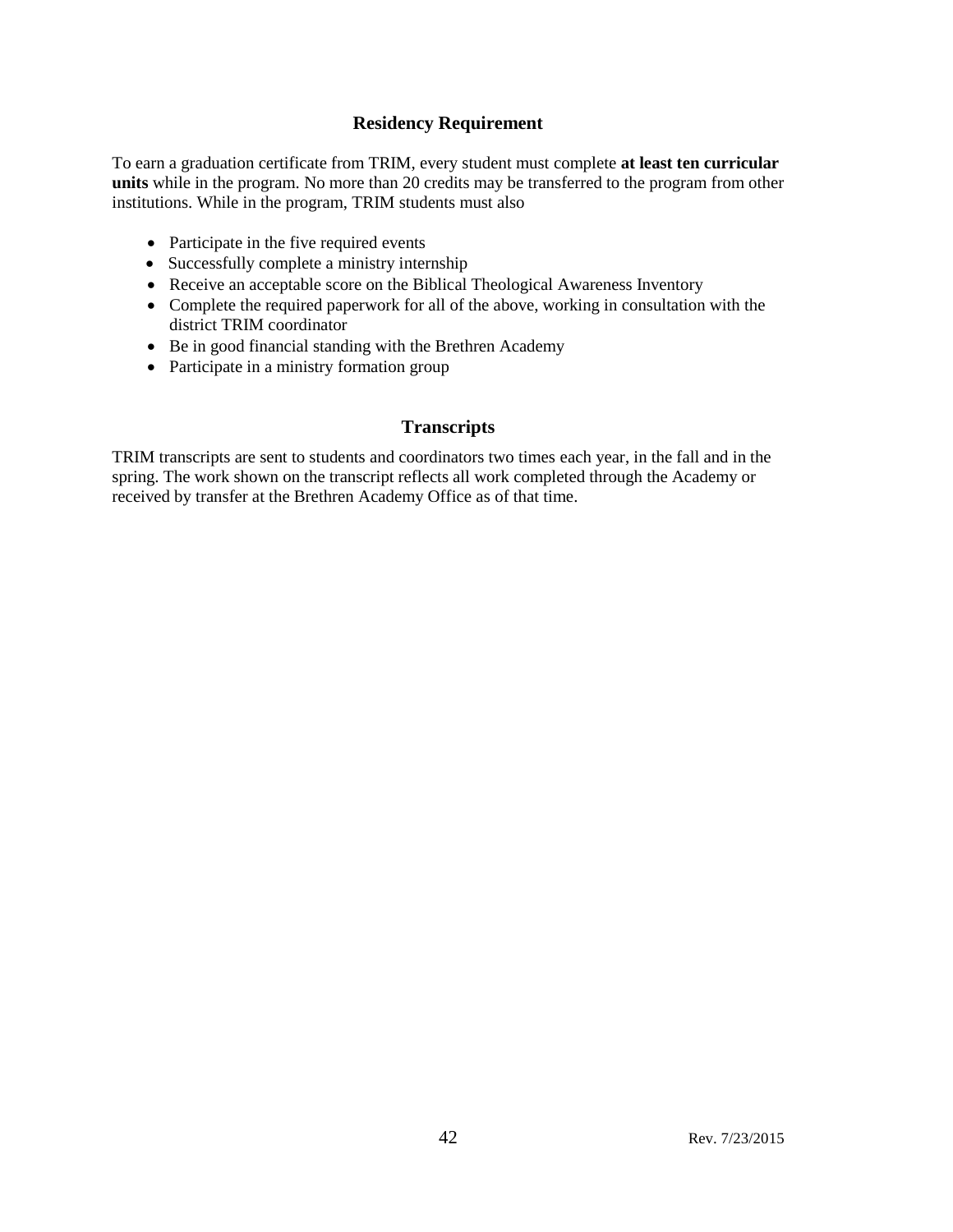## SUGGESTED ACTIVITES AND TOPICS of STUDY

The following activities, resources, and topics are offered as starting points and suggestions for TRIM ministry formation groups or individual students wanting to structure an Independent Study Unit.

You will find many of these resources online at the Brethren Press and Church of the Brethren websites [\(www.brethrenpress.com](http://www.brethrenpress.com/) and [www.brethren.org\)](http://www.brethren.org/). Many of the decisions of Annual Conference are also online and would provide good background material on a number of subjects.

## **Bible Study/ Helps**

Use Biblical sections of the BTAI as discussion starters Use BTAI as the basis for selecting texts to study Memorize key Biblical passages, such as: I Corinthians 13:1-13 Matthew  $5:1-12$ Psalm 23 John 1:1-13 Romans 12:1-21 Do a "group" Independent Study Unit on types of literature in the Bible, such as: Wisdom literature Minor prophets Paul's travels Study and portray a series of Bible characters Become familiar with the lectionary

## **Church of the Brethren**

Plan and lead the following: A service of anointing, baptism, child dedication, interment, Love Feast Read and discuss the Ministerial Leadership Manual Read and report on articles in *Messenger* Volunteer as a camp leader; discuss the experience Discuss the congregational, district or denominational structure and its effectiveness Preach on simple living, stewardship, social justice, family issues, faith in the workplace, inner peace and world peace, technology and faith Invite a representative from the denomination, the district, or COB agencies: Outdoor Ministries Association Mission and Ministry Board District Board Mutual Aid Association On Earth Peace Brethren Benefit Trust Annual Conference Study Annual Conference reports/ queries/ business items Read and discuss Annual Conference statements on congregational ethics and ethics in ministry relations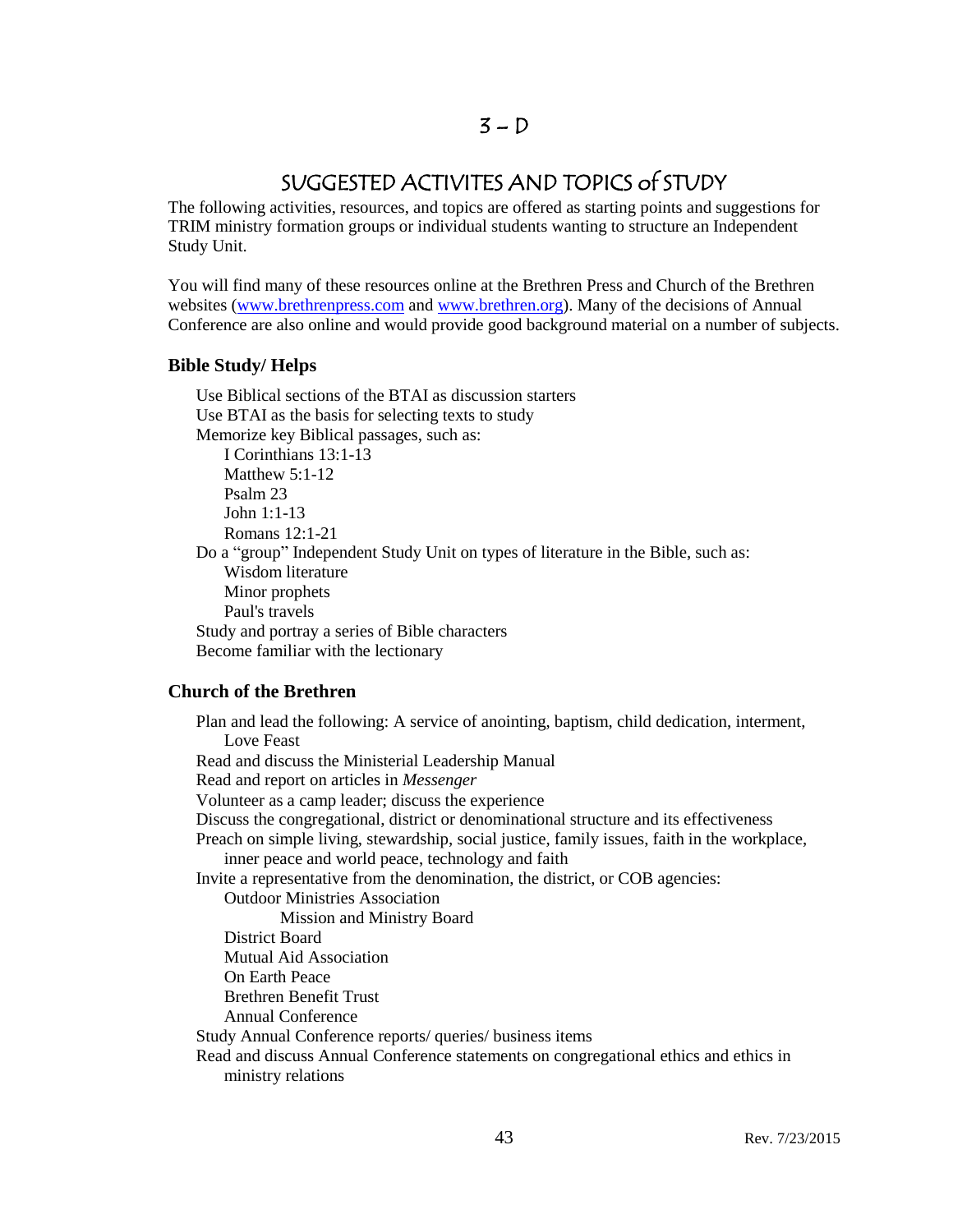#### **Pastoral Care**

Consider issues of pastoral care, such as divorce, grief, mental health issues, family crisis, human sexuality, stress and over-activity, incurable illness, disabilities, end of life issues, still birth/loss of a child/ abortion, child and spouse abuse, preparing to marry, remarry Preach a sermon and invite a group to critique it

#### **Technology as an Educational Tool**

Become familiar with Church of the Brethren websites Search the Internet for information on religions topics Learn to use online indexes to journals (EBSCOhost, ATLA, JSTOR) Bookmark your favorite websites to find them easily Logon to Facebook to enter the online community that many in the COB are a part of. Or create a Facebook community with other TRIM students or your ministry formation group. Watch the Dale Brown series on church beliefs Watch the Bill Eberly series on church history Watch the "Journey in Jesus' Way" video series Watch contemporary movies with a moral or religious theme Check Brethren Press for resources Check your district office for resources

#### **Guest Presenters and Community Resources Personnel**

Talk to a medical doctor, mental health provider, funeral director, hospice nurse, nursing home administrator, social worker; nursing home, hospital or hospice chaplain; missionary, area pastor from another denomination, priest or rabbi or leader from another faith tradition, district executive minister, divorce mediator, retired pastor from the denomination, religion professor, religion columnist for a newspaper. Tour an area facility, such as a hospital, jail, AIDS clinic, or mental institution

#### **Ministers' Self-Care**

Meet for a meal with a group of spouses of ministers Discuss the pastor's appropriate use of humor in preaching Share resources for personal spiritual growth/ devotions Consider local resources for times of spiritual renewal Discuss/discover what "sabbath rest" means to you

#### **Expectations/Encouragement/Support**

Spend time affirming, praising, supporting one another Share deeply personal feelings, inasmuch as members of the group are comfortable doing this Share your theology with other students, your support group, or a Sunday school class Encourage individuals to participate locally as Sunday school teachers or service volunteers Attend an ecumenical or interfaith event as a group Use the case study method to deal with real situations in ministry Set up and discuss personal goals in ministry Discuss what qualities make an excellent pastor Share stories of "Christians I admire"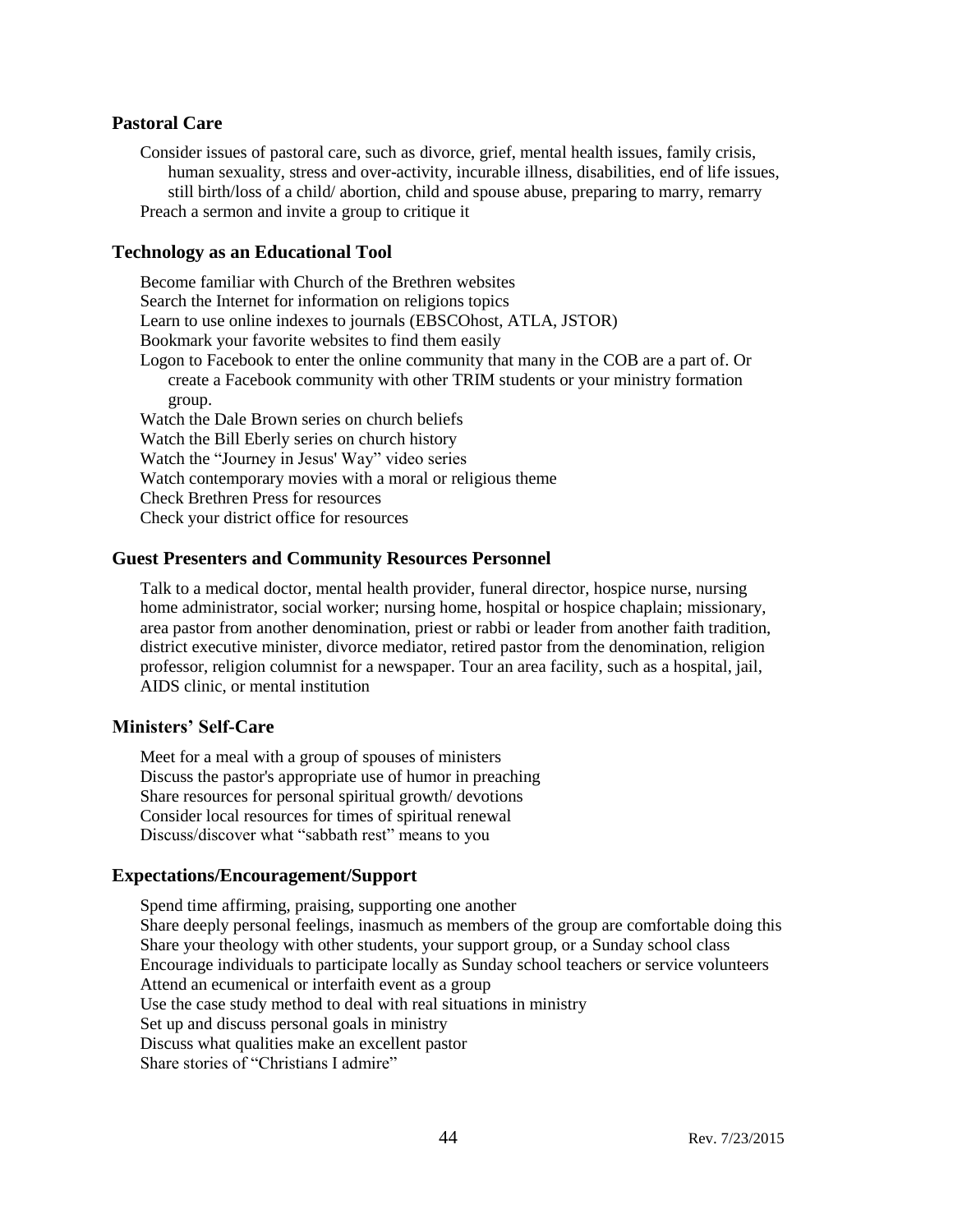## $3 - E$

## STUDENT TRIM CHECKLIST

Fill in date of completion for each requirement on the line provided to keep track of progress. Keep in mind that all work is planned and completed in consultation with the district TRIM coordinator.

#### **Entrance Process**

| Attend orientation at Bethany Theological Seminary                        |
|---------------------------------------------------------------------------|
| Successfully complete "Introduction to Biblical Studies" course online    |
| Mail "Servant Leadership" paper to instructor                             |
| Discuss and complete learning contract with district coordinator within   |
| six weeks of orientation                                                  |
| Receive approval of learning contract from the district TRIM coordinator  |
| District TRIM coordinator mails learning contract to the Brethren Academy |
| office                                                                    |
|                                                                           |

#### **Program Requirements (check completed items)**

\_\_\_\_\_ Join an ongoing ministry formation group. Date joined: \_\_\_\_\_\_\_\_\_\_\_\_\_\_\_\_\_

\_\_\_\_\_ Completed 30 units of work, at least 10 of which were completed while in TRIM. In the completion of these 30 hours, *students are expected to work at their next level of academic achievement*.

## **List of Units**

Designate each unit below as CS (college or seminary), A (academy level)

## **10 Units of General Education**

| Course | Date<br>Completed | Level of<br>Instruction |
|--------|-------------------|-------------------------|
| 1.     |                   |                         |
| 2.     |                   |                         |
| 3.     |                   |                         |
| 4.     |                   |                         |
| 5.     |                   |                         |
| 6.     |                   |                         |
| 7.     |                   |                         |
| 8.     |                   |                         |
| 9.     |                   |                         |
| 10.    |                   |                         |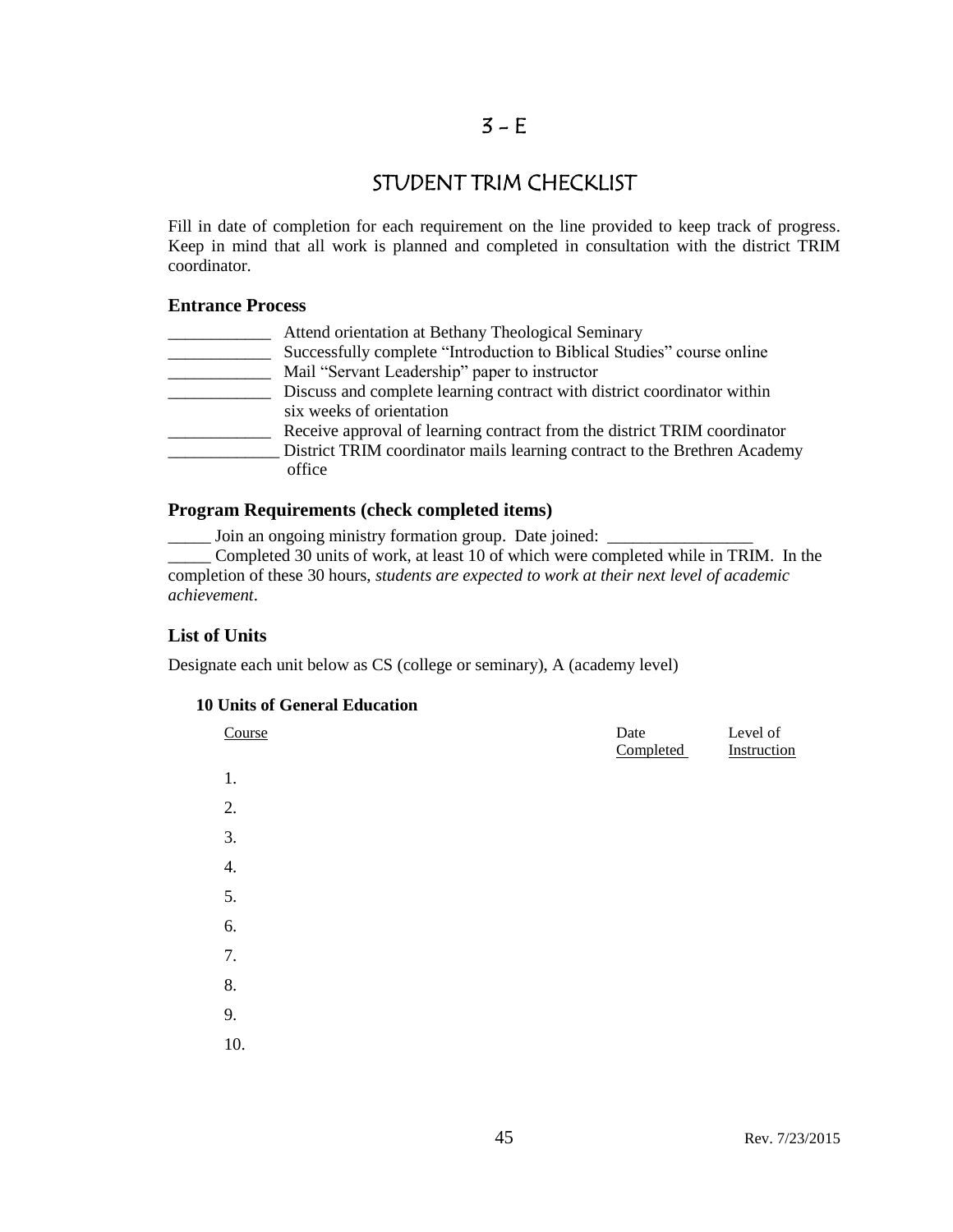#### **10 units of Biblical or Theological Studies**

| Course                                                   | Date<br>Completed | Level of<br>Instruction |
|----------------------------------------------------------|-------------------|-------------------------|
| 1. Introduction to Biblical Studies                      |                   |                         |
| 2. Introduction to the Old Testament                     |                   |                         |
| 3. Introduction to the New Testament                     |                   |                         |
| 4. *Church of the Brethren Studies (history or theology) |                   |                         |
| 5.                                                       |                   |                         |
| 6.                                                       |                   |                         |
| 7.                                                       |                   |                         |
| 8.                                                       |                   |                         |
| 9.                                                       |                   |                         |
| 10.                                                      |                   |                         |

## **10 units of Ministry Skills**

| Course                                                                                                                                                                             | Date<br>Completed | Level of<br>Instruction |
|------------------------------------------------------------------------------------------------------------------------------------------------------------------------------------|-------------------|-------------------------|
| 1. Orientation                                                                                                                                                                     |                   |                         |
| 2. *Church of the Brethren Studies (polity and practices)                                                                                                                          |                   |                         |
| 3.                                                                                                                                                                                 |                   |                         |
| 5.                                                                                                                                                                                 |                   |                         |
| 6.                                                                                                                                                                                 |                   |                         |
| 7.                                                                                                                                                                                 |                   |                         |
| 8.                                                                                                                                                                                 |                   |                         |
| 9.                                                                                                                                                                                 |                   |                         |
| 10.                                                                                                                                                                                |                   |                         |
| *Only one Church of the Brethren Studies course is required. The course taken will<br>determine which section it falls under. Check with the district for ordination requirements. |                   |                         |

**Five Required Experiences** (one form completed for each experience, signed by coordinator)

**\_\_\_\_\_\_\_\_\_\_\_\_** Bethany Theological Seminary Experience beyond orientation \_\_\_\_\_\_\_\_\_\_\_\_ Church of the Brethren College Experience or Brethren Connection Experience **Annual Conference Experience** \_\_\_\_\_\_\_\_\_\_\_\_ District Conference Experience \_\_\_\_\_\_\_\_\_\_\_\_ Intercultural, Ecumenical, or Interfaith Experience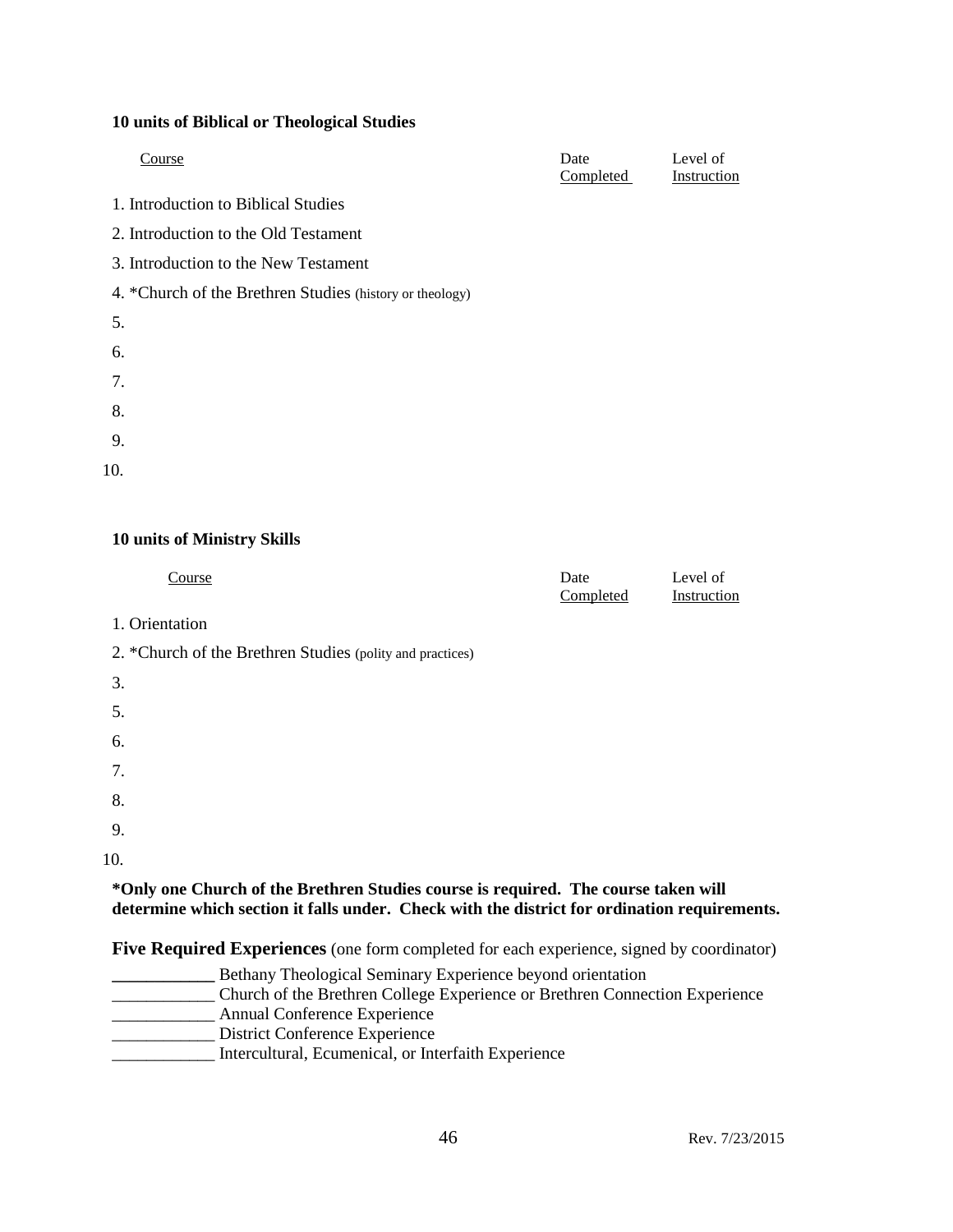**Ministry internship: 400 hours (**Pre-requisite: completion of at least 20 units of the TRIM program, at least 5 of which are earned while in TRIM)

Location of ministry internship: \_\_\_\_\_\_\_\_\_\_\_\_\_\_\_\_\_\_\_\_\_\_\_\_\_\_\_\_\_\_\_\_\_\_\_\_\_\_\_\_\_\_

Dates of participation

| Submitted my plan to the Academy office for approval (at least one month |
|--------------------------------------------------------------------------|
|                                                                          |
|                                                                          |
|                                                                          |
| Submitted my final student evaluation of the internship experience       |
|                                                                          |

## **Dates for Graduation Process**

| Mailed the exit exam to the Coordinator of the TRIM/EFSM Ministry Training |
|----------------------------------------------------------------------------|
| Programs                                                                   |
| Submitted my final student evaluation                                      |
| TRIM student recognition at Annual Conference (attendance optional)        |
| Graduation certificate presented at District Conference or other event     |
|                                                                            |

Students pay an annual participation fee to the Brethren Academy each year they are in the program beginning with the January following attendance at orientation.

TRIM transcripts are mailed twice a year to the student and district TRIM coordinator. The fall mailing includes a summary report on each student to the district executive minister for the district ministry coordinating team.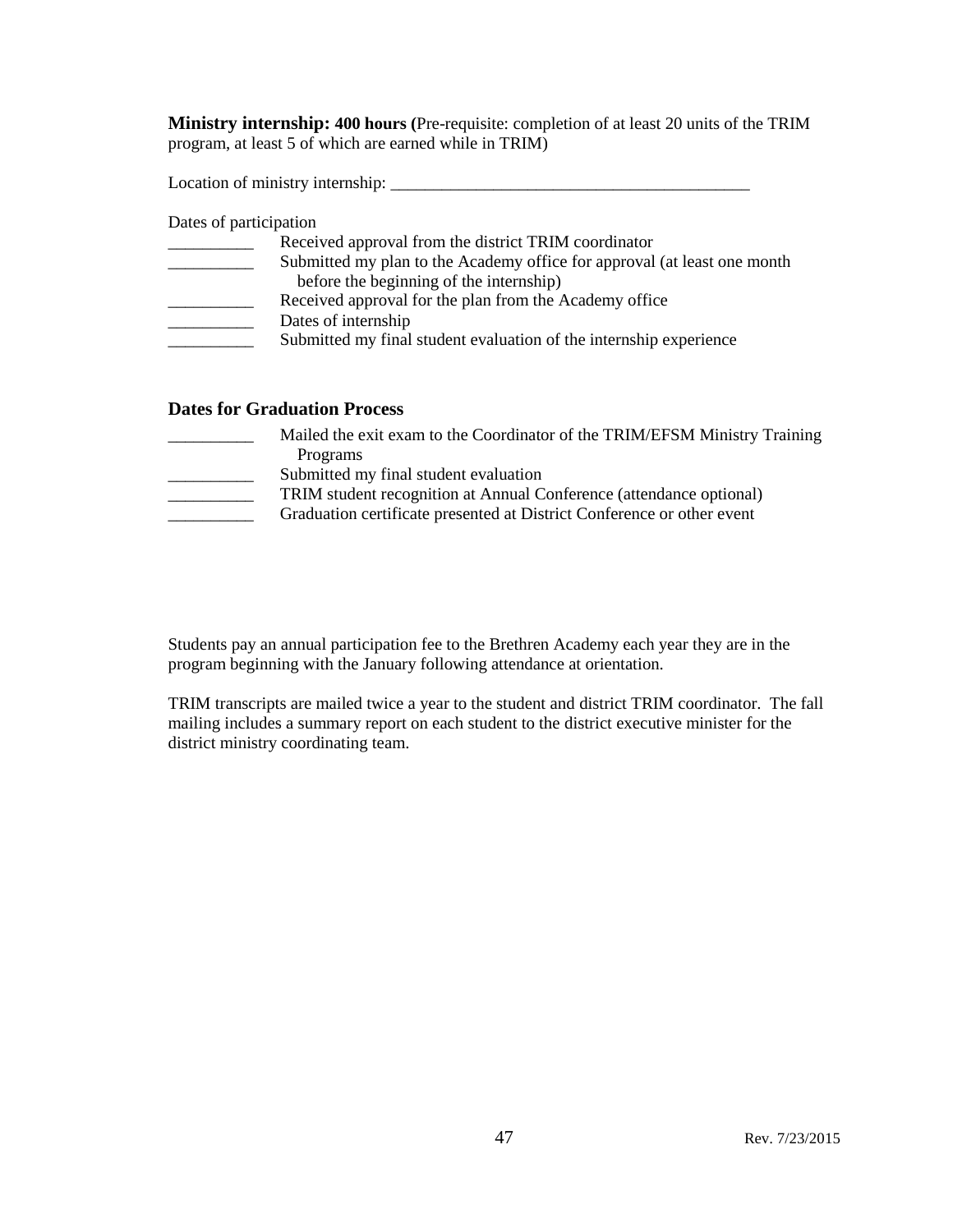## $3 - F$

## CONVERTING COURSE CREDIT TO TRIM UNITS

## **How is course credit converted to TRIM units?**

Students must earn a grade of "C" or better in all courses accepted for TRIM credit, including those completed prior to admittance to TRIM and those courses taken while enrolled in the TRIM program. Incomplete or audited courses do not meet the requirements for an accredited course.

If a TRIM student wishes to transfer credits earned at the seminary level, he or she must show that the credits were earned at an institution accredited by the Association of Theological Schools (ATS).

If a TRIM student wishes to transfer credits earned in any university, four-year college, junior college, community college, Bible school, or other institution of post-high school education, he or she must show that the credits were earned at an institution recognized (accredited) by one of the eight regional accrediting agencies that follow the requirements of the United States Secretary of Education. All such accredited institutions are periodically reviewed and subsequently listed in the annual Higher Education Directory.

| <b>Semester Hour</b><br><b>System</b> | <b>TRIM Unit</b> | <b>Quarter Hour</b><br><b>System</b> | <b>TRIM Unit</b> |
|---------------------------------------|------------------|--------------------------------------|------------------|
| 4                                     | 1.33             | 5                                    | 1.25             |
| 3                                     | 1.00             |                                      | 1.00             |
|                                       | .67              | 3                                    | .75              |
|                                       | .33              | C                                    | .50              |
|                                       |                  |                                      |                  |

## **Conversion of credit hours**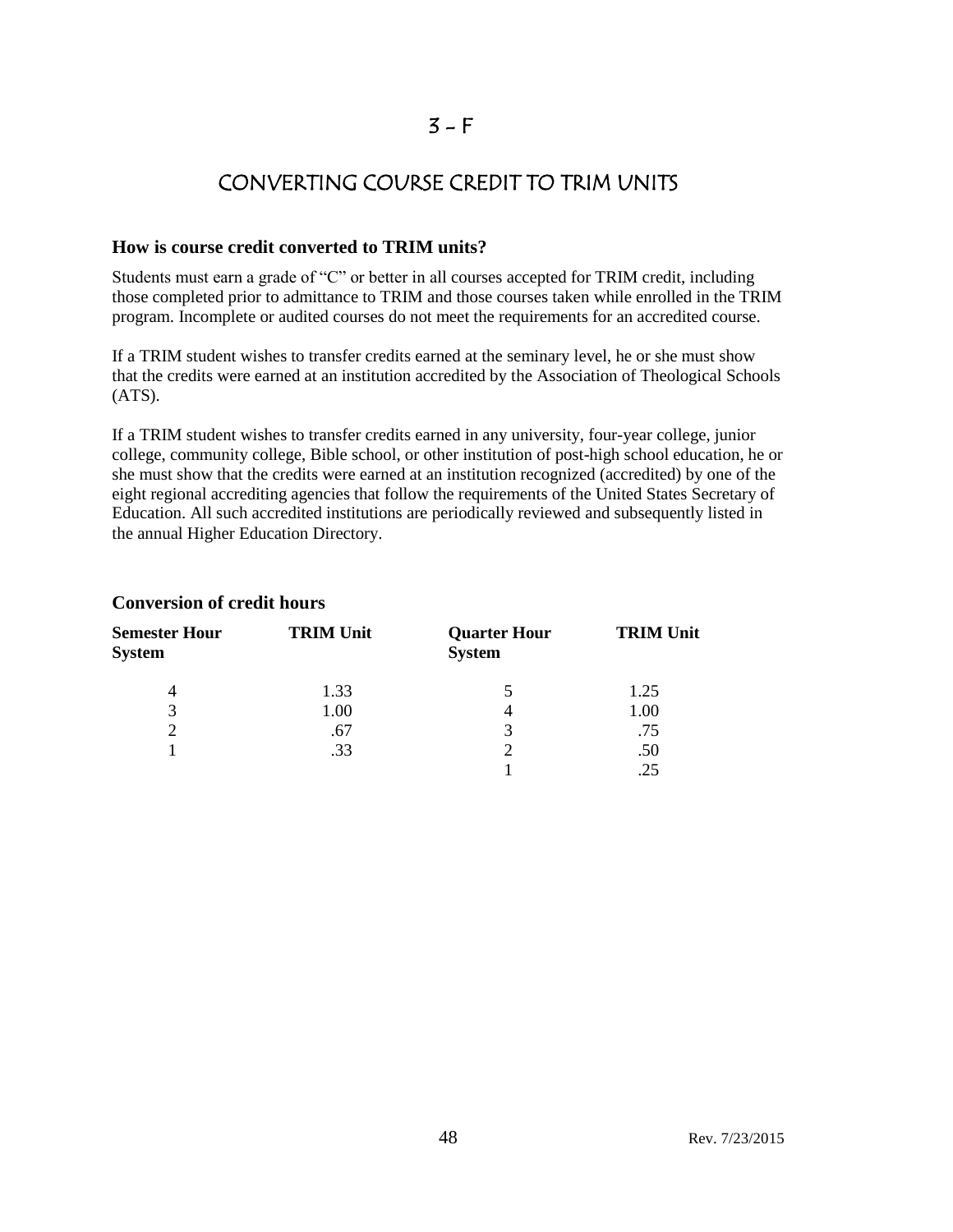## Academy Student Participation in Graduate Courses

Academy students have the option to take graduate level courses through Bethany Theological Seminary, either at the Richmond campus or the Susquehanna Valley Ministry Center. There are three options for taking graduate courses: 1) as an auditor, 2) as an occasional student, or 3) through the Certificate of Achievement in Theological Studies (CATS).

Students wishing to audit a graduate level course must apply through Bethany's admissions office (admissions@bethanyseminary.edu) and receive approval from the Executive Director of the Brethren Academy, academic dean and course instructor. Participants auditing graduate level courses must complete all of the work required for all students taking the class. Each person will receive an official Bethany transcript indicating the completion of this course, but not actual credit. The cost for a TRIM student auditing a graduate level course is \$470 plus a \$50 application fee.

TRIM students wanting to take a graduate level course for masters level credit must apply as an occasional student through Bethany's admissions office and pay the tuition of \$1,410, plus a \$50 application fee.

TRIM students wanting to complete the Certificate of Achievement in Theological Studies (CATS), which is six graduate level courses, must apply for the certificate program through the admissions office. Financial aid is available for students enrolled in CATS.

TRIM students should be working with their district TRIM coordinator on educational plans and goals, including expectations for involvement in graduate courses.

TRIM students enrolled in graduate courses (regardless of the status) need to request that Bethany Seminary or the Susquehanna Valley Ministry Center notify the Brethren Academy Office of their successful completion of course requirements.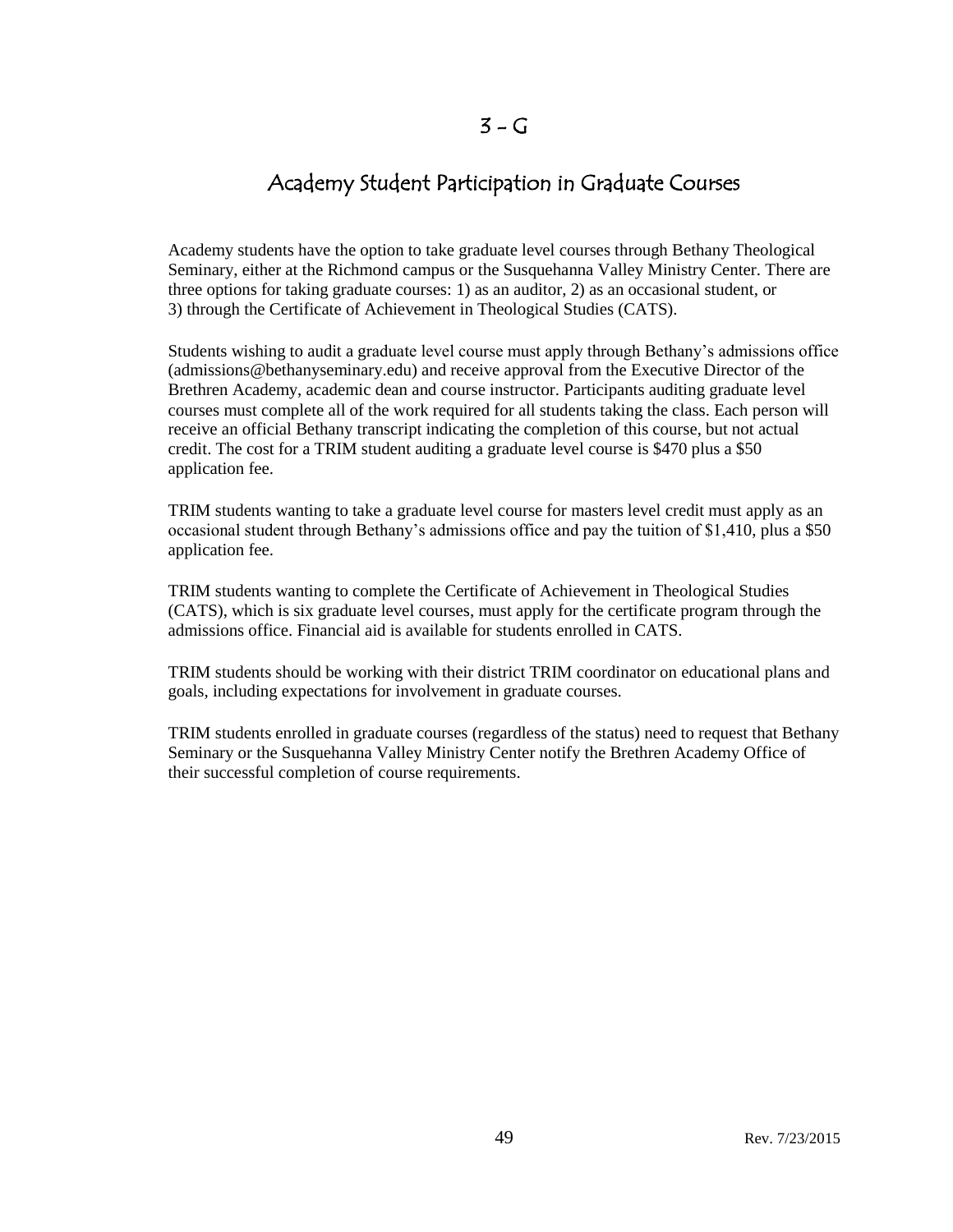## $3 - H$

## COLLEGE LEVEL EXAMINATION PROGRAM (CLEP)

A TRIM student may meet general education requirements by successfully completing examinations through the College Level Examination Program (CLEP) rather than taking courses. CLEP offers 35 exams in five subject areas. Accepted by many educational institutions around the country, these tests, administered by the same organization that administers the SAT, are offered in many subjects.

**Composition and Literature:** [American Literature,](http://www.collegeboard.com/student/testing/clep/ex_al.html) [Analyzing and Interpreting Literature,](http://www.collegeboard.com/student/testing/clep/ex_ail.html) [English Composition,](http://www.collegeboard.com/student/testing/clep/ex_ec.html) [English Literature,](http://www.collegeboard.com/student/testing/clep/ex_el.html) [Freshman College Composition,](http://www.collegeboard.com/student/testing/clep/ex_fcc.html) [Humanities](http://www.collegeboard.com/student/testing/clep/ex_hum.html)

**World Languages:** French, German, and Spanish Languages [\(Levels 1 and 2 available in](http://www.collegeboard.com/student/testing/clep/ex_clf.html)  [each language\)](http://www.collegeboard.com/student/testing/clep/ex_clf.html)

**History and Social Sciences:** [American Government,](http://www.collegeboard.com/student/testing/clep/ex_ag.html) [Human Growth and Development;](http://www.collegeboard.com/student/testing/clep/ex_hgd.html) [Introduction to Educational Psychology;](http://www.collegeboard.com/student/testing/clep/ex_iep.html) [Principles of Macroeconomics;](http://www.collegeboard.com/student/testing/clep/ex_pmac.html) [Principles of](http://www.collegeboard.com/student/testing/clep/ex_pmic.html)  [Microeconomics;](http://www.collegeboard.com/student/testing/clep/ex_pmic.html) [Introductory Psychology;](http://www.collegeboard.com/student/testing/clep/ex_ip.html) [Introductory Sociology;](http://www.collegeboard.com/student/testing/clep/ex_is.html) [Social Sciences and](http://www.collegeboard.com/student/testing/clep/ex_ssh.html)  [History;](http://www.collegeboard.com/student/testing/clep/ex_ssh.html) [U.S. History I: Early Colonizations to 1877;](http://www.collegeboard.com/student/testing/clep/ex_us1.html) [U.S. History II: 1865 to the Present;](http://www.collegeboard.com/student/testing/clep/ex_us2.html) [Western Civilization I: Ancient Near East](http://www.collegeboard.com/student/testing/clep/ex_wc1.html) to 1648; [Western Civilization II: 1648 to the](http://www.collegeboard.com/student/testing/clep/ex_wc2.html)  [Present](http://www.collegeboard.com/student/testing/clep/ex_wc2.html)

**Science and Mathematics:** [Calculus,](http://www.collegeboard.com/student/testing/clep/ex_calc.html) [College Algebra,](http://www.collegeboard.com/student/testing/clep/ex_ca.html) [Precalculus,](http://www.collegeboard.com/student/testing/clep/ex_pcal.html) [College Mathematics,](http://www.collegeboard.com/student/testing/clep/ex_cm.html) [Chemistry,](http://www.collegeboard.com/student/testing/clep/ex_chem.html) [Natural Sciences](http://www.collegeboard.com/student/testing/clep/ex_ns.html)

**Business:** [Information Systems and Computer Applications,](http://www.collegeboard.com/student/testing/clep/ex_isca.html) [Principles of Management,](http://www.collegeboard.com/student/testing/clep/ex_pman.html) [Principles of Accounting,](http://www.collegeboard.com/student/testing/clep/ex_pa.html) [Introductory Business Law,](http://www.collegeboard.com/student/testing/clep/ex_ibl.html) [Principles of Marketing](http://www.collegeboard.com/student/testing/clep/ex_pmark.html) 

As is the case with many colleges, the Brethren Academy does not allow CLEP credit for any exam that covers the same subject matter as a course the student took at the college level from an accredited educational institution. So, for example, if a student has already taken Sociology 101 at LaVerne, TRIM would not accept CLEP credit in sociology.

The fee for each CLEP test is \$80.00. At the time a test is taken, the student should request that the score be reported directly to the Brethren Academy office. In order to receive credit, the student test score must be at least as high as the recommended score listed on the CLEP website. In an effort to ensure that TRIM students study a broad range of general education subjects, no more than two units of credit will be given for any one subject area. Three semester hours of CLEP credit equals one TRIM unit.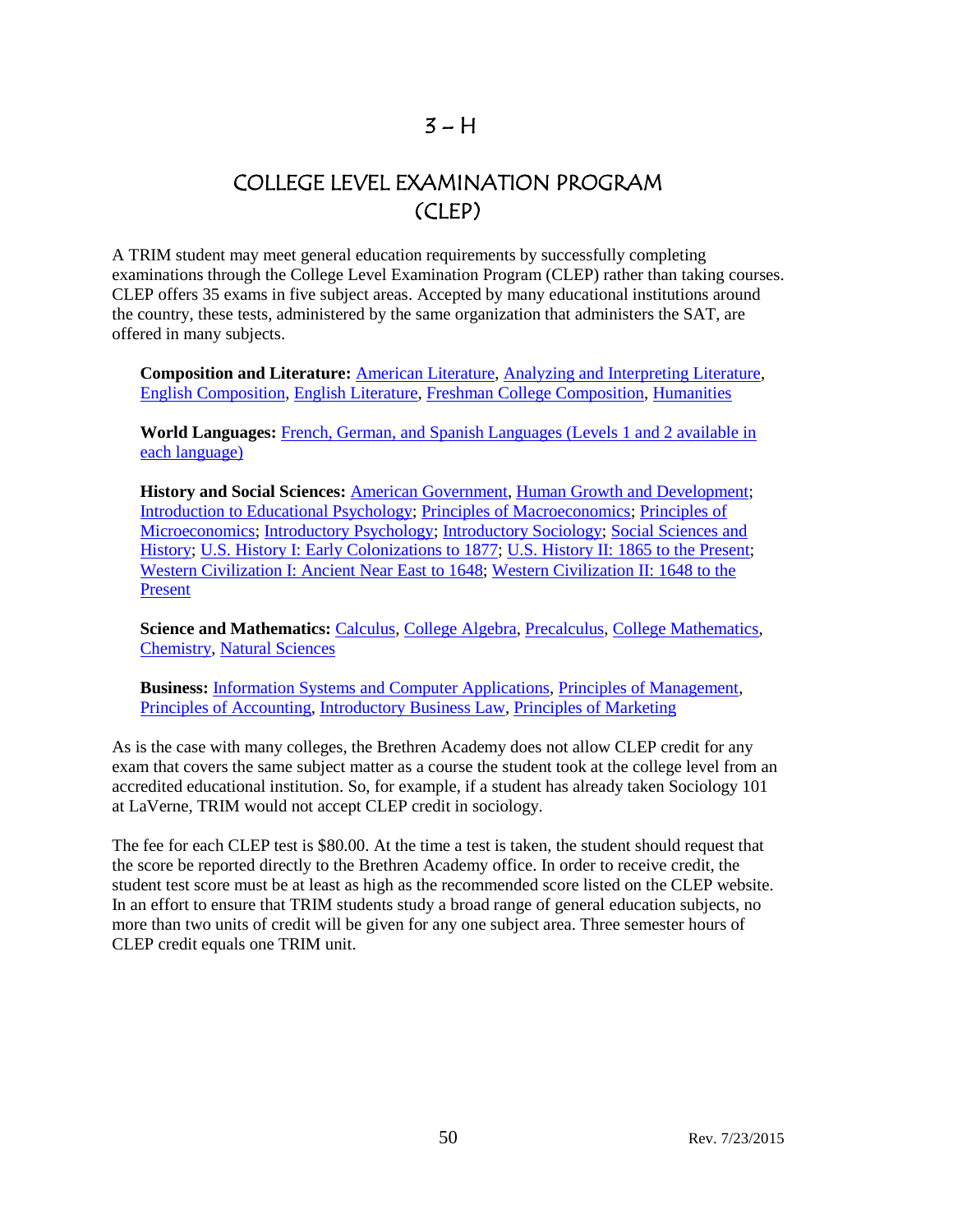## $3 - 1$

## GUIDELINES FOR WRITING TRIM RESEARCH PAPERS

Much time has passed since many students were required to write research papers. These guidelines will provide help in knowing how to format a paper and how to structure its content. Of course each instructor will have requirements for papers you must follow, but some rules are general in nature and apply in most cases.

## **Format**

Most research papers are typed in a 12 point font, double-spaced, with standard 1-inch margins. All quotations are to be footnoted, and quotations longer than three lines should be placed in a block quote, indented from both the right and left margin and single-spaced. A bibliography of sources cited should appear at the end of the paper. For footnotes and endnotes, refer to a style guide, such as Kate Turabian's *A Manual for Writers of Term Papers, Theses, and Dissertations* or the *Chicago Manual of Style,* as the authority on form.

#### **Sample Footnote:**

Carl Desportes Bowman, *Portrait of a People: The Church of the Brethren at 300* (Elgin, IL: Brethren Press, 2008), 83.

#### **Sample Bibliography Entry:**

Bowman, Carl Desportes. *Portrait of a People: The COB at 300.* Elgin, IL: Brethren Press, 2008.

## **Content**

Each paper needs a clear thesis statement around which the paper is organized. After choosing a broad topic, do some introductory reading. Start by looking at the bibliography in a textbook that addresses your subject. Where did the author get his or her information? In addition, check reference works such as Bible dictionaries and commentaries. Get a feel for the issues that scholars are debating in relation to the topic and see their suggestions for further reading. Then begin to narrow and fine tune the issue you would like to write about. How many ways could you break down the topic? Perhaps just one of these finer points is a more manageable topic. Remember that depth is usually more valuable than breadth in a research project. Above all, a research paper should clearly indicate what you have learned as a result of your research.

Academic research papers should have an *introduction*, a *body*, and a *conclusion*. The *introduction* should set up the problem or issue you're writing about and conclude with a single sentence that states clearly what the focus of the paper will be. This is called your thesis statement. Get right to the point in the *introduction.* No need to beat around the bush.

*Sample introductory paragraph and thesis statement*: In John 13:13-15, Jesus commands his disciples, who were all men, to wash one another's feet. Would the story have been different if the disciples were women? In this paper, I will investigate the role of gender in shaping one's perspective on feetwashing, gathering information from historical, biblical, and theological sources.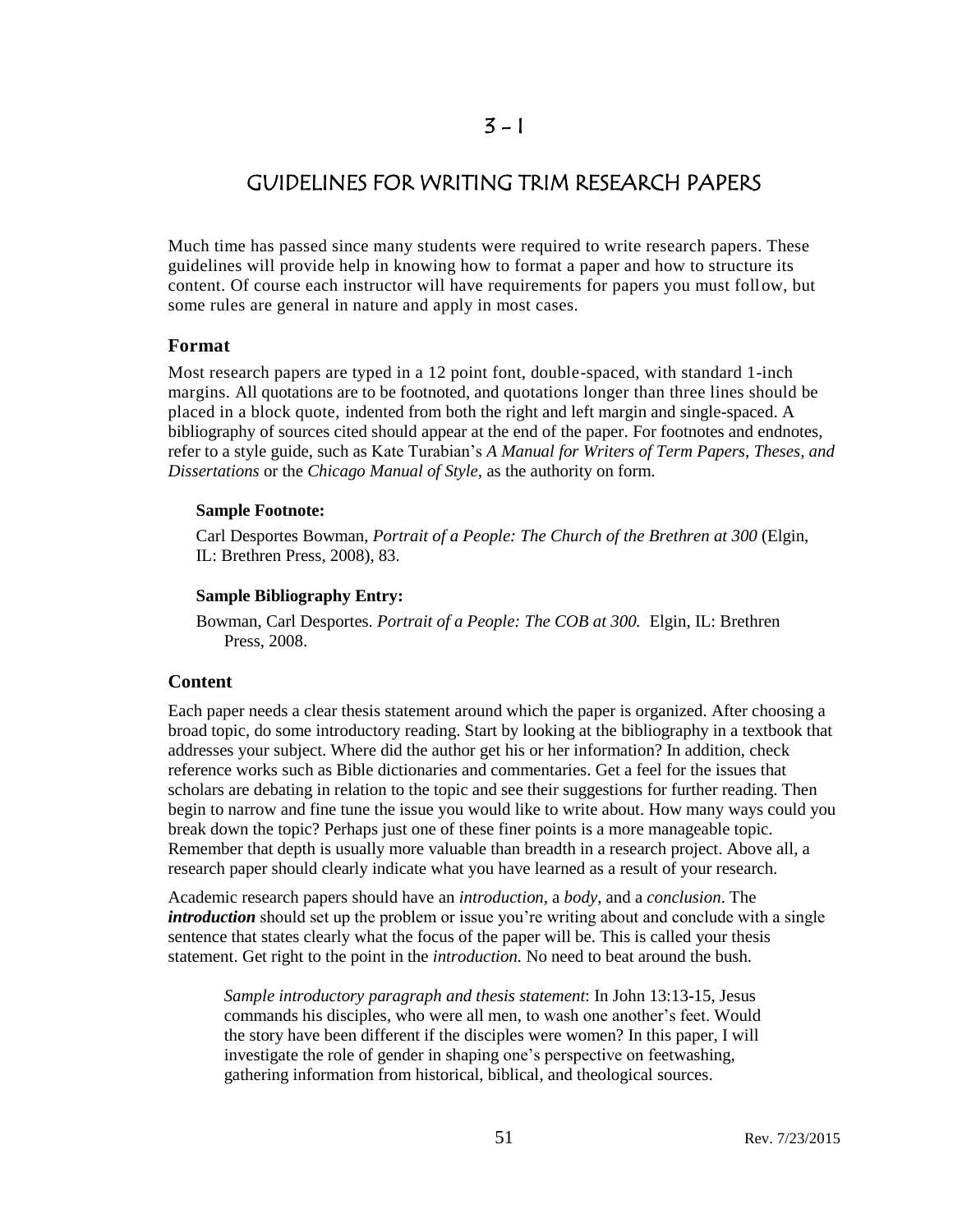The *body* of the paper makes the full-blown case for the statement the student has made in the thesis; that is, the body presents the reasons for thinking the thesis is true. It is also in the body of the paper where the writer uses quotations and references to support or demonstrate the points he or she is making.

The *conclusion* moves from the arguments themselves to the result. Given everything you've learned, what do you conclude? Or, what do you conclude from the evidence and arguments?

Even after a research project is underway, you may need to adjust your topic in light of your studies. Keep the instructor informed of any major changes. Don't hesitate to consult with an instructor if you have questions. Such questions will be welcome and a sign that you're serious about your research, especially if they come in a timely manner rather than at 5:30 the day before the research paper is due.

## **Resources for Writing and Citations**

Core, Deborah. *The Seminary Student Writes*. St. Louis, MO: Chalice Press, 2000.

This very easy to read book outlines practical guidance for beginning students. Core offers helpful information on choosing and researching a topic; outlining, writing and editing a paper; and proper formats for citation.

Vyhmeister, Nancy Jean. *Quality Research Papers: For Students of Religion and Theology*. Grand Rapids, MI: Zondervan, 2014.

This book explores in more depth research (definition, planning, thinking), finding sources, choosing a topic, bibliographies, papers (organizing, writing, formatting), and research (biblical exegesis, descriptive, program development, case study).

Turabian, Kate L. *A Manual for Writers of Research, Theses, and Dissertations: Chicago Style for Students and Researchers.* Chicago: University of Chicago Press, 2013.

This is the definitive resource for advanced research papers and projects. *Turabian Style: Quick Reference Guide for Students* is available online as a downloadable pdf at the Bethany Theological Seminary website.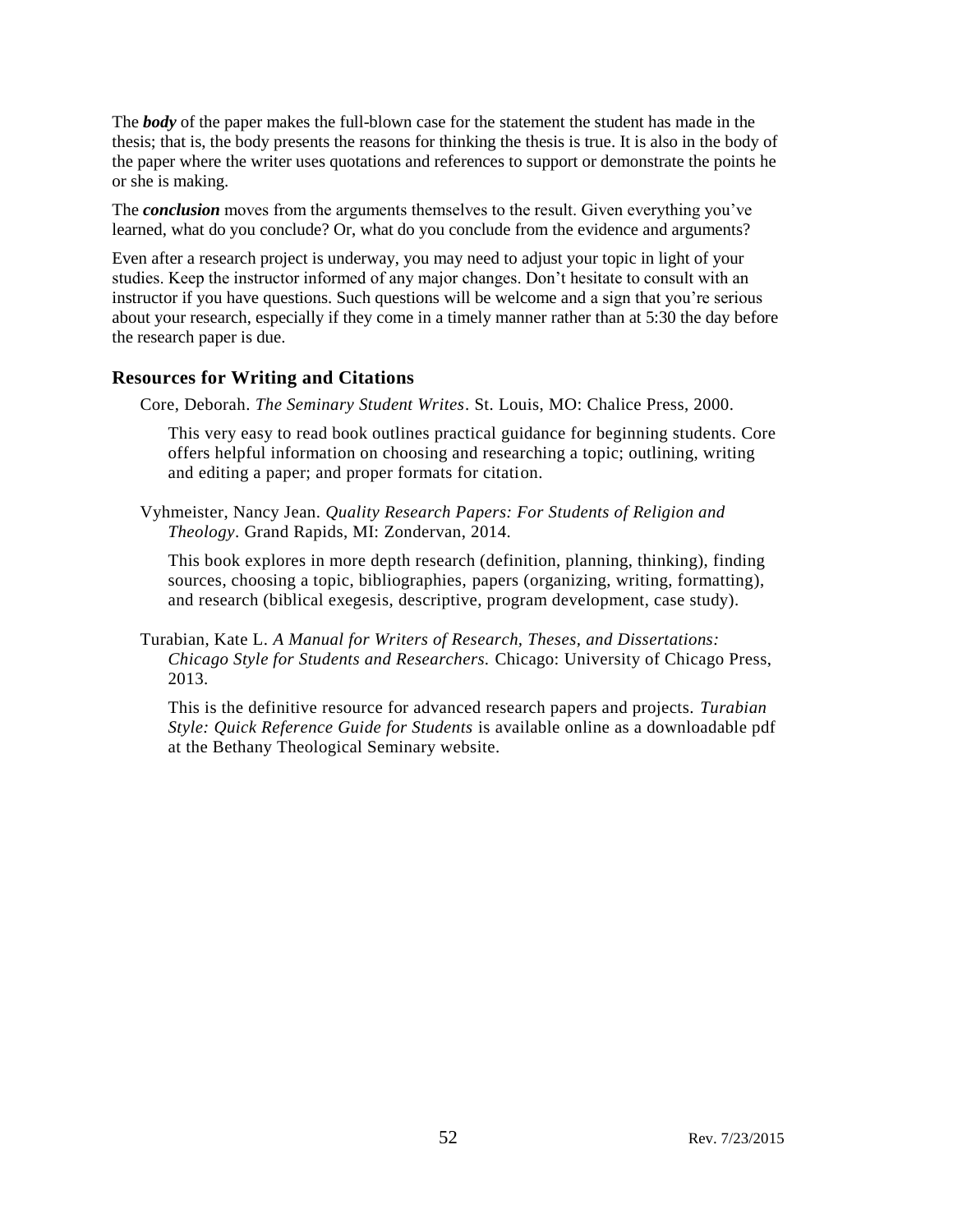## $3 - J$

## POLICY on PLAGIARISM

## **Ethics**

Integrity is central to life in community. In the academic community, integrity means giving proper credit to people for the ideas and information we receive from them. It also means that the work we submit and represent as our own is really work we ourselves have done.

Plagiarism is using the work of other people without giving them credit, whether in written assignments or formal oral presentations. A glaring example of plagiarism would be submitting an entire essay written by someone else and claiming it was your own. It is also plagiarism to use, without giving credit, someone else's ideas or phrases.

This definition applies to words and images, to manuscripts, and to ideas gleaned from spoken communication. For further examples and appropriate ways to cite, please see the most recent edition of Kate Turabian's *A Manual for Writers of Term Papers, Theses, and Dissertations: Chicago Guides to Writing, Editing, and Publishing* (Chicago: University of Chicago Press), especially sections 4.2.3, 7.9, and 25.1.

The consequences for plagiarism will vary according to the extent of the offense, but even minor instances are considered serious enough to incur penalties. These may range from rewriting the assignment, non-crediting the assignment, or non-crediting the course, up to dismissal from the program.

Any instances of plagiarism will be reported by the instructor to the student, the student's advisor, the academic dean of the instructor's institution, and the dean of the student's institution, if appropriate. Students who wish to challenge the charge of plagiarism have recourse to the Complaint Policy of the instructor's institution.

Students sometimes ask whether they can submit in one course the work they have done for a prior course. The general answer is no, though it is always good to speak with the instructor about this issue. For example, students writing an MA thesis are actually encouraged to draw upon and refine prior coursework.

(Adapted from *Bethany Theological Seminary Student Handbook, 2012-2013*, p. 81. See also the Church of the Brethren 2008 Annual Conference Ethics in Ministry Relations Paper, Part III. The Code of Ethics for Ministerial Leaders states: "*I will give credit for all sources quoted or extensively paraphrased in sermons and prepared papers. I will honor all copyrights"* (p. 8, letter M).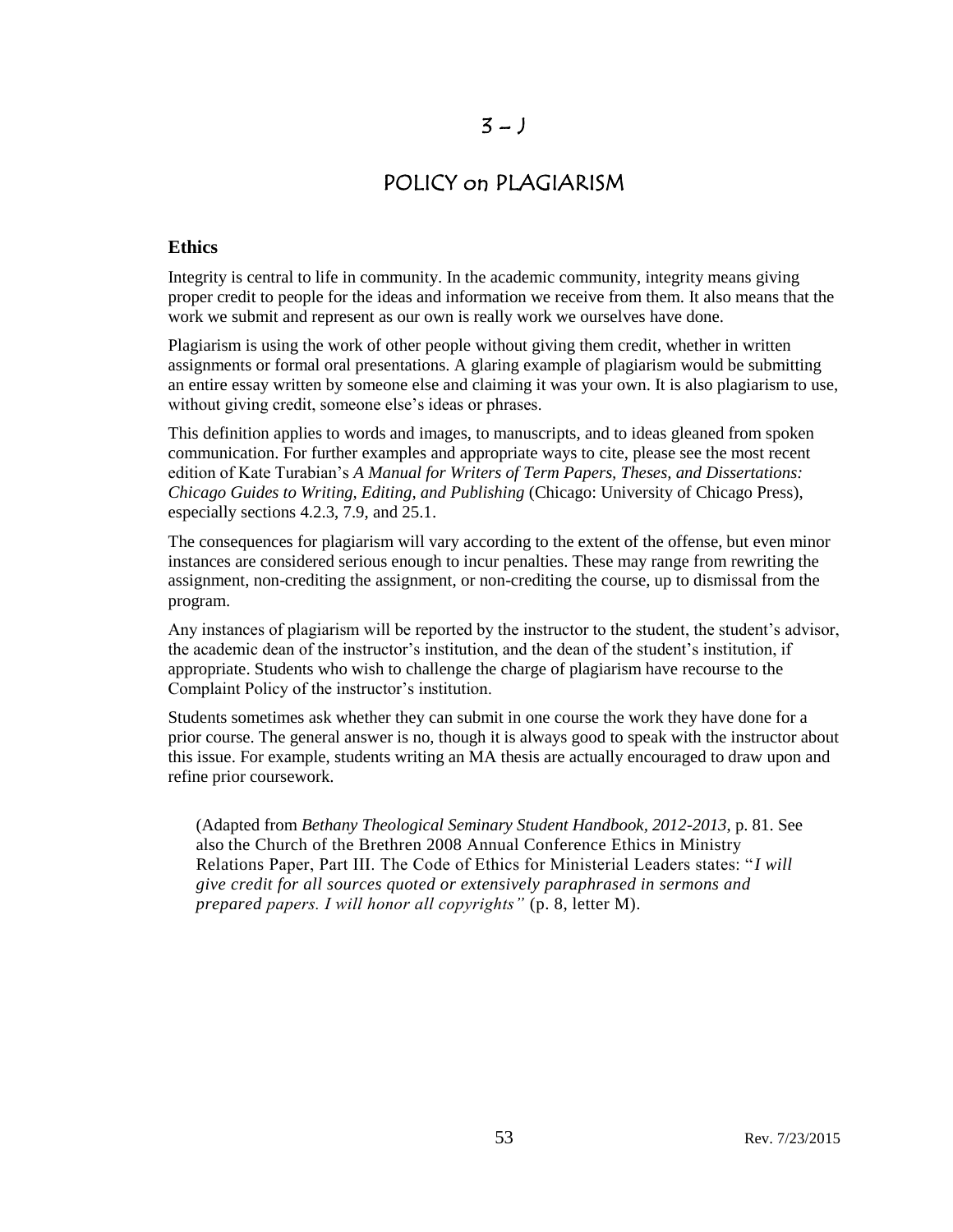## INDEPENDENT STUDY UNITS

An Independent Study Unit (ISU) is broadly equivalent to a college or seminary course in the quantity and quality of learning it expects. The ISU should be as rigorous as a traditional course but allows students more flexibility. For instance, a student can "design" courses that will better meet the requirements of TRIM and, for example, combine a topic with a competency requirement. In most cases, TRIM students will spend on average *75-90 hours* on an ISU. Included in this figure will be time spent studying, attending lectures or events, reading, writing, and evaluating the work done in the ISU.

No more than one-sixth of units taken while in TRIM can be fulfilled by ISUs.

## **Sample Independent Study Units**

- An online course or independent study by video, DVD, webinars, etc. instruction
- Independent research or practicum
- Correspondence course
- A combination of workshops and other short-term events
- An Academy Certified Training Systems (ACTS) course with additional work approved by the Coordinator of TRIM/EFSM
- Independent reading, interaction, and reflection that focuses on one of the required areas of study under "TRIM Program Requirements"

## **The Process**

## **1. Responsibility for designing a proposed ISU rests initially with the student.**

- a. The student will submit a draft proposal for an ISU to the district TRIM coordinator at least a month *in advance of* the time when the unit is scheduled to begin.
- b. The Coordinator will review the proposed unit contract, offer feedback and input, negotiate revisions where appropriate and submit the proposal and suggestions to the Coordinator of TRIM/EFSM
- c. The Coordinator of TRIM/EFSM will review the proposed unit contract, and return the contract with accumulated suggestions to the student or approve the unit design as it stands.
- d. If changes are needed, student will revise the proposal and submit a final version on the contract form provided in the next section (3-L) to the Coordinator of TRIM/EFSM for approval.

Questions the student, district TRIM coordinator, and Coordinator of TRIM/EFSM will want to ask in this process are:

- Does the unit contribute to the overall training needs of the student as identified in his or her learning contract?
- Does the contract spell out clear and measurable learning objectives?
- Are the events and experiences to be incorporated in the unit academically and theologically appropriate?
- Is the amount of work projected both sufficient and reasonable?
- Are there adequate and clearly defined means of evaluating the completed work?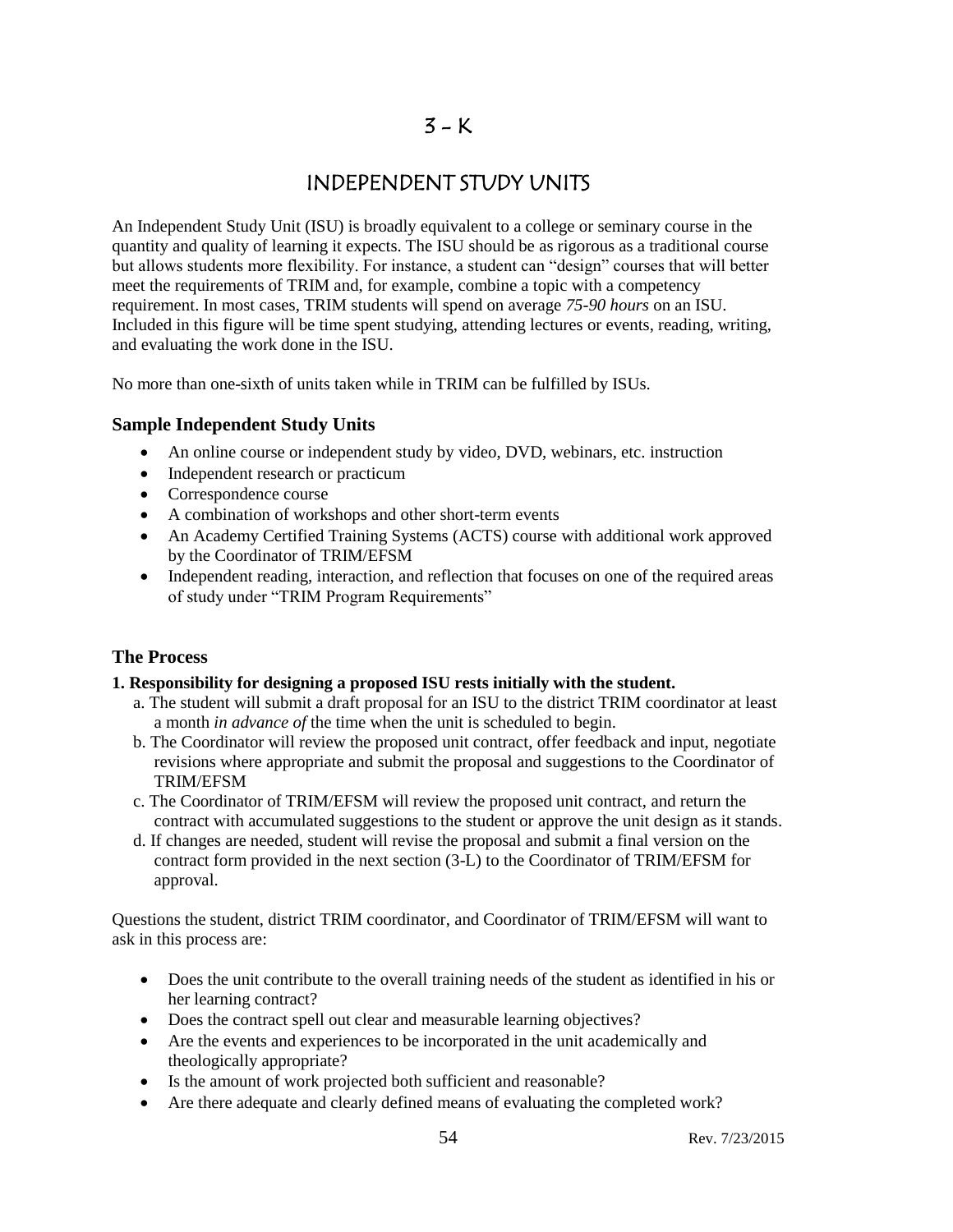**2. By terms of the ISU contract,** t**he student and District Coordinator will complete written evaluations of the unit when the work of an ISU is completed**, and will secure the evaluation of any other leader, if necessary. *If the work is acceptable,* the Coordinator will then sign the evaluation and submit it to the Brethren Academy Office. Any work submitted by email from a district TRIM coordinator is considered "signed."

Written evaluations should address each of the following questions:

- Where did significant growth occur during the unit? Can you identify several learnings that stand out?
- How have the various objectives for the unit been fulfilled? If some have not been fulfilled, why?
- How has the overall design of the unit worked or not worked? What was helpful? What was less helpful?

If, upon assessing the work of the student, the district TRIM coordinator finds weaknesses, he or she may make recommendations for follow-up reading or training experiences to build on the work of the unit. In such a case, the District Coordinator's final evaluation will be withheld until the student makes additions and revisions to the work.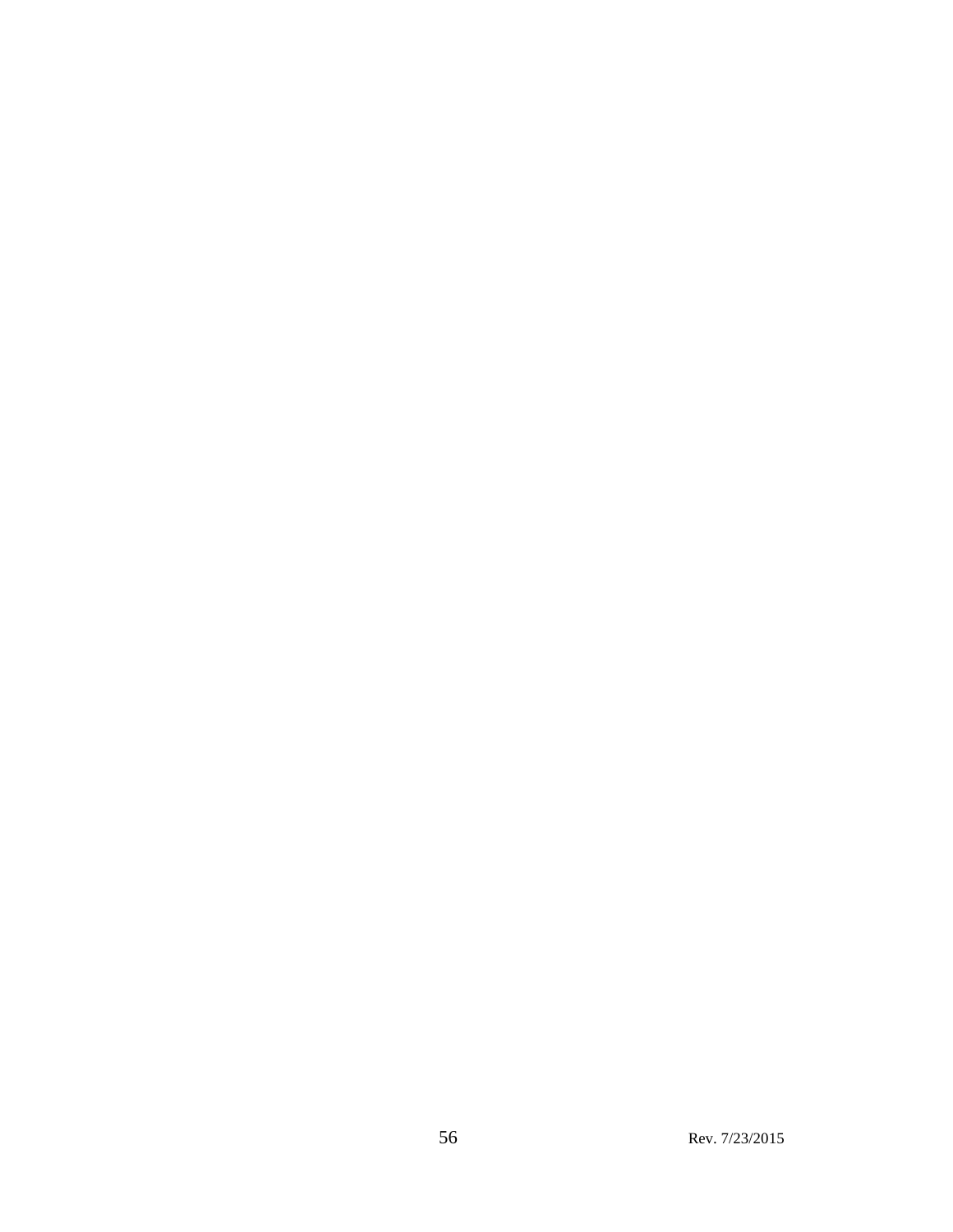## Independent Study Unit (ISU) Contract

**Name of Student:**

**Name of District TRIM Coordinator:**

**Subject Area of Unit:**

**Time Period Projected for Unit:**

**Learning Objectives for Unit:** (What will student know or be able to do when ISU is completed?)

| 1. |  |  |  |
|----|--|--|--|
| 2. |  |  |  |
| 3. |  |  |  |
| 4. |  |  |  |

**Learning Events or Experiences Making Up Unit:** (What will student read, attend, explore, study in order to reach objectives?)

- 1. 2. 3.
- 4.

## **Person(s) Who Will Evaluate Unit:**

District TRIM Coordinator  $\Box$  Other (please identify)  $\Box$ 

## **Means of Evaluation:**

- 1. 2.
- 3.
- 4.

#### **District TRIM Coordinator signature \_\_\_\_\_\_\_\_\_\_\_\_\_\_\_\_\_\_\_\_\_\_\_\_\_\_\_\_\_\_\_\_\_\_\_ \_\_**

**Coordinator of TRIM/EFSM signature (Reproduce form as needed)**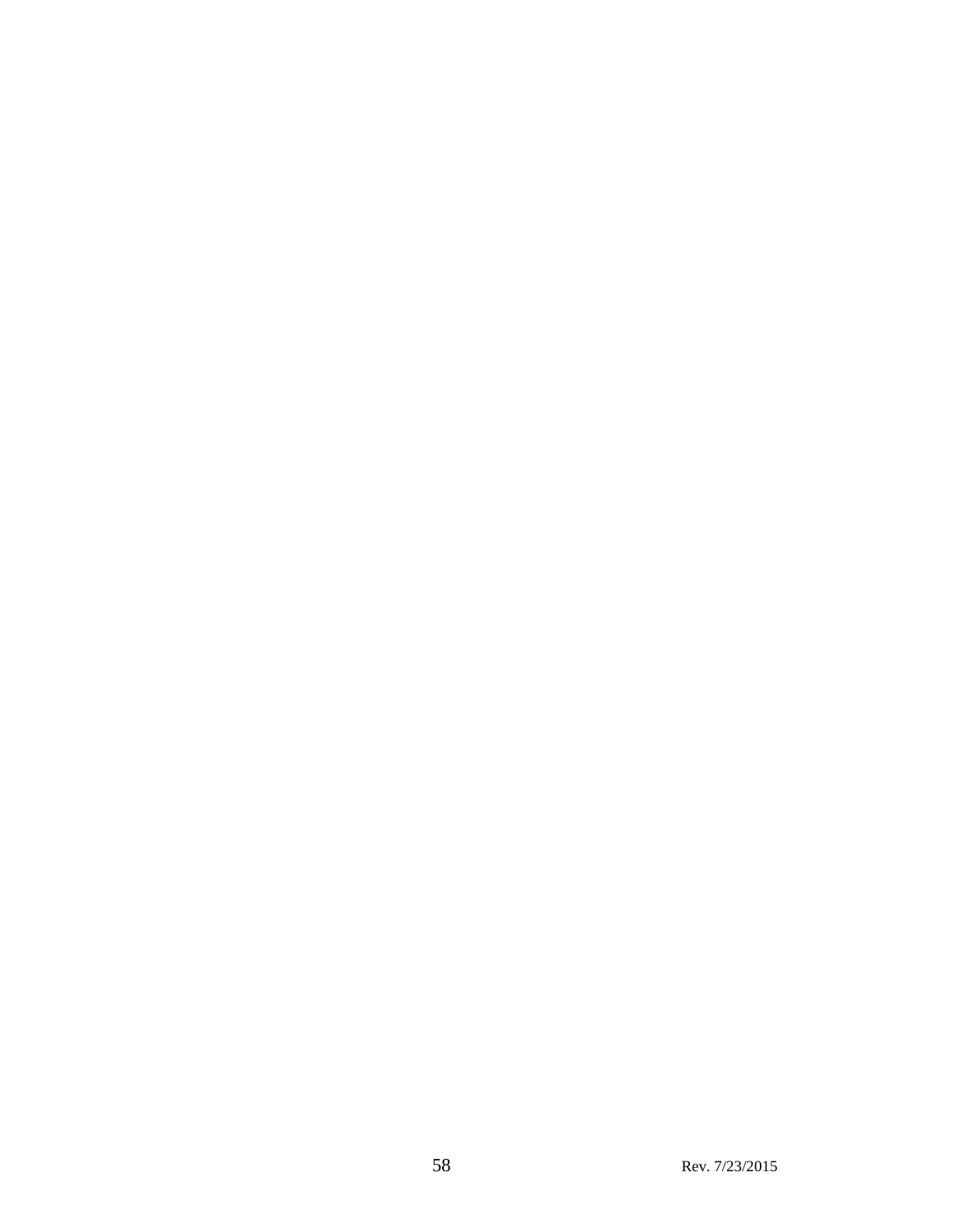# Student Evaluation of Completed ISU

**Name of Student: Subject Area of Unit:** 

Overview of my experience:

What went well?

What I wish I had done differently:

My most significant learning(s):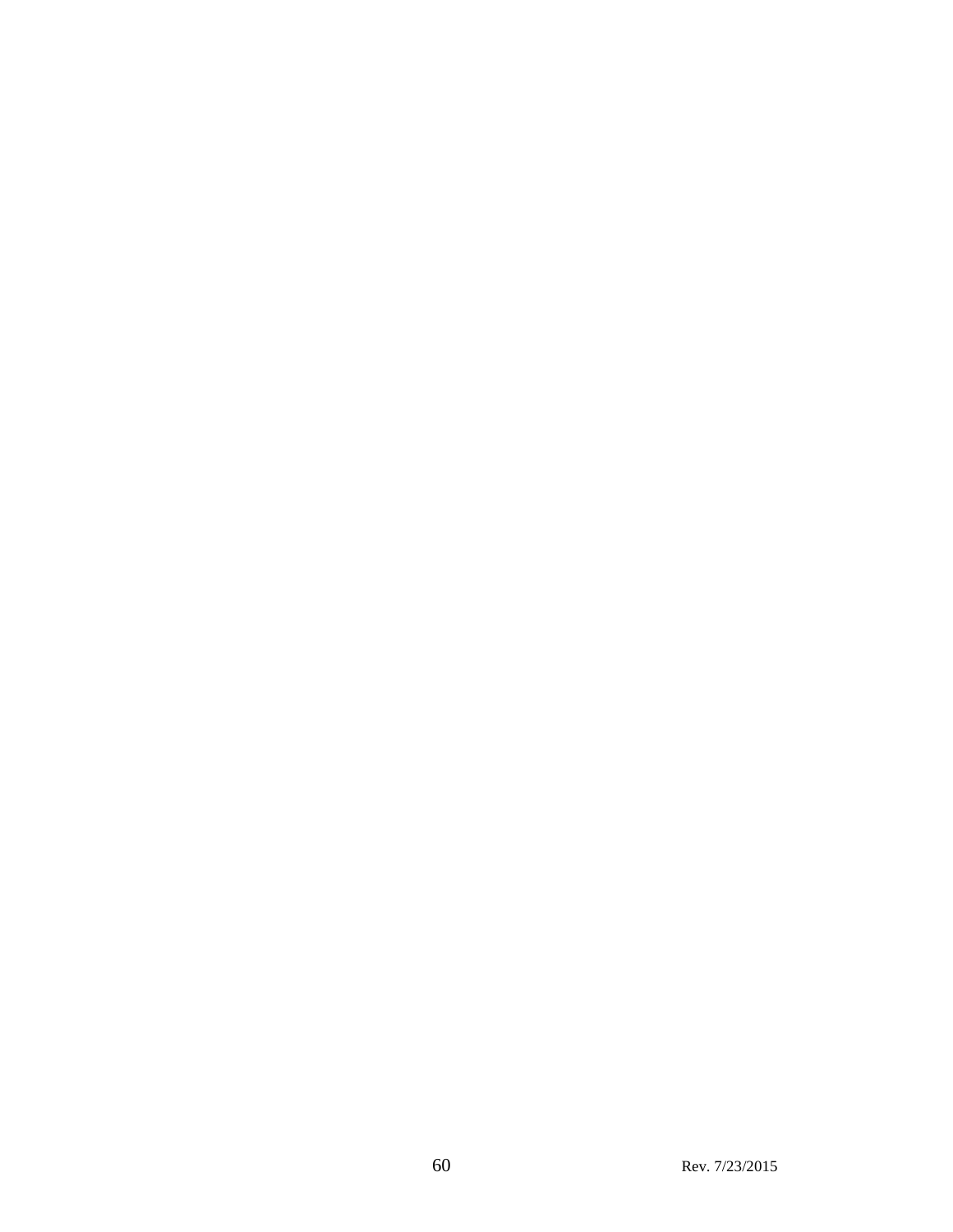# Supervisor's Evaluation of Completed ISU

**Name of Student: Subject Area of Unit:**

| Signature                                          | Date                                 |
|----------------------------------------------------|--------------------------------------|
| <b>Certification of Unit for Credit:</b>           |                                      |
| Area in which student receives credit: (check one) |                                      |
| <b>General Education</b>                           | _____ Bible/Theology<br>Ministry     |
| Number of TRIM units student receives: (check one) |                                      |
| $\frac{1 \text{ Unit}}{(75-90 \text{ hours})}$     | $\frac{1}{2}$ .67 Unit (50-60 hours) |
|                                                    |                                      |

Signature of district TRIM coordinator Date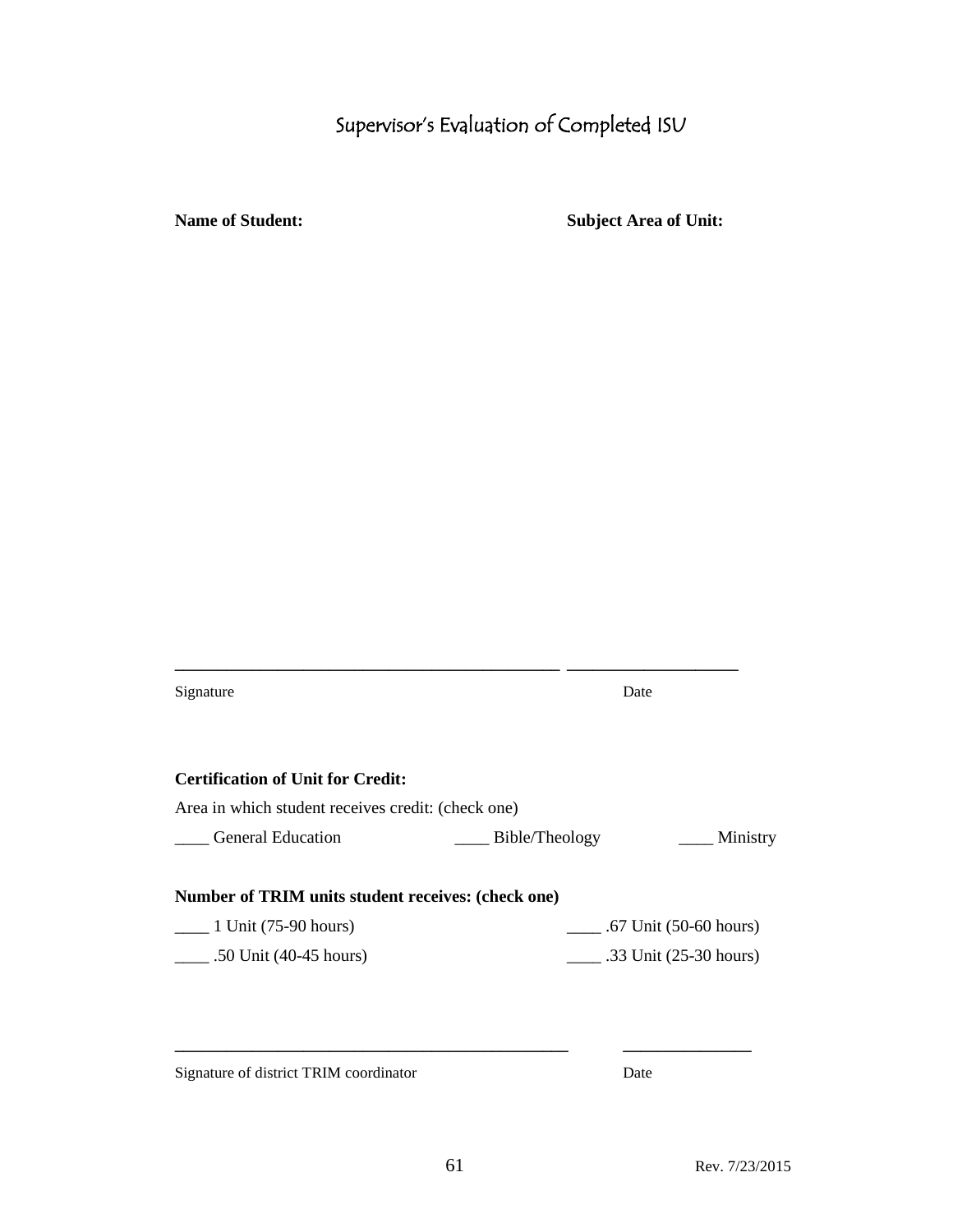## $3 - M$

## ISU CONTRACT **(sample)**

**Name of Student:** John Kline **Name of Coordinator:** Anna Mow

**Subject Area of Unit:** Brethren Disaster Ministries

**Time Period Projected for Unit:** January 1 - March 30

**Learning Objectives for Unit:** (What will student know, or be able to do, when ISU is completed?)

- **1.** Will be able to articulate an understanding of the theology behind the Brethren emphasis on being a servant to others, citing not only ideas about God and faith, but also scriptures that are relevant
- **2.** Will become familiar with the history of Brethren Disaster Ministries and with the written resources available for volunteers on site.
- **3.** Will develop strategies to encourage others to participate in a Brethren Disaster Ministry project, including being able to speak from personal experience. This participation could be on site or offering support in other ways.
- **4.** Will evaluate how I can personally best use my gifts in this kind of ministry.

Learning Events or Experiences Making Up Unit: (What student will read, attend, explore, study in order to reach objectives?)

- **1.** Participate as a volunteer for at least one week at a disaster ministry site.
- **2.** Volunteer to lead one of the devotional times for the group during that week.
- **3.** Interview the site coordinators and other experienced volunteers to learn of their motivation and experiences. Record these interviews, either on paper or with a recording device.
- **4.** Keep a daily journal from the time of leaving home until returning to record not only activities, but reflections on how this experience might impact and shape one's ministry. Take notice of what personal gifts I have that can contribute to this kind of ministry.
- **5.** Read "*Brethren Disaster Ministries Volunteer Handbook,"* "*Here I Am Brethren Disaster Ministries Devotional Guide," "Light Our Way: A Guide For Spiritual Care In Times Of* Disaster," *"A Cup of Cold Water: The Story of Brethren Service"* by J. Kenneth Kreider, Write a one page paper on each publication, describing what I learned, who else might find this book helpful, and a basic description of the content.
- **6.** Create and lead a worship service in two locations in which the theme is Brethren Disaster Ministries in order to share information and inspire others to serve. Make a Powerpoint presentation. Also share at least two examples from personal experience of how I saw God working in this experience. Include specific opportunities for congregation to consider traveling to a disaster project site to experience this kind of ministry first hand or support disaster ministry in another way. Give at least eight people attending a feedback form to fill out.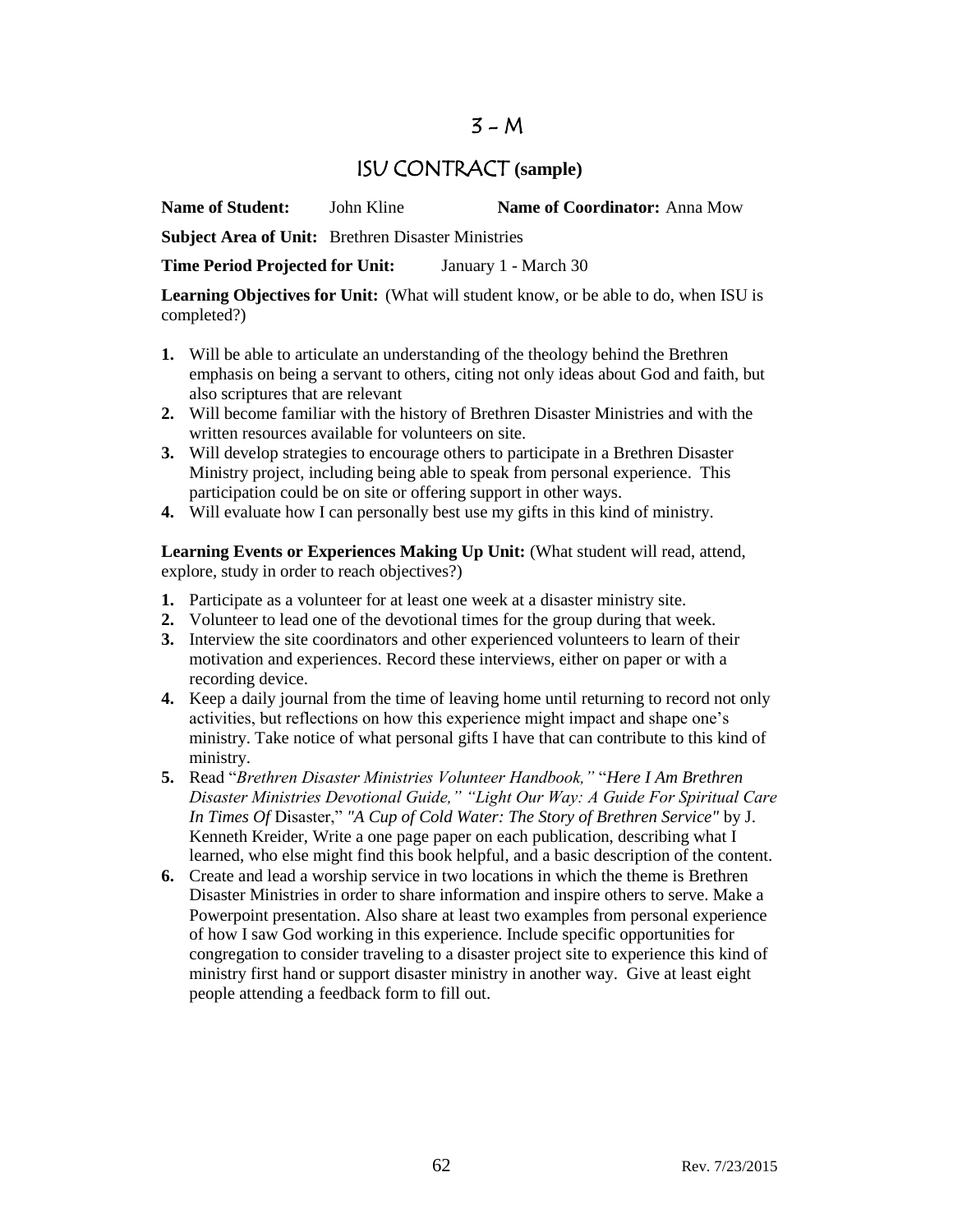## **Person(s) Who Will Evaluate Unit:**

- **\_**X\_ District TRIM Coordinator
- $\underline{X}$  Other (please identify) <u>On Site Project Director</u>

## **Means of Evaluation:**

- **1.** Observing participation as a volunteer on a disaster ministry site.
- **2.** Read Journal to evaluate its depth and completeness.
- **3.** Read papers on books read to consider their detail and self-reflective qualities.
- **4.** Either attend or read a complete manuscript of the disaster ministries worship service.
- **5.** Read the feedback forms to further information of the effectiveness of this service.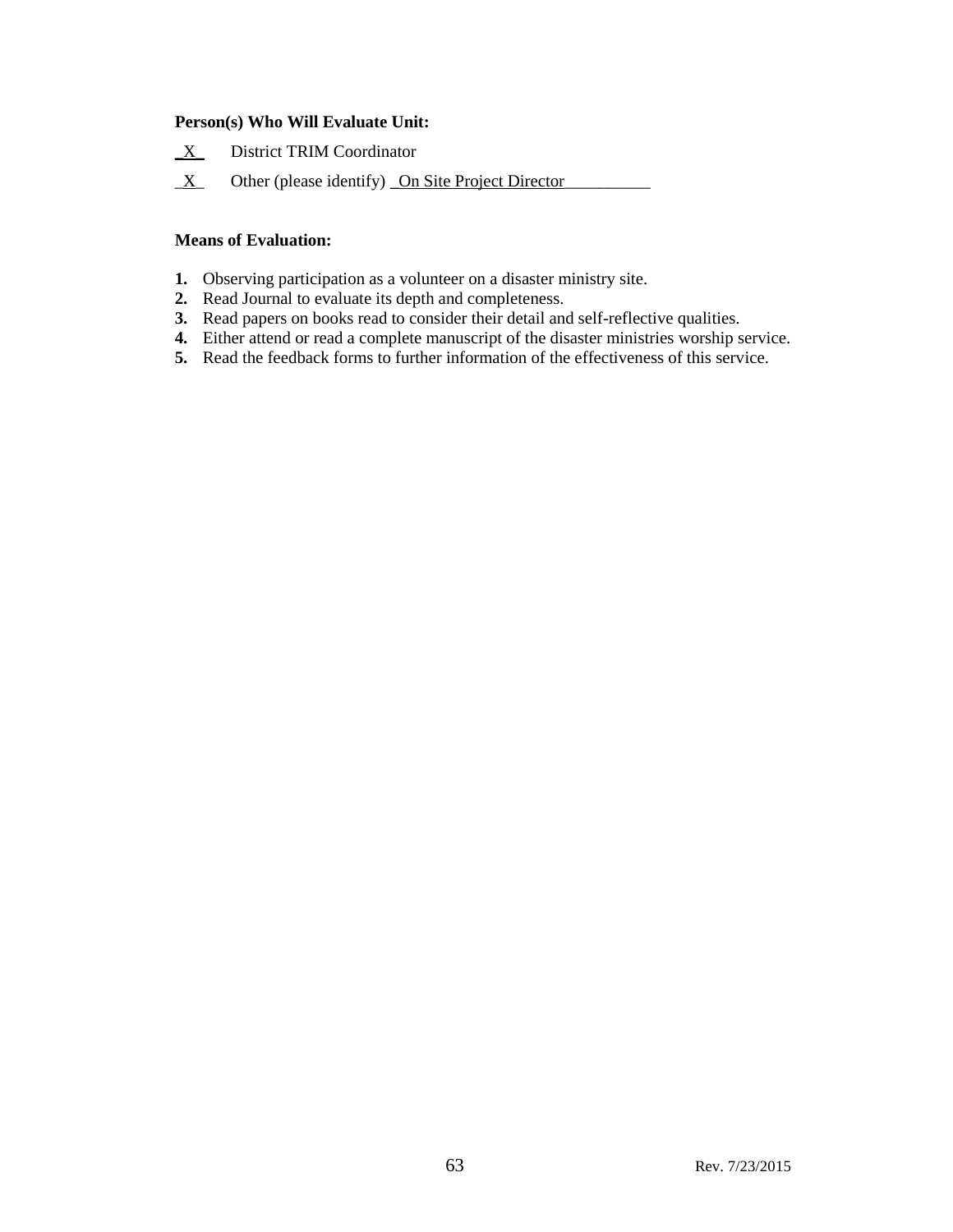## **Student Evaluation of Completed Unit (sample)**

## **Name of Student:** John Kline **Subject Area of Unit:** Brethren Disaster Ministries

**Overview of my experience:** I have always wanted to serve at a disaster site. This unit of training was a good balance of experiential and practical experiences along with thoughtful reading and self-reflection. Through my experience, my vision was expanded about the many ways in which God can touch the lives of people. At times this was an exhausting experience, both physically and emotionally, but it was one of the most meaningful experiences I have ever had in my life. Now that I have had this experience, it will be easy for me to encourage others to think about volunteering.

There were so many aspects of my experience that stretched me and put me in a better place to minister to others. I was away from home, which both freed me to experiment with new ways of doing things, but also at times felt uncomfortable. I was ministering to those who were in deep need, having come myself from a place where I have a comfortable home. I learned a great deal from both watching and listening to the disaster response site coordinators. An added learning that I did not anticipate was the skills one needs to work closely with a group of people who one does not know. And of course, in any group, not everyone is always easy to get along with or understand. So I tried hard to fit in, and to be loving and kind.

The books covered a wide range of subjects that were very helpful to me in terms of my preparation for this experience. The discipline of keeping a journal helped me to remember things that I would have forgotten otherwise. I don't know if that is a practice that I will continue, but I certainly saw the value of it. This experience drew on many other skills that I have been learning as a minister in training. For instance, I found myself often in situations of pastoral care where a ministry of presence, listening, warmth, and practical support was very important.

**What I wish I had done differently:** I wish I had not waited so long to volunteer on a disaster response site! But I guess better late than never! I also was rushed to finish the reading before I left for the site. I wish that I would have had more time to digest the valuable information before embarking on this intense experience. I anticipated doing some of that on the van ride (2 days) to the site, but I quickly learned that in a van load of people headed to an experience with a common goal, there is a lot of conversation and relationship building. But all that was good, and possibly more important than any self-reflection I could have done.

**What went well:** I wondered whether I was going to be physically able to do the work that is needed on a disaster site, but I discovered that even someone like me who has few construction skills and is not young can be very helpful. I felt those who were the leaders encouraged me through their pleasant attitudes and their enthusiasm for everything that was done, regardless of the task. I thought about how I might try harder to do that for others, regardless of the ministry setting I am in. I learned a lot, but at the same time I felt that I offered some of my gifts to the process too, and together God used all that was available.

**My most significant learning(s):** Many situations of ministry require one to take a deep breath and try to listen without offering too many answers. It is better for the one in the dilemma to find the answer, although I might offer suggestions. As I met new people, I learned that it takes practice and discipline on my part not to be judgmental of people or too "bossy." I learned that anyone who is willing to offer to serve can not only be helpful, but with the right encouragement, feel needed and receive a blessing.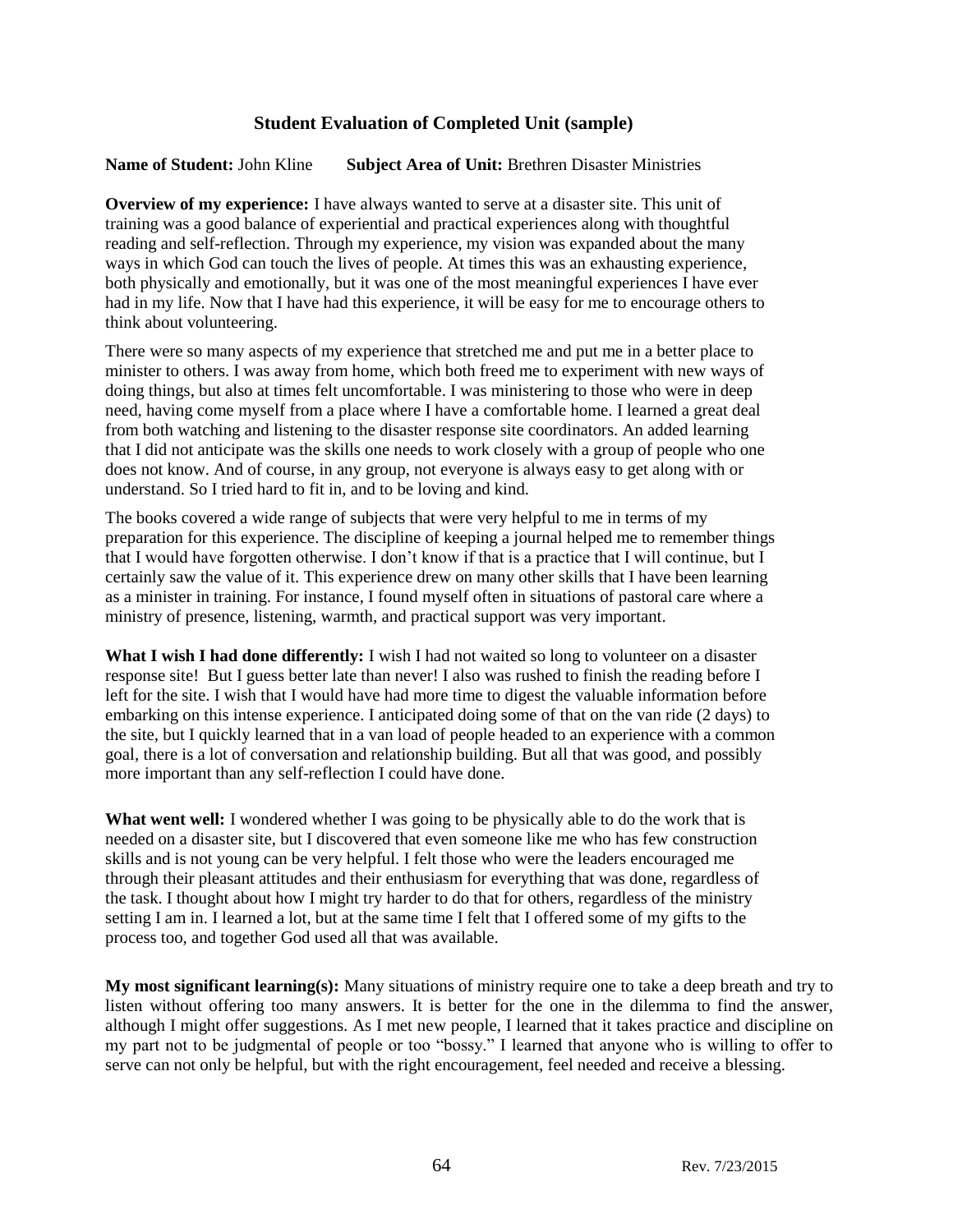## **Supervisor's Evaluation of Completed ISU (sample)**

**Name of Student**: John Kline **Subject Area of Unit:** Brethren Disaster Ministries

#### **Evaluation of Completed Unit by District TRIM Coordinator:** Anna Mow

In addition to the attached feedback from the disaster ministries staff, I would like to add that it appeared to me this was a transformational experience for John. He was open to new learnings, he ventured into new territory, he prepared as best he could, and he was thoughtful and enthusiastic in his response.

#### **Certification of Unit for Credit:** Area in which student receives credit: (check one)

| <b>General Education</b> | Bible/Theology | Ministry |
|--------------------------|----------------|----------|
|                          |                |          |

#### **Number of TRIM units student receives: (check one)**

 $\underline{X}$  1 Unit (75-90 hours)  $\underline{X}$  .67 Unit (50-60 hours)

\_\_\_\_\_ .50 Unit (40-45 hours) \_\_\_\_ .33 Unit (25-30 hours)

**\_\_\_\_\_\_\_\_\_\_\_\_\_\_\_\_\_\_\_\_\_\_\_\_\_\_\_\_\_\_\_\_\_\_\_\_\_\_\_\_ \_\_\_\_\_\_\_\_\_\_\_\_\_\_\_** Signature of District TRIM Coordinator Date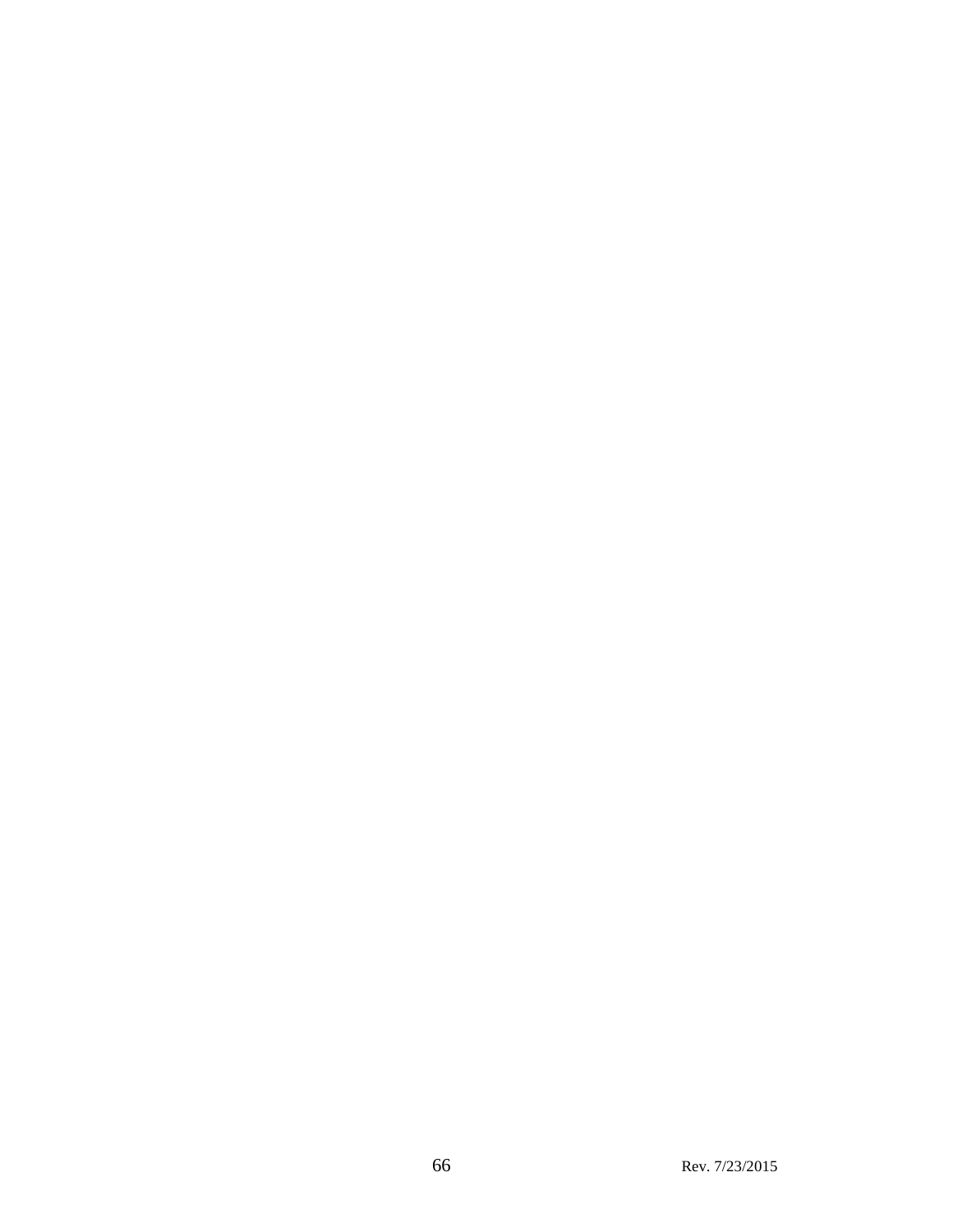# $3 - N$

# ISU RECORD of HOURS

## **Independent Study Unit Course Title:**

|             |                 |              | <b>Total</b> |
|-------------|-----------------|--------------|--------------|
| <b>Date</b> | <b>Activity</b> | <b>Hours</b> | <b>Hours</b> |
|             |                 |              |              |
|             |                 |              |              |
|             |                 |              |              |
|             |                 |              |              |
|             |                 |              |              |
|             |                 |              |              |
|             |                 |              |              |
|             |                 |              |              |
|             |                 |              |              |
|             |                 |              |              |
|             |                 |              |              |
|             |                 |              |              |
|             |                 |              |              |
|             |                 |              |              |
|             |                 |              |              |
|             |                 |              |              |
|             |                 |              |              |
|             |                 |              |              |
|             |                 |              |              |
|             |                 |              |              |
|             |                 |              |              |
|             |                 |              |              |
|             |                 |              |              |
|             |                 |              |              |
|             |                 |              |              |
|             |                 |              |              |
|             |                 |              |              |
|             |                 |              |              |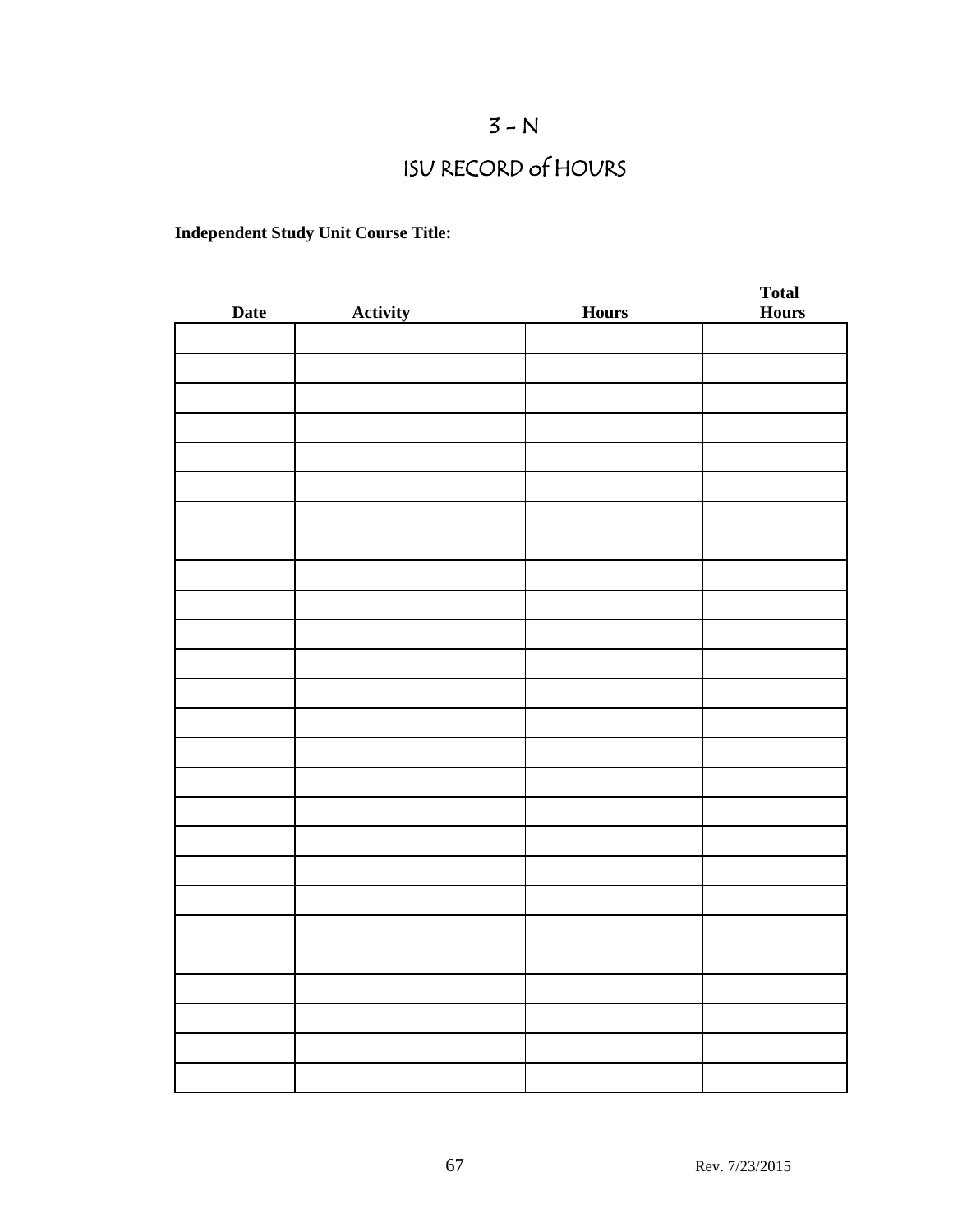## 3-0 Directed Independent Study Unit

A Directed Independent Study Unit (DISU) is a hybrid of an instructor-led course and an Independent Study Unit (ISU). The DISU differs from an ISU in that an instructor, rather than the student, structures the initial learning experience, may connect with students throughout duration of the study period, and assigns the learning objectives, requirements and means of evaluation. The student then completes the requirements during a specified time as determined by the instructor.

In most cases, TRIM students will spend on average *75-90 hours* on a DISU. Approximately six to eight hours of instruction will begin the DISU. The remaining time will be time spent studying, reading, writing/preparing projects, and evaluating the work done in the DISU. Every DISU will be structured to the discretion of the instructor and will vary from course to course.

All DISUs are organized by the Brethren Academy for Ministerial Leadership or Susquehanna Valley Ministry Center (SVMC).

## **Directed Independent Study Units may be available during the following experiences**

- Pre-Annual Conference Ministers' Association continuing education event
- SVMC Academic Symposium
- Denominational or seminary events as announced.
- For a list of upcoming DISUs, visit the Brethren Academy webpage.

## **The Process**

.

- 1. Students will register for a DISU through the Brethren Academy or Susquehanna Valley Ministry Center.
- 2. Students will be charged a \$100 fee for each DISU, in addition to other registration fees for the event.
- 3. The DISU will begin with a six to eight hour event with an additional two hour conversation with the DISU instructor. Upon registration, students will receive requirements for the course, assigned readings and projects, and due dates for assignments. The instructor may choose to assign reading or other work prior to the face-to-face meeting.
- 4. The instructor will submit an evaluation for each student participant.
- 5. Students will need to complete a self-assessment of their work for this DISU that will be submitted to the Coordinator of TRIM/EFSM.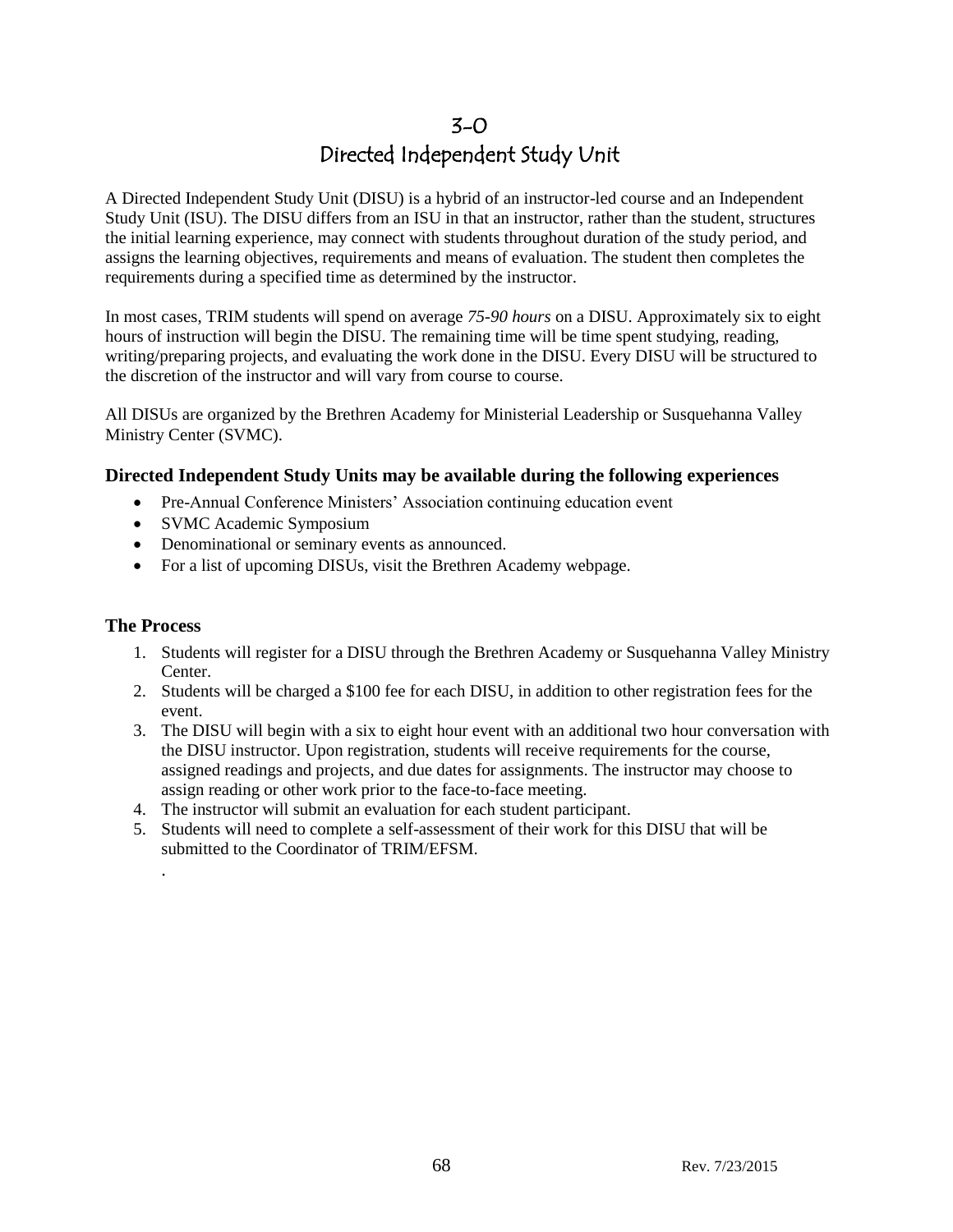## FIVE REQUIRED EXPERIENCES

Many TRIM students have been very active in the Church of the Brethren and are very familiar with denominational events, but most have attended these events as observers or delegates. TRIM requires each student to take part in events in a new way—as a leader in training. As future leaders, TRIM students will look at these experiences in a different way and gain new perspective on church life.

Every student in TRIM will participate in at least five experiences, including:

- One learning experience taking place on a college campus or taught by a Brethren college instructor OR one experience in a Church of the Brethren affiliated ministry/agency outside of the local congregation
- One Bethany class or another class taught by Bethany faculty
- One Annual Conference
- One District Conference
- One ecumenical, intercultural, or interfaith training experience

Plan ahead for these required experiences. Most TRIM students are in the program for at least two years. Be in touch with congregational leaders as soon as possible to arrange to represent your church at Annual Conference or District Conference. If possible, serve as a delegate. Also, the Academy organizes classes around the country periodically that are taught by Bethany faculty and faculty members of Brethren colleges. Watch for these opportunities to complete your required experiences, especially if you live a long distance from the seminary or a Brethren college.

## **The Process**

- **1.** After each experience, complete the appropriate Five Required Experiences Form that follows. **DUE NO MORE THAN THREE MONTHS following the completion of the experience.**
- 2. Give the completed form to your district TRIM coordinator for approval.
- 3. If approved, the district TRIM coordinator forwards the approval to the Brethren Academy office. Note: A form that is emailed from a district TRIM coordinator to the Brethren Academy Office is considered "signed."
- 4. The Brethren Academy office will record the credit for the experience on the TRIM transcript.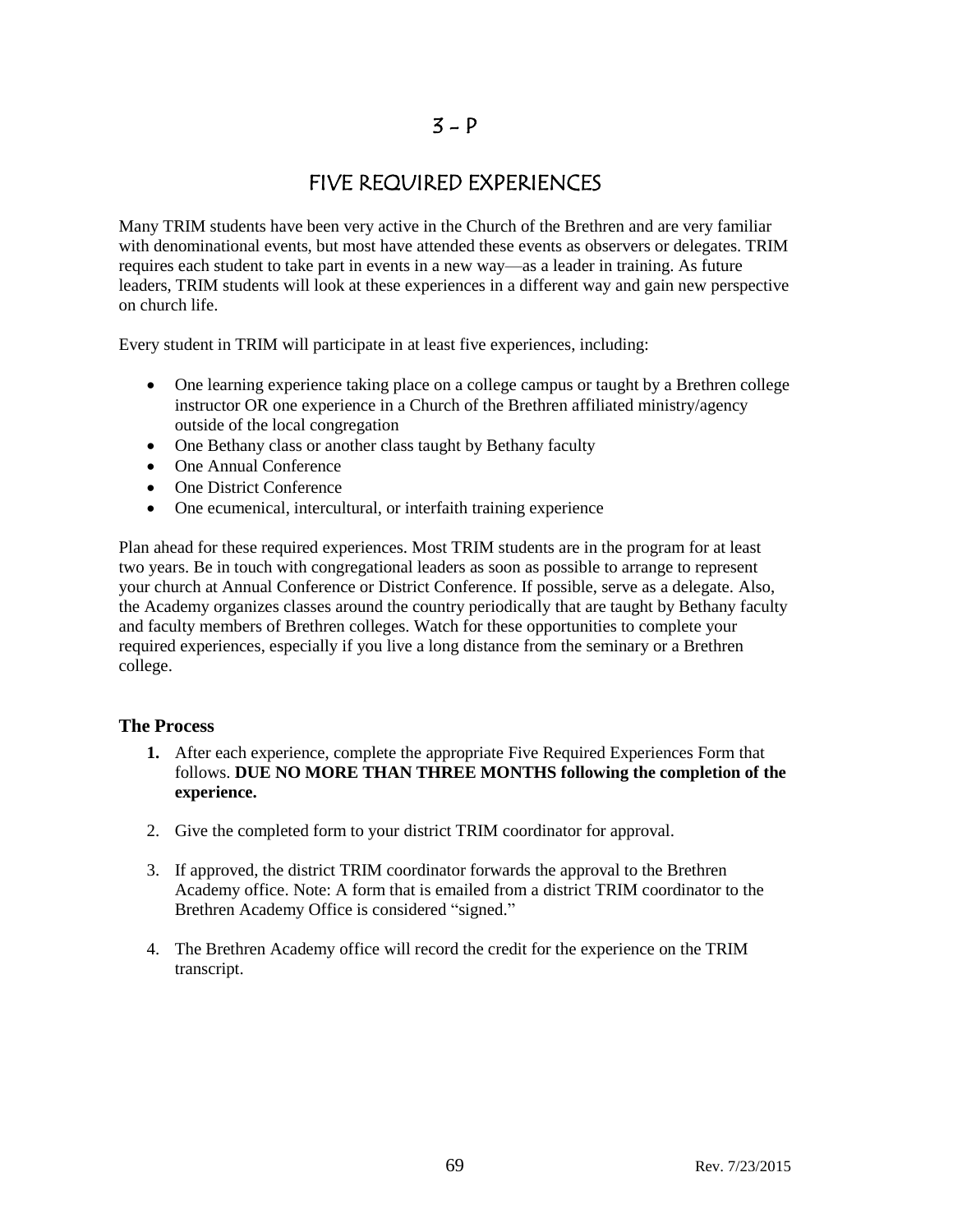## $3 - P(a)$

# CHURCH OF THE BRETHREN COLLEGE or BRETHREN CONNECTION EXPERIENCE

One of the requirements for graduation from TRIM is student participation in a Brethren College Experience or Brethren Connection Experience.

## **Church of the Brethren College Experience**

The purposes of this requirement are several:

- It provides a context for Brethren formation of pastors who enter TRIM with experience in other denominations;
- It affirms the value of high quality, liberal arts education as preparation for ministry;
- It actively facilitates a trainee's sense of loyalty to the Church of the Brethren denominational family;
- It represents one part of the inherent cooperation among various partners in ministry training.

For purposes of TRIM, a Brethren College Experience may be completed in one of the following ways:

- 1. Attend, with satisfactory academic standing, one of the six Brethren colleges for at least one semester prior to beginning the TRIM program. The experience will then be recorded as "completed" on the student's first official TRIM transcript.
- 2. Attend one regular, on-campus class offered by the college and complete it with satisfactory academic standing.
- 3. Attend and complete one off-campus, online, or extension class offered by the college or the Brethren Academy and taught by a Brethren college professor.
- 4. Participate in an educational experience sponsored by the college, on or off-campus. Examples include a lecture series with outside speakers, or special programs and workshops offered for the community. (The TRIM student may or may not elect to build an Independent Study Unit around such an experience.)
- 5. Invite a Brethren college professor to plan a series of lectures or workshops in a TRIM student's local area. Use the faculty resources from a Brethren College to meet one of the three subject-area requirements in TRIM.
- 6. Attend and complete one Brethren Academy class offered on a Brethren college campus.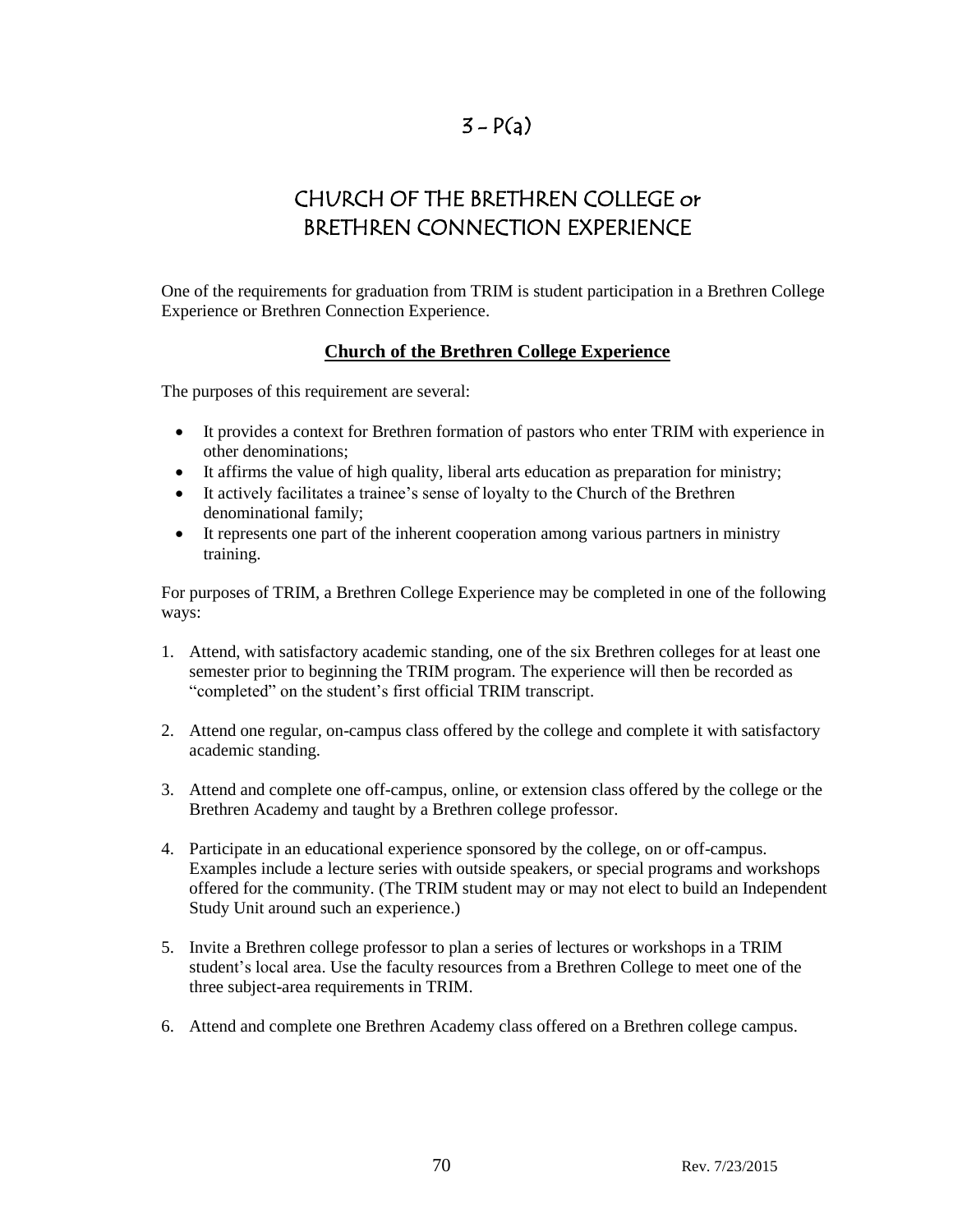## **Questions for reflection paper (2-3 pages, double spaced, standard size/font/margins)**

- 1. Describe the event(s) that took place.
- 2. Recall the four purposes of the Brethren College/University experience. Choose one and briefly reflect how your time on campus met this purpose.
- 4. Reflect on the experience by noting any questions, affirmations, moments of insight you had during your time.

## **Brethren Connection Experience**

If it is not feasible to visit a Brethren College in one of these ways while in TRIM, a student may choose to create an experience that connects them with the larger Church of the Brethren denomination and its various ministries.

The purposes of this experience include:

- 1. To connect with a Church of the Brethren institution and understand the role it plays in the broader ministry in the Church of the Brethren.
- 2. To learn about the rich history of Church of the Brethren outreach and mission, and how these institutions have changed and adapted over time.
- 3. To encourage students to find ways to connect congregations with ministries and other groups within the Church of the Brethren.
- 4. To foster a sense of connection beyond one's own congregation and ministries, seeing it as part of a larger denominational whole.

Some possibilities include: attend a Mission and Ministry Board meeting, visit the New Windsor Service Center, volunteer at a Brethren camp, attend a Disaster Ministries or denominationally sponsored workcamp, attend any of the generational conferences as a participant or volunteer (such as National Youth Conference, National Young Adult Conference, Nation Older Adult Conference), visit a Brethren nursing home or care facility, etc. Visit the Church of the Brethren website [\(www.brethren.org\)](http://www.brethren.org/) for possibilities**.** 

## **Note: Bethany Theological Seminary courses or forums, Annual Conference, and District Conference may not be counted for this experience.**

## **Questions for reflection paper (2-3 pages, double spaced, standard size font/margins))**

- 1. Describe the event or location that you visited including significant people you spoke or worked with in order to better understand the meeting/program/institution.
- 2. Give some background to the context: When did the meeting/program/institution begin? What was its original purpose? How has it changed? Who does it serve? What is its mission?
- 3. How does this ministry contribute to the larger ministry and identity of the Church of the Brethren in the wider world?
- 4. Reflect on the experience by noting any questions, affirmations, moments of insight you had during your time.
- 5. How do you see this experience informing your ministry within the Church of the Brethren?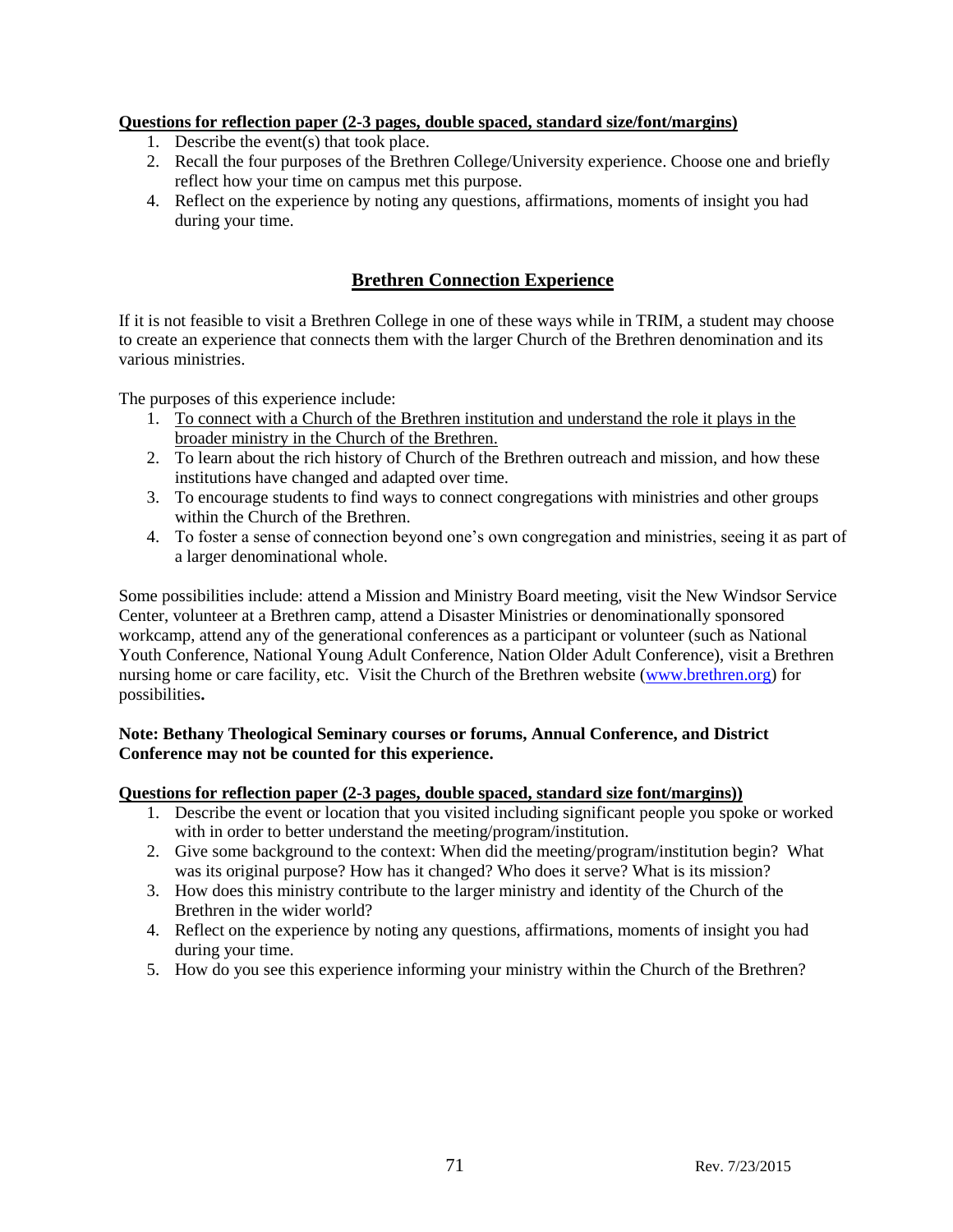## $3 - P(b)$

## BETHANY THEOLOGICAL SEMINARY EXPERIENCE

One important requirement for a student's successful completion of TRIM is participation in a Bethany Seminary Experience beyond orientation. Some TRIM students may acquire *more* than one course at Bethany; however, every student is asked to build *at least one* Bethany opportunity into their program, via an on-site or online course, or a Directed Independent Study Unit

The purpose of this requirement is to ensure that a student has at least one experience with the denomination's only graduate school of theology. This requirement also affirms the value given to the high-quality education offered by the denomination's only seminary, one of the partner agencies in ministry training.

For purposes of TRIM, the Bethany Seminary experience may be credited in one of the following ways:

- 1. Enroll as an occasional or special student and complete one course (or more) on the Richmond campus, offered by Bethany and taught by a Bethany instructor.
- 2. Enroll as an occasional or special student to complete one regular course (or more) offered by the Susquehanna Valley Ministry Center of Bethany Theological Seminary and taught by a member of the Bethany faculty.
- 3. Participate in one of the intensives, on-site classes, or travel seminars, taught by a Bethany instructor.
- 4. Invite a Bethany faculty member to lead a seminar or workshop in your area of the country.
- 5. The online classes of Bethany and the Susquehanna Valley Ministry Center taught by Bethany faculty offer increasing possibilities for TRIM students.

As you plan this experience, please take careful note of the information in this TRIM manual entitled "Academy Students in Graduate Courses" to avoid misunderstandings about how your experience will be interpreted in TRIM. Do not hesitate to ask questions of Bethany and Academy staff to be sure you understand your status as a TRIM student in a Bethany Seminary course.

## **Questions for Reflection on Brethren College Experience (2-3 pages)**

- 1. Briefly describe your experience during the Bethany Theological Seminary experience including the course, professor, size of class, mode (online, intensive, travel, etc.).
- 2. What expectations or assumptions did you have when entering into a Bethany Theological Seminary course? How were those assumptions challenged or affirmed?
- 3. What is the role of higher education in the preparation of ministers in the Church of the Brethren?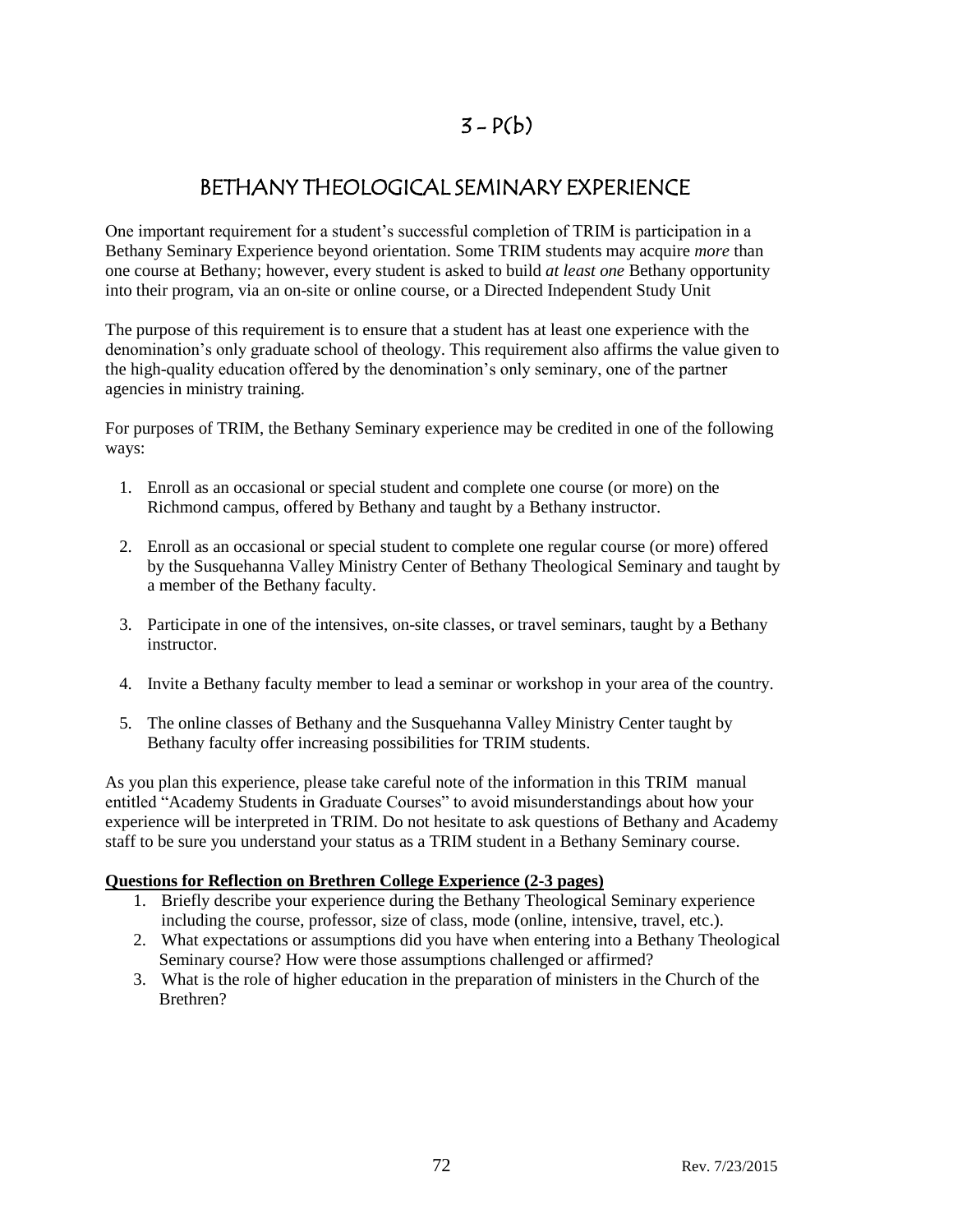### $3 - P(c)$

### ANNUAL CONFERENCE EXPERIENCE

The purpose of this exercise is to gain an understanding of the larger church, and how the local church and individuals relate to it. Below find some areas for exploration and development.

- 1. Give a brief description of Annual Conference officers, how they are chosen, and what their duties are.
- 2. Look at Annual Conference committees and organizations, such as Standing Committee and the Mission and Ministry Board. What are their functions? Who represents your district on Standing Committee? Who is the current board chair?
- 3. Describe the query process; origin, steps, and disposal of business items.
- 4. Describe and evaluate the worship experience(s) you participated in.
- 5. Attend several insight sessions. What did you find helpful in the sessions?
- 6. Briefly describe the age activities that were available.
- 7. Name some of the biblical and theological principles at work in the Annual Conference structure.
- 8. Offer your personal reflections and responses to study papers being considered by Annual Conference delegates.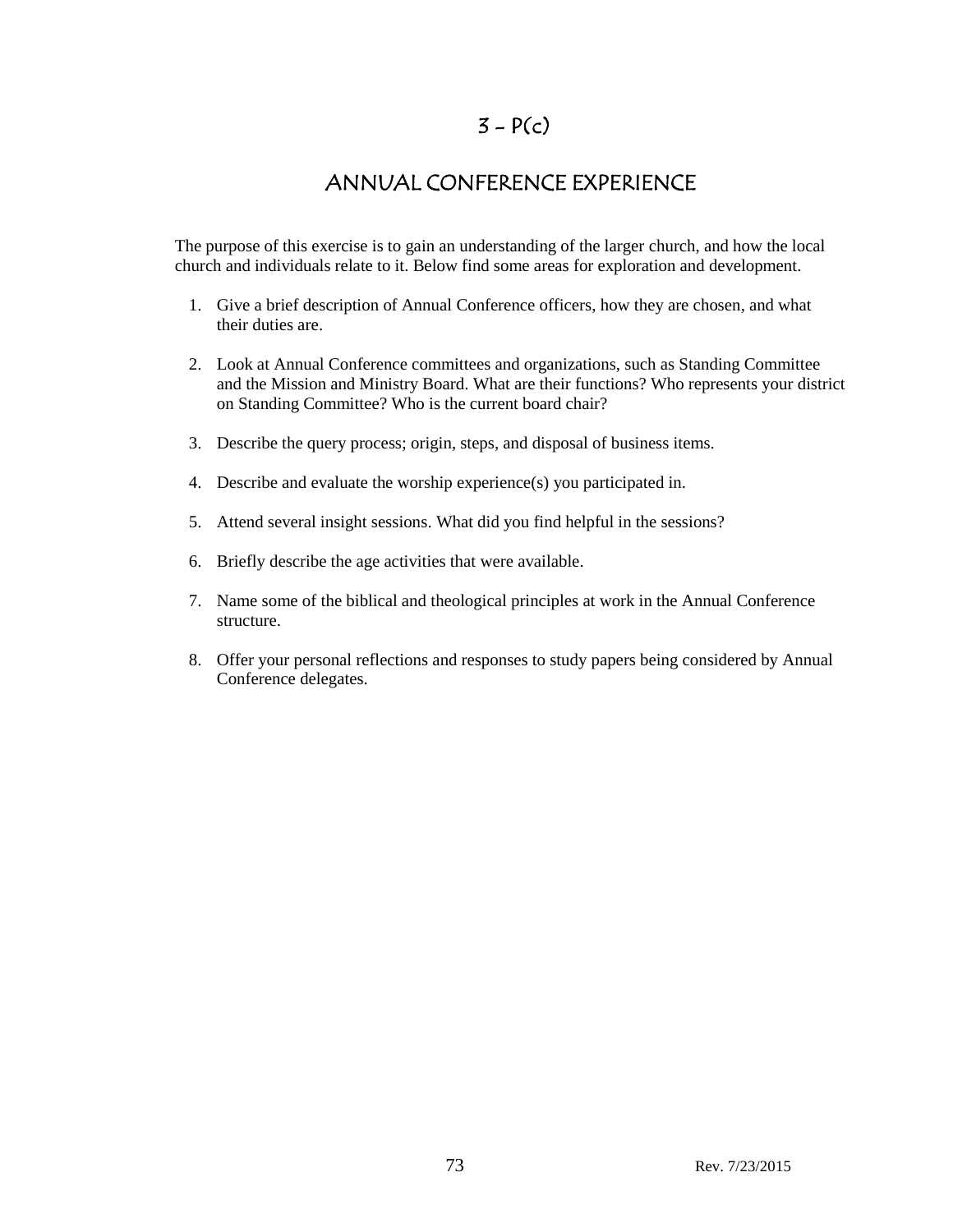## $3 - P(d)$

## DISTRICT CONFERENCE EXPERIENCE

District Conference is a shorter, more local experience than Annual Conference, but crucial in the way the church functions. Examine some of the areas below for this experience.

- 1. Give a brief description of the District Conference officers, their duties, and how they are chosen.
- 2. Tell how the district is organized. Who makes up the board? Who are the staff members? What functions and responsibilities does each have?
- 3. How do the business items arrive at District Conference?
- 4. A major item at District Conference is the district budget. How is the budget prepared and how is it met in a given year?
- 5. In what way is the District Conference like a family gathering?
- 6. What biblical and theological principles become evident in District Conference?
- 7. In what ways do you see your district relating to the larger church through the District Conference?
- 8. Reflect on the worship services during District Conference.
- 9. Offer personal reflections and responses to the District Conference you attended.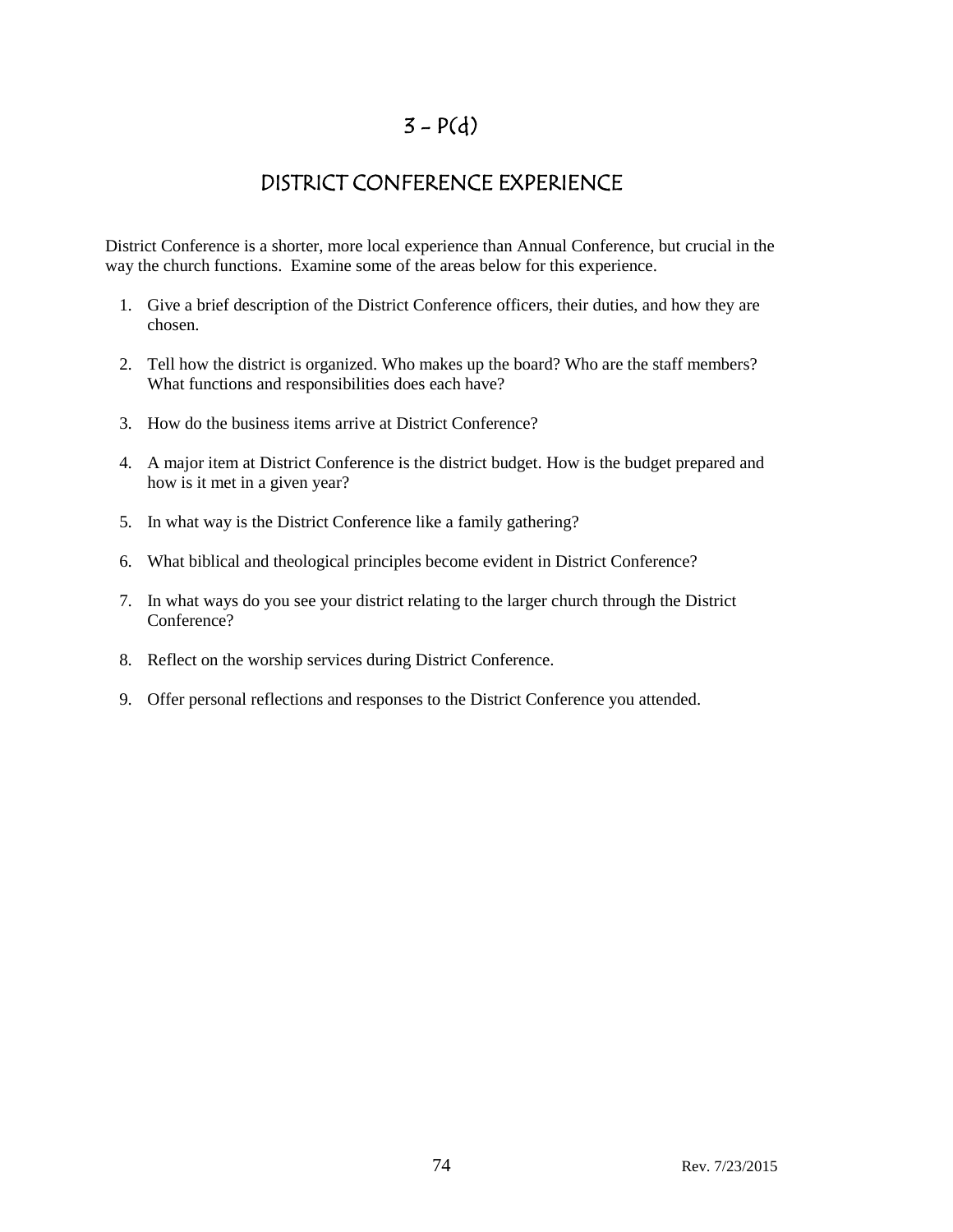# ECUMENICAL, INTERFAITH, OR INTERCULTURAL EXPERIENCE

One of the requirements for graduation from TRIM is participation in an ecumenical event, an interfaith event, or an intercultural event. The purpose of this requirement is to broaden a student's training beyond his or her own ecclesial or cultural world. We need to be able to see our Brethren experience of the church as part of a larger communion of churches linked together in a common mission. Beyond that, each person needs the opportunity to see the fascinating mix of cultures with which Christians share the world.

### **Ecumenical and Interfaith Events**

For the purposes of TRIM, an ecumenical event will be an experience through which the student learns how the Church of the Brethren works together with other Christian bodies in the larger church. An interfaith experience is an experience through which the student learns how Christians relate to people of other religions. Here are examples of events that qualify:

- 1. A meeting of an interdenominational council of churches, whether worldwide, national, statewide, or local.
- 2. Participation in the planning and carrying out of a special interfaith gathering at the local or regional level.
- 3. Participation in the development and implementation of a cooperative, interchurch or interreligious ministry in one's community (e.g., food pantry, shelter for the homeless, etc.).
- 4. Spending a day at New Windsor to tour the facilities and learn how churches and religions work together in Church World Service, Interfaith Medical Assistance, and other agencies.
- 5. Participating in the activity of a local pastors' association (assuming such a group not only gathers for fellowship, but also develops cooperative programs and events).

#### **Intercultural Events**

In a similar manner, an intercultural event will be an experience through which the student's perception of life is expanded by exposure to different cultures and values. Some examples of intercultural events include the following:

- 1. Study in another country, whether for a regular term of study or for a short-term intensive experience.
- 2. Participation in a study tour of another part of the world and reflection on that experience.
- 3. Participation in an international work camp and reflection on that experience.
- 4. Taking part in a seminar or workshop specifically designed to provide participants with cross-cultural enrichment.
- 5. Participation in a BVS assignment or similar undertaking to familiarize oneself with a different culture, whether in the United States or abroad.

The lists above are suggestive, not restrictive. You may propose other ideas to the district TRIM coordinator.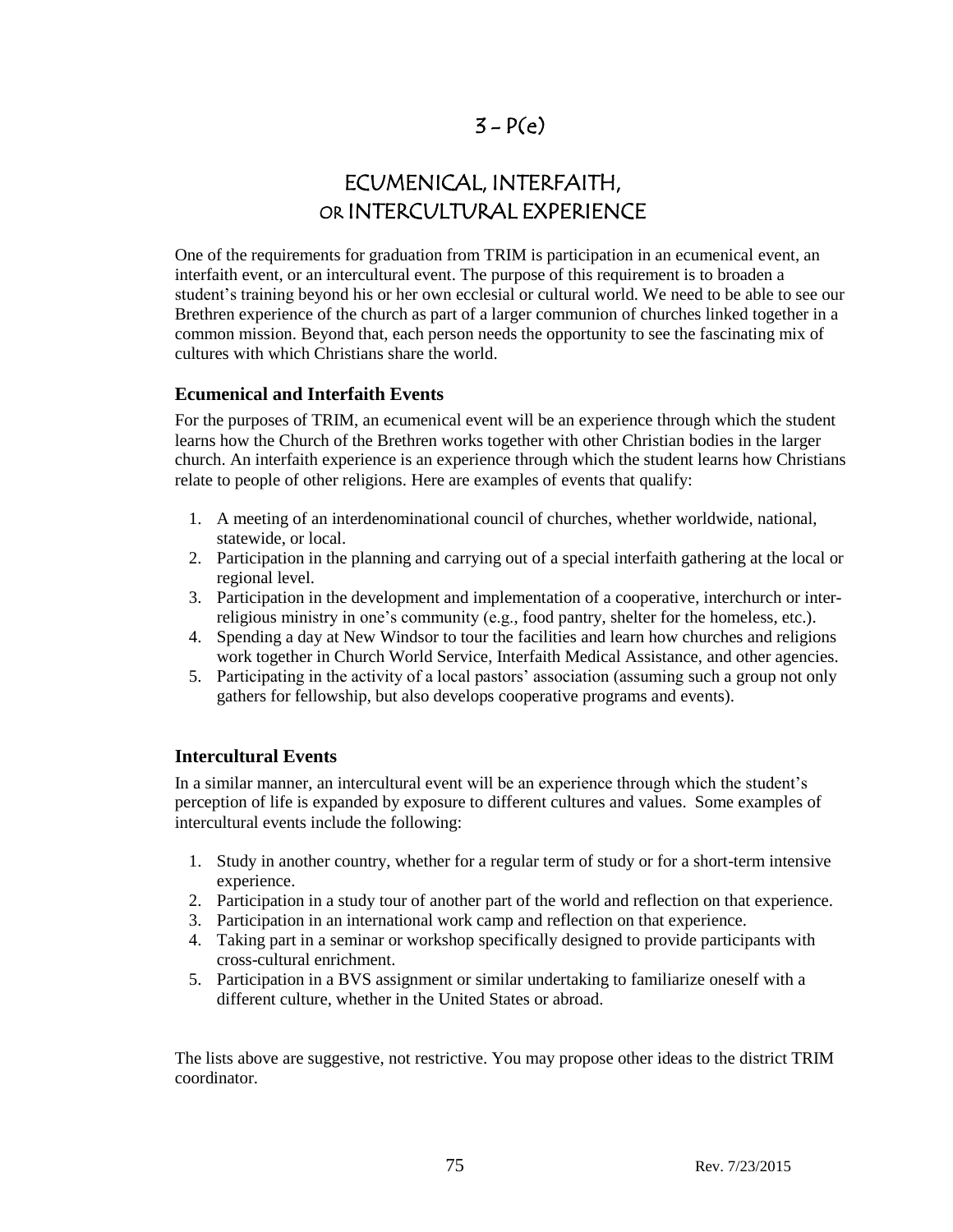#### **Questions for Reflection on Ecumenical, Interfaith, or Intercultural Experience (2-3 pages)**

- 1. Describe the nature of the event, including location, structure, and partners involved.
- 2. What were some assumptions you had going into this experience?
- 3. How were those assumptions challenged, changed, transformed, or deepened?
- 4. Describe the positive experiences and outcomes of this project as well as the more challenging ones.
- 5. In what ways has your faith and ministry training been affected by engaging in this activity?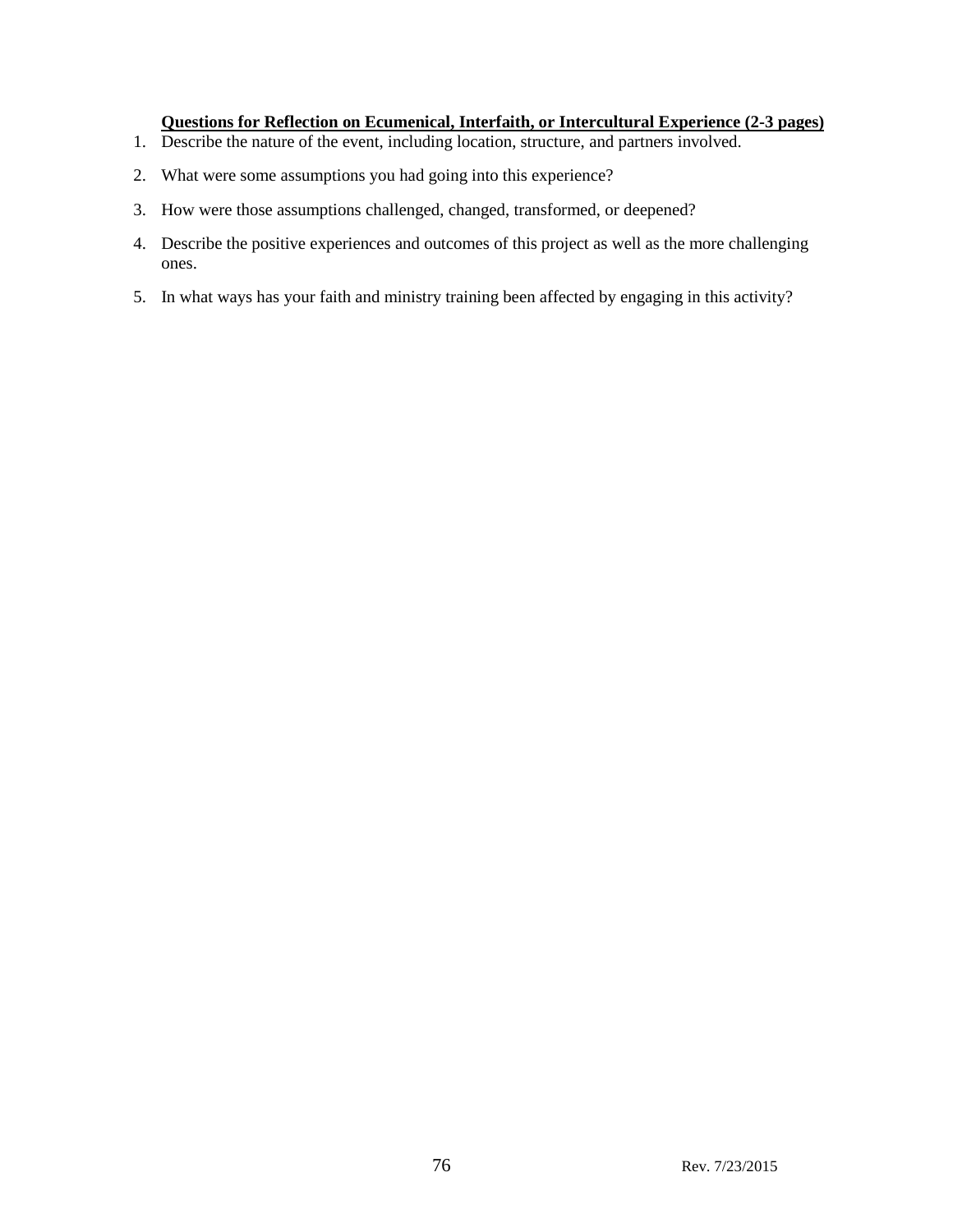# $3 - P(f)$

## FIVE REQUIRED EXPERIENCES FORM **Due within three months of completing experience**

| Event: Reported:                                                                            |                                                                           |
|---------------------------------------------------------------------------------------------|---------------------------------------------------------------------------|
| <b>Bethany Experience</b><br><b>Brethren College Experience</b><br><b>Annual Conference</b> | District Conference<br>Ecumenical/Interfaith/<br>Intercultural Experience |
|                                                                                             |                                                                           |
|                                                                                             |                                                                           |
|                                                                                             |                                                                           |
|                                                                                             |                                                                           |

Attach 2-3 page reflection (questions found on specific experience page)

Certification for Credit:

Signature of District TRIM Coordinator Date

\_\_\_\_\_\_\_\_\_\_\_\_\_\_\_\_\_\_\_\_\_\_\_\_\_\_\_\_\_\_\_\_\_\_\_\_\_\_\_\_\_\_\_\_\_\_\_\_\_\_\_\_\_\_\_\_\_\_\_\_\_\_\_\_\_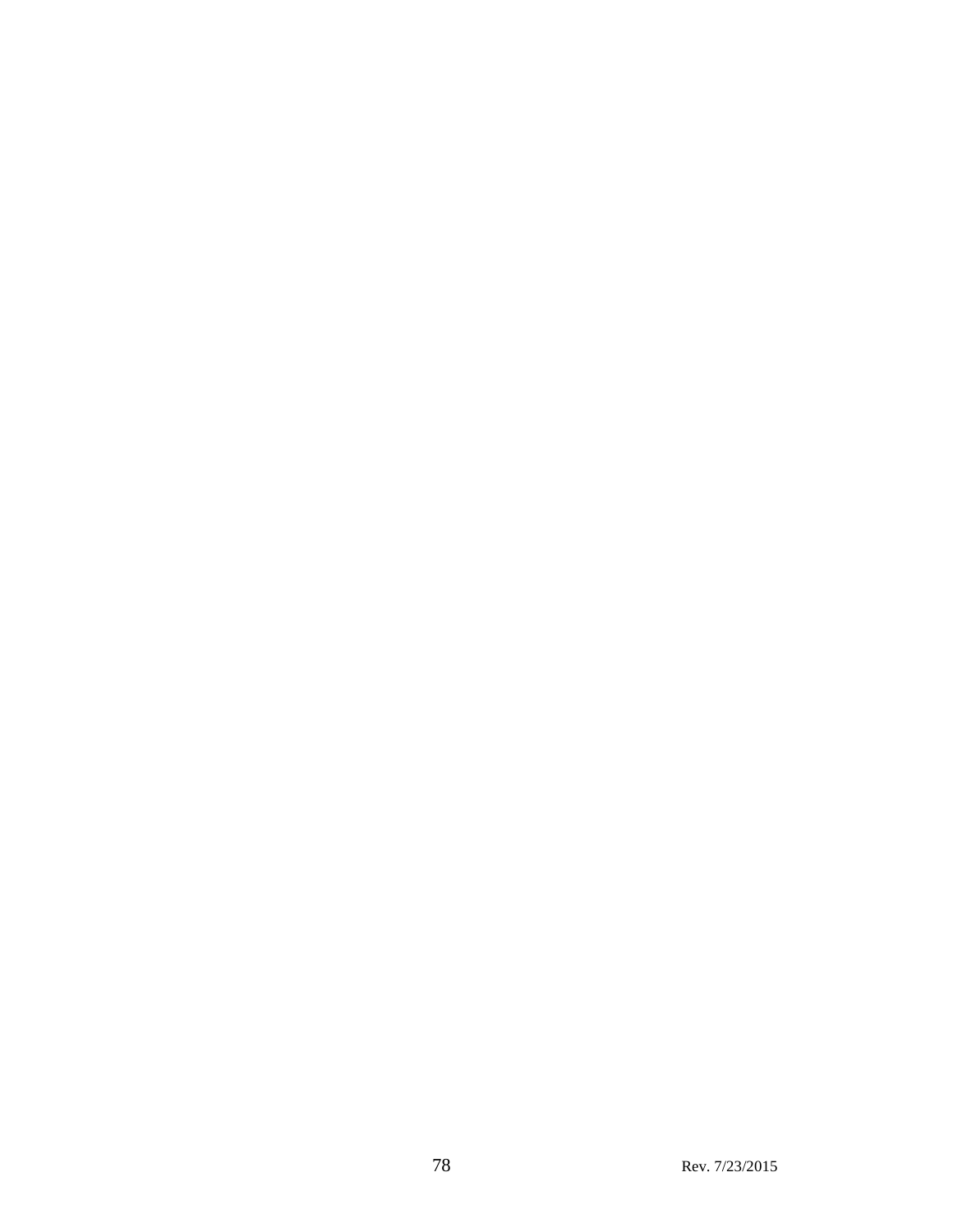### $3 - Q$

## THE CHURCH ONLINE

Online resources are abundant for people preparing for ministry. Each TRIM student is required to be familiar, at least at a basic level, with computer technology and the Internet and, over time, become familiar with techniques for searching libraries, websites, and databases for information. "Introduction to Biblical Studies," which each entering TRIM student takes, is designed to help students increase their competency in educational technology.

To keep up with the latest news in the Church of the Brethren, the Academy recommends that students subscribe to *Newsline*, a free, bi-weekly newsletter sent only to those requesting a subscription. To receive it by e-mail, subscribe at [www.brethren.org/newsline.](http://www.brethren.org/newsline)

### **Valuable Church of the Brethren Web Sites:**

- **The official web site of the Church of the Brethren:** [http://www.brethren.org](http://www.brethren.org/)**.** Here you can link to the agencies of the Church of the Brethren, find many past Annual Conference statements, and locate resources from Brethren Press. Spend some time exploring this site so that you are familiar with the information it can provide. The "short-cuts" link at the top of the home page is very helpful to find specific information.
- **The Brethren Academy web site:** [http://www.bethanyseminary.edu/brethren-academy](http://www.bethanyseminary.edu/academy.htm)**.**  Here, among other things, you will find the latest Academy news including the most recent issue of the *Scroll*, the Brethren Academy newsletter, and information about upcoming courses.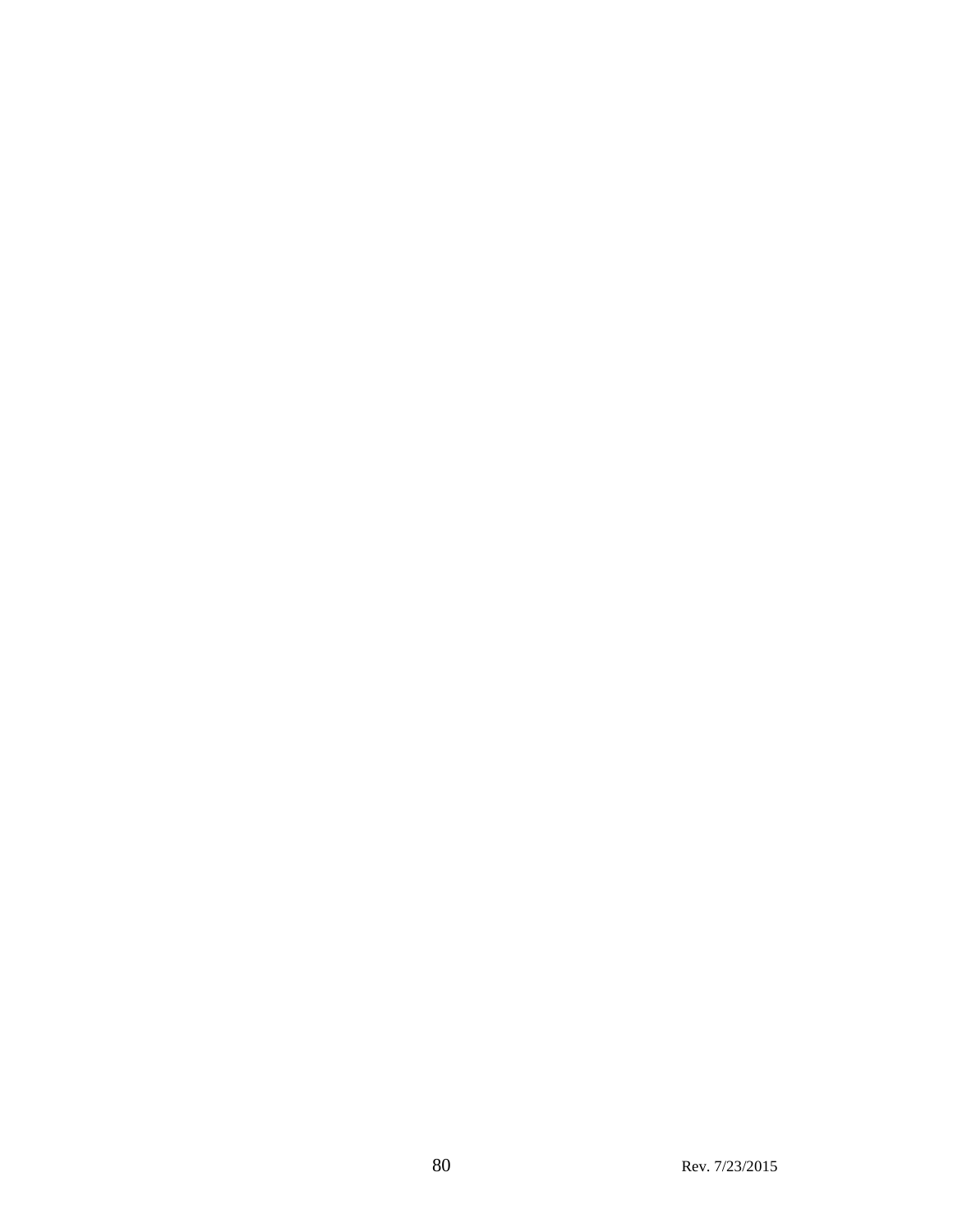### $4- A$

### MINISTRY INTERNSHIP

Each model of ministry training in the Church of the Brethren includes a requirement for practical experience called "internship." This is a historic practice for Brethren. While Brethren placed great importance upon the equality of all persons under God, they were also concerned about conducting their communities of faith in good order. For this reason, from the beginning they "set aside" those of their number to carry out ministerial duties (Donald Durnbaugh, *Fruit of the Vine*, 110-111). According to James E. Miller, historically

No one [among the Brethren] had formal training; however, ministers were put through a system of mentoring and "learning by doing" under the presiding elder and ministers. (Stephen Longenecker, ed., *Lines, Places and Heritage*, 142)

Broadly defined, the goal of the ministry internship is to provide "called out" ministers with a structured opportunity to learn *about* ministry in the process of *doing* ministry. It is an action/reflection model of learning, one that supplements the learning that occurs through TRIM coursework and the experiences of the ministry formation group.

#### **Selecting a Supervisor for the Internship**

Students are required to choose a supervisor to guide ministry interns through this system of mentoring and "learning by doing." The supervisor is **selected in consultation with the district TRIM coordinator** and in some cases, with the district ministry coordinating team. The Supervisor is one who has formal ministry training, enabling him or her to engage the intern in reflection about what is being learned in both study and the current ministry setting.

In situations where the intern is already supervised by someone in a ministry setting, effort should be made to secure a different person to provide supervision for this experience to enrich the feedback received.

In situations where the intern is already supervised by someone in a ministry setting, such as parttime pastoral ministry, effort should be made to secure a different person to provide supervision for this the internship to enrich the feedback received. In short, following the best of our Brethren tradition, the supervisor should be

- 1. A proven and tested minister possessing broad perspective, experience and oversight
- 2. A challenger who asks tough questions that require deep thinking
- 3. A mentor who encourages the student in his or her talents and also demands accountability
- 4. A constructive critic who offers a soundboard for ideas and gives honest feedback
- 5. A counselor who helps students think through the issues of ministry
- 6. A minister with an M.Div or higher degree. If qualified and skilled potential supervisors do not meet this requirement, they must be approved by the Coordinator of TRIM/EFSM.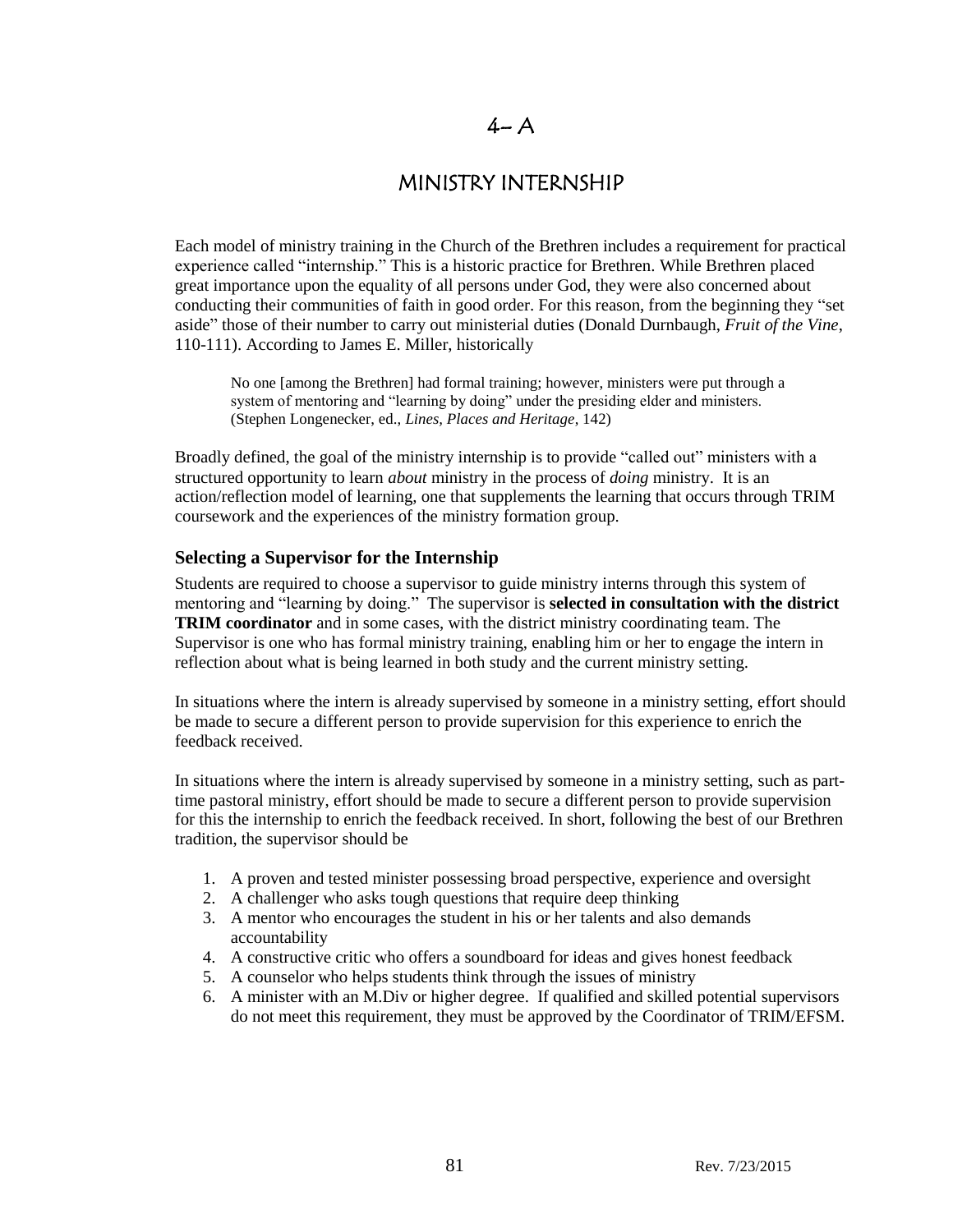### **Description of the Internship**

An intern spends at least **400 hours** in ministry internship. This includes preparation time for tasks, actual involvement in ministry, and reflection on and evaluation of the experience. Except in special circumstances, internships should be completed over the period of one year, allowing interns to become more seasoned than a shorter time frame allows. In a one-year experience, an intern averages about eight hours a week in a ministry experience. A time log is provided to keep track of time spent. This tool will assure interns that they are spending adequate time in this experience and provide them with a self-monitoring system they can use in the future to help balance the time they spend at work with other activities in life.

The ministry internship is planned in consultation with the district TRIM coordinator and the supervisor. It takes place near the end of the TRIM program so that coursework and other educational events can undergird the experience. At least 20 units of study must be completed before beginning the internship (at least 5 of those must be completed while in TRIM, prior to the internship).

*A Covenant between the student and supervisor for this internship must be submitted* to the Coordinator of TRIM/EFSM *at least one month in advance* of the beginning of the internship to allow time for any adjustments that might need to be made to the plans.

### **Possible Internship Settings**

While ministry occurs in many settings, TRIM is primarily a program established to train pastors. Therefore interns may choose one of three recommended options for fulfilling this requirement:

- A ministry experience in a congregation a student is already serving
- A ministry experience in a congregation that the student has not served before
- In some instances, with the approval of the District Ministry Commission or district executive minister as well as the Brethren Academy Coordinator of TRIM/EFSM, the ministry internship may take place in a ministry setting other than a congregation.

Settings other than a congregation include:

- Chaplaincy, preferably under the supervision of a Board Certified Chaplain Chaplaincy. Training is available in a medical setting or Brethren retirement home through Clinical Pastoral Education (CPE). Possible locations are listed at [www.acpe.edu](http://www.acpe.edu/)
- Disaster Response Ministries [\(www.brethren.org\)](http://www.brethren.org/)
- Church of the Brethren Camps (Outdoors Ministry Association of the Church of the Brethren, [www.cob-net.org/oma.htm\)](http://www.cob-net.org/oma.htm)
- Established programs for the training of Spiritual Directors

### **Planning the Experience**

The planning and carrying out of the ministry internship is as follows: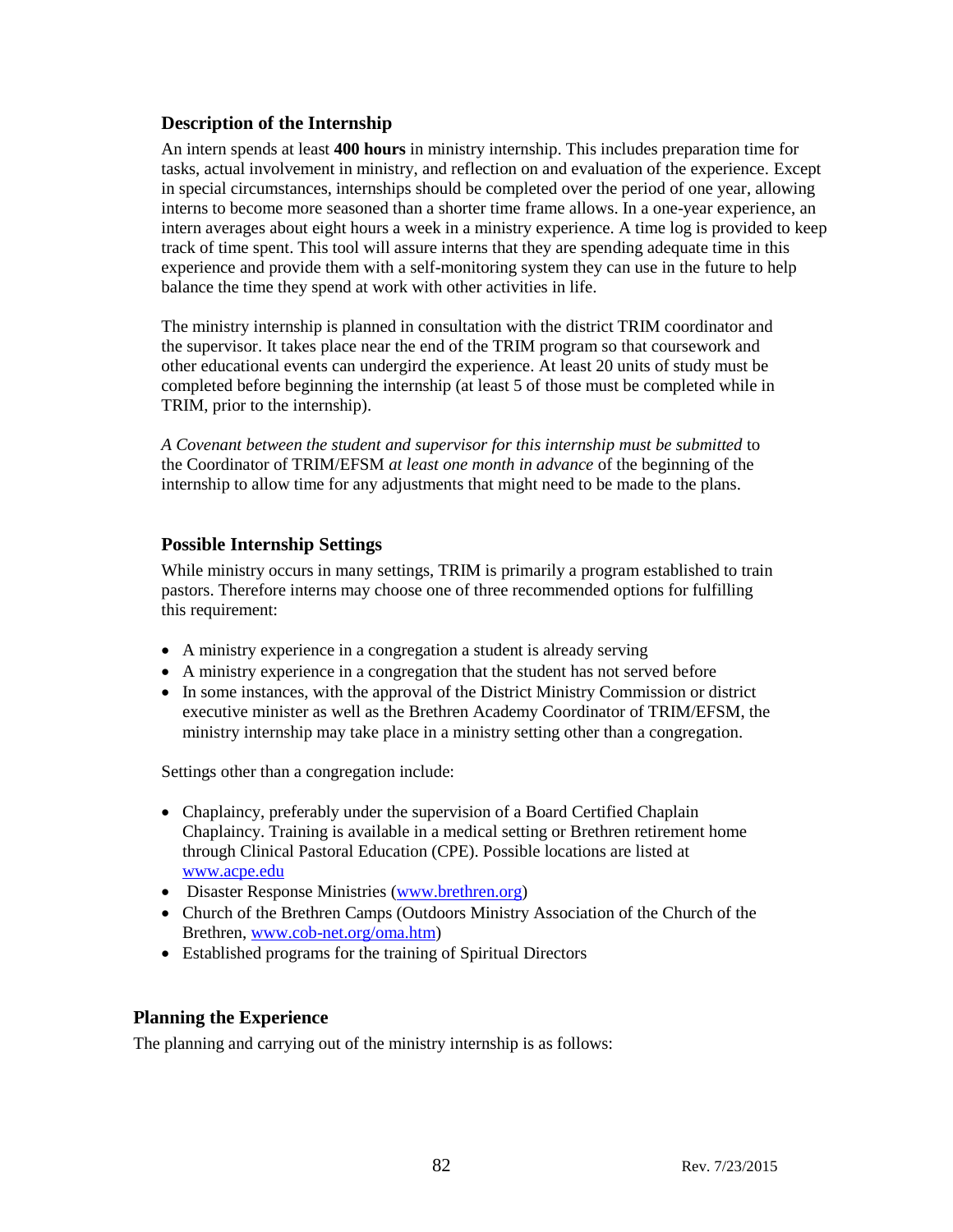- 1. The district TRIM coordinator and the intern will have already discussed options for the ministry internship as they work on the learning contract following orientation. A tentative proposal for the ministry internship requirement is listed in the contract.
- 2. If the intern is not already functioning in a regular ministry setting, the district TRIM coordinator will assist in arranging a setting in which the ministry internship can take place. The Coordinator will also assist in making arrangements for supervision, preferably helping to negotiate with another qualified person to assume the role on behalf of the district, but in some cases assuming the role of supervisor. The coordinator and/or intern should also be in communication with the district executive minister to determine appropriate placement.
- 3. The supervisor and the student meet to formulate a set of learning goals. Instructions for writing learning goals are found in section 4-B.
- 4. At least one month before the ministry internship begins the intern and the district TRIM coordinator will prepare a Covenant for the ministry internship. A copy of this Covenant will be submitted to the Coordinator of TRIM/EFSM. Find a Covenant form in section 4-C of this manual.
- **NOTE:** The Brethren Academy office will send all relevant materials to the Supervisor once the ministry internship covenant has been received and approved
- 5. Supervision normally includes a combination of on-site observation of the intern's ministry, critical feedback on materials prepared by the intern and regularly scheduled indepth conversations.
- 6. In addition to goals and learning experiences, the intern will prepare at least three case studies, reporting on specific ministry experiences. It is recommended that these be focused in the areas of
	- a. preaching or leading worship
	- b. teaching a class or small group
	- c. providing pastoral care

All interns will prepare **a fourth case study,** reflecting on a transforming experience that has occurred during the ministry internship.

- 7. In addition to these written reports, the intern will lead a session with his or her ministry formation group, reflecting orally on the internship experience and inviting group members to enter into the reflective process with him or her.
- 8. The district TRIM coordinator will keep the Brethren Academy staff informed of the student's ministry internship in his or her annual report. When someone other than the district TRIM coordinator is serving as the supervisor, the coordinator will consult with the supervisor to monitor progress.
- 9. At the conclusion of the ministry internship, the intern and supervisor will write evaluations of the experience using the forms provided, and the supervisor will determine whether the intern will receive credit for the experience. If the supervisor is someone other than the district TRIM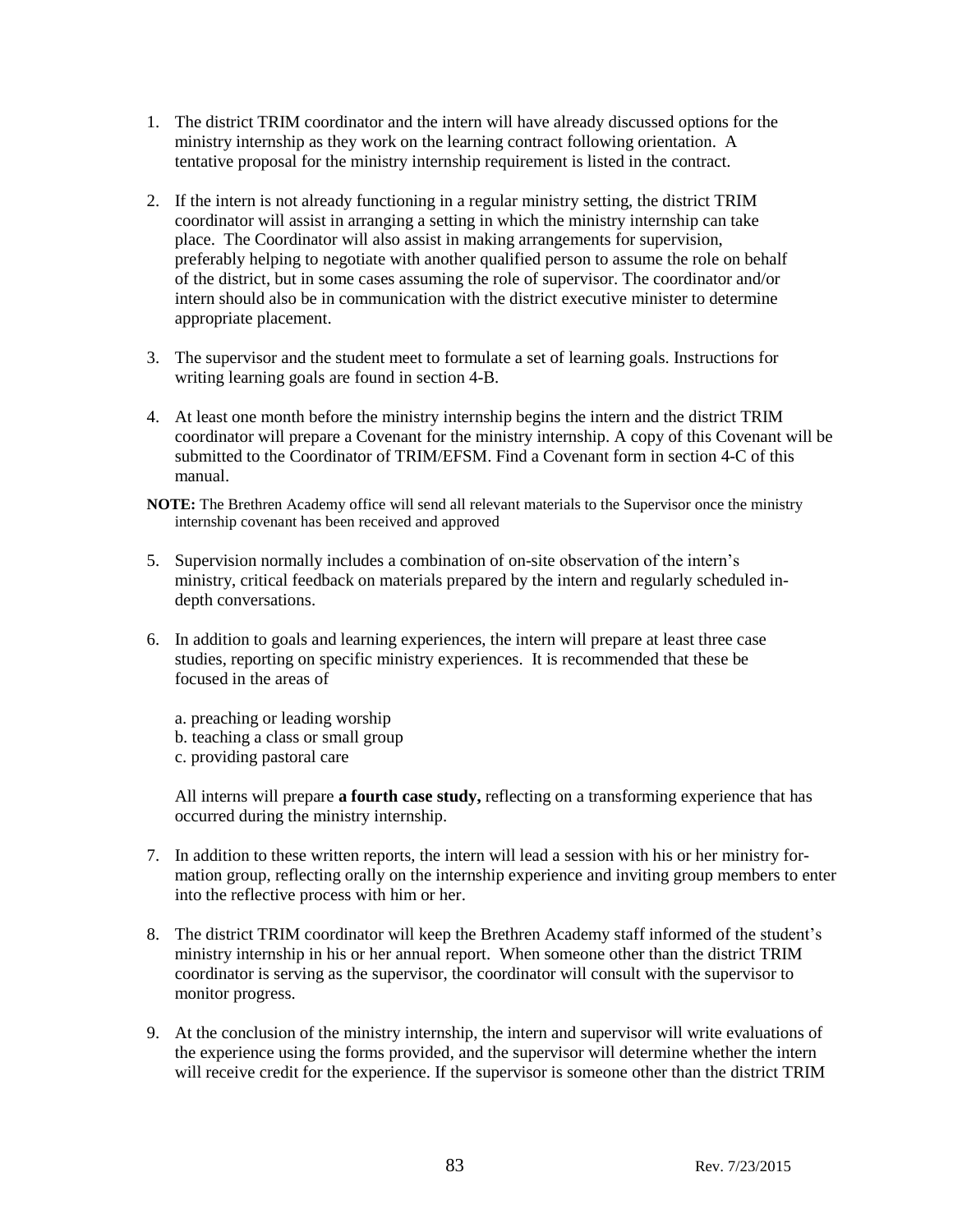coordinator, the supervisor will send copies of the evaluations and the four case studies to the district TRIM coordinator.

10. The district TRIM coordinator will send copies of the ministry internship evaluations and the four case studies to the Brethren Academy Coordinator of TRIM/EFSM who will note completion of the ministry internship requirement on the student's transcript.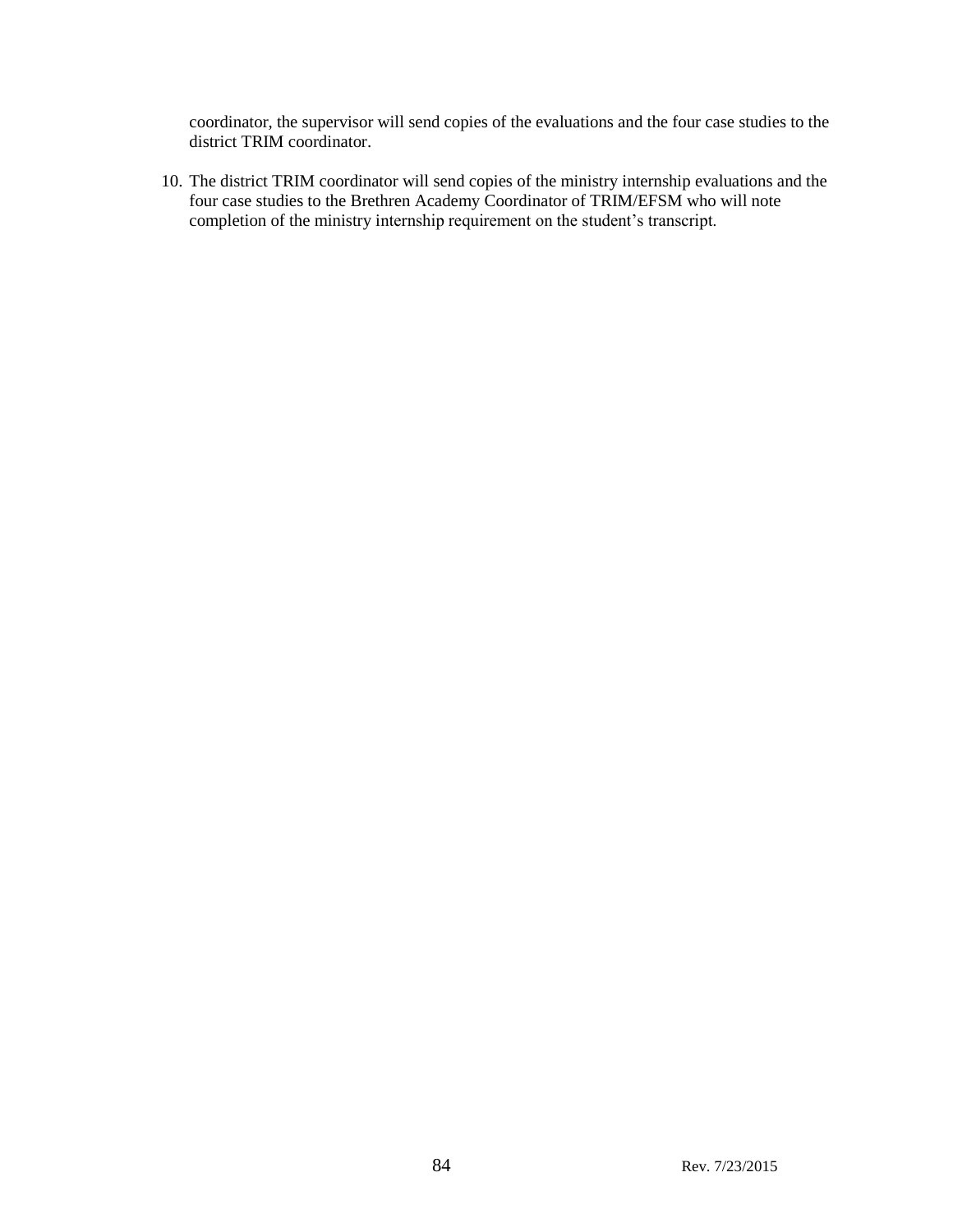### $4 - B$

# WRITING LEARNING GOALS for the MINISTRY INTERNSHIP

When students apply for a ministry internship, they will identify specific learning goals they aim to achieve. When writing goals, consider the areas of ministry in which you feel you need the most improvement and write goals to challenge yourself in those areas. Be sure to frame the goal as an "outcome" and not merely an activity. For example, instead of saying "I will preach three times during my internship," say, "In preaching I will become more proficient with resources such as commentaries and concordances." In addition to the guidelines in this section, the document "Competencies for Ministries" in the TRIM manual (section 1-B) is a good resource for ideas about possible goals.

#### **Examples**

**Learning Goal 1:** I seek to expand my preparation techniques in writing sermons and to become more aware of how my sermons are received.

**Evaluation:** I will ask for sermon feedback from at least 10 people in the congregation using a response form. I will keep a journal to reflect on these methods and the reactions of listeners.

**Learning Experiences for Goal #1:** I will preach at least 6 sermons. As I do this, I will try three different styles of preparation:

- 1. use the lectionary scripture (or the scripture highlighted by the Brethren bulletin)
- 2. begin with a topic and support it with scripture
- 3. work with a small group for input
- **Learning Goal 2:** As I minister to youth, I would like to develop strong connections between the activities I plan and the needs of youth and parents.

**Evaluation:** I will ask for feedback from parents and youth on a questionnaire.

**Learning Experiences for Goal #2:** I will visit each member of the youth group in his or her home, and have a conversation with the youth, parents or caregivers to discern what is the most meaningful aspect of congregational life, both to the youth and the adults present? I will then incorporate that idea into a prayer at some point during the visit. To follow up, I will make a list of ideas that emerge from both youth and adults. I will write a note to each youth affirming their participation in our church and specifically mention the aspect they said they found most meaningful. Taking the information I have gleaned, I will plan one activity for the youth group, providing response forms for youth and parents.

**Learning Goal #3:** Having spent most of my adult life in one Brethren congregation, I would like to broaden my view of what ministry is like in different congregational settings.

**Evaluation:** I will write a reflection paper on what I think it would mean for me to be the pastor of a congregation that is different from the one I am used to.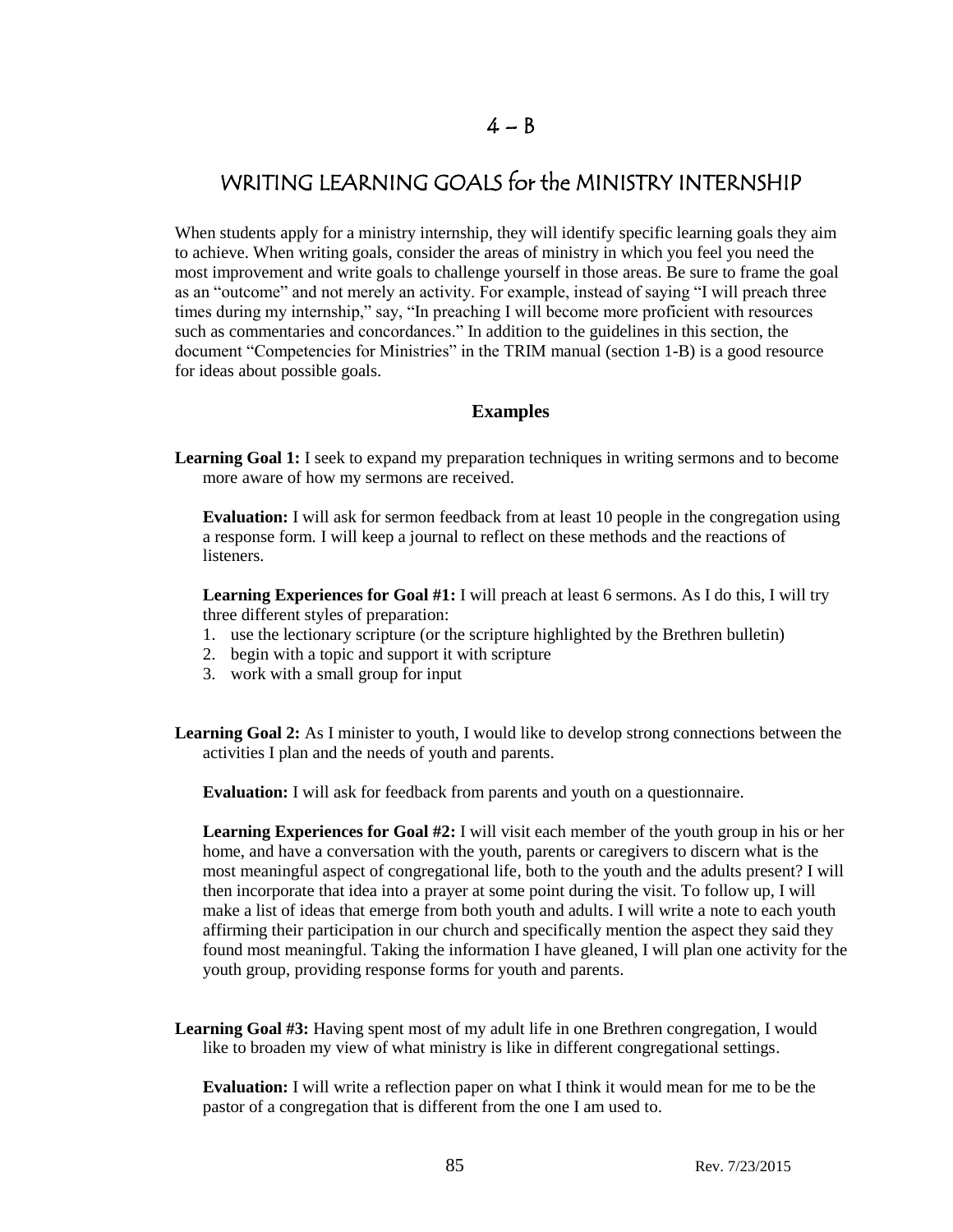**Learning Experiences for Goal #3:** I will attend worship at a Brethren church I have never attended before, preferably one very different than my own. I will observe the congregation, and take note of aspects of worship that are new or different for me. I will schedule a time to interview both the pastor and one congregational member, talking about what I have observed and asking about the traditions of that congregation.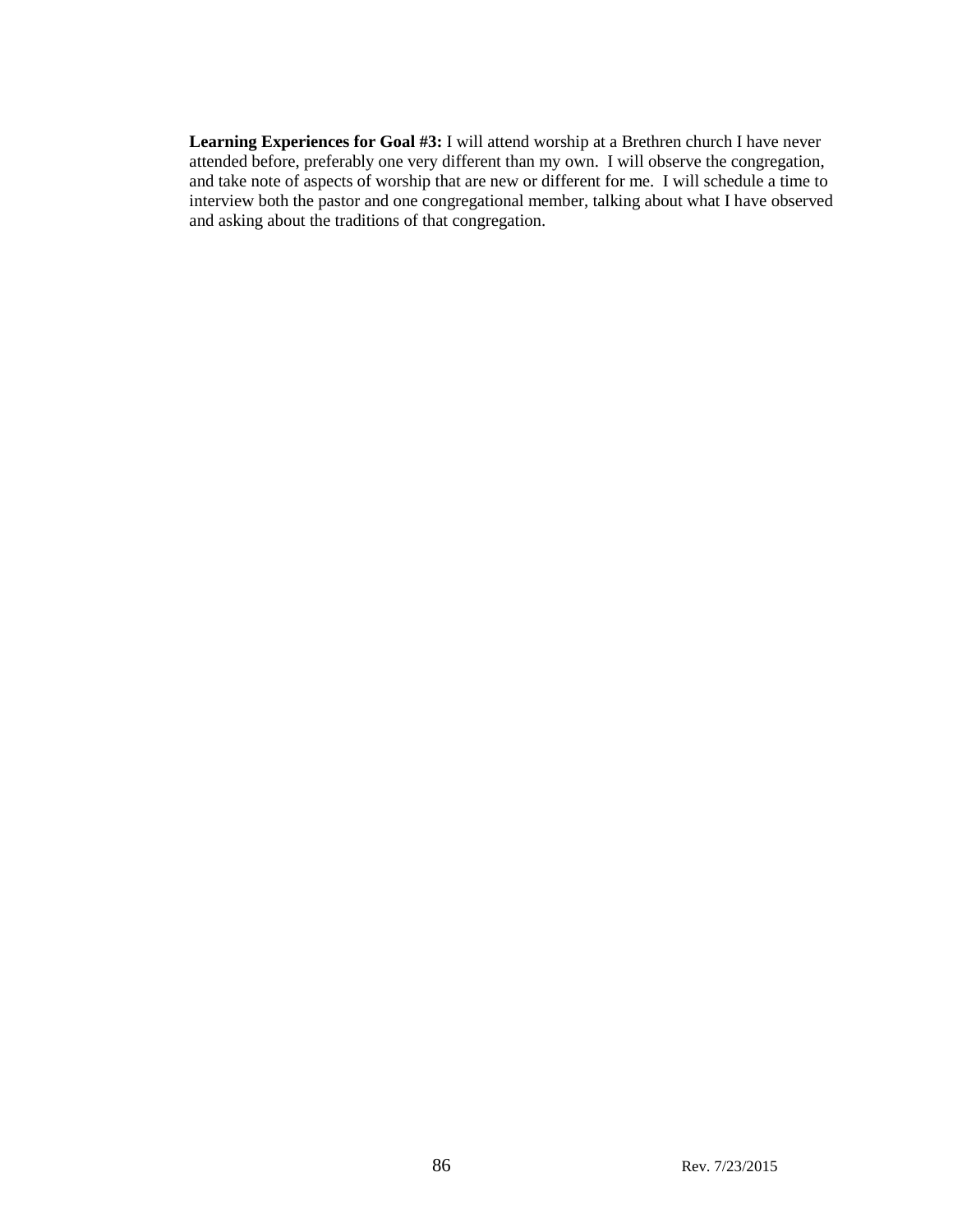## MINISTRY INTERNSHIP COVENANT

| Name of Intern:                        |                                                              |
|----------------------------------------|--------------------------------------------------------------|
| Name of Supervisor:                    |                                                              |
| <b>Supervisor Contact Information:</b> |                                                              |
| Telephone:                             | Email:                                                       |
| Mailing address:                       |                                                              |
|                                        | Congregation(s) or other ministry setting(s) for internship: |

Time Frame for internship:

Identify three or four specific and measurable **goals** you hope to achieve through this experience. In each case, tell how you will evaluate your performance. Also identify several **learning experiences** that will help you arrive at the goal. For most students, three of these goals must relate to the ministries of preaching, teaching and pastoral care.

**Goal 1:**

#### **Learning experiences:**



**Plan for evaluation:**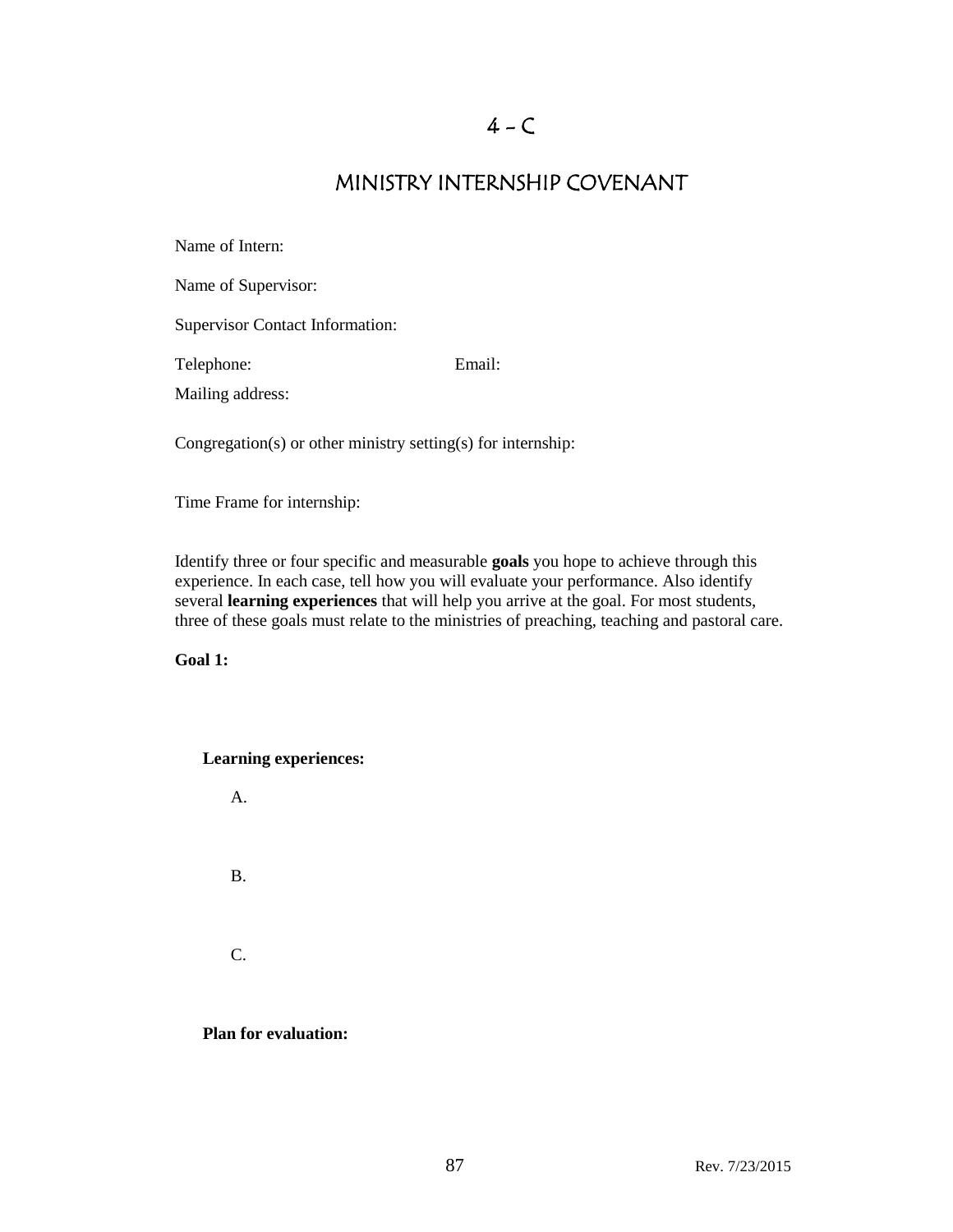### **Goal 2:**

### **Learning experiences:**

A.

B.

C.

**Plan for evaluation:**

**Goal 3:**

**Learning experiences:**

A.

B.

C.

**Plan for evaluation:**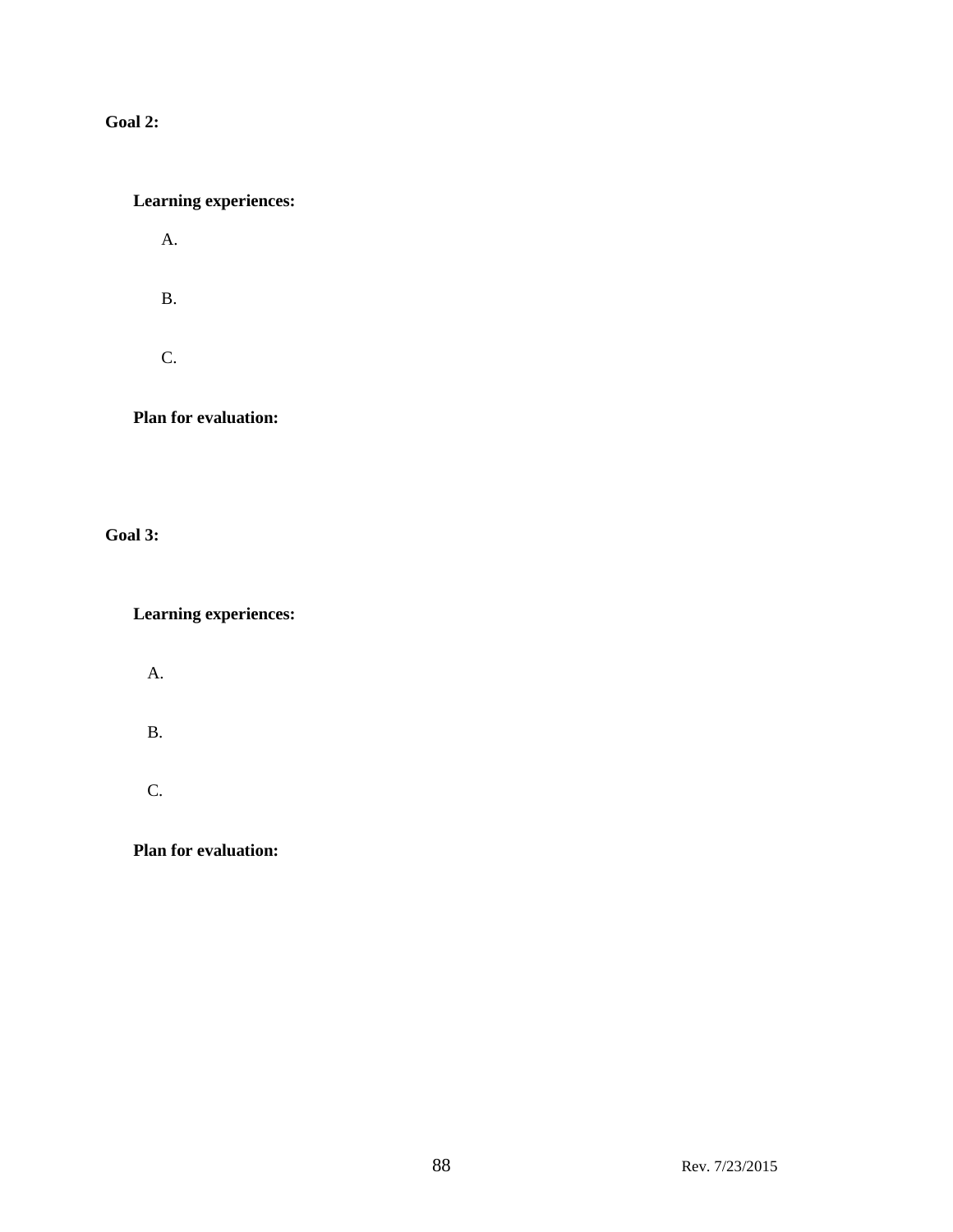### **Goal 4:**

| <b>Learning experiences</b> |
|-----------------------------|
| $\mathsf{A}$ .              |
| Β.                          |
| $\mathsf{C}$ .              |
| <b>Plan for evaluation:</b> |

**Description of Supervision**: How will your supervisor relate to the ministry internship? Include a schedule for on-site observation and a plan for periodic conversations between you and your supervisor.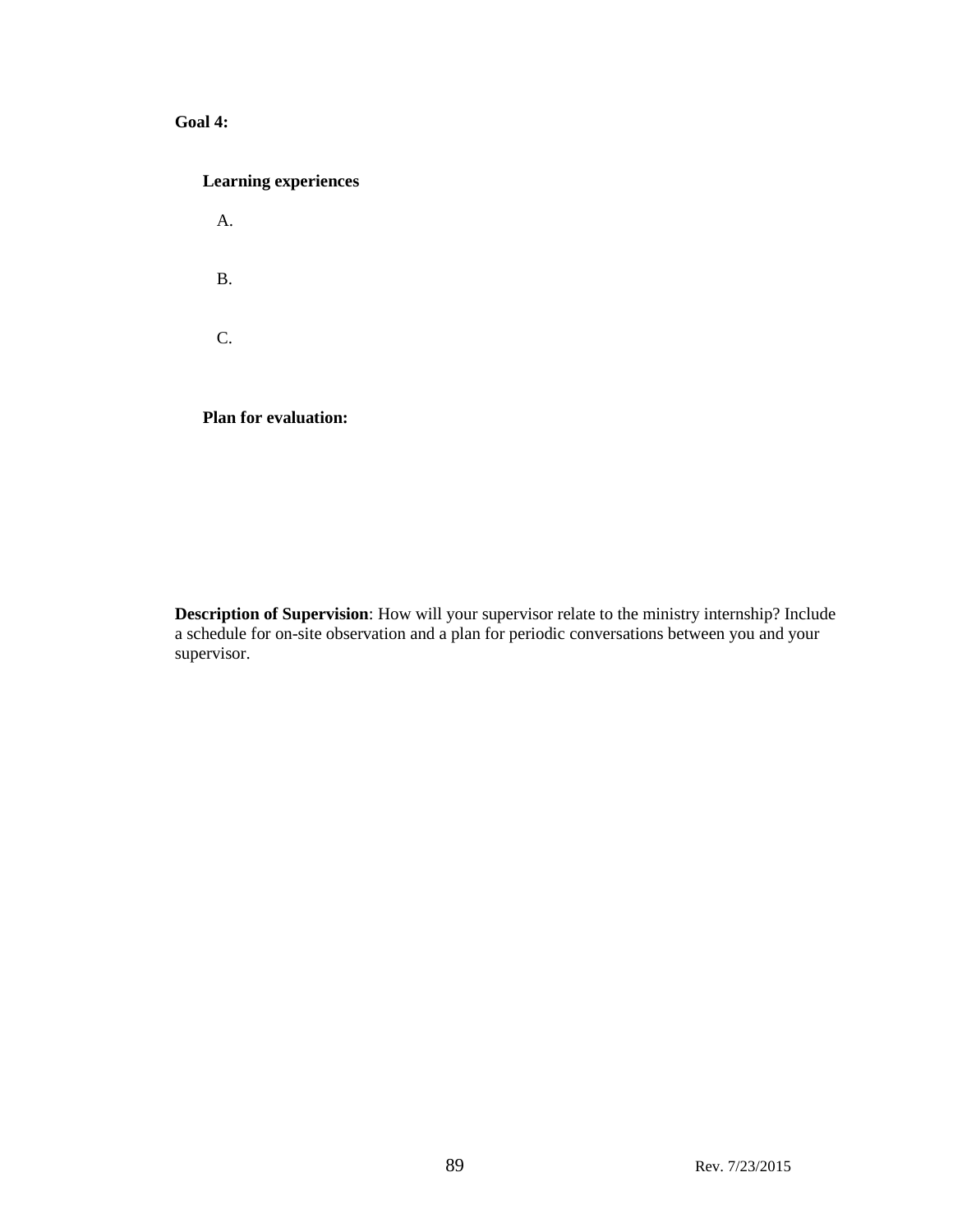**Case Studies:** You cannot complete this section of the covenant before you begin the internship. The incidents about which you will write have not yet happened. During the internship, as you choose events to write about in case studies, list them on this form and ask the supervisor to initial them to certify they have been completed. Keep in mind, however, that you need a case study for each area of the internship: preaching/worship, teaching, and pastoral care. For those concentrating in ministries other than pastoral ministry, alternative topics are possible.

1. Preaching/worship:

2. Teaching:

3. Pastoral Care:

4. Transforming experience:

Student Signature Date

\_\_\_\_\_\_\_\_\_\_\_\_\_\_\_\_\_\_\_\_\_\_\_\_\_\_\_\_\_\_\_\_\_\_\_\_\_\_\_\_ \_\_\_\_\_\_\_\_\_\_\_\_\_\_\_\_\_\_\_\_\_

District TRIM Coordinator Signature Date

\_\_\_\_\_\_\_\_\_\_\_\_\_\_\_\_\_\_\_\_\_\_\_\_\_\_\_\_\_\_\_\_\_\_\_\_\_\_\_\_ \_\_\_\_\_\_\_\_\_\_\_\_\_\_\_\_\_\_\_\_\_

Coordinator of TRIM/EFSM Signature Date

\_\_\_\_\_\_\_\_\_\_\_\_\_\_\_\_\_\_\_\_\_\_\_\_\_\_\_\_\_\_\_\_\_\_\_\_\_\_\_\_\_\_\_\_ \_\_\_\_\_\_\_\_\_\_\_\_\_\_\_\_\_\_\_\_\_\_\_\_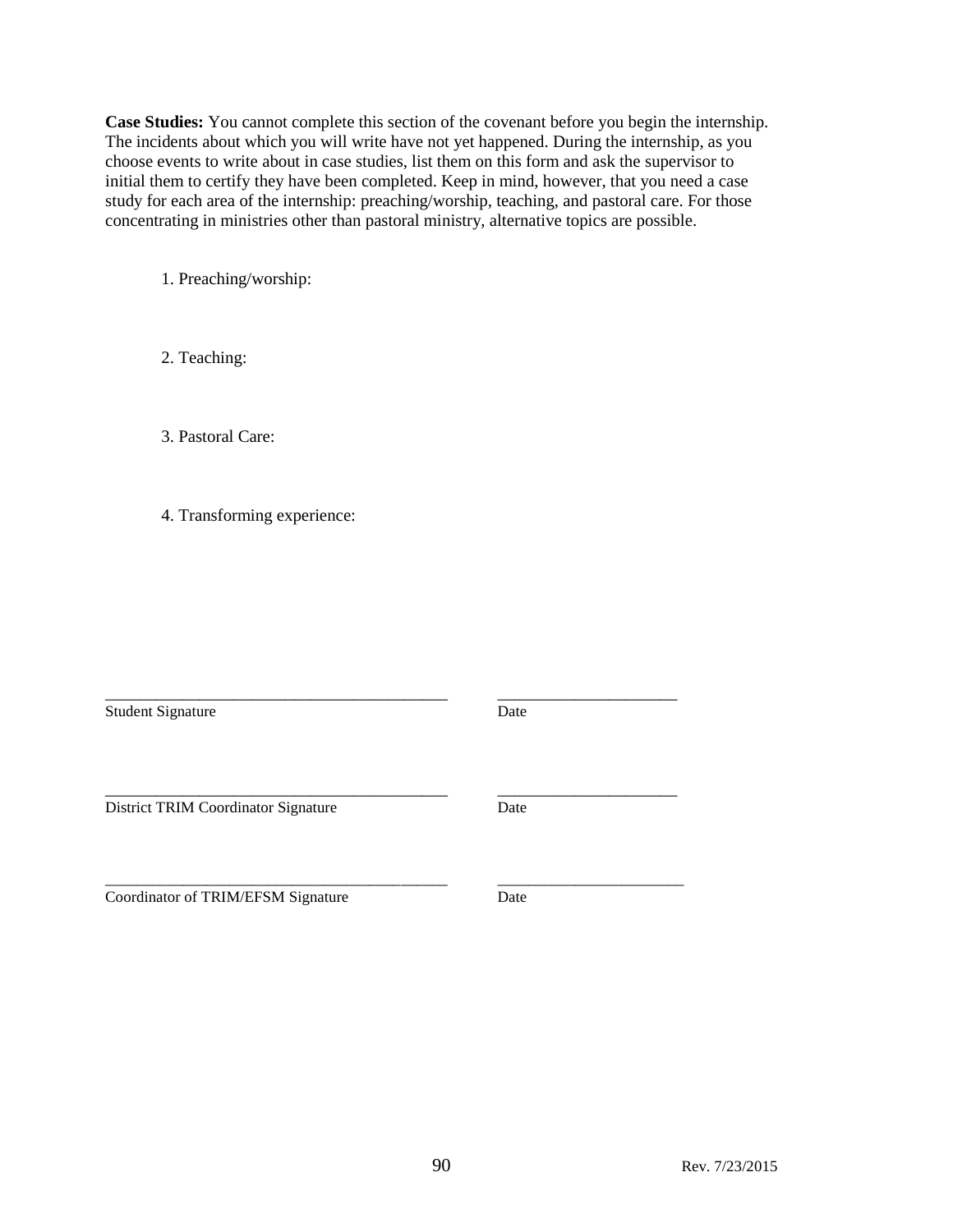## MINISTRY INTERNSHIP CHECKLIST

This checklist is for your convenience as you and your supervisor make your way from the application for the internship through its completion.

Fill in the date you completed each step of the ministry internship.

| Completed Covenant in consultation with district TRIM coordinator                                   |
|-----------------------------------------------------------------------------------------------------|
| Covenant sent to Brethren Academy Office                                                            |
| Covenant approved                                                                                   |
| Ministry Internship beginning date                                                                  |
| Case Study Report #1 completed                                                                      |
| Case Study Report #1 discussed with Supervisor and forwarded to district<br><b>TRIM</b> coordinator |
| Case Study Report #2 completed                                                                      |
| Case Study Report #2 discussed with Supervisor and forwarded to district<br><b>TRIM</b> coordinator |
| Case Study Report #3 completed                                                                      |
| Case Study Report #3 discussed with Supervisor and forwarded to district<br><b>TRIM</b> coordinator |
| Case Study Report #4 completed                                                                      |
| Case Study Report #4 discussed with Supervisor and forwarded to district<br><b>TRIM</b> coordinator |
| Ministry Internship ending date                                                                     |
| Final Evaluation completed and shared with Supervisor                                               |
| Final Evaluation given to district TRIM coordinator                                                 |
| Ministry Internship completed                                                                       |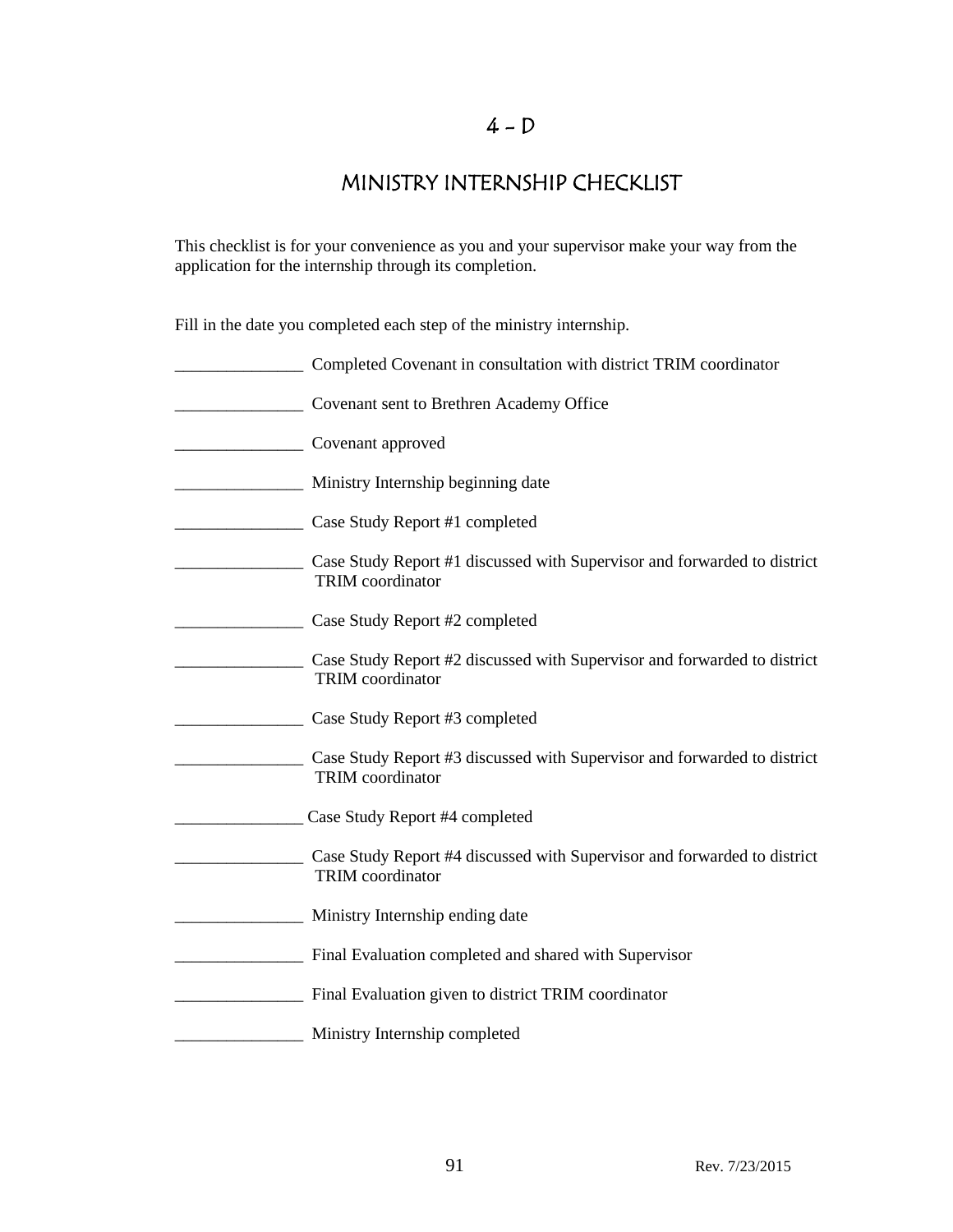# $4 - E$

# MINISTRY INTERNSHIP RECORD OF HOURS

| Date | <b>Activity</b> | <b>Hours</b> | <b>Total Hours</b> |
|------|-----------------|--------------|--------------------|
|      |                 |              |                    |
|      |                 |              |                    |
|      |                 |              |                    |
|      |                 |              |                    |
|      |                 |              |                    |
|      |                 |              |                    |
|      |                 |              |                    |
|      |                 |              |                    |
|      |                 |              |                    |
|      |                 |              |                    |
|      |                 |              |                    |
|      |                 |              |                    |
|      |                 |              |                    |
|      |                 |              |                    |
|      |                 |              |                    |
|      |                 |              |                    |
|      |                 |              |                    |
|      |                 |              |                    |
|      |                 |              |                    |
|      |                 |              |                    |
|      |                 |              |                    |
|      |                 |              |                    |
|      |                 |              |                    |
|      |                 |              |                    |
|      |                 |              |                    |
|      |                 |              |                    |
|      |                 |              |                    |
|      |                 |              |                    |
|      |                 |              |                    |
|      |                 |              |                    |
|      |                 |              |                    |
|      |                 |              |                    |
|      |                 |              |                    |
|      |                 |              |                    |
|      |                 |              |                    |
|      |                 |              |                    |
|      |                 |              |                    |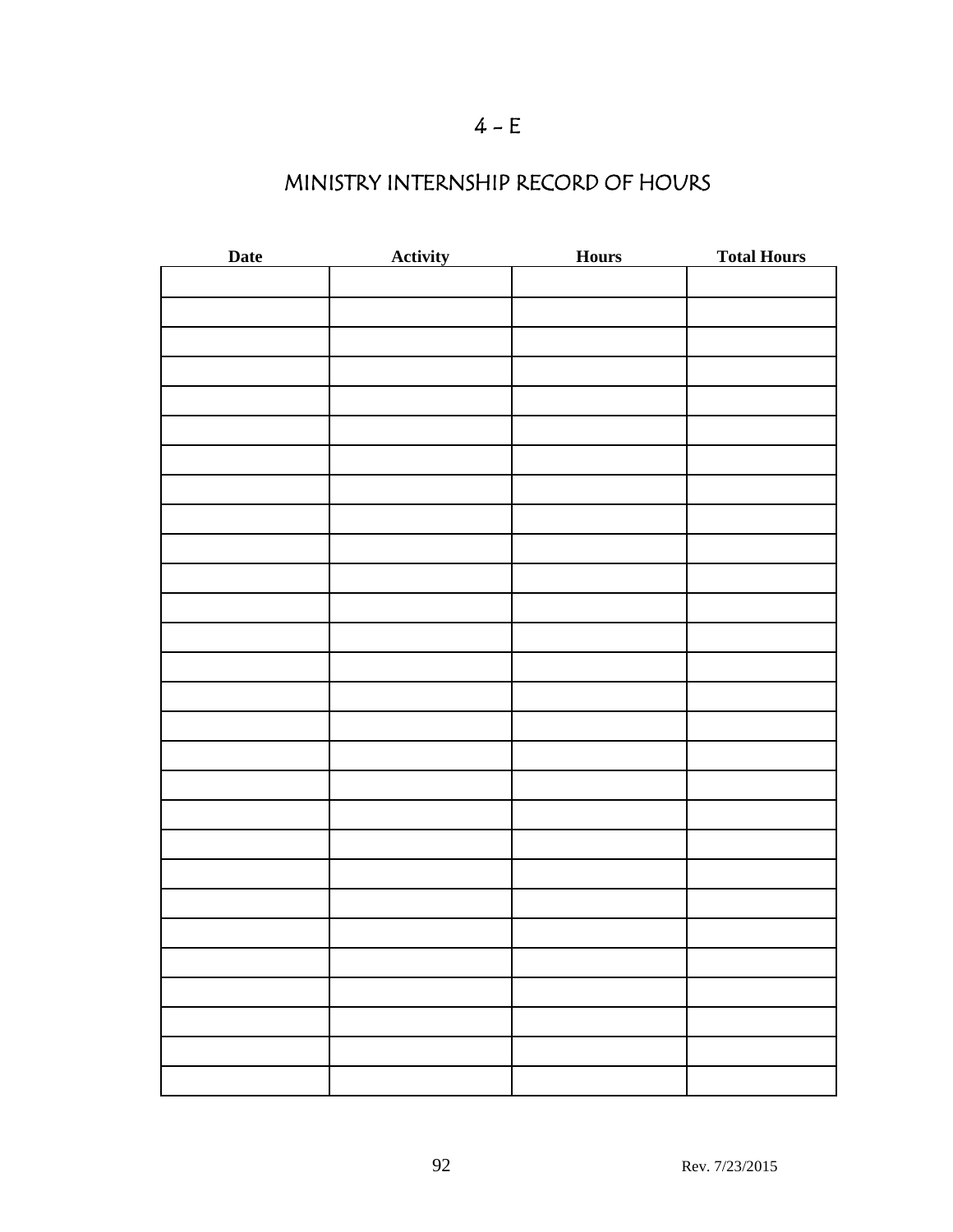### $4-F$

### CASE STUDY GUIDELINES

A deep engagement in ministry requires not only completing activities but reflecting on them. To facilitate this reflection on the internship, the intern is required to prepare four case studies to discuss with his or her supervisor. You will prepare a case study for each area of the internship preaching, teaching, and pastoral care—and a fourth case study that focuses on a transforming experience in the internship. As you move through the internship, be alert to experiences that will lend themselves to these topics. Then write the case studies as soon as possible after the incident so your thoughts will be fresh in your mind.

Do not write the fourth and final case study until the final weeks of the internship; however, it is important to keep a list of possible experiences to refer back to, defining moments for your formation as a minister.

**1. You will present your case studies to your supervisor at regular intervals and present only one case study at a single meeting.** A reporting form is provided for writing case studies (4-G, H, I). Depending on the nature of the event, the report form might need to be modified in consultation with your supervisor. At the end of the session the form should be signed and dated at the bottom by both you and your supervisor.

**2. Each case study will be 8-10 single-spaced, typed pages in length and written in a narrative style on the forms provided.** A longer case study is acceptable, keeping in mind that depth, not length, is the goal. After the student and the supervisor discuss the case study, the supervisor will give a copy of the signed report to the district TRIM coordinator for your ministry internship file.

#### **3. Write three "activity" case studies.**

For the first three case studies, choose one event for which you have primary responsibility. Be sure this is an event you either planned and carried out or were a vital part of. For most interns, it is recommended that the three activity case studies are written about one event in each of the following areas: preaching/worship, teaching, and pastoral care. Interns who do their ministry internship in areas that do not lend themselves to these kinds of activities will consult with their supervisors about alternative topics.

**4. Write a fourth case study about a transforming experience in ministry.** For this case study, consider one area in which you have grown in your view of ministry. How were you transformed? What surprised you about yourself during this trial run at ministry? Write a case study about a stretching, transforming experience in your ministry internship that you feel will deeply impact your ministry in the future. For this case study, write briefly on numbers 1-3 in the report form provided, but focus your attention and reflection on numbers 4-6.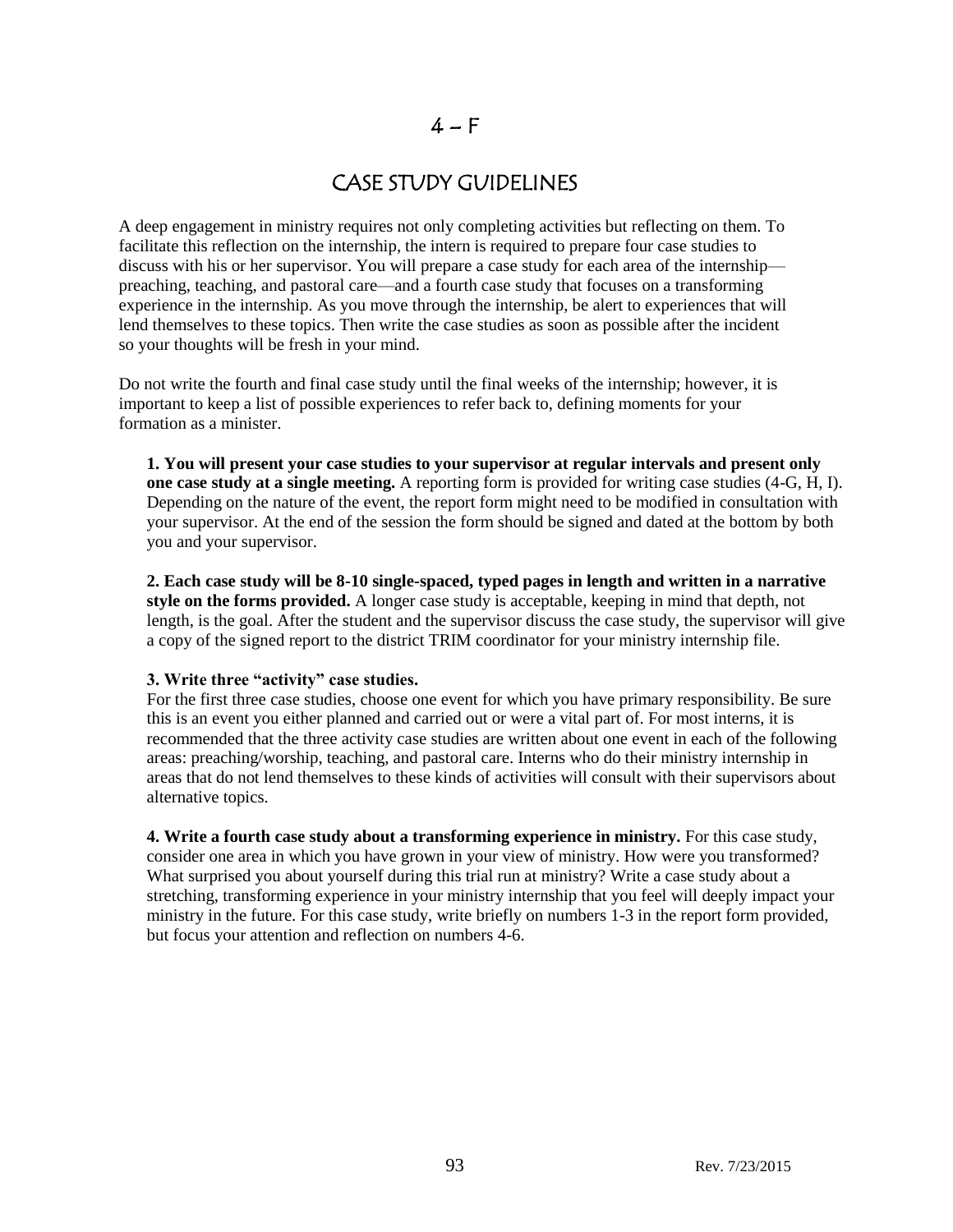### $4 - G$

## CASE STUDY REPORT FORM

NOTE: Submit four case studies, one case study per form. Each case study will be 8-10 pages in length, typed, double-spaced, in 12 point Times New Roman or Arial font, with 1" margins. It should be written in a narrative style on the form provided. A copy of this form can be found on the online manual found on the Brethren Academy website.

Name of student:

Congregation or other ministry setting:

Ministry experience (check one)

**EXECUTE:** Preaching and leading worship

\_\_\_\_\_ Teaching a class or small group

\_\_\_\_\_ Providing pastoral care

\_\_\_\_\_ A transforming experience (required for all interns)

\_\_\_\_\_ Other (please describe) \_\_\_\_\_\_\_\_\_\_\_\_\_\_\_\_\_\_\_\_\_\_\_\_\_\_\_\_\_\_\_

Date of experience:

### **I. Introduction**

- A. Describe what took place in this ministry experience/event? What was the setting? Who was present? What were your expectations? What were the expectations of others?
- B. Describe your planning process for this incident/event.
- C. Name at least two goals you set out to accomplish and to what extent you accomplished them.
- D. For each goal you name, describe an activity that you hoped would lead to the goal. To what extent did the activities you planned help you reach your goals? If they did not, why?
- E. Summarize the content of this experience/event. Include, for example, a sermon manuscript or notes (or recording) if your coordinator was not able to be present, a lesson plan, a short bibliography of readings you used to prepare, or a power point file.
- F. Describe the method of evaluation you used to decide whether this incident/event met the goals you hope for.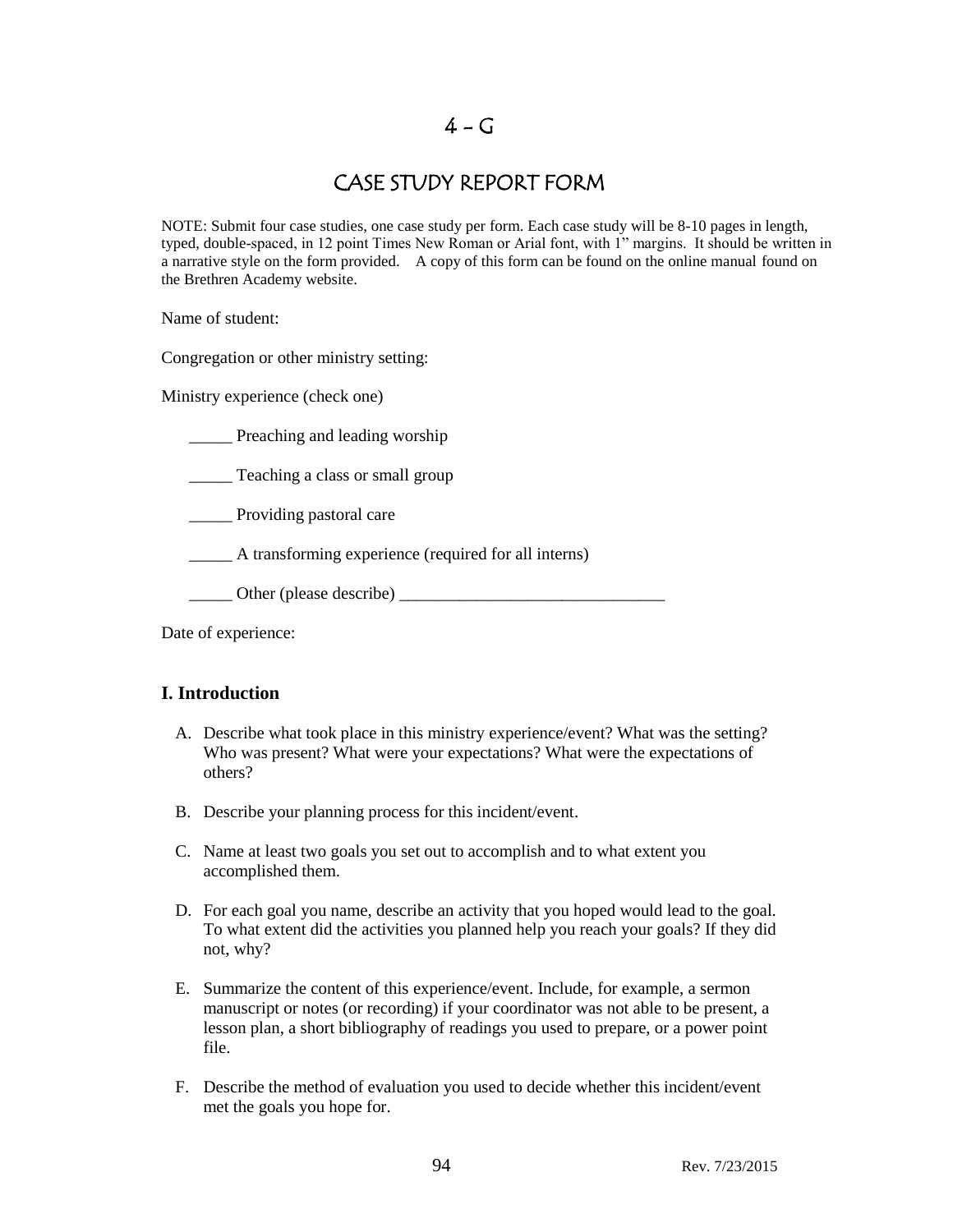### **II. Verbatim Account**

A. Choose a brief, poignant conversation or exchange from the event or incident. As accurately as possible, write down the actual words spoken—yours and others'—during this key moment. A verbatim account for a preaching case study could include comments made to you following worship. Use the following format:

**P =** parishioner

 $M =$  minister

- P1: Can you give me a few minutes?
- M1: Of course. Come into my office.
- P2: It's about my daughter. She's thinking about leaving her husband again.
- M2: Please, sit down. I'm sorry to hear this. I know you've been concerned about her.
- B. If there were oral or written evaluations submitted by participants, include those here.

### **III. Self-Awareness**

- A. What was the mood at the time of the incident? What were your immediate hunches about the effect of your ministry on those involved?
- B. How were you affected in the course of this conversation or incident? What personal issues did this incident/event raise for you?

### **IV. Spiritual Reflection**

- A. What spiritual transformation did you see in people as this incident or event unfolded?
- B. According to James Fowler's *Stages of Faith* or similar developmental scale, how would you characterize the stage of faith exhibited by one or two people in this incident?
- C. Did you see any change in people? Describe the changes you saw.

### **V. Theological Reflection**

- A. Name one or two assumptions about God, the Bible, or the Church that you brought with you to this incident. How, if at all, did your assumptions change?
- B. What assumptions did others bring to this incident? How, if at all, did their assumptions change?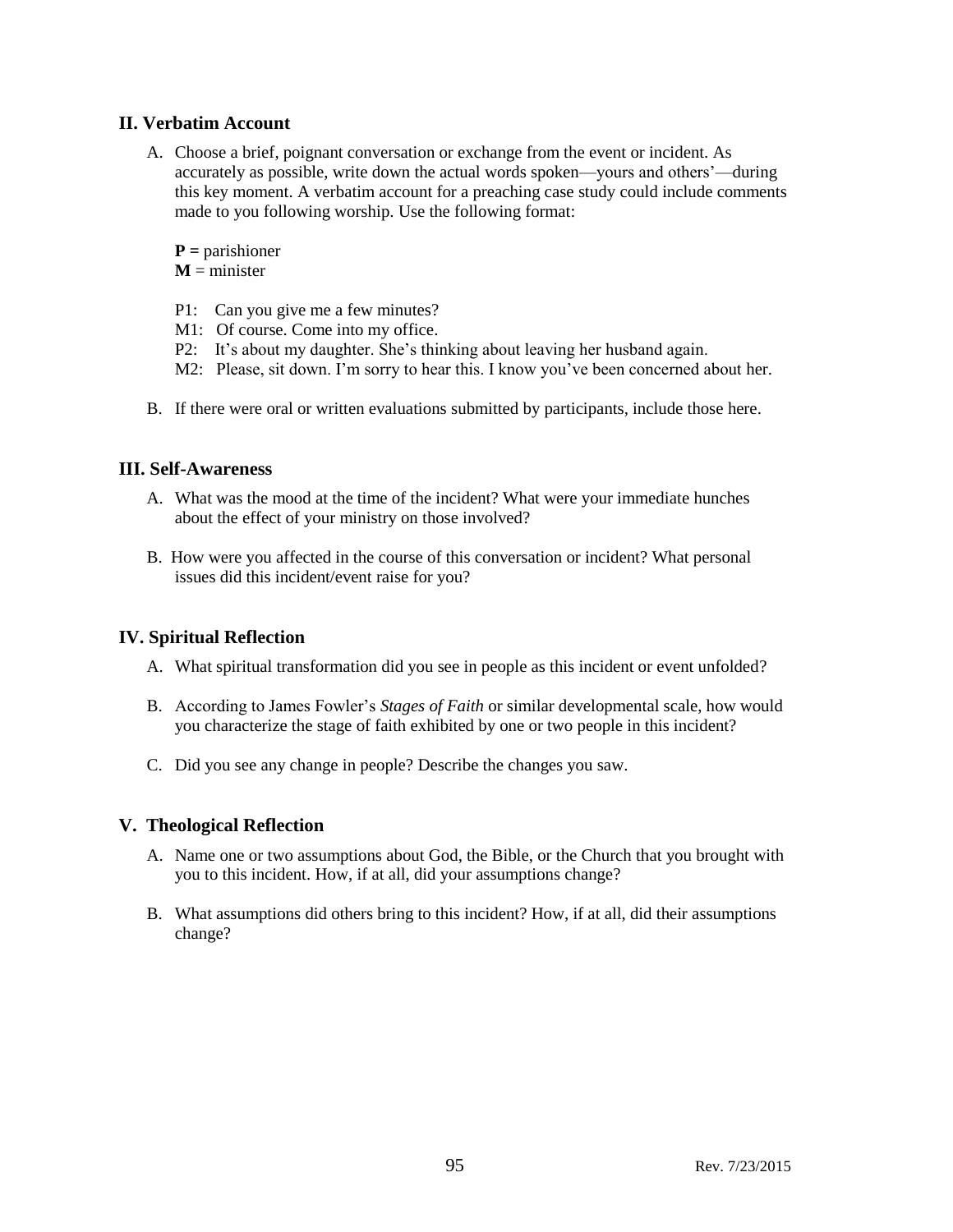#### **VI. Conclusion**

How did this incident help you to grow as a minister? How would you evaluate your performance? What did you do well? What could you have done better? What would you do differently next time?

#### **VII. Comments by the Supervisor**

- A. What was your role in this incident? Observer? Participant? Coach?
- B. What feedback do you have for the intern?

Date the report form was completed: \_\_\_\_\_\_\_\_\_\_\_\_\_\_\_\_\_\_\_\_\_\_\_\_\_\_\_\_\_\_\_\_\_\_\_\_\_\_\_\_\_\_\_\_

Intern's Signature \_\_\_\_\_\_\_\_\_\_\_\_\_\_\_\_\_\_\_\_\_\_\_\_\_\_\_\_\_\_\_\_\_\_\_\_\_\_\_\_\_\_\_\_\_\_\_\_\_\_\_\_\_\_\_\_\_\_\_

Supervisor's Signature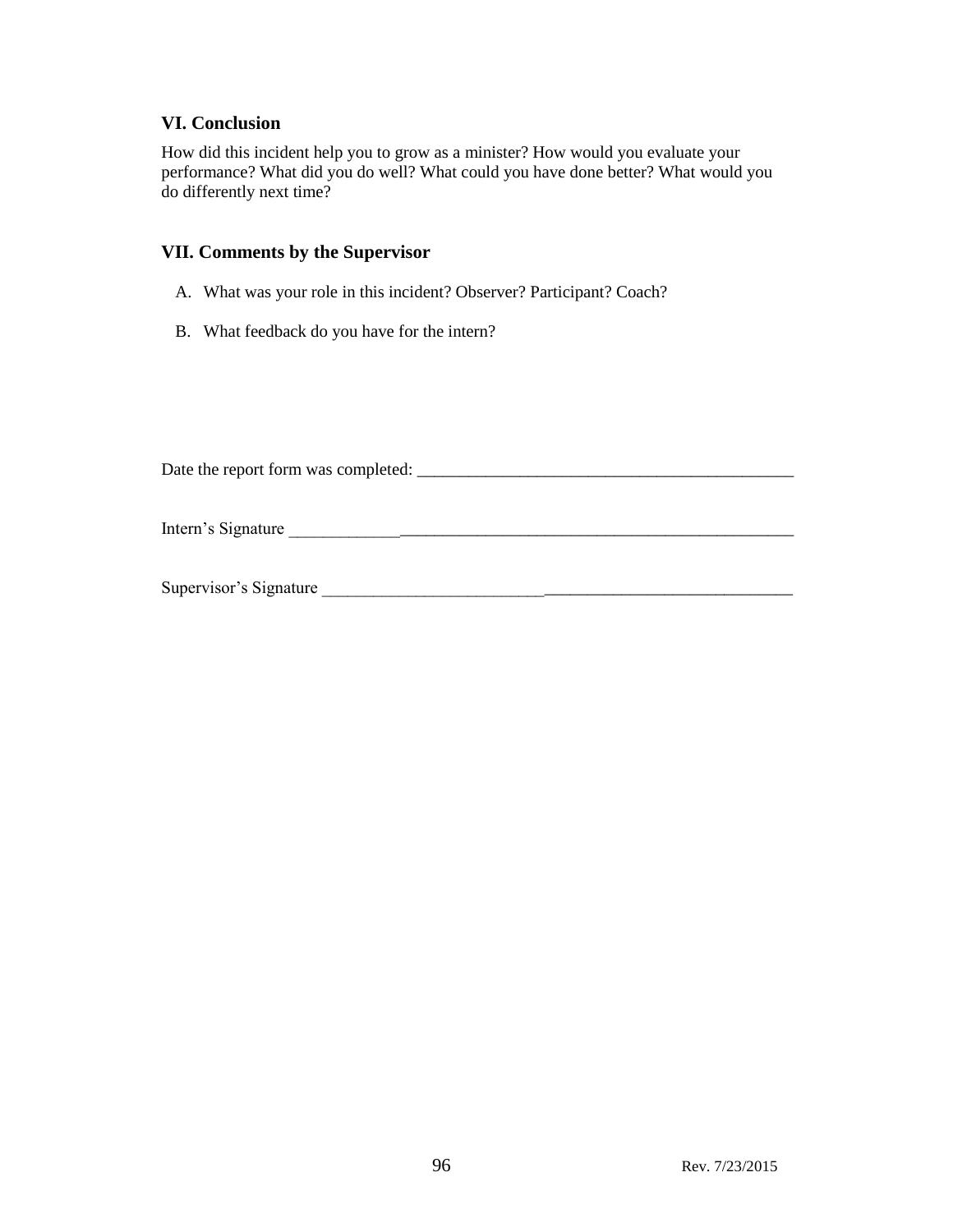# $4 - H$

# PREACHING RESPONSE FORM

(For those evaluating the student's sermon)

Intern/Preacher: \_\_\_\_\_\_\_\_\_\_\_\_\_\_\_\_\_\_\_\_\_\_\_\_\_\_\_\_\_\_\_\_\_\_\_\_\_\_\_\_\_\_\_\_\_\_\_\_\_\_\_\_\_\_\_\_\_\_\_\_\_\_\_\_\_ Sermon Title:

Date: \_\_\_\_\_\_\_\_\_\_\_\_\_\_\_\_\_\_\_\_\_

1. What did you understand the main point to be? How was the central point connected to a biblical text?

2. What insight did you gain about God?

3. What insight did you gain about the Christian life? How did this sermon touch you personally?

4. What did you like about the *way* the sermon was preached? For example, did you see engaging facial expressions, helpful gestures, an easy voice to listen to. Was the speaker confident? Were any of these forms of communication distracting?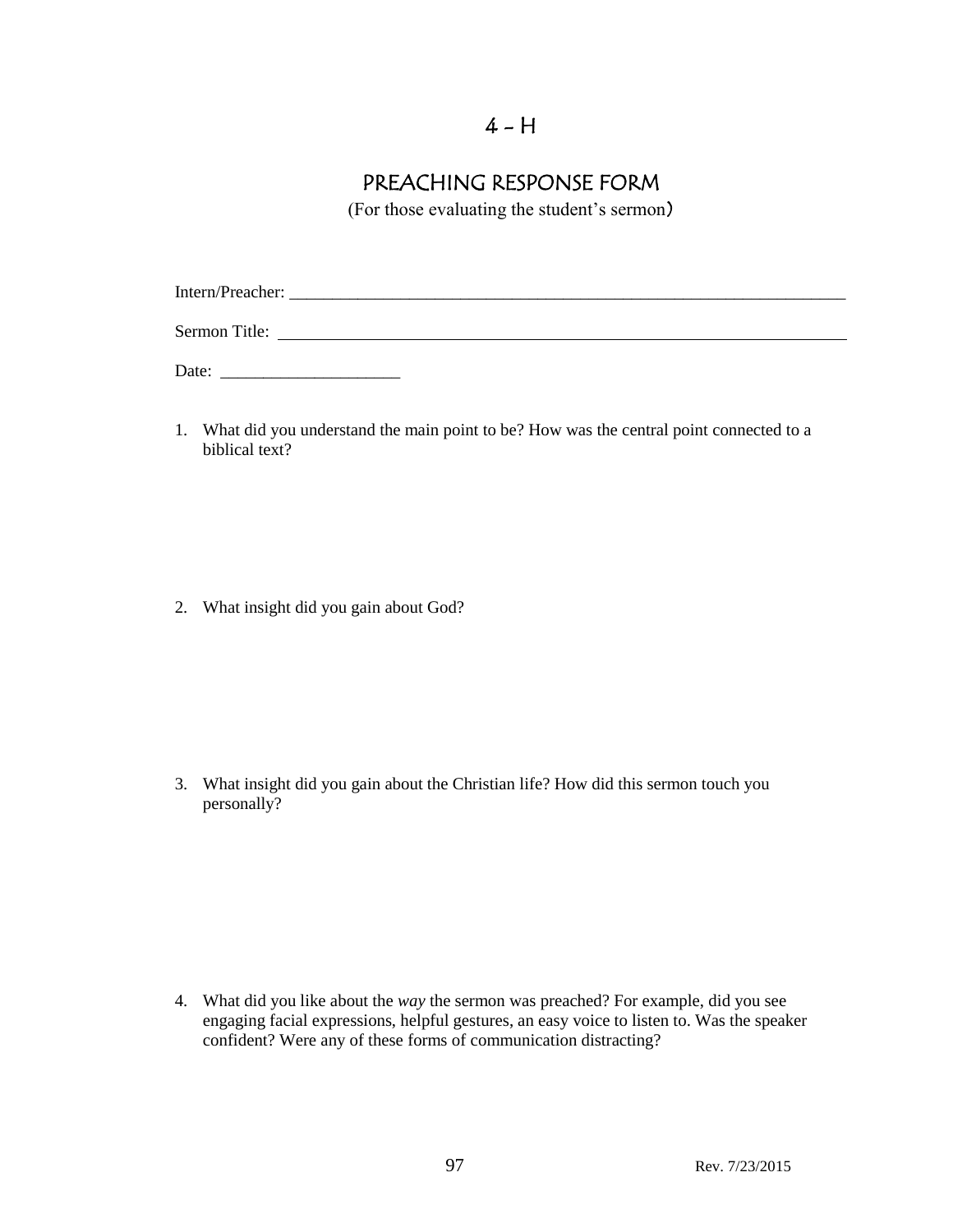5. Was the sermon topic supported by other elements in the worship service, such as hymns, prayers, or litanies? What were they?

6. What illustrations or stories do you remember? How were they related to the main point?

7. What suggestions do you have for improvement?

8. What would you particularly like to affirm about today's intern preacher?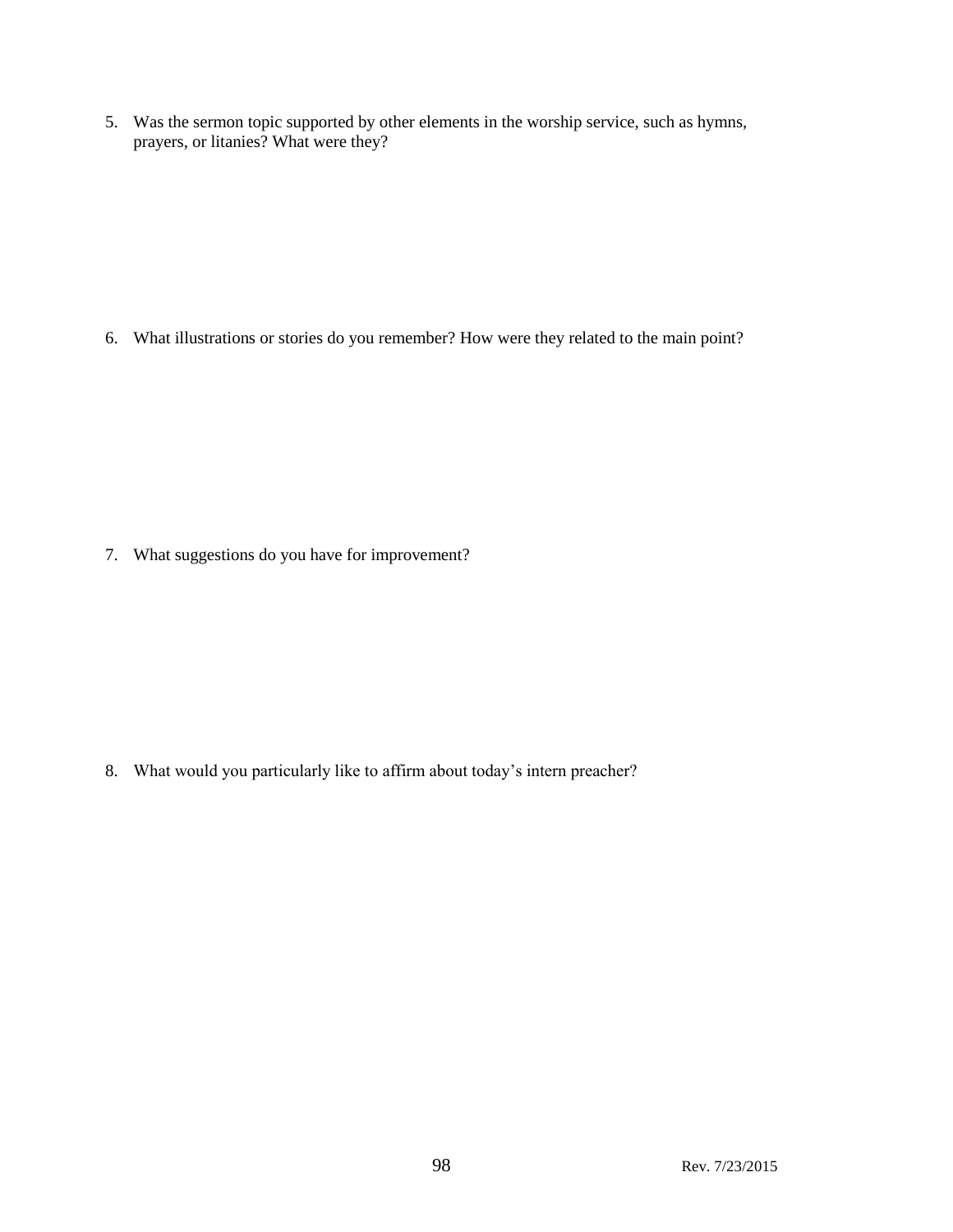## $4 - 1$

## WORSHIP LEADERSHIP RESPONSE FORM

(For those evaluating the student's worship leading)

Name of Intern: \_\_\_\_\_\_\_\_\_\_\_\_\_\_\_\_\_\_\_\_\_\_\_\_\_\_\_\_\_\_\_\_\_\_\_\_\_\_\_\_\_\_\_\_\_\_\_\_\_\_\_\_\_\_\_\_\_\_\_\_\_

Date: \_\_\_\_\_\_\_\_\_\_\_\_\_\_\_\_\_\_\_\_\_\_\_\_\_\_\_\_\_\_\_

- 1. What words describe how you felt when you entered the sanctuary this morning?
- 2. What words describe the worship leader's
	- A. voice/diction
	- B. mannerisms/gestures
- 3. Comment about the worship leader's use of vocabulary or choice of words.
- 4. Did the worship service as a whole help you better understand the scripture for the day?
- 5. What do you consider to be this person's strongest qualities as a worship leader? In what ways did he or she facilitate or aid your worship?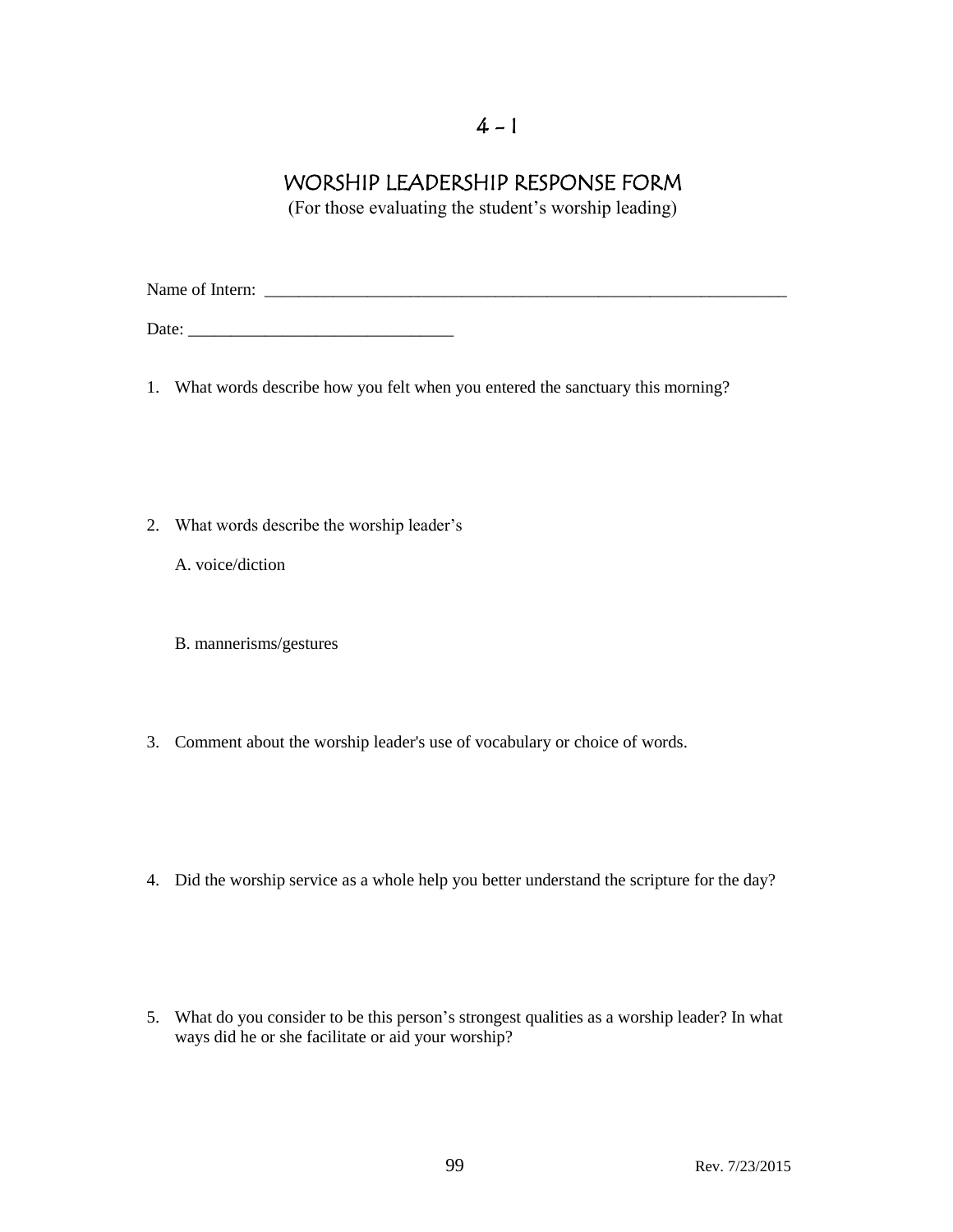6. What do you consider to be this person's weakest qualities as a worship leader?

7. In what ways did he or she hinder or interrupt your worship?

8. What words describe how you felt at the end of this worship service?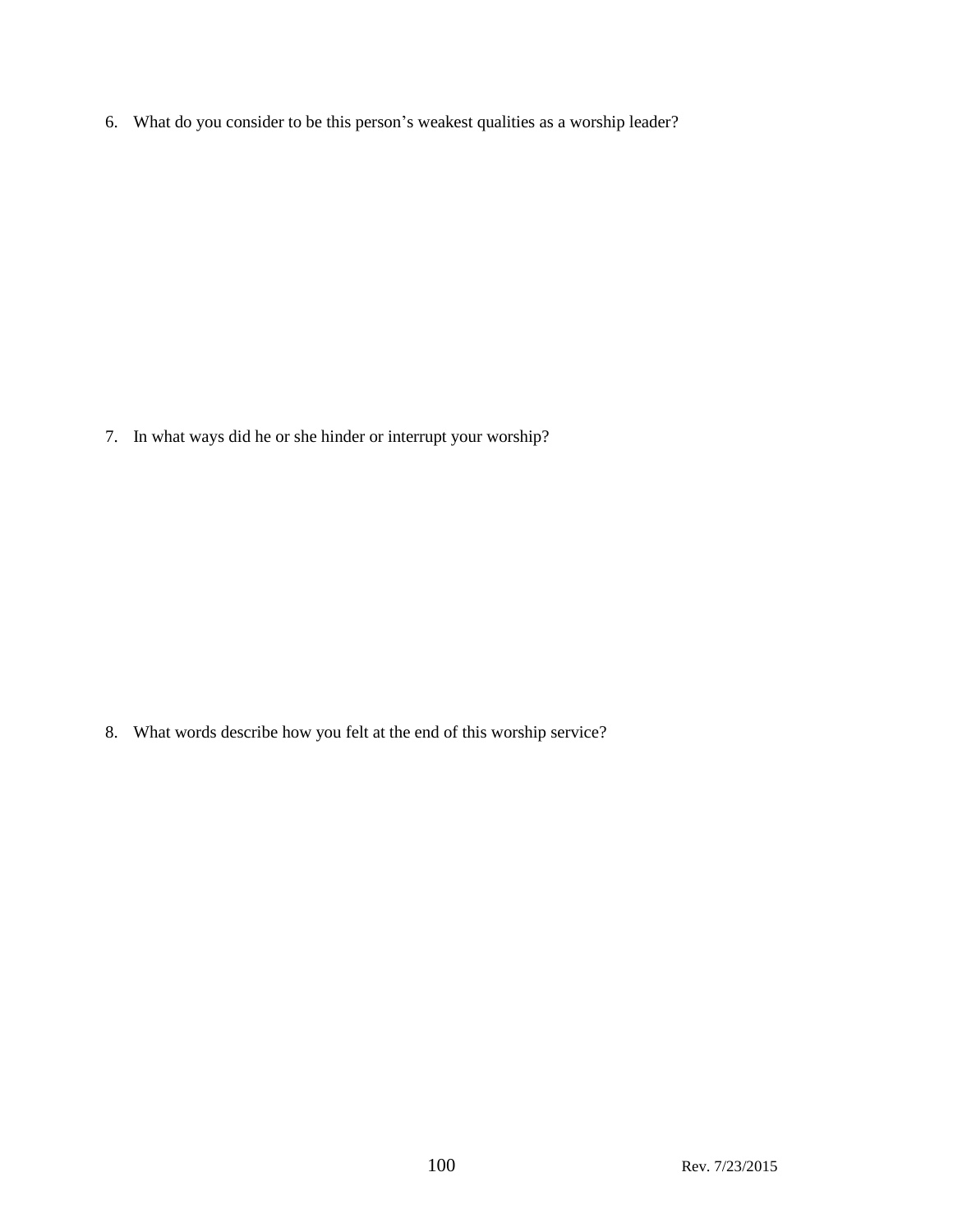## $4 - J$

## TEACHING RESPONSE FORM

(For those evaluating the student's teaching)

Intern/Teacher: Class topic: \_\_\_\_\_\_\_\_\_\_\_\_\_\_\_\_\_\_\_\_\_\_\_\_\_\_\_\_\_\_\_\_\_\_\_\_\_\_\_\_\_\_\_\_\_\_\_\_\_\_\_\_\_\_\_\_\_\_\_\_\_\_\_\_\_

Date:

1. What did you understand the topic for today's class to be?

2. Was there something in the lesson that touched you personally?

3. How did this time of study help you in your Christian life? How did it help you understand God better?

4. What did you like about the way this person teaches? For example, did this person encourage the learners? Was this person confident without being overbearing? Did this person have good communication skills—good eye contact, an engaging way, clear speech? Were any of these forms of communication distracting?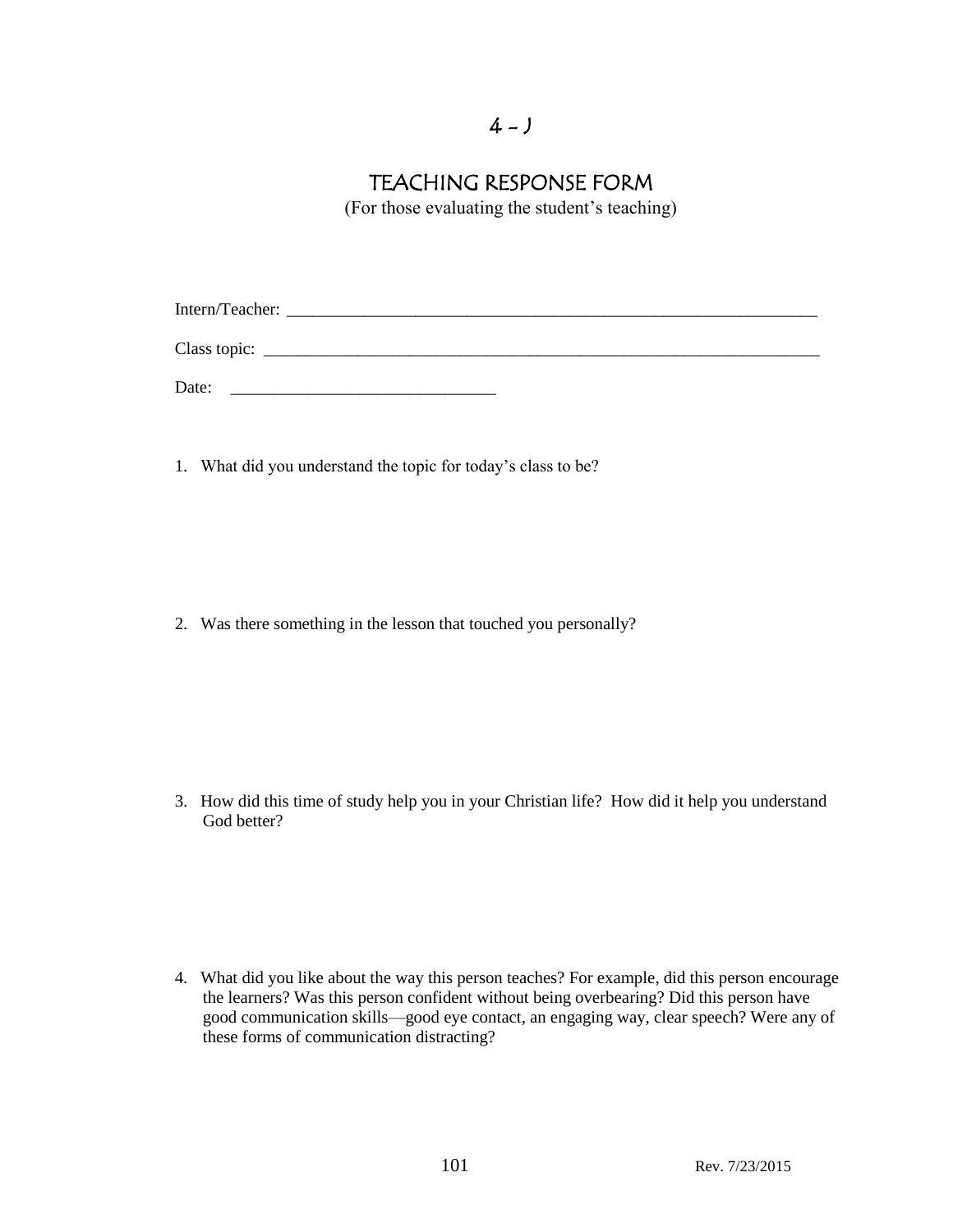5. What were the main points of the teacher's lesson?

6. What illustrations or stories do you remember? How were they related to the main point of the lesson?

7. Did you feel there was a good balance of activities, such as discussion, lecture, and small group work if appropriate?

8. What would have made the lesson more meaningful to you?

9. What did you particularly like about the intern teacher's way of teaching?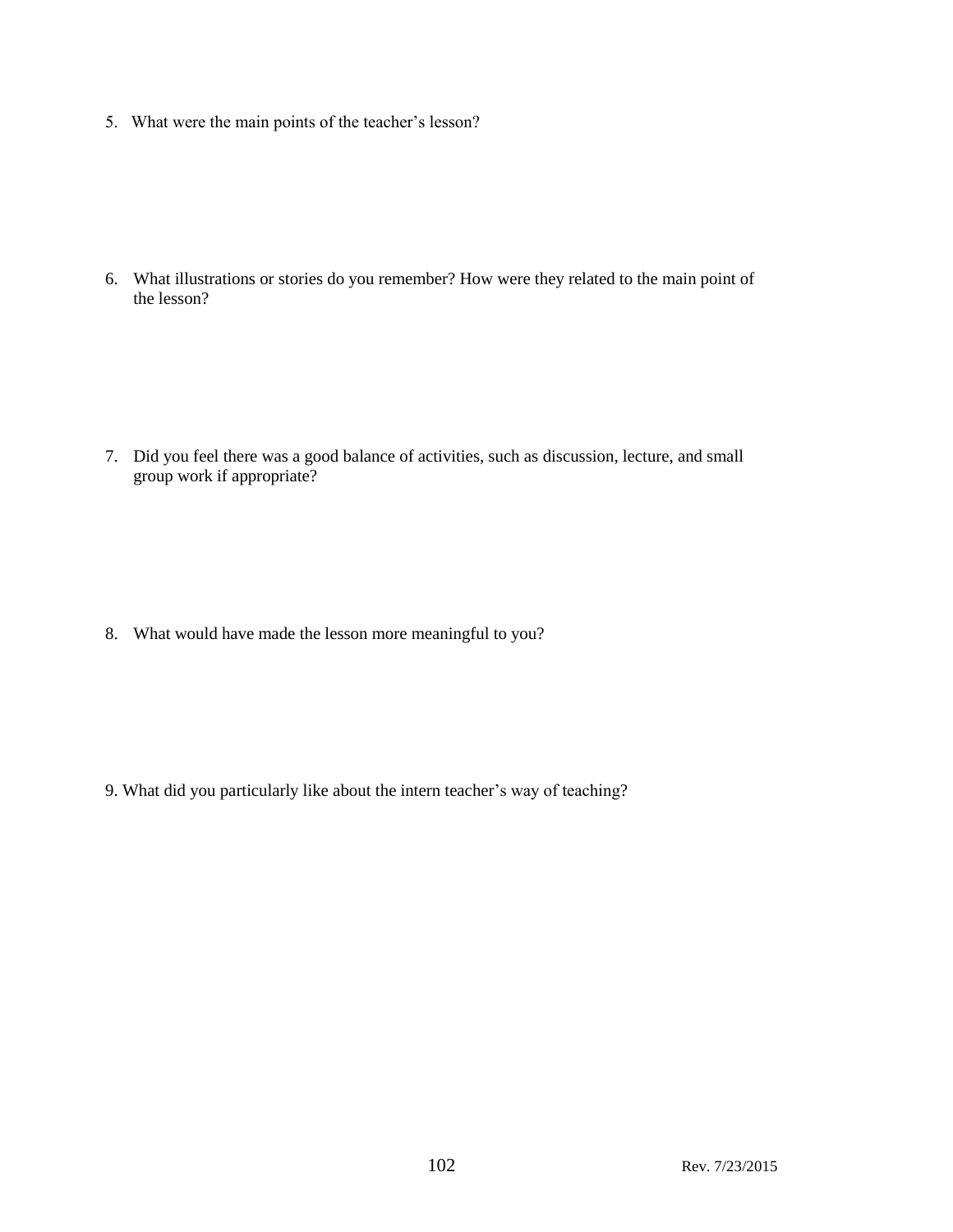## 4-K

# INTERN'S FINAL SELF-EVALUATION Of the MINISTRY INTERNSHIP

Reflect on your experience. Were your learning goals helpful to your growth in ministry? What did you learn unexpectedly? When in the course of the internship did you feel most successful as a minister? Least successful? Did you identify other areas of ministry to explore and strengthen in the future? What do you wish you had done differently? Share your completed form with your supervisor and the district TRIM coordinator.

Intern's signature Date

\_\_\_\_\_\_\_\_\_\_\_\_\_\_\_\_\_\_\_\_\_\_\_\_\_\_\_\_\_\_\_\_\_\_\_\_\_\_\_\_ \_\_\_\_\_\_\_\_\_\_\_\_\_\_\_\_\_\_\_\_\_\_\_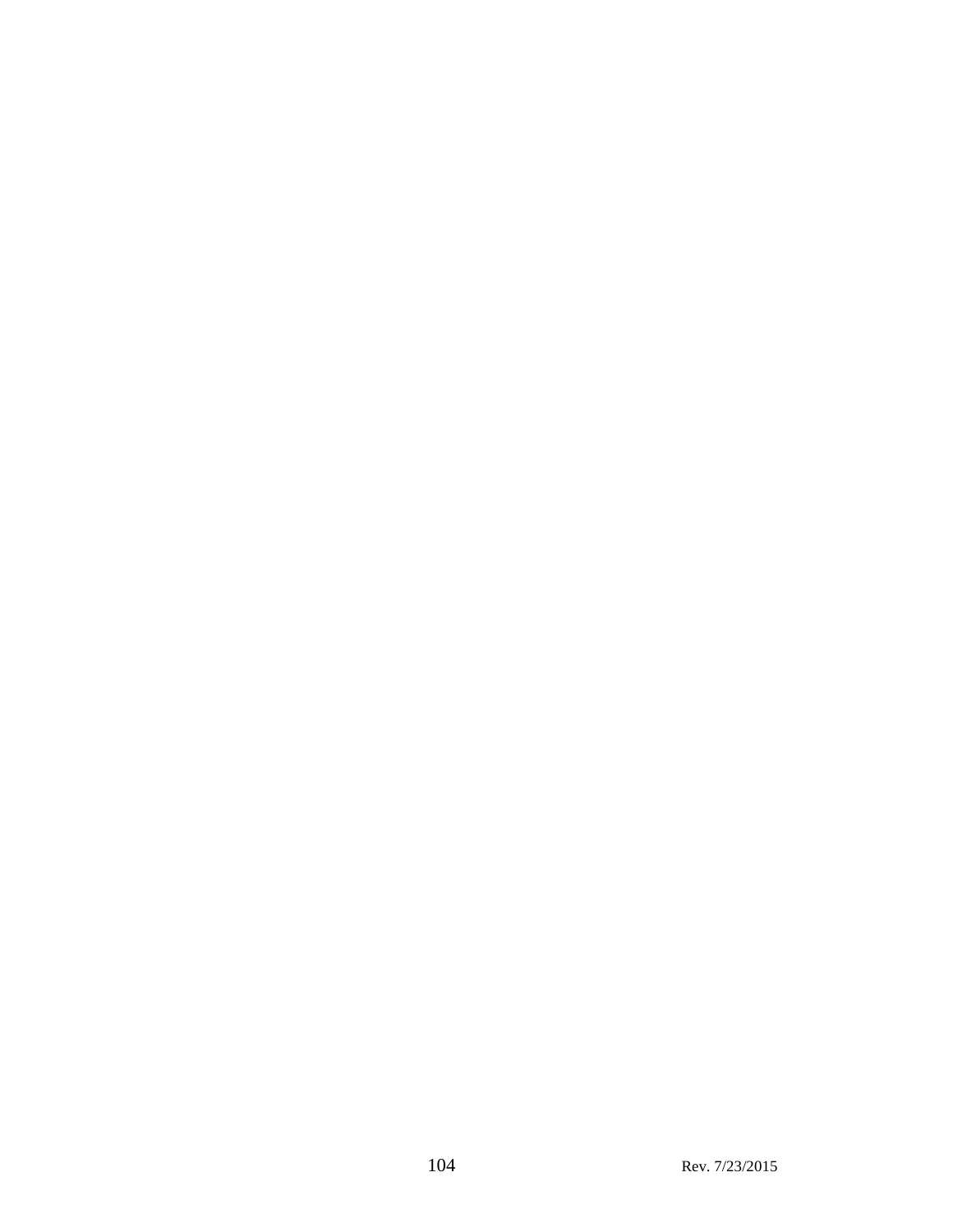# SUPERVISOR'S FINAL EVALUATION of the MINISTRY INTERNSHIP

Name of supervisor: \_\_\_\_\_\_\_\_\_\_\_\_\_\_\_\_\_\_\_\_\_\_\_\_\_\_\_\_\_\_\_\_\_\_\_\_\_\_\_\_\_\_\_\_\_\_\_\_\_\_\_\_\_

Name of intern: \_\_\_\_\_\_\_\_\_\_\_\_\_\_\_\_\_\_\_\_\_\_\_\_\_\_\_\_\_\_\_\_\_\_\_\_\_\_\_\_\_\_\_\_\_\_\_\_\_\_\_\_\_\_\_\_\_

1. What areas of growth did you see in the intern? Did the intern work adequately at achieving his or her learning goals?

2. Where does the intern need to stretch his or her understanding and practice of ministry?

3. How was this experience for you as a supervisor?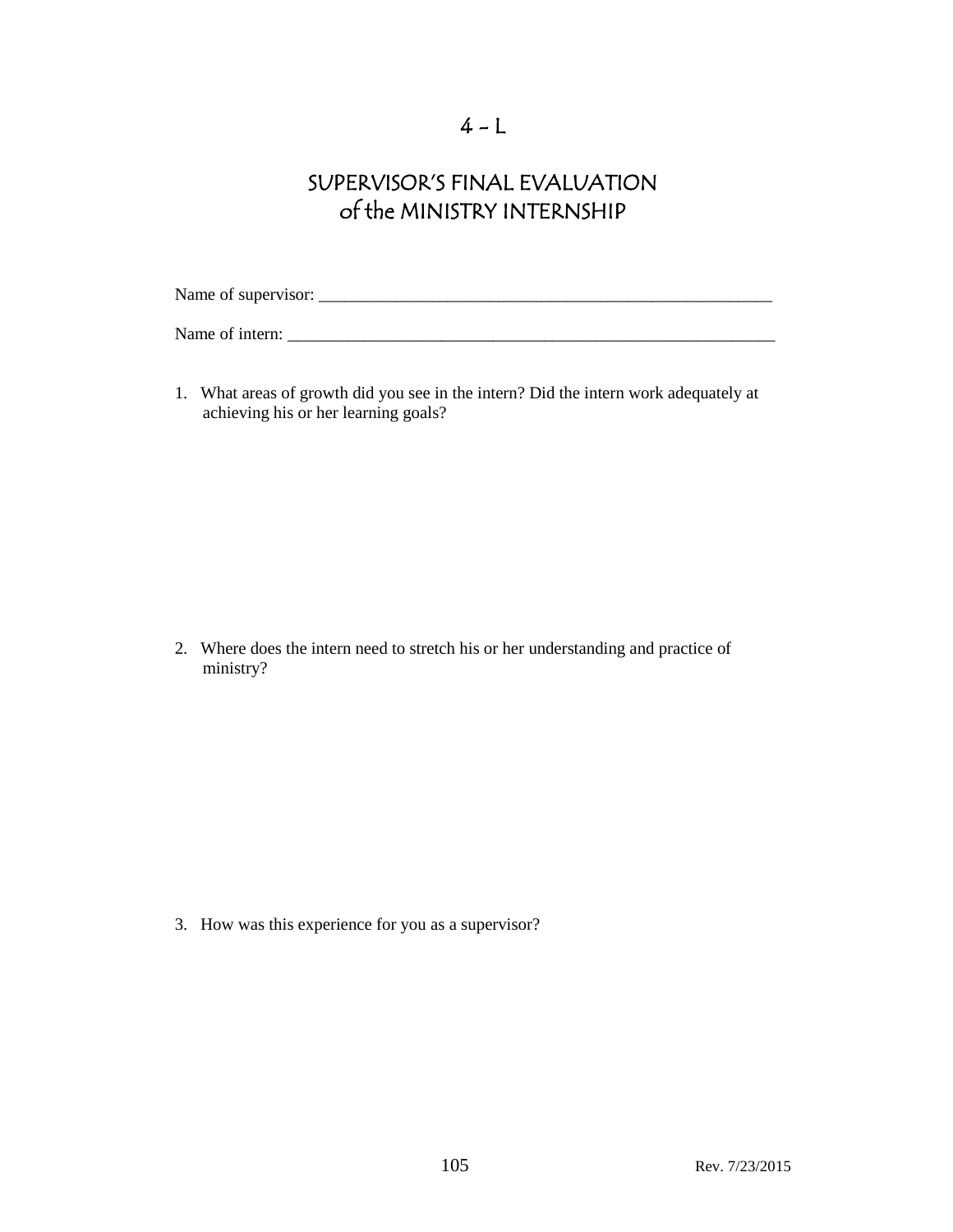| 4. Checklist for Case Study Reports |  |
|-------------------------------------|--|
|-------------------------------------|--|

| Report on preaching/worship incident submitted on |
|---------------------------------------------------|
| Report on teaching incident submitted on          |
| Report on pastoral care incident submitted on     |

Leport of transforming experience submitted on \_\_\_\_\_\_\_\_\_\_\_\_\_\_\_\_\_\_\_\_\_\_\_\_\_\_\_\_\_\_\_\_\_\_

Certification of Experience for Credit

Signature of Supervisor Date

**Note: Send a copy of the completed form to the intern and another to the district TRIM coordinator.** 

\_\_\_\_\_\_\_\_\_\_\_\_\_\_\_\_\_\_\_\_\_\_\_\_\_\_\_\_\_\_\_\_\_\_\_\_\_\_\_\_\_\_\_\_\_\_\_\_ \_\_\_\_\_\_\_\_\_\_\_\_\_\_\_\_\_\_\_\_\_\_\_\_\_\_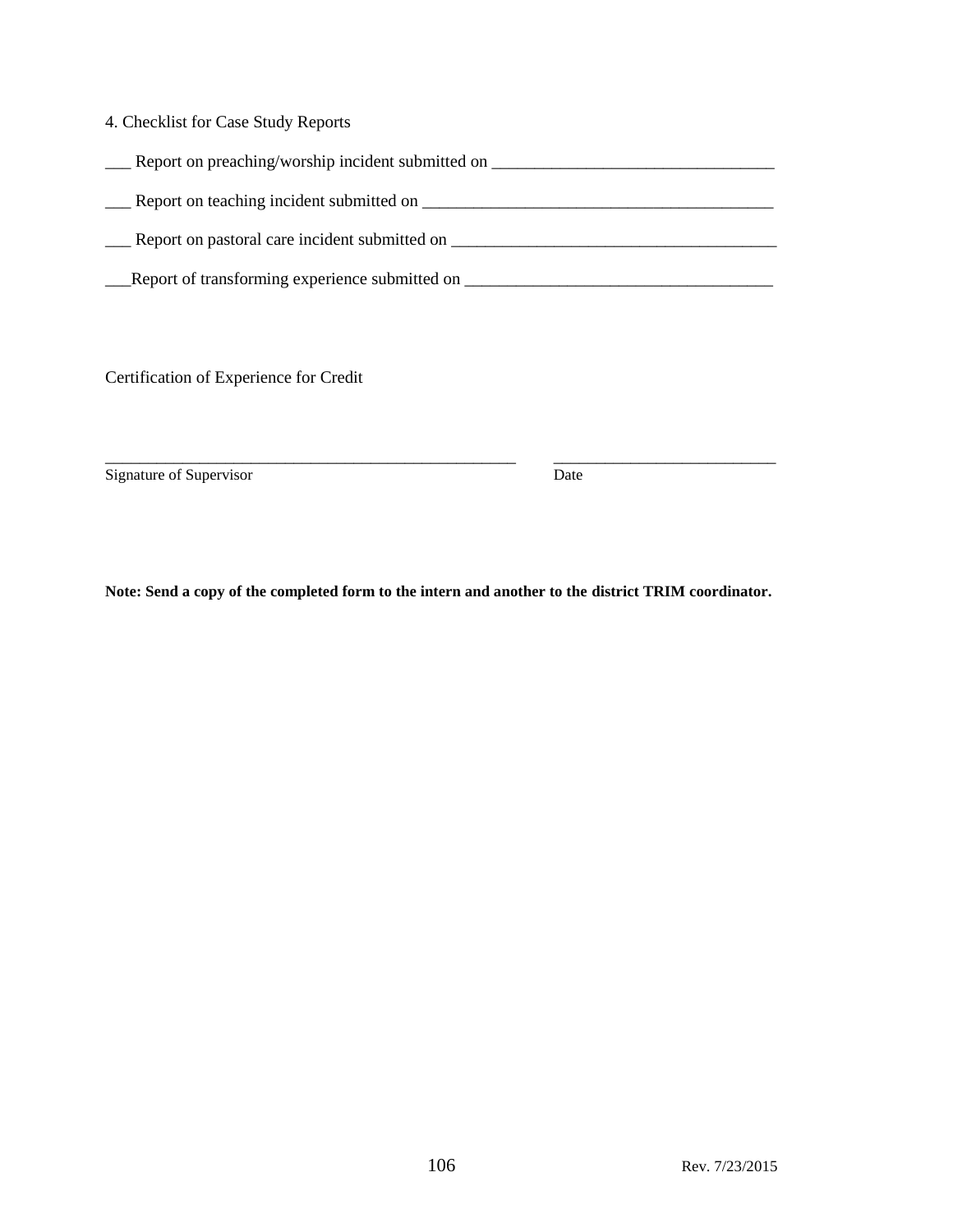### $5 - A$

## CONGRATULATIONS, GRADUATE!

You felt a call. You responded. You have studied, practiced, and prayed.

This final section of your TRIM manual prepares you for graduation from this ministry training program. It includes:

- A. A reminder of Graduation Competencies
- B. Instructions for the exit exam
- C. Final evaluation forms for both the student and the district TRIM coordinator

You have reached an important milestone in your preparation for set-apart ministry, one we hope will serve as a launching pad to further training in ministry. After all, training for ministry never ends. The skills you have learned in TRIM will equip you to enter the ministry but also to grow in the ministry with time and experience.

When all requirements have been completed for graduation, the Coordinator of the TRIM  $&$ EFSM Ministry Training Programs of the Brethren Academy for Ministerial Leadership will inform the district executive minister of your district. Districts are encouraged to recognize TRIM graduates by presenting them with their graduation certificate at District Conference. TRIM graduates are also recognized at the Bethany Seminary/Brethren Academy luncheon at Annual Conference, at which time you become an official alumnus/a of the seminary.

Each TRIM graduate receives a certificate indicating completion of an approved Church of the Brethren program of ministry training. For those seeking credentialing, this certification verifies that the educational requirements for ordination or commissioned status in the Church of the Brethren have been fulfilled.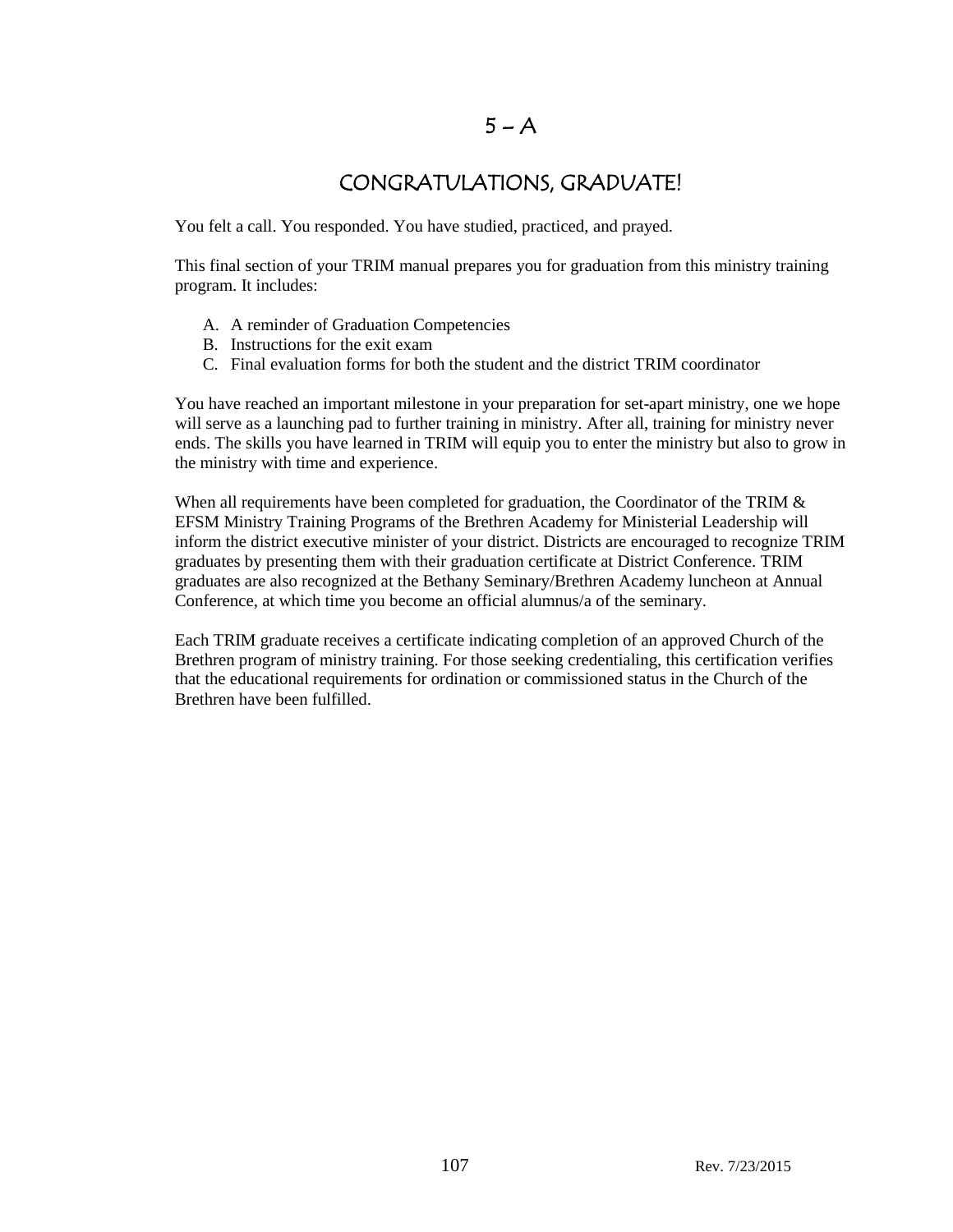# DETERMINING COMPETENCY in PROSPECTIVE GRADUATES

A TRIM student approaching graduation from the program is expected to be competent in three categories:

- general education,
- biblical and theological studies, and
- ministry and ministry skills.

The Ministry Advisory Council of the Church of the Brethren has determined that competency in these various areas will be demonstrated as follows:

#### **1. General Education**

 Satisfactory completion of coursework in the various areas of general education designated for TRIM students

#### **2. Biblical and Theological Studies**

- Satisfactory completion of coursework and other units in the related subject areas designated for TRIM students
- A satisfactory score on the exit exam.

### **3. Ministry and Ministry Skills**

- Satisfactory completion of coursework and other units in the related subject areas designated for TRIM students.
- A satisfactory evaluation of the ministry internship experience.

When competency has been demonstrated in the areas above, the student and district TRIM coordinator complete the Final Evaluation forms found in sections 5-D and 5-E of the TRIM manual. Completed forms are mailed or emailed to the Brethren Academy Office for review by the Coordinator of the TRIM & EFSM Ministry Training Program.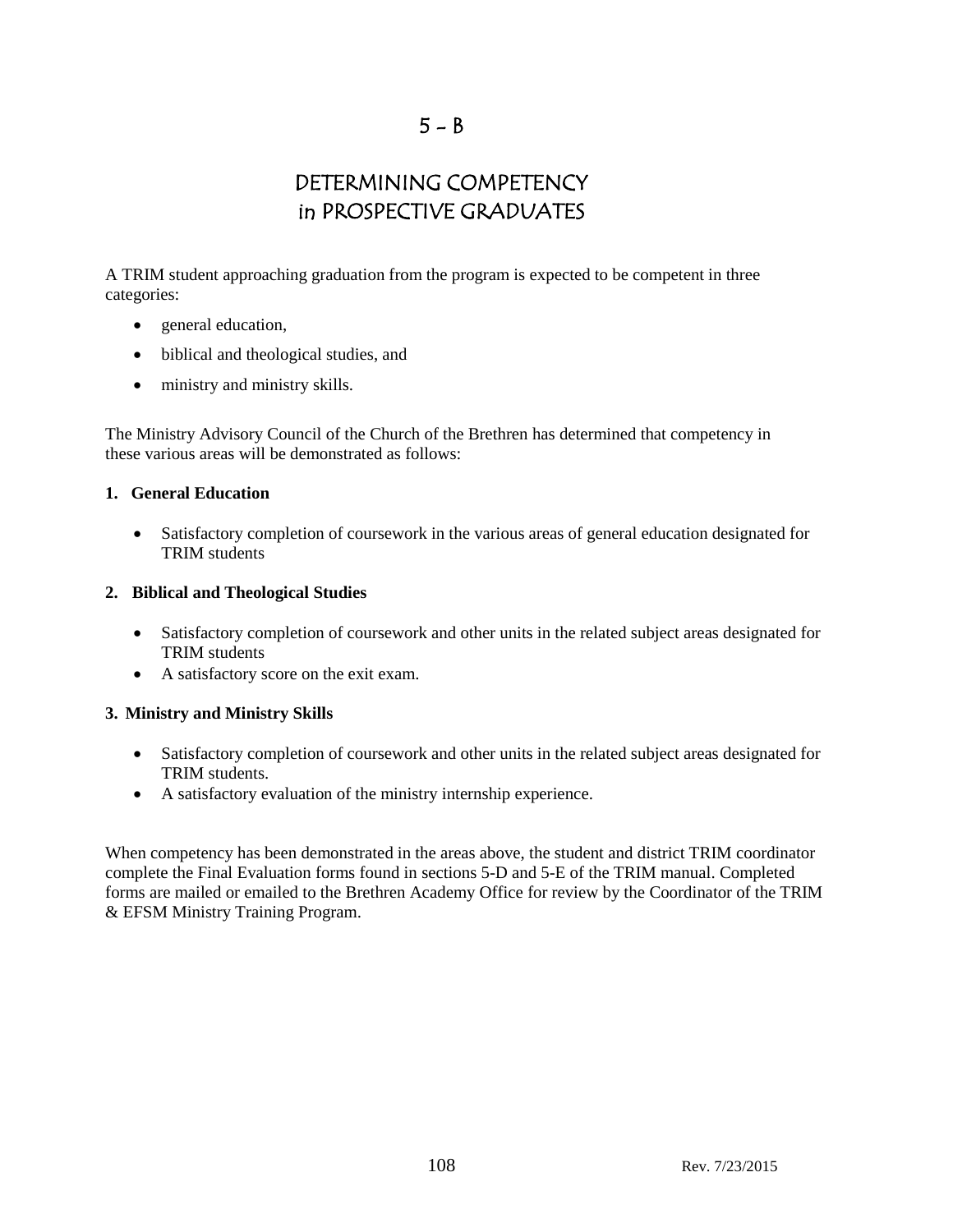# $5 - C$

### TRIM EXIT EXAM

When you entered TRIM, you took the Biblical and Theological Awareness Inventory (BTAI), a test that helped you evaluate your strengths and weaknesses when it comes to the body of biblical and theological information every leader in the Church of the Brethren should possess. It gave you an idea how to shape your courses and internship to strengthen your deficiencies and capitalize on your strengths.

The exit exam will consist of a portion of the material in the Entrance BTAI and your well thought out responses to a series of questions. When you have completed all of your work in TRIM, the district TRIM coordinator will send a copy of the test to you. You will send your finished work (either through e-mail if a digital copy or US Post if a hard copy) to the Coordinator of the TRIM & EFSM Ministry Training Programs for grading by a committee appointed by the Brethren Academy. A student is required to achieve a grade of approximately 70 percent in order to graduate from TRIM. Should that not happen, the student will then be given more time to prepare and another BTAI will be administered.

The student and the district TRIM coordinator will be informed of the results of this assessment.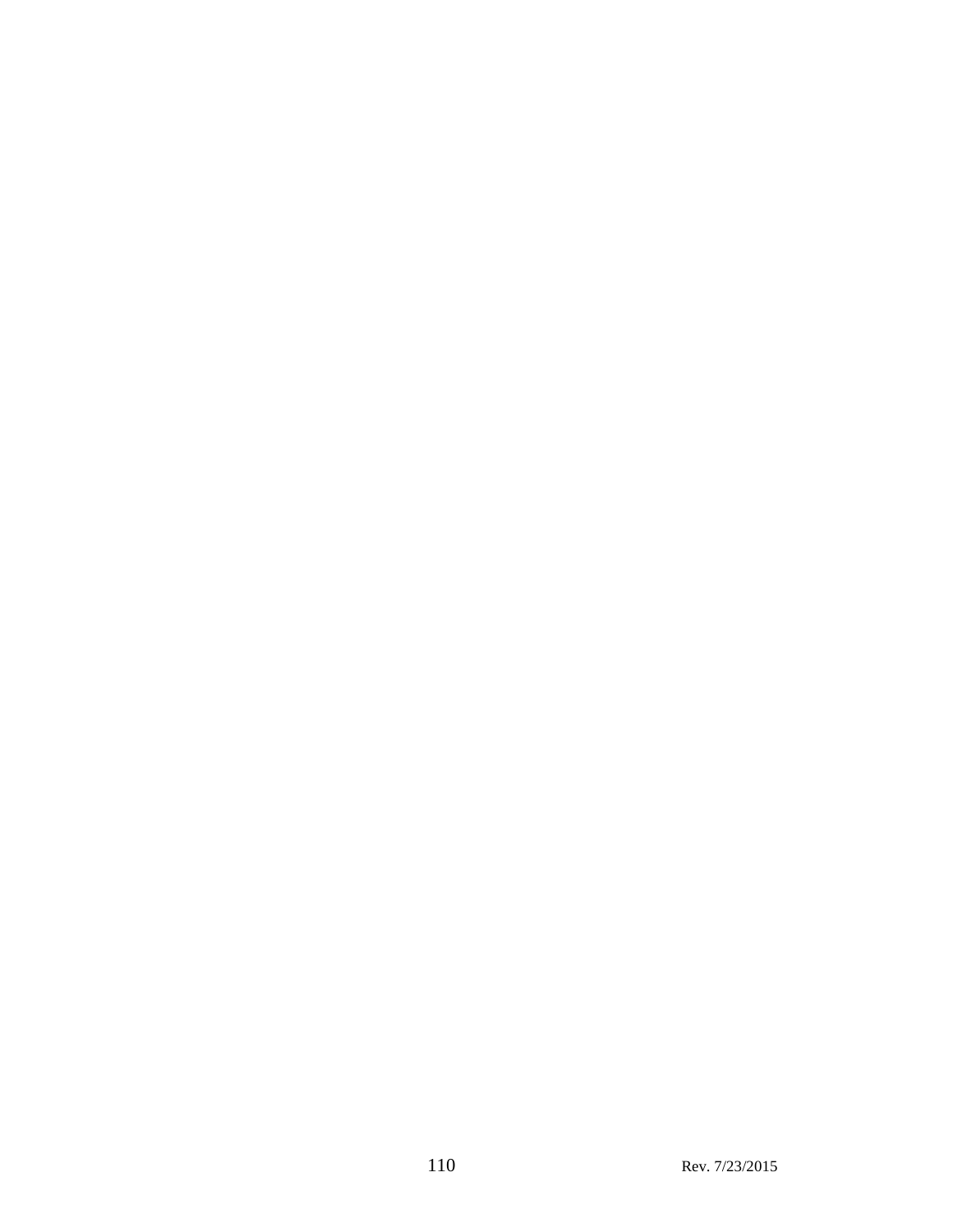#### $5 - D$

### FINAL EVALUATION **TRIM Graduate**

Using this form on the computer, respond to the three questions below. As you write, consider including topics such as

- The quality of members' participation in the ministry formation group
- Completion of various levels of coursework
- Personal and spiritual growth that was particularly memorable
- Work with your district TRIM coordinator
- Work with your district ministry leadership
- The Coordinator of the TRIM & EFSM Ministry Training Programs of the Brethren Academy
- Other general comments.

Please make your evaluation the length it needs to be to adequately assess your experience.

- 1. How has your TRIM program gone for you?
- 2. Where were you stretched?
- 3. What do you wish had been done differently?

Graduate's signature Date

\_\_\_\_\_\_\_\_\_\_\_\_\_\_\_\_\_\_\_\_\_\_\_\_\_\_\_\_\_\_\_\_\_\_\_\_\_\_\_\_\_\_\_\_ \_\_\_\_\_\_\_\_\_\_\_\_\_\_\_\_\_\_

To complete your file prior to graduation, please submit this evaluation to your district TRIM coordinator and the Brethren Academy for Ministerial Leadership.